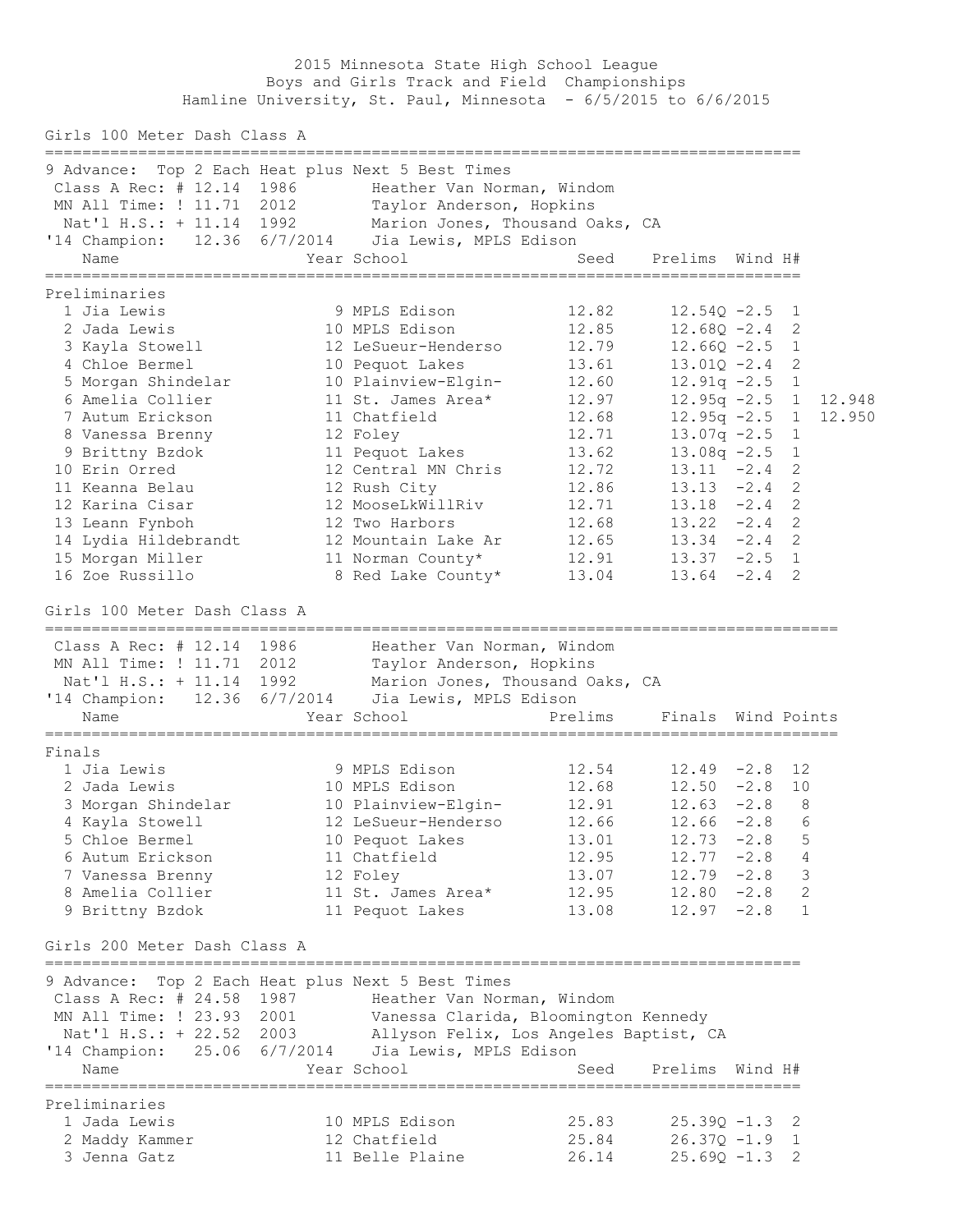| 4 Abby Mueller<br>5 Kajsa Johansson<br>6 Kayla Stowell<br>7 Hope Howell<br>8 Mariah Beckius<br>9 Lydia Hildebrandt<br>10 Karina Cisar<br>11 Tayla Peterson<br>12 Morgan Miller<br>13 Katelyn Rohr<br>14 Arianna Vasilj<br>15 Anna Sweet<br>16 Vanessa Brenny                                                                                | 11 Park Rapids Area<br>10 Breck School<br>12 LeSueur-Henderso<br>9 Mesabi East<br>10 Minnewaska Area<br>12 Mountain Lake Ar<br>12 MooseLkWillRiv<br>12 Luverne<br>11 Norman County*<br>12 LP-BR<br>10 Holdingford<br>11 Rushford-Peterso<br>12 Foley                                                                            | 26.20<br>26.33<br>26.25<br>26.19<br>27.57<br>26.23<br>26.32<br>25.99<br>26.56<br>27.87<br>26.31<br>26.20<br>26.72                                                  | $26.50Q - 1.9$<br>$25.82q -1.3$<br>$26.12q -1.3$<br>$26.45q -1.3$<br>$26.71q -1.9$<br>$26.77q - 1.3$<br>$26.80 - 1.9$<br>$26.85 - 1.9$<br>$26.86 - 1.3$<br>$26.95 - 1.3$<br>$26.97 - 1.9 1$<br>$26.99 - 1.9$ 1<br>$27.36 -1.9$ |                                                                | 1<br>2<br>2<br>2<br>1<br>2<br>1<br>1<br>2<br>2<br>1 |                  |
|---------------------------------------------------------------------------------------------------------------------------------------------------------------------------------------------------------------------------------------------------------------------------------------------------------------------------------------------|---------------------------------------------------------------------------------------------------------------------------------------------------------------------------------------------------------------------------------------------------------------------------------------------------------------------------------|--------------------------------------------------------------------------------------------------------------------------------------------------------------------|--------------------------------------------------------------------------------------------------------------------------------------------------------------------------------------------------------------------------------|----------------------------------------------------------------|-----------------------------------------------------|------------------|
| Girls 200 Meter Dash Class A                                                                                                                                                                                                                                                                                                                |                                                                                                                                                                                                                                                                                                                                 |                                                                                                                                                                    |                                                                                                                                                                                                                                |                                                                |                                                     |                  |
| Class A Rec: # 24.58 1987<br>MN All Time: ! 23.93 2001<br>Nat'l H.S.: + 22.52 2003<br>'14 Champion: 25.06 6/7/2014 Jia Lewis, MPLS Edison<br>Name                                                                                                                                                                                           | Heather Van Norman, Windom<br>Vanessa Clarida, Bloomington Kennedy<br>Allyson Felix, Los Angeles Baptist, CA<br>Year School                                                                                                                                                                                                     | Prelims                                                                                                                                                            | Finals Wind Points                                                                                                                                                                                                             |                                                                |                                                     |                  |
|                                                                                                                                                                                                                                                                                                                                             | =======================                                                                                                                                                                                                                                                                                                         |                                                                                                                                                                    |                                                                                                                                                                                                                                |                                                                |                                                     |                  |
| Finals<br>1 Jada Lewis<br>2 Jenna Gatz<br>3 Kajsa Johansson<br>4 Maddy Kammer<br>5 Kayla Stowell<br>6 Abby Mueller<br>7 Mariah Beckius<br>8 Hope Howell<br>9 Lydia Hildebrandt                                                                                                                                                              | 10 MPLS Edison<br>11 Belle Plaine<br>10 Breck School<br>12 Chatfield<br>12 LeSueur-Henderso<br>11 Park Rapids Area<br>10 Minnewaska Area<br>9 Mesabi East<br>12 Mountain Lake Ar                                                                                                                                                | 25.39<br>25.69<br>25.82<br>26.37<br>26.12<br>26.50<br>26.71<br>26.77                                                                                               | $25.39 - 1.5$<br>$25.98 - 1.5$<br>$26.16 - 1.5$<br>$26.20 - 1.5$<br>$26.20 - 1.5$<br>$26.43 - 1.5$<br>$26.52 -1.5$<br>$26.45$ $26.72$ $-1.5$<br>$26.83 - 1.5$                                                                  |                                                                | 12<br>10<br>8<br>6<br>5<br>4<br>3<br>2<br>1         | 26.197<br>26.199 |
| Girls 400 Meter Dash Class A                                                                                                                                                                                                                                                                                                                |                                                                                                                                                                                                                                                                                                                                 |                                                                                                                                                                    |                                                                                                                                                                                                                                |                                                                |                                                     |                  |
| 9 Advance: Top 2 Each Heat plus Next 5 Best Times<br>Class A Rec: # 55.83 2008 Ashley Tingelstad, Lake Park-Audubon<br>MN All Time: ! 54.36 2001<br>Nat'l H.S.: + 50.74 2000<br>'14 Champion: 57.85 6/7/2014 Jenna Gatz, Belle Plaine/HFA<br>Name                                                                                           | Vanessa Clarida, Bloomington Kennedy<br>Monique Henderson, San Diego Morse, CA<br>Year School                                                                                                                                                                                                                                   | Seed                                                                                                                                                               | Prelims                                                                                                                                                                                                                        | H#                                                             |                                                     |                  |
| Preliminaries                                                                                                                                                                                                                                                                                                                               |                                                                                                                                                                                                                                                                                                                                 |                                                                                                                                                                    |                                                                                                                                                                                                                                |                                                                |                                                     |                  |
| 1 Jenna Gatz<br>2 Katie Eidem<br>3 Abigail Ecker<br>4 Katelyn Spanier<br>5 Karli Olsen<br>6 Morgan Miller<br>7 Maddy Kammer<br>8 Karina Cisar<br>9 Grace Scott<br>10 Leann Fynboh<br>11 Claire Oberle<br>12 Jessica Remer<br>13 Amy Davis<br>14 Kendall Rensenbrink<br>15 Mary Fixsen<br>16 Jordan Stafford<br>Girls 400 Meter Dash Class A | 11 Belle Plaine<br>10 Schaeffer Academ<br>$10$ LP-BR<br>10 Paynesville Area<br>11 Blue Earth Area<br>11 Norman County*<br>12 Chatfield<br>12 MooseLkWillRiv<br>9 Southwest Christ<br>12 Two Harbors<br>12 Holy Family Cath<br>8 Fisher/EGF Sacre<br>12 Springfield/Ceda<br>9 Milaca<br>12 Redwood Valley<br>11 Wheaton/Herman-N | 57.51<br>58.59<br>58.90<br>1:00.41<br>58.12<br>1:00.80<br>59.14<br>1:01.04<br>1:00.46<br>1:01.06<br>1:00.97<br>1:00.89<br>1:02.16<br>1:01.63<br>1:01.69<br>1:01.28 | $57.43Q$ 1<br>57.85Q<br>57.920 1<br>58.680<br>$58.69q$ 2<br>59.23q<br>59.38q<br>59.81q<br>1:00.11q<br>1:00.43<br>1:00.59<br>1:00.88<br>1:00.94<br>1:01.95<br>1:03.26<br>1:03.32                                                | 2<br>-2<br>1<br>1<br>2<br>2<br>1<br>2<br>1<br>1<br>2<br>2<br>1 |                                                     |                  |
|                                                                                                                                                                                                                                                                                                                                             |                                                                                                                                                                                                                                                                                                                                 |                                                                                                                                                                    |                                                                                                                                                                                                                                |                                                                |                                                     |                  |
| Class A Rec: # 55.83 2008                                                                                                                                                                                                                                                                                                                   | Ashley Tingelstad, Lake Park-Audubon                                                                                                                                                                                                                                                                                            |                                                                                                                                                                    |                                                                                                                                                                                                                                |                                                                |                                                     |                  |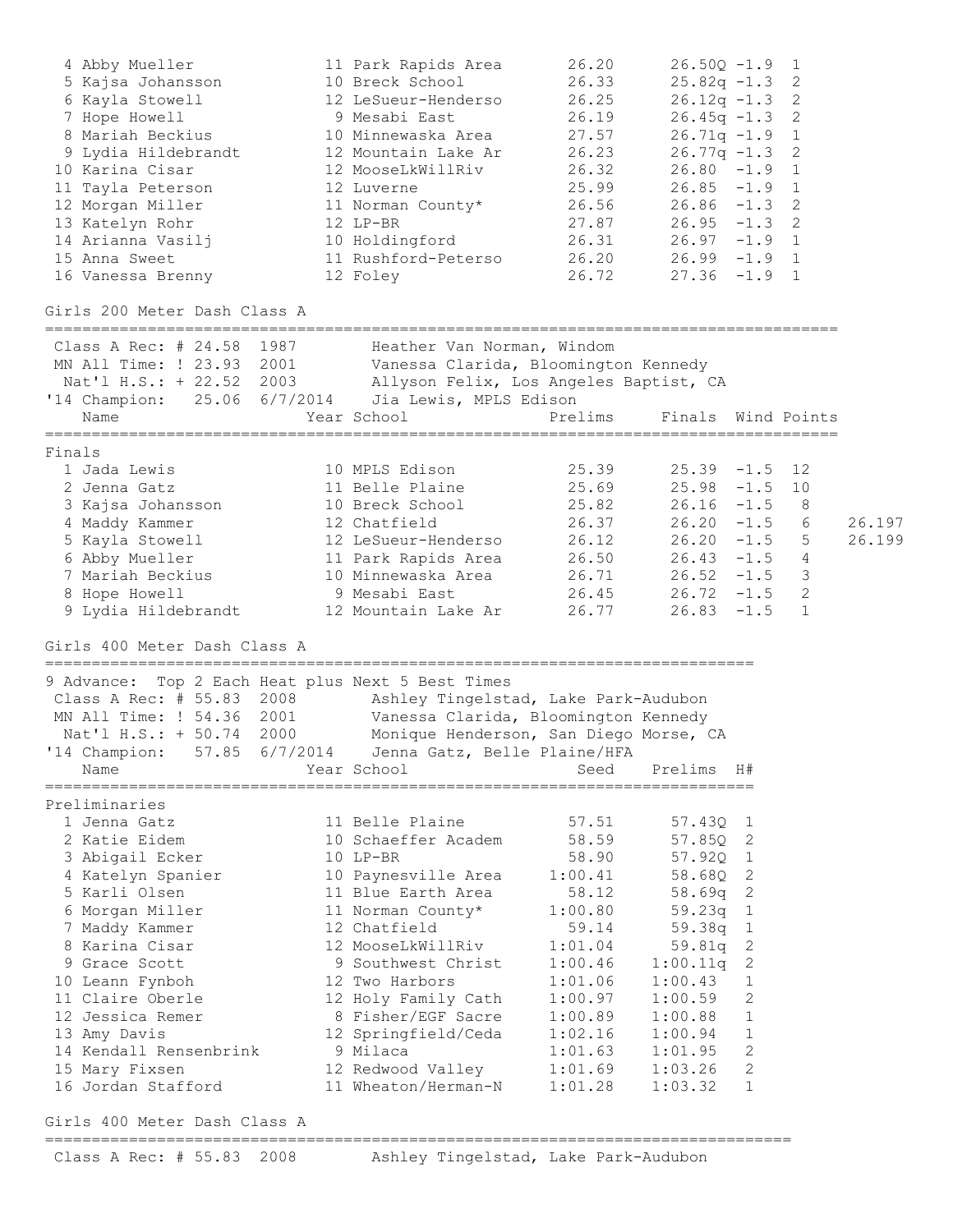MN All Time: ! 54.36 2001 Vanessa Clarida, Bloomington Kennedy Nat'l H.S.: + 50.74 2000 Monique Henderson, San Diego Morse, CA '14 Champion: 57.85 6/7/2014 Jenna Gatz, Belle Plaine/HFA Name Year School Prelims Finals Points ================================================================================ Finals 1 Jenna Gatz 11 Belle Plaine 57.43 57.11 12 2 Katie Eidem 10 Schaeffer Academ 57.85 57.75 10 3 Abigail Ecker 10 LP-BR 57.92 58.39 8 4 Karli Olsen 11 Blue Earth Area 58.69 58.49 6 5 Katelyn Spanier 10 Paynesville Area 58.68 58.75 5 6 Morgan Miller 11 Norman County\* 59.23 59.29 4 7 Karina Cisar 12 MooseLkWillRiv 59.81 59.72 3 8 Grace Scott 9 Southwest Christ 1:00.11 1:00.07 2 9 Maddy Kammer 12 Chatfield 59.38 1:00.99 1 Girls 800 Meter Run Class A ============================================================================ 9 Advance: Top 2 Each Heat plus Next 5 Best Times Class A Rec: # 2:08.77 1986 Jeanne Kruckeberg, Blooming Prairie MN All Time: ! 2:08.77 1986 Jeanne Kruckeberg, Blooming Prairie Nat'l H.S.: + 2:02.04 2011 Amy Weissenbach, Harvard-Westlake, CA '14 Champion: 2:14.39 6/7/2014 Liz Miller, Watertown-Mayer Name Year School Seed Prelims  $H#$ ============================================================================ Preliminaries 1 Kayla Huhnerkoch 12 Redwood Valley 2:17.05 2:13.69Q 2 2 Marissa Carlson 12 Bagley/Fosston\* 2:20.45 2:16.11Q 1 3 Erica Eades 11 East Grand Forks 2:24.37 2:18.05Q 1 4 Emily Weiss 10 Albany 2:19.97 2:18.81Q 2 5 Allie Bodin 11 Holy Family Cath 2:25.75 2:18.60q 1 6 Olivia Lane 8 Pequot Lakes 2:18.45 2:19.11q 1 7 Maddie Carrington 7 Morris Area/Chok 2:19.98 2:19.14q 2 8 Taylor Kreitinger 8 Byron 2:21.50 2:19.25q 2 9 Janessa Meuleners 12 Belle Plaine 2:22.05 2:19.37q 1 10 McKenzie Kirtz 12 GMLOS 2:21.48 2:19.42 2 11 Emma Schmidt 9 Wheaton/Herman-N 2:18.99 2:20.01 1 12 Jenna Wilgenburg 12 Hills-BeaverCree 2:20.71 2:20.07 1 13 Kailee Kiminski 12 Esko 2:26.32 2:20.46 2 14 Abbie Schnable 12 Norwood-Young Am 2:23.18 2:24.41 1 15 Amelia Hornseth 10 Nova Classical A 2:24.12 2:25.61 2 16 Marisa Fiecke 12 HowLkWavWin 2:23.27 2:28.81 2 17 Annika Voss 9 Proctor 2:28.25 2:30.78 2 Girls 800 Meter Run Class A ================================================================================ Class A Rec: # 2:08.77 1986 Jeanne Kruckeberg, Blooming Prairie MN All Time: ! 2:08.77 1986 Jeanne Kruckeberg, Blooming Prairie Nat'l H.S.: + 2:02.04 2011 Amy Weissenbach, Harvard-Westlake, CA '14 Champion: 2:14.39 6/7/2014 Liz Miller, Watertown-Mayer Name Year School Prelims Finals Points ================================================================================ Finals 1 Kayla Huhnerkoch 12 Redwood Valley 2:13.69 2:16.10 12 2 Olivia Lane 8 Pequot Lakes 2:19.11 2:19.67 10 3 Emily Weiss 10 Albany 2:18.81 2:19.68 8 4 Erica Eades 11 East Grand Forks 2:18.05 2:19.83 6 5 Allie Bodin 11 Holy Family Cath 2:18.60 2:21.28 5 6 Maddie Carrington 7 Morris Area/Chok 2:19.14 2:21.50 4 7 Taylor Kreitinger 8 Byron 2:19.25 2:22.00 3 8 Janessa Meuleners 12 Belle Plaine 2:19.37 2:23.66 2 9 Marissa Carlson 12 Bagley/Fosston\* 2:16.11 2:25.18 1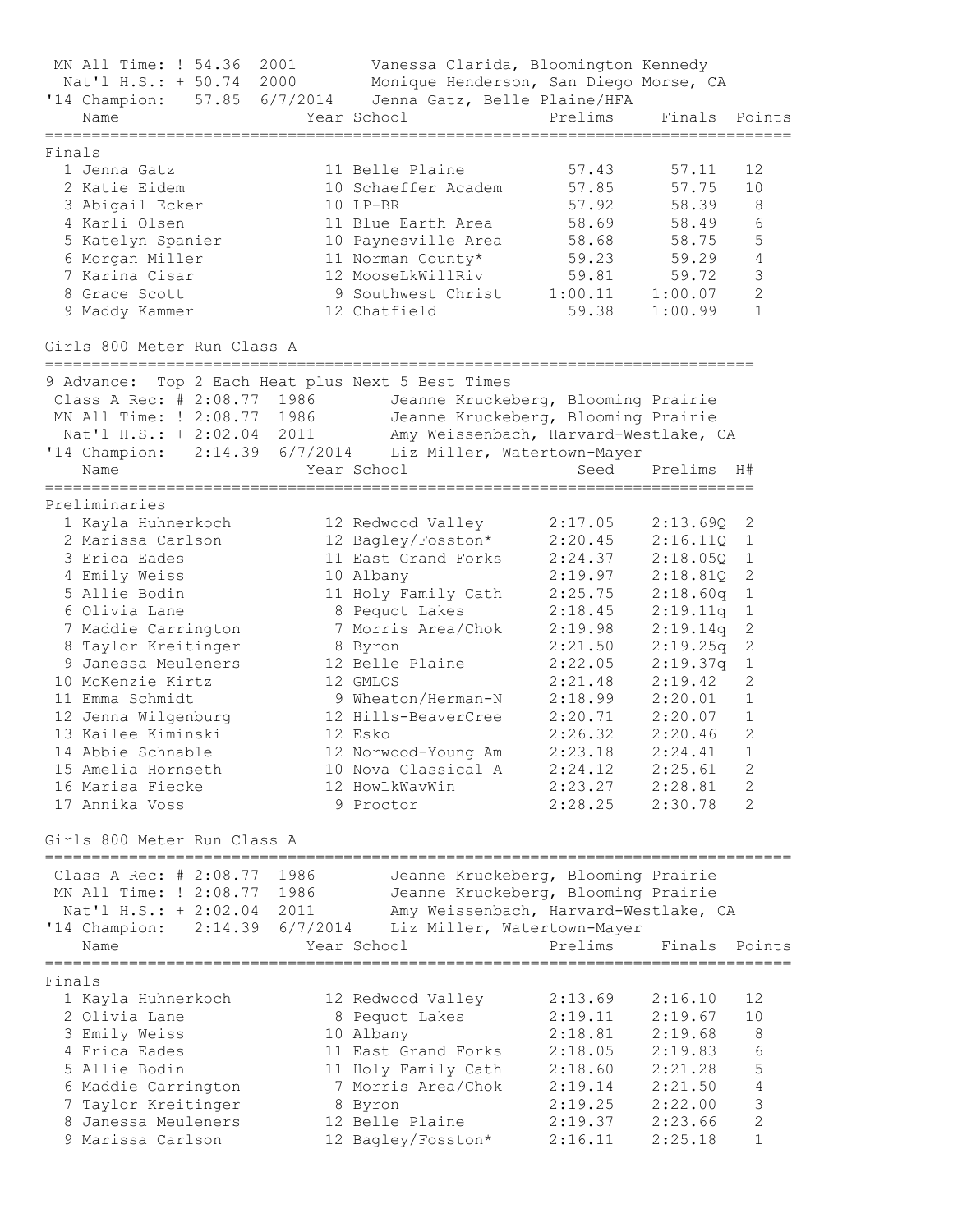Girls 1600 Meter Run Class A

| Class A Rec: # 4:48.41 6/8/2013                   |                  | Clare Flanagan, Blake School            |                                       |          |                 |
|---------------------------------------------------|------------------|-----------------------------------------|---------------------------------------|----------|-----------------|
| MN All Time: ! 4:46.14 2004                       |                  |                                         | Elizabeth Yetzer, Lakeville           |          |                 |
| Nat'l H.S.: + 4:33.29 2014                        |                  | Alex Efraimson, Camas, WA               |                                       |          |                 |
| '14 Champion:                                     | 5:03.02 6/7/2014 |                                         | Kayla Huhnerkoch, Redwood Valley      |          |                 |
| Name                                              |                  | Year School                             | Seed                                  | Finals   | Points          |
|                                                   |                  |                                         |                                       |          |                 |
| 1 Kayla Huhnerkoch                                |                  | 12 Redwood Valley                       | 5:14.44                               | 4:56.21  | 12              |
| 2 Emily Donnay                                    |                  | 12 Eden VAllWatKim                      | 5:22.26                               | 4:57.62  | 10              |
| 3 Mary Naas                                       |                  | 12 St. Paul Academy                     | 5:11.73                               | 5:02.24  | 8               |
| 4 Taylor Kreitinger                               |                  | 8 Byron                                 | 5:12.70                               | 5:03.90  | 6               |
| 5 Marissa Carlson                                 |                  | 12 Bagley/Fosston*                      | 5:08.24                               | 5:09.50  | $\mathsf S$     |
| 6 Tierney Winter                                  |                  | 11 Waterville-Elysi                     | 5:14.62                               | 5:09.87  | $\sqrt{4}$      |
| 7 McKenzie Kirtz                                  |                  | 12 GMLOS                                | 5:14.61                               | 5:10.11  | $\mathsf 3$     |
| 8 Ellyssa Peterson                                |                  | 10 Greenway/Nashwau                     | 5:25.95                               | 5:12.04  | $\overline{c}$  |
| 9 Morgan Richter                                  |                  | 7 Breck School                          | 5:21.28                               | 5:14.70  | $\mathbf{1}$    |
| 10 Brynnan Covington                              |                  | 10 Perham                               | 5:29.81                               | 5:17.49  |                 |
| 11 Ashley Lahti                                   |                  | 12 St. James Area*                      | 5:21.67                               | 5:25.80  |                 |
| 12 Alaysia Freetly                                |                  | 12 LQPVDB                               | 5:20.77                               | 5:28.08  |                 |
| 13 Ellie Morgan                                   |                  | 9 Frazee                                | 5:27.46                               | 5:31.61  |                 |
| 14 Carla Wittern                                  |                  | 12 Morris Area/Chok                     | 5:35.84                               | 5:33.24  |                 |
| 15 Ashlee Siegle                                  |                  | 8 MarshallDuluth                        | 5:31.17                               | 5:34.69  |                 |
| 16 Jane Hulterstrum                               |                  | 11 Litchfield                           | 5:30.76                               | 5:36.36  |                 |
|                                                   |                  |                                         |                                       |          |                 |
| Girls 3200 Meter Run Class A                      |                  |                                         |                                       |          |                 |
|                                                   |                  |                                         |                                       |          |                 |
| Class A Rec: # 10:26.41 2006                      |                  |                                         | Bria Wetsch, Holy Family Catholic     |          |                 |
| MN All Time: ! 10:16.59                           | 2005             |                                         | Elizabeth Yetzer, Lakeville           |          |                 |
| Nat'l H.S.: + 9:48.59 1996                        |                  |                                         | Kimberly Mortensen, Thousand Oaks, CA |          |                 |
| '14 Champion: 10:56.30                            | 6/6/2014         |                                         | Emi Trost, Cannon Falls*              |          |                 |
| Name                                              |                  | Year School                             | Seed                                  | Finals   | Points          |
|                                                   |                  |                                         |                                       |          |                 |
| 1 Morgan Richter                                  |                  | 7 Breck School                          | 11:24.03                              | 11:18.61 | 12              |
| 2 Gabrielle Ferrell                               |                  | 8 Luverne                               | 11:59.25                              | 11:28.10 | 10              |
| 3 Ellyssa Peterson                                |                  | 10 Greenway/Nashwau                     | 11:41.91                              | 11:32.43 | $\,8\,$         |
| 4 Anna Donnay                                     |                  | 10 Eden VAllWatKim                      | 11:42.33                              | 11:33.29 | $\epsilon$      |
| 5 Lydia Kantonen                                  |                  | 10 Park Rapids Area                     | 11:48.64                              | 11:39.52 | $\mathsf S$     |
| 6 Rebecca Wilkin                                  |                  | 11 Trinity School R                     | 11:47.99                              | 11:43.73 | $\sqrt{4}$      |
| 7 Abby Borgmeier                                  |                  | 12 St. Peter                            | 11:37.18                              | 11:47.21 | $\mathfrak{Z}$  |
| 8 Kiera Olson                                     |                  | 10 Lanesboro/Fillmo                     | 11:53.55                              | 11:48.16 | $\overline{c}$  |
| 9 Elizabeth Schlafke                              |                  | 11 Annandale                            | 11:50.92                              | 11:48.91 | 1               |
| 10 Caitlin Covington                              |                  | 8 Perham                                | 12:00.37                              | 11:52.62 |                 |
| 11 Jaylee Hanvelt                                 |                  | 8 Tri-City United                       | 11:54.70                              | 11:57.72 |                 |
| 12 Jenna Wegscheid                                |                  | 11 Perham                               | 12:09.02                              | 11:58.19 |                 |
| 13 Erika Fox                                      |                  | 10 Carlton                              | 11:44.35                              | 11:59.19 |                 |
| 14 Angel Martens                                  |                  | 9 Pipestone Area                        | 12:01.05                              | 12:11.84 |                 |
| 15 Chrissy Lofgren                                |                  | 11 Stewartville                         | 11:56.41                              | 12:12.37 |                 |
| 16 Ellie Nelson                                   |                  | 9 Roseau                                | 11:56.31                              | 12:23.58 |                 |
|                                                   |                  |                                         |                                       |          |                 |
| Girls 100 Meter Hurdles Class A                   |                  |                                         |                                       |          |                 |
|                                                   |                  |                                         |                                       |          |                 |
| 9 Advance: Top 2 Each Heat plus Next 5 Best Times |                  |                                         |                                       |          |                 |
| Class A Rec: # 14.80 1996                         |                  | Kara Hedin, Dassel-Cokato               |                                       |          |                 |
| MN All Time: ! 14.22 6/6/2014                     |                  | Alexandra Williams, Blaine              |                                       |          |                 |
| Nat'l H.S.: + 13.03 2007                          |                  | Vashti Thomas, San Jose Mt. Pleasant CA |                                       |          |                 |
| '14 Champion: 14.90 6/7/2014                      |                  | Jaelin Beachy, Staples-Motley           |                                       |          |                 |
| Name                                              |                  | Year School                             | Seed                                  | Prelims  | Wind H#         |
|                                                   |                  |                                         |                                       |          |                 |
| Preliminaries                                     |                  |                                         |                                       |          |                 |
| 1 Allie Terpstra                                  |                  | 12 Milaca                               | 15.37                                 |          | $15.36Q -2.5$ 2 |
| 2 Millie Klefsaas                                 |                  | 10 Staples-Motley                       | 16.32                                 |          | $15.37Q -2.2$ 1 |
| 3 Sierra Schultz                                  |                  | 12 Fairmont                             | 15.44                                 |          | $15.56Q -2.5$ 2 |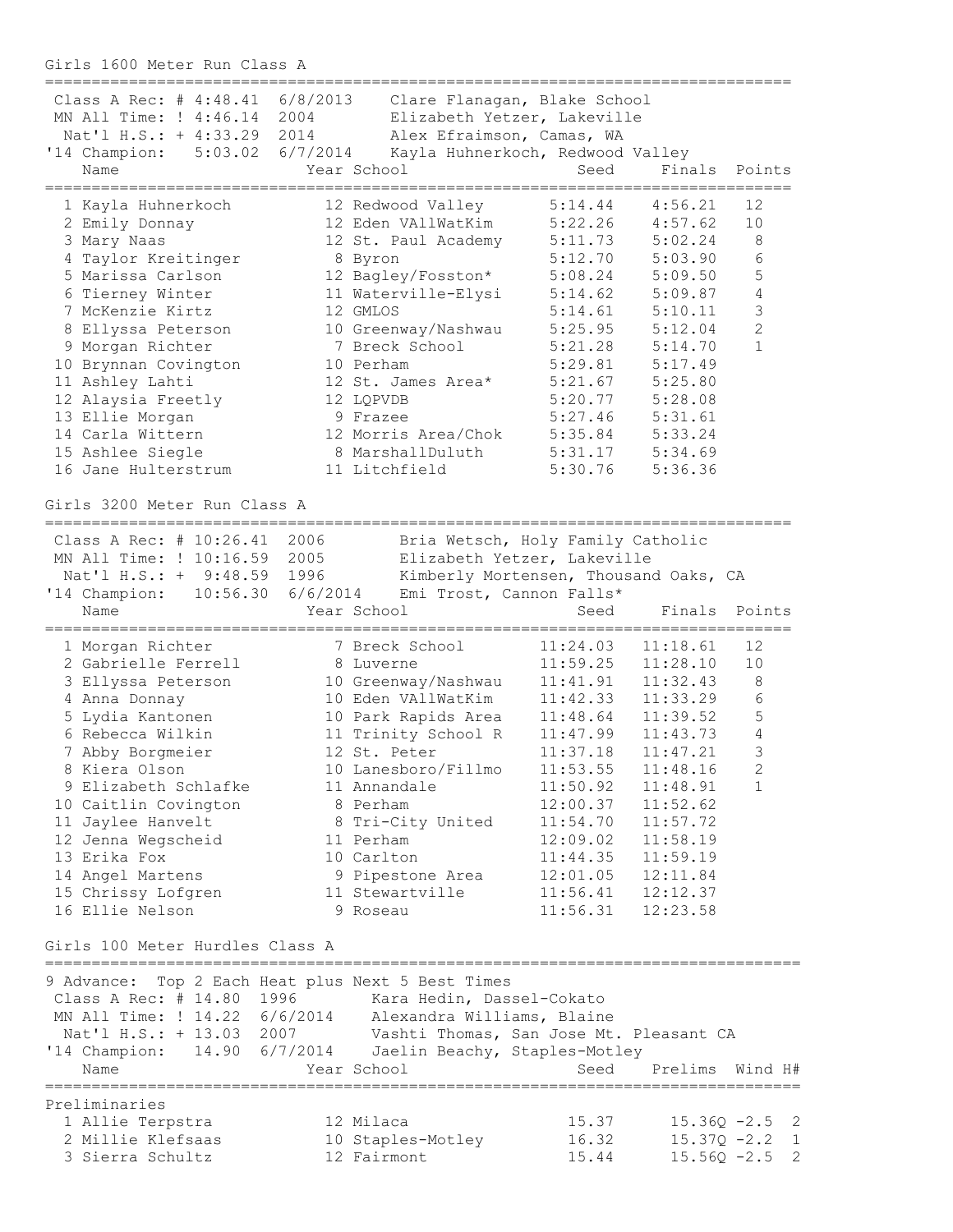| 4 Mara Quam<br>5 Lorna Bechtel<br>6 Emma Weatherly<br>7 Irene Anderson<br>8 Selin Dikmen<br>9 Michelle Neece<br>10 Caitlin Duske<br>11 Megan Grimes<br>12 Kayla Sorenson<br>13 Maddie Rue<br>14 Sophie Stokes Cerkvenik<br>15 Ava Gonsorowski<br>-- Erin Brown | 10 Kenyon-Wanamingo<br>10 Spectrum<br>9 Byron<br>11 Springfield/Ceda<br>10 Belle Plaine<br>8 Pipestone Area<br>12 Watertown-Mayer<br>12 Park Rapids Area<br>10 Osakis<br>11 Frazee<br>12 Virginia<br>10 Esko<br>12 Holy Family Cath | 15.66<br>15.93<br>15.72<br>15.78<br>15.94<br>15.64<br>16.15<br>16.44<br>16.96<br>16.47<br>15.94<br>16.46<br>15.27 | $15.83Q - 2.2$<br>$15.85q -2.2$<br>$16.11q -2.5$<br>$16.20q -2.5$<br>$16.23q -2.2$<br>$16.27q -2.2$<br>$16.45 -2.5$<br>$16.53 - 2.2$<br>$16.59 - 2.2$<br>$16.79 - 2.5$<br>$16.94 -2.5$ 2<br>$17.42 -2.5$ 2 | $DNF -2.2 1$   | $\overline{1}$<br>1<br>2<br>2<br>$\mathbf{1}$<br>$\mathbf 1$<br>2<br>$\mathbf{1}$<br>1<br>2 |
|----------------------------------------------------------------------------------------------------------------------------------------------------------------------------------------------------------------------------------------------------------------|-------------------------------------------------------------------------------------------------------------------------------------------------------------------------------------------------------------------------------------|-------------------------------------------------------------------------------------------------------------------|------------------------------------------------------------------------------------------------------------------------------------------------------------------------------------------------------------|----------------|---------------------------------------------------------------------------------------------|
| Girls 100 Meter Hurdles Class A<br>====================================                                                                                                                                                                                        |                                                                                                                                                                                                                                     |                                                                                                                   |                                                                                                                                                                                                            |                |                                                                                             |
| Class A Rec: # 14.80 1996<br>MN All Time: ! 14.22 6/6/2014<br>Nat'l H.S.: + 13.03 2007<br>'14 Champion: 14.90 6/7/2014 Jaelin Beachy, Staples-Motley<br>Name                                                                                                   | Kara Hedin, Dassel-Cokato<br>Alexandra Williams, Blaine<br>Vashti Thomas, San Jose Mt. Pleasant CA<br>Year School                                                                                                                   | Prelims                                                                                                           | Finals Wind Points                                                                                                                                                                                         |                |                                                                                             |
| Finals                                                                                                                                                                                                                                                         |                                                                                                                                                                                                                                     |                                                                                                                   |                                                                                                                                                                                                            |                |                                                                                             |
| 1 Allie Terpstra                                                                                                                                                                                                                                               | 12 Milaca                                                                                                                                                                                                                           | 15.36                                                                                                             | $14.87 - 2.0$                                                                                                                                                                                              |                | 12                                                                                          |
| 2 Millie Klefsaas                                                                                                                                                                                                                                              | 10 Staples-Motley                                                                                                                                                                                                                   | 15.37                                                                                                             | $14.97 - 2.0$                                                                                                                                                                                              |                | 10                                                                                          |
| 3 Sierra Schultz                                                                                                                                                                                                                                               | 12 Fairmont                                                                                                                                                                                                                         | 15.56                                                                                                             | $15.52 -2.0$                                                                                                                                                                                               |                | 8                                                                                           |
| 4 Mara Quam                                                                                                                                                                                                                                                    | 10 Kenyon-Wanamingo                                                                                                                                                                                                                 | 15.83                                                                                                             | $15.64 - 2.0$                                                                                                                                                                                              |                | 6                                                                                           |
| 5 Lorna Bechtel<br>6 Irene Anderson                                                                                                                                                                                                                            | 10 Spectrum<br>11 Springfield/Ceda                                                                                                                                                                                                  | 15.85<br>16.20                                                                                                    | $15.86 - 2.0$<br>$15.98 - 2.0$                                                                                                                                                                             |                | 5<br>$\overline{4}$                                                                         |
| 7 Emma Weatherly                                                                                                                                                                                                                                               | 9 Byron                                                                                                                                                                                                                             | 16.11                                                                                                             | $16.06 - 2.0$                                                                                                                                                                                              |                | 3                                                                                           |
| 8 Selin Dikmen                                                                                                                                                                                                                                                 | 10 Belle Plaine                                                                                                                                                                                                                     | 16.23                                                                                                             | $16.11 - 2.0$                                                                                                                                                                                              |                | 2                                                                                           |
| 9 Michelle Neece                                                                                                                                                                                                                                               | 8 Pipestone Area                                                                                                                                                                                                                    | 16.27                                                                                                             | $16.32 - 2.0$                                                                                                                                                                                              |                | $\mathbf 1$                                                                                 |
| Girls 300 Meter Hurdles Class A                                                                                                                                                                                                                                |                                                                                                                                                                                                                                     |                                                                                                                   |                                                                                                                                                                                                            |                |                                                                                             |
| 9 Advance: Top 2 Each Heat plus Next 5 Best Times<br>Class A Rec: # 42.62 1987<br>MN All Time: ! 42.62 1987<br>Nat'l H.S.: + 39.98<br>2001<br>'14 Champion: 44.59 6/6/2014 Taylor Grandgenett, Blue Earth Area<br>Name                                         | Liesa Brateng, Roseau<br>Liesa Brateng, Roseau<br>Lashinda Demus, Long Beach Wilson, CA<br>Year School                                                                                                                              | Seed                                                                                                              | Prelims                                                                                                                                                                                                    | H#             |                                                                                             |
| Preliminaries                                                                                                                                                                                                                                                  |                                                                                                                                                                                                                                     |                                                                                                                   |                                                                                                                                                                                                            |                |                                                                                             |
| 1 Marta Springer                                                                                                                                                                                                                                               | 12 St. Peter                                                                                                                                                                                                                        | 46.68                                                                                                             | 46.94Q                                                                                                                                                                                                     | 2              |                                                                                             |
| 2 Mikayla McCullough                                                                                                                                                                                                                                           | 11 Plainview-Elgin-                                                                                                                                                                                                                 | 47.30                                                                                                             | 46.97Q                                                                                                                                                                                                     | 1              |                                                                                             |
| 3 Emma Weatherly                                                                                                                                                                                                                                               | 9 Byron                                                                                                                                                                                                                             | 46.58                                                                                                             | 47.23Q                                                                                                                                                                                                     | $\mathbf 1$    |                                                                                             |
| 4 Tyarra English-Paulson                                                                                                                                                                                                                                       | 10 Watertown-Mayer                                                                                                                                                                                                                  | 47.72                                                                                                             | 47.42Q                                                                                                                                                                                                     | 2              |                                                                                             |
| 5 Summer Storm                                                                                                                                                                                                                                                 | 11 Holdingford                                                                                                                                                                                                                      | 47.90                                                                                                             | 47.25q                                                                                                                                                                                                     | $\mathbf 1$    |                                                                                             |
| 6 Kristi Frederick<br>7 Lydia Homandberg                                                                                                                                                                                                                       | 11 Tri-City United<br>11 SWMCH-EHS                                                                                                                                                                                                  | 46.34<br>47.56                                                                                                    | 47.45q<br>47.72q                                                                                                                                                                                           | 2<br>1         |                                                                                             |
| 8 Millie Klefsaas                                                                                                                                                                                                                                              | 10 Staples-Motley                                                                                                                                                                                                                   | 50.14                                                                                                             | 47.92q                                                                                                                                                                                                     | 2              |                                                                                             |
| 9 Irene Anderson                                                                                                                                                                                                                                               | 11 Springfield/Ceda                                                                                                                                                                                                                 | 46.45                                                                                                             | 47.95q                                                                                                                                                                                                     | 1              |                                                                                             |
| 10 Sophie Stokes Cerkvenik                                                                                                                                                                                                                                     | 12 Virginia                                                                                                                                                                                                                         | 48.57                                                                                                             | 48.30                                                                                                                                                                                                      | 2              |                                                                                             |
| 11 Ava Gonsorowski                                                                                                                                                                                                                                             | 10 Esko                                                                                                                                                                                                                             | 48.21                                                                                                             | 48.86                                                                                                                                                                                                      | 1              |                                                                                             |
| 12 Tiffany Hanson                                                                                                                                                                                                                                              | 9 East Grand Forks                                                                                                                                                                                                                  | 48.50                                                                                                             | 48.96                                                                                                                                                                                                      | $\overline{c}$ |                                                                                             |
| 13 Abbey Straley                                                                                                                                                                                                                                               | 11 Eden VAllWatKim                                                                                                                                                                                                                  | 47.84                                                                                                             | 49.56                                                                                                                                                                                                      | $\overline{c}$ |                                                                                             |
| 14 Olivia Nelson                                                                                                                                                                                                                                               | 12 Perham                                                                                                                                                                                                                           | 49.58                                                                                                             | 49.60                                                                                                                                                                                                      | 1              |                                                                                             |
| 15 Kailyn Hrynyshyn<br>-- Erin Brown                                                                                                                                                                                                                           | 10 West Marshall*<br>12 Holy Family Cath                                                                                                                                                                                            | 49.53<br>46.65                                                                                                    | 50.88<br>SCR                                                                                                                                                                                               | 1<br>2         |                                                                                             |
|                                                                                                                                                                                                                                                                |                                                                                                                                                                                                                                     |                                                                                                                   |                                                                                                                                                                                                            |                |                                                                                             |

Girls 300 Meter Hurdles Class A ================================================================================

Class A Rec: # 42.62 1987 Liesa Brateng, Roseau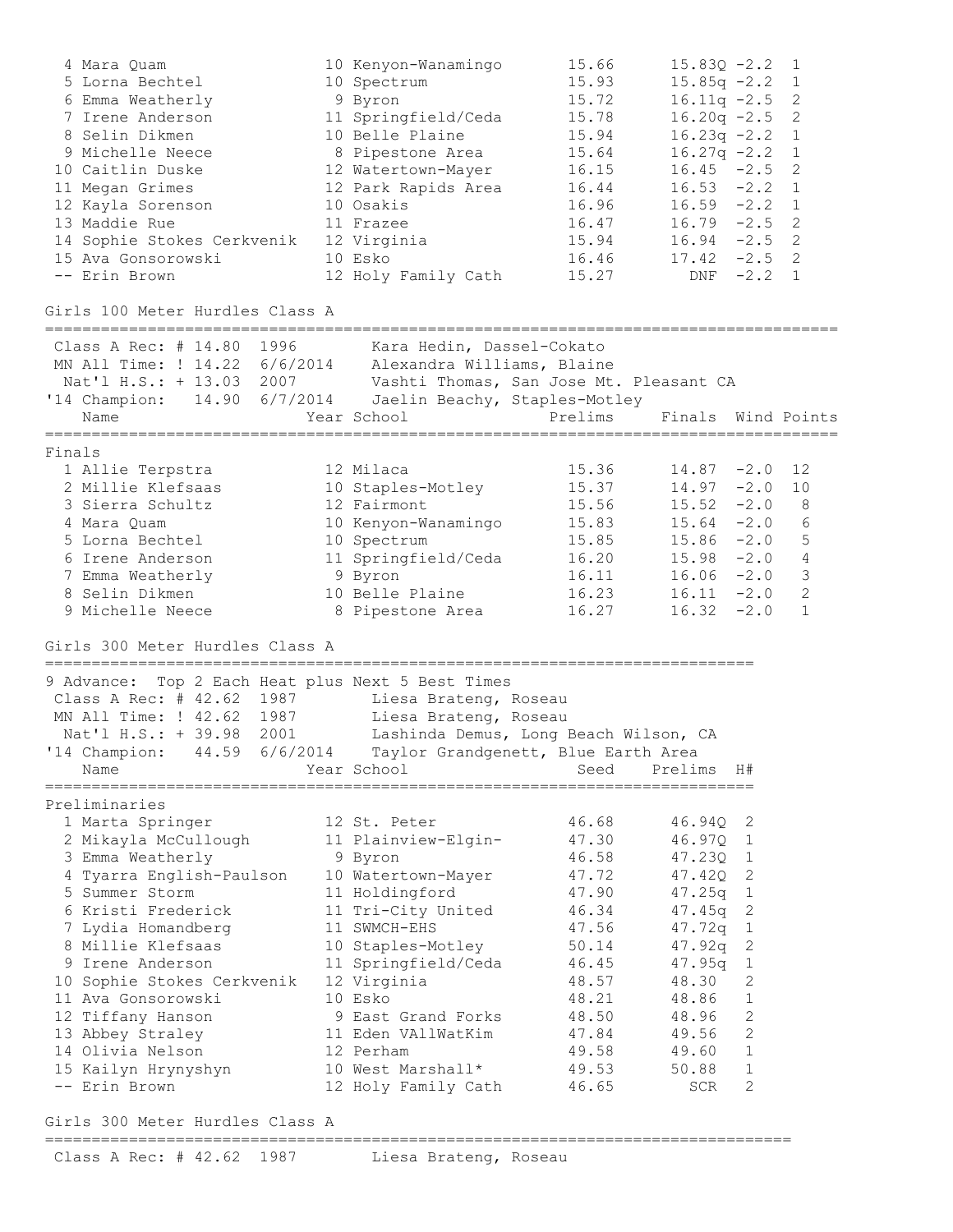MN All Time: ! 42.62 1987 Liesa Brateng, Roseau Nat'l H.S.: + 39.98 2001 Lashinda Demus, Long Beach Wilson, CA '14 Champion: 44.59 6/6/2014 Taylor Grandgenett, Blue Earth Area Name Year School Prelims Finals Points ================================================================================ Finals 1 Marta Springer 12 St. Peter 46.94 46.50 12 2 Kristi Frederick 11 Tri-City United 47.45 47.02 10 3 Millie Klefsaas 10 Staples-Motley 47.92 47.10 8 4 Summer Storm 11 Holdingford 47.25 47.64 6 5 Mikayla McCullough 11 Plainview-Elgin- 46.97 47.77 5 6 Emma Weatherly 9 Byron 47.23 47.90 4 7 Tyarra English-Paulson 10 Watertown-Mayer 47.42 48.16 3 8 Irene Anderson 11 Springfield/Ceda 47.95 48.45 2 9 Lydia Homandberg 11 SWMCH-EHS 47.72 48.86 1 Girls 4x100 Meter Relay Class A ============================================================================ 9 Advance: Top 2 Each Heat plus Next 5 Best Times Class A Rec: # 48.46 2005 DeLaSalle, Mpls T Clemons, A Beecham, S Porter, A Anderson MN All Time: ! 47.48 6/8/2013 Hopkins, Hopkins D Manuel-Moore, E Anderson, S Fitzhugh, T Anderson Nat'l H.S.: + 44.50 2004 Long Beach Poly, CA S Solomon, J Lee, C Picott, S Solomon '14 Champion: 49.46 6/7/2014 Pequot Lakes, Pequot Lakes R Allen, C Bermel, S Rudlang, V Lane School Seed Prelims H# ============================================================================ Preliminaries 1 Pequot Lakes 49.99 49.76Q 2 1) Brittny Bzdok 11 2) Mariana Ganley 7 3) Grace McGuire 9 4) Chloe Bermel 10 2 Minneapolis Edison 50.68 49.77Q 1 1) Linda Senephanh 8 2) Jada Lewis 10 3) Mariana Cress 10 4) Jia Lewis 9 3 Chatfield 49.88 49.87Q 1 1) Mariah Bell 10 2) Autum Erickson 11 3) Danielle Kramer 11 4) Maddy Kammer 12 4 Annandale 51.16 49.90Q 2 1) Hannah Medvec 11 2) Calisha Norgren 12 3) Madison Kasper 12 19 4) Kamryn Dheilly 9 5 Belle Plaine 51.08 50.36q 1 50.354 1) Shannon Egan 12 2) Anna Donkhong 11 3) Selin Dikmen 10 4) Ally Fink 11 6 Lake City 50.53 50.36q 2 50.358 1) Grayce Adler 10 2) Bailey Cronin 12 3) Victoria Corey 11 4) Braeden McElmury 12 7 Waterville-Elysian-Morristown 50.64 50.69q 1 1) Alicia Avila 10 2) Lily Anderson 11 1) Alicia Avila 10 (2) Lily Anderson 11<br>3) Brooke Galler 12 (4) Samamtha Petry 10<br>2) Pipestone Area (51.19 (50.70q 2 50.699) 8 Pipestone Area 51.19 50.70q 2 50.699 1) Claire Femrite 11 2) Zoe Velde 7 3) Michelle Neece 8 4) Maria Spanier 11 8 Montevideo 51.52 50.70q 1 50.699 1) Anais Sorenson 10 2) Molly Reeves 9 3) Morgan Reidinger 11 (4) Jessie Tastal 9 10 Plainview-Elgin-Millville 50.76 50.97 2 1) Tia Standinger 11 2) Makenzie Shindelar 12 3) Alyse Sylvester 9 4) Morgan Shindelar 10 11 Mounds Park Academy 51.41 51.60 1 1) Ellen Colton 12 2) Sofie Netteberg 11 3) Ani Bailey 9 4) Isabel Esch 12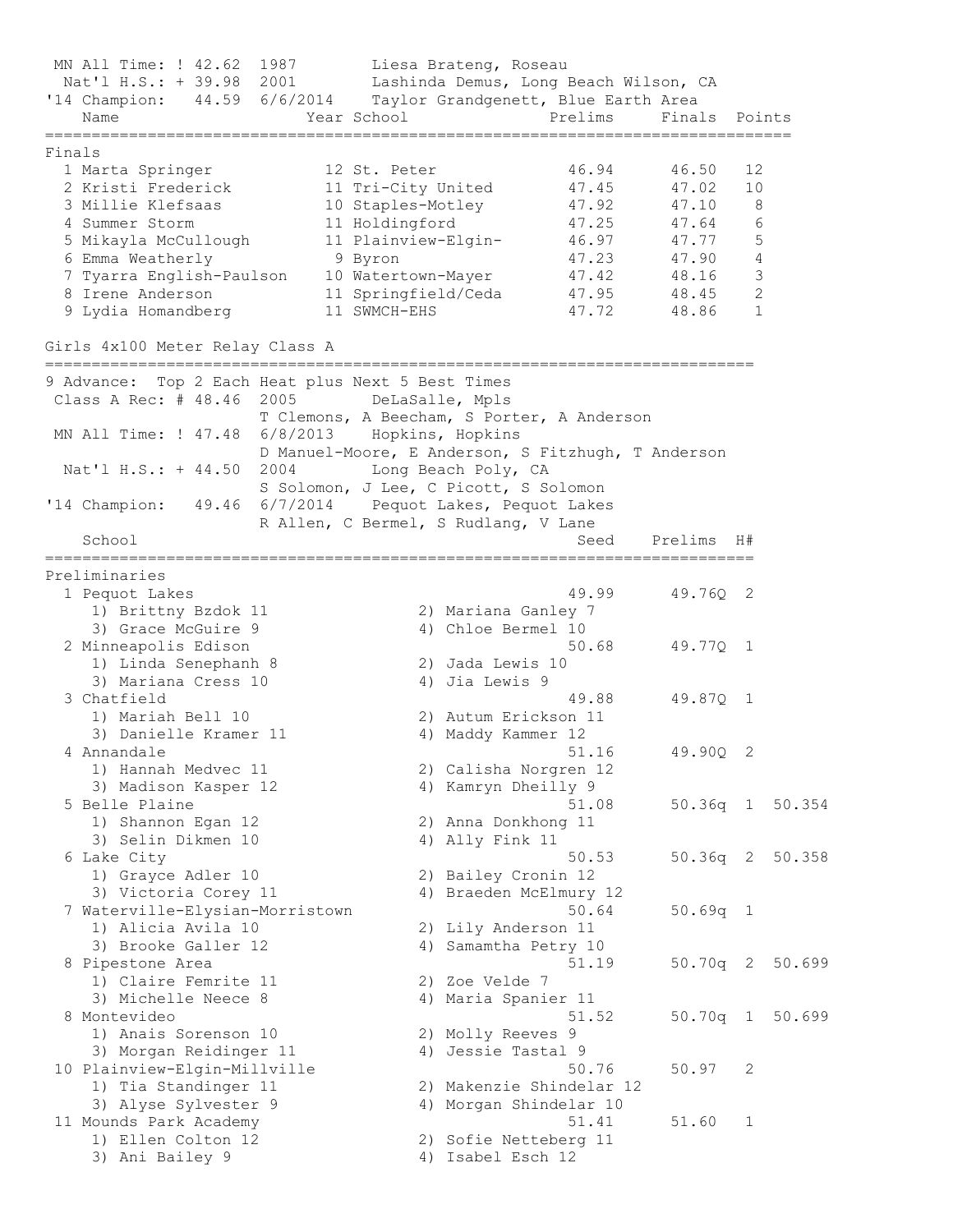12 Dilworth-Glyndon-Felton 52.76 51.70 2 1) Andrea Rieder 12 2) Natalie Steichen 9 3) Elizabeth Schmitz 12 (4) Jena Jacobson 10 13 Roseau 52.72 51.98 2 1) Lindsey Santl 10 2) Gracie Helgeson 11 3) Kiley Borowicz 10 4) Lauren Santl 12 14 Morris Area/Chokio-Alberta\* 50.98 52.08 2 1) McKenna Lubenow 10 2) Katie Folkman 10 3) Anna Grove 10 10 10 10 10 10 4 4 1 1 slande Sperr 9 15 Litchfield 51.16 52.37 1 1) Khilah Miller 8 2) Kassie King 9 3) Laney Huhner 8 4) Marley Virnig 12 16 Eveleth-Gilbert 52.78 52.76 1 1) Madilyn Jankila 9 2) Briona Currie 10 3) Krystal Klander 12 4) McKenzie Perushek 10 17 Cromwell 52.79 52.97 1 1) Kiiera Anderson 11 2) Bailey Gibbs 11 3) Anja Shoenberg 7 4) Andrea Hakamaki 11 Girls 4x100 Meter Relay Class A ================================================================================ Class A Rec: # 48.46 2005 DeLaSalle, Mpls T Clemons, A Beecham, S Porter, A Anderson MN All Time: ! 47.48 6/8/2013 Hopkins, Hopkins D Manuel-Moore, E Anderson, S Fitzhugh, T Anderson Nat'l H.S.: + 44.50 2004 Long Beach Poly, CA S Solomon, J Lee, C Picott, S Solomon '14 Champion: 49.46 6/7/2014 Pequot Lakes, Pequot Lakes End Transport Communist Communist Communist Communist Communist Communist Communist Communist Communist Communist Communist Communist Communist Communist Communist Communist Communist Communist Communist Communist Communis School **Prelims** Finals Points ================================================================================ Finals 1 Minneapolis Edison 49.77 49.07 12 1) Linda Senephanh 8 2) Jada Lewis 10 3) Mariana Cress 10 4) Jia Lewis 9 2 Chatfield 49.87 49.30 10 1) Mariah Bell 10 2) Autum Erickson 11 3) Danielle Kramer 11 (4) Maddy Kammer 12 3 Pequot Lakes 49.76 49.37 8 1) Brittny Bzdok 11 2) Mariana Ganley 7 3) Grace McGuire 9 4) Chloe Bermel 10 4 Annandale 49.90 50.14 6 1) Hannah Medvec 11 2) Calisha Norgren 12 3) Madison Kasper 12 4) Kamryn Dheilly 9 5 Lake City **50.36** 50.45 50.45 50.45 50.45 50.45 50.45 50.45 50.45 50.45 50.45 50.45 50.45 50.45 50.45 50.45 50.5 1) Grayce Adler 10 2) Bailey Cronin 12 3) Victoria Corey 11 4) Braeden McElmury 12 6 Waterville-Elysian-Morristown 50.69 50.47 4 1) Alicia Avila 10 2) Lily Anderson 11 3) Brooke Galler 12 4) Samamtha Petry 10 7 Montevideo 50.70 50.68 3 1) Anais Sorenson 10 2) Molly Reeves 9 3) Morgan Reidinger 11 4) Jessie Tastal 9 8 Pipestone Area 50.70 50.79 2 1) Claire Femrite 11 2) Zoe Velde 7 3) Michelle Neece 8 4) Maria Spanier 11 9 Belle Plaine 50.36 51.01 1 1) Shannon Egan 12 2) Anna Donkhong 11 3) Selin Dikmen 10 4) Ally Fink 11

Girls 4x200 Meter Relay Class A ============================================================================

9 Advance: Top 2 Each Heat plus Next 5 Best Times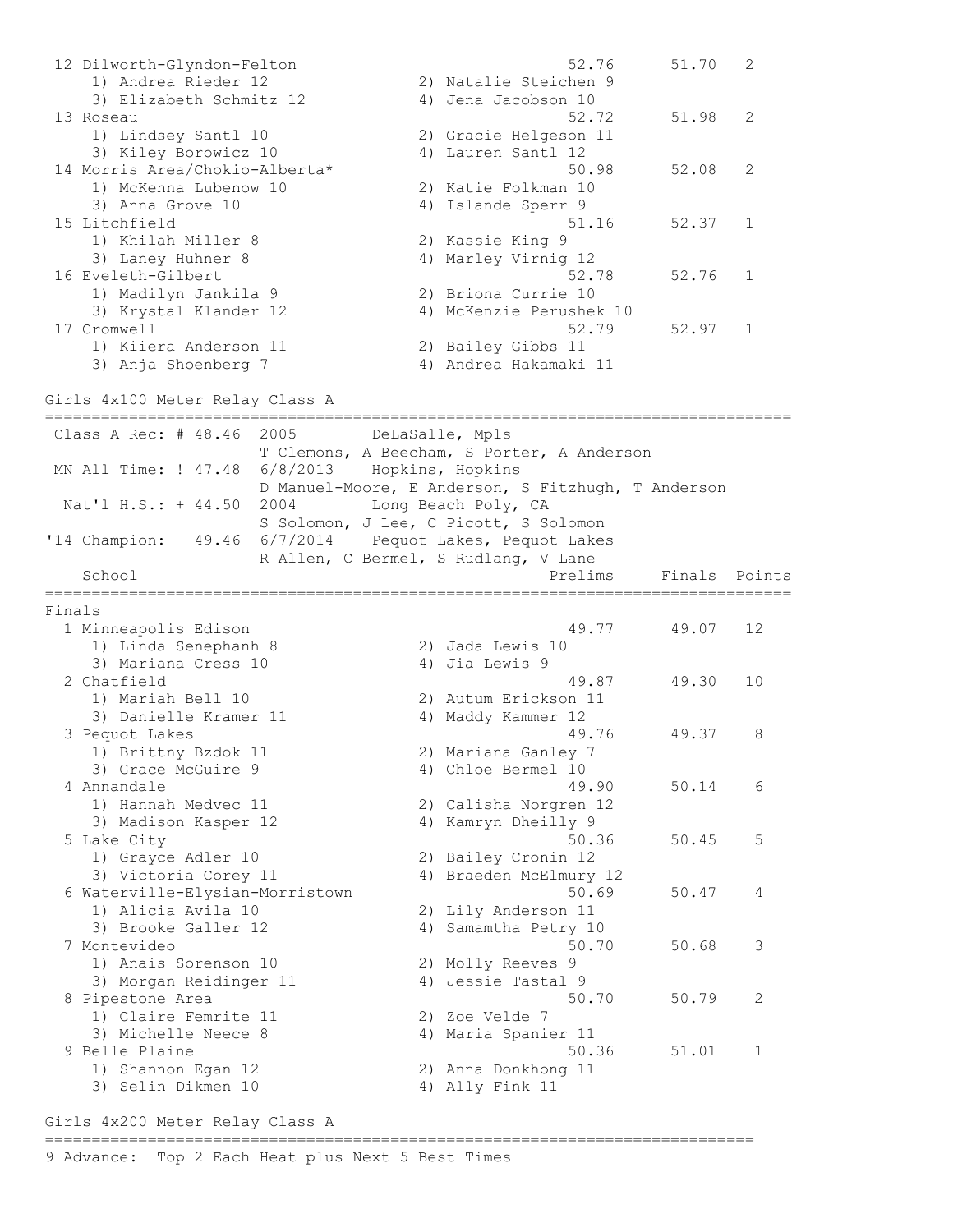Class A Rec: # 1:43.62 1985 Blue Earth S Johnson, S Johnson, T Lewis, S Johnson MN All Time: ! 1:40.22 2012 Osseo A Okonkwo, B Puckett, M Bialke, P Webb Nat'l H.S.: + 1:33.87 2004 Long Beach Poly, CA S Solomon, J Lee, S Woods, S Solomon '14 Champion: 1:45.63 6/7/2014 Osakis, Osakis M Hoglin, B Sadlemeyer, A Stroup, H Szech School Seed Prelims H# ============================================================================ Preliminaries 1 Luverne 1:47.26 1:45.27Q 1 1) Sierra Schmuck 9 2) Naomi Dooyema 12 3) Kynzie Smedsrud 12 4) Tayla Peterson 12 2 Osakis 1:45.90 1:45.36Q 2 1) Tianna Stanek 8 2) Hannah Szech 12 3) Abigail Stroup 11 4) Brittney Sadlemyer 11 3 Long Prairie-GE/Browerville 1:46.34 1:45.55Q 1 1) Abigail Ecker 10 2) Theresa Liebsch 12 3) Ariana Gamradt 11 4) Katelyn Rohr 12 4 Plainview-Elgin-Millville 1:46.21 1:46.08Q 2 1) Tia Standinger 11 2) Chloe Holtz 11 3) Alyse Sylvester 9 4) Morgan Shindelar 10 5 Blue Earth Area 1:45.63 1:45.58q 1 1) Karli Olsen 11 2) Miranda Johnson 11 3) Shayna Stevermer 11 (4) Anne Franta 11 6 La Crescent 1:46.55 1:46.29q 1 1) Clair Shepardson 10 2) Brynnae Bierman 11 3) Maria Lusk 10 4) Cali Mauss 9 7 Lake City 1:46.59 1:46.36q 2 1) Abby Ziebell 10 2) Madi Green 11 3) Bailey Cronin 12 4) Braeden McElmury 12 8 Breck School 1:48.05 1:46.73q 1 1) Elise Gervil 12 2) Gabrielle Billing 9 3) Paige Olowo 9 4) Kajsa Johansson 10 9 Holy Family Catholic 1:47.46 1:46.96q 1 1) Emily Reddlan 12 2) Gracie Lund 9 3) Emma Terns 9 4) Emily Willenbring 10 10 SWMCH-EHS 1:48.05 1:47.11 2 1) Devin Bloemendaal 12 2) Ann Pater 11 3) Lydia Homandberg 11 <a>>4) Chantel Groen 10 11 LeSueur-Henderson 1:47.85 1:47.93 2 1) Alexis Ewanga 8 2) Kim Scheffler 9 3) Gabby Straub 8 4) Kayla Stowell 12 12 Holdingford 1:47.09 1:47.95 2 1) Mckenzie Schulte 11 2) Arianna Vasilj 10 3) Lizzy Solarz 10 4) Rachael Preusser 11 13 Park Rapids Area 1:49.13 1:48.90 1 1) Megan Grimes 12 2) Abby Eystad 8 3) Jaiden McCollum 9 4) Abby Mueller 11 3) Jaiden McCollum 9 (a) 4) Abby Mueller 11<br>14 Mesabi East (1:50.30 1:49.12 2)<br>11 Emma Erie 11 (2) 2) Anna Ribich 11 1) Emma Erie 11 2) Anna Ribich 11<br>3) Ava Hill 7 30 4) Hope Howell 9 3) Ava Hill 7 4) Hope Howell 9 15 Proctor 1:52.29 1:49.48 1 1) Kailee Dagger 11 2) Raija Johnson 11 3) Lexie DeWall 11 4) Kelly Kruger 12 16 St. Cloud Cathedral 1:50.55 1:49.64 1 1) Morgan Peterson 12 2) Lexi Weisser 10 3) McKenna Wensman 11 4) Marlo Bristow 12 17 Dilworth-Glyndon-Felton 1:50.15 1:50.46 2 1) Elizabeth Schmitz 12 2) Jena Jacobson 10 3) Andrea Rieder 12 4) Natalie Steichen 9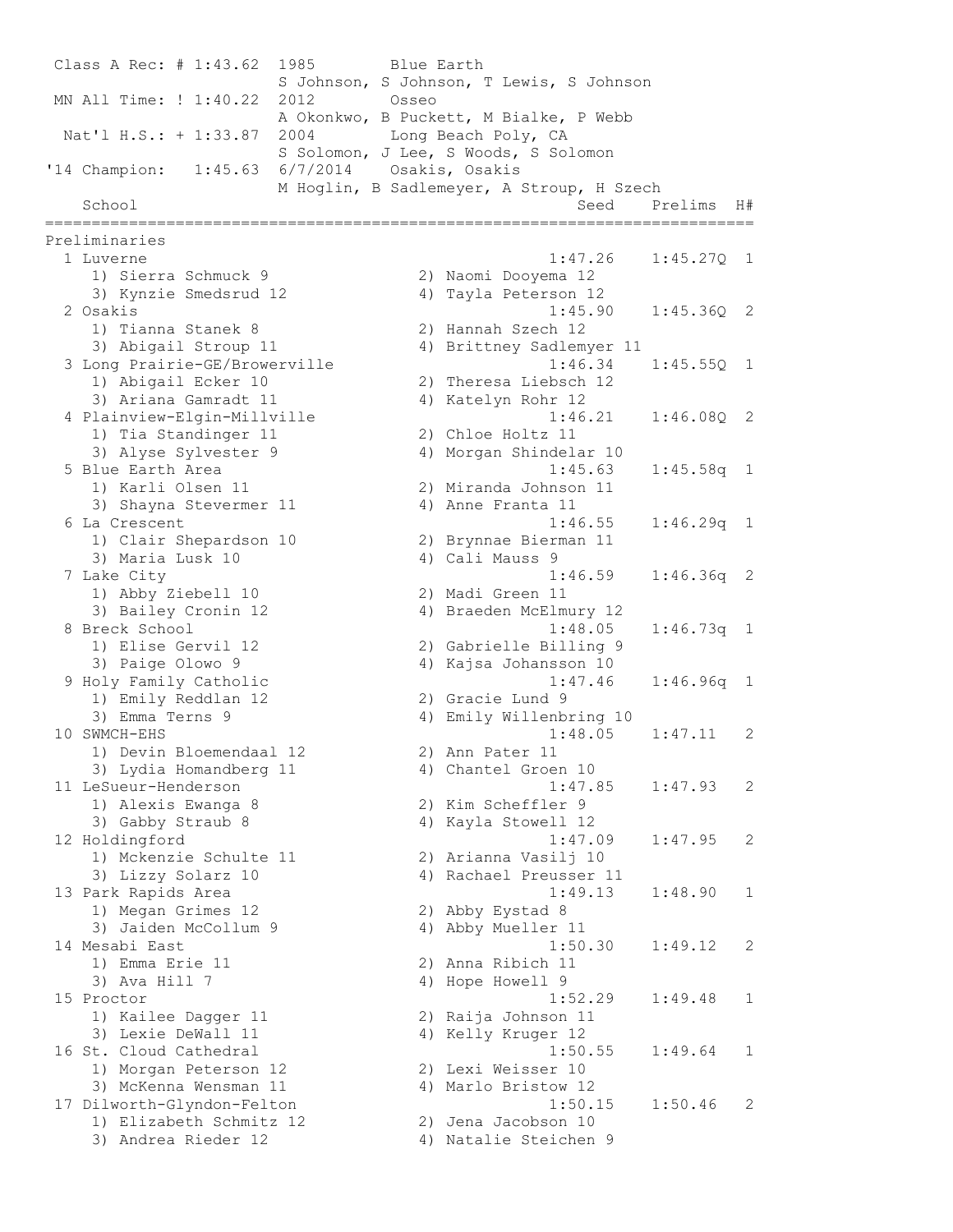```
Girls 4x200 Meter Relay Class A
================================================================================
Class A Rec: # 1:43.62 1985 Blue Earth
                  S Johnson, S Johnson, T Lewis, S Johnson 
MN All Time: ! 1:40.22 2012 Osseo 
                  A Okonkwo, B Puckett, M Bialke, P Webb 
Nat'l H.S.: + 1:33.87 2004 Long Beach Poly, CA
S Solomon, J Lee, S Woods, S Solomon
'14 Champion: 1:45.63 6/7/2014 Osakis, Osakis 
              M Hoglin, B Sadlemeyer, A Stroup, H Szech 
  School Prelims Finals Points
================================================================================
Finals
 1 Osakis 1:45.36 1:44.17 12 
 1) Tianna Stanek 8 2) Hannah Szech 12 
 3) Abigail Stroup 11 4) Brittney Sadlemyer 11 
 2 Luverne 1:45.27 1:45.08 10 
 1) Sierra Schmuck 9 2) Naomi Dooyema 12 
 3) Kynzie Smedsrud 12 4) Tayla Peterson 12 
 3 Plainview-Elgin-Millville 1:46.08 1:45.48 8 
 1) Tia Standinger 11 2) Chloe Holtz 11 
3) Alyse Sylvester 9 4) Morgan Shindelar 10
 4 Blue Earth Area 1:45.58 1:45.62 6 
 1) Karli Olsen 11 2) Miranda Johnson 11 
3) Shayna Stevermer 11 (4) Anne Franta 11
 5 La Crescent 1:46.29 1:46.00 5 
 1) Clair Shepardson 10 2) Brynnae Bierman 11 
3) Maria Lusk 10 4) Cali Mauss 9
 6 Long Prairie-GE/Browerville 1:45.55 1:46.07 4 
 1) Abigail Ecker 10 2) Theresa Liebsch 12 
 3) Ariana Gamradt 11 4) Katelyn Rohr 12 
 7 Holy Family Catholic 1:46.96 1:46.20 3 
1) Emily Reddlan 12 2) Gracie Lund 9
 3) Emma Terns 9 4) Emily Willenbring 10 
 8 Breck School 1:46.73 1:46.91 2 
 1) Elise Gervil 12 2) Gabrielle Billing 9 
 3) Paige Olowo 9 4) Kajsa Johansson 10 
 9 Lake City 1:46.36 1:47.16 1 
 1) Abby Ziebell 10 2) Madi Green 11 
 3) Bailey Cronin 12 4) Braeden McElmury 12 
Girls 4x400 Meter Relay Class A
============================================================================
9 Advance: Top 2 Each Heat plus Next 5 Best Times
Class A Rec: # 3:56.98 2001 Roseau 
                  B Lisell, S Olson, H Evans, A Anderson 
MN All Time: ! 3:51.26 2011 Hopkins
                  S Rouse, M Witt, B Sweeney, H Borowsky 
Nat'l H.S.: + 3:35.49 2004 Long Beach Poly, CA
                  S Woods, D Harris, J Lee, S Solomon 
'14 Champion: 3:58.46 6/7/2014 Osakis, Osakis 
             M Hoglin, B Sadlemeyer, S Jones, H Szech 
   School Seed Prelims H#
============================================================================
Preliminaries
  1 Pequot Lakes 4:04.09 3:59.95Q 1 
1) Brittny Bzdok 11 2) Grace McGuire 9
3) Olivia Lane 8 4) Chloe Bermel 10
  2 Lake City 4:03.32 4:03.29Q 2 
 1) Braeden McElmury 12 2) Morgan Dammann 11 
3) Liv Kozlowski 9 1922 - 4 4 Bailey Cronin 12
 3 Long Prairie-GE/Browerville 4:01.94 4:01.55Q 1 
 1) Claire Liebsch 10 2) Katelyn Rohr 12
```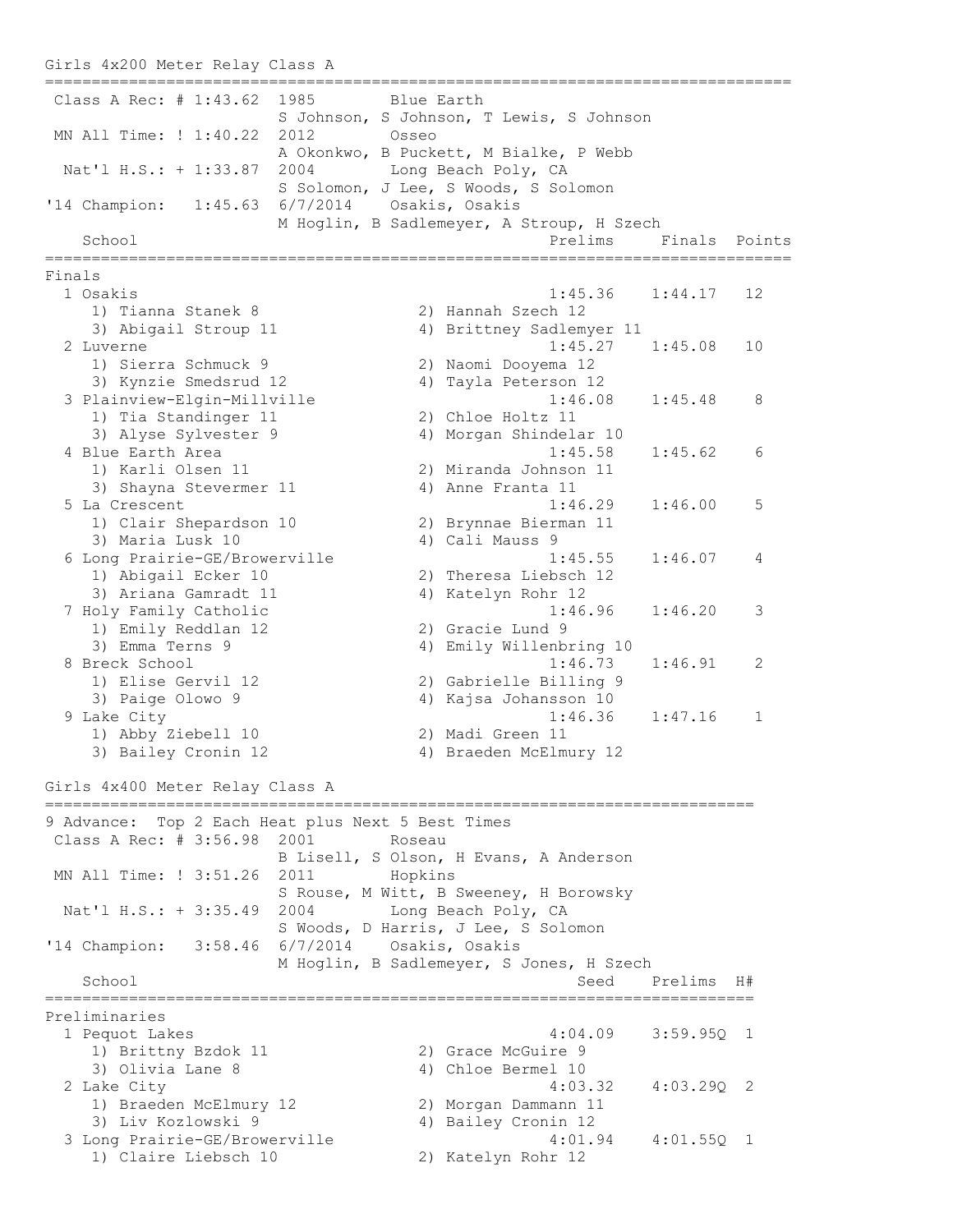3) Theresa Liebsch 12 (4) Abigail Ecker 10 4 Schaeffer Academy 4:06.28 4:04.44Q 2 1) Julianne Hanson 9 2) Kristen Peterson 11 3) Rose Doda 12 4) Katie Eidem 10 5 Belle Plaine 4:07.89 4:02.99q 1 1) Alissa Schultz 11 2) Janessa Meuleners 12 3) Haley Leger 10 (4) Jenna Gatz 11 6 Springfield/Cedar Mt/Comfrey\* 4:05.79 4:04.16q 1 1) Amy Davis 12 2) Irene Anderson 11 3) Paige Richert 10 4) Viche Rabb 10 7 Blue Earth Area 4:03.93 4:05.10q 2 1) Taylor Grandgenett 11 2) Anne Franta 11 3) Shayna Stevermer 11 (4) Karli Olsen 11 8 Redwood Valley 4:07.62 4:05.72q 2 1) Mary Fixsen 12 2) Alexis Kodet 12 3) Alaina Goblirsch 9 4) Kayla Huhnerkoch 12 9 Holy Family Catholic 4:13.56 4:07.57q 2 1) Kendra Franck 10 2) Gracie Lund 9 3) Emily Willenbring 10 (4) Allie Bodin 11 10 Litchfield 4:12.66 4:07.98 2 1) Kassie King 9 2) Laney Huhner 8 3) Jane Hulterstrum 11 4) Sydney Weires 11 11 Southwest Christian 4:14.13 4:09.18 2 1) Maria Streed 9 2) Shelby Henke 10 3) Hanah Paine 12 4) Grace Scott 9 12 Mesabi East 4:14.39 4:09.38 2 1) Emma Erie 11 2) Anna Ribich 11 3) Hope Howell 9 4) Ava Hill 7 13 Holdingford 4:11.72 4:12.15 1 1) Lizzy Solarz 10 2) Mckenzie Schulte 11 3) Jo Merten 10 4) Summer Storm 11 14 East Grand Forks 4:13.96 4:12.29 1 1) Erica Eades 11 2) Kora Jordheim 8 3) Rachel Jenson 11 4) Haylie Carlstrom 10 15 Roseau 4:13.90 4:13.24 1 1) Kacie Borowicz 8 2) Kenzie Rugland 9 3) Madi Douglas 9 4) Madeline Huglen 12 16 Esko 4:15.40 4:15.68 1 1) Olivia Rengo 11 2) Karlie Kulas 10 3) Ava Gonsorowski 10 4) Kailee Kiminski 12 Girls 4x400 Meter Relay Class A ================================================================================ Class A Rec: # 3:56.98 2001 Roseau B Lisell, S Olson, H Evans, A Anderson MN All Time: ! 3:51.26 2011 Hopkins S Rouse, M Witt, B Sweeney, H Borowsky Nat'l H.S.: + 3:35.49 2004 Long Beach Poly, CA S Woods, D Harris, J Lee, S Solomon '14 Champion: 3:58.46 6/7/2014 Osakis, Osakis M Hoglin, B Sadlemeyer, S Jones, H Szech School **Prelims** Finals Points Points Points Points Points Points Points Points Points Points Points Points Points Points Points Points Points Points Points Points Points Points Points Points Points Points Points Points Po ================================================================================ Finals 1 Pequot Lakes 3:59.95 3:59.89 12 1) Brittny Bzdok 11 2) Grace McGuire 9 3) Olivia Lane 8 4) Chloe Bermel 10 2 Long Prairie-GE/Browerville 4:01.55 4:01.59 10 1) Claire Liebsch 10 2) Katelyn Rohr 12 3) Theresa Liebsch 12 4) Abigail Ecker 10 3 Lake City 4:03.29 4:01.95 8 1) Braeden McElmury 12 2) Morgan Dammann 11 3) Liv Kozlowski 9 4) Bailey Cronin 12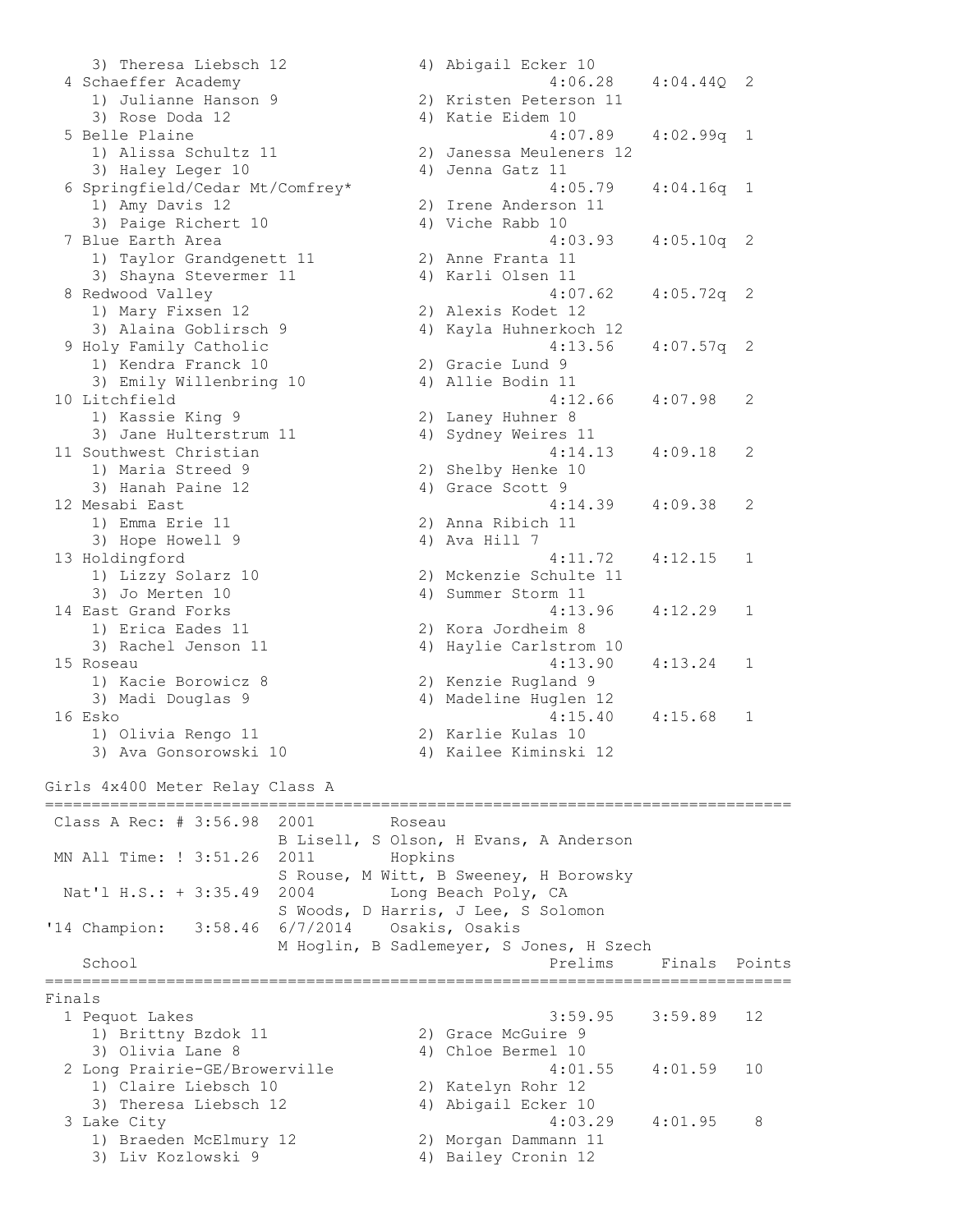4 Blue Earth Area 4:05.10 4:04.70 6 1) Taylor Grandgenett 11 2) Anne Franta 11 3) Shayna Stevermer 11 (4) Karli Olsen 11 5 Springfield/Cedar Mt/Comfrey\* 4:04.16 4:06.17 5 1) Amy Davis 12 2) Irene Anderson 11 3) Paige Richert 10 4) Viche Rabb 10 6 Redwood Valley 4:05.72 4:09.30 4 1) Mary Fixsen 12 2) Alexis Kodet 12 3) Alaina Goblirsch 9 4) Kayla Huhnerkoch 12 7 Belle Plaine 4:02.99 4:09.32 3 1) Alissa Schultz 11 2) Janessa Meuleners 12 3) Haley Leger 10 (4) Jenna Gatz 11 8 Schaeffer Academy 4:04.44 4:11.81 2 1) Julianne Hanson 9 2) Kristen Peterson 11 3) Rose Doda 12 4) Katie Eidem 10 9 Holy Family Catholic 4:07.57 4:13.32 1 1) Kendra Franck 10 2) Gracie Lund 9 3) Emily Willenbring 10 (4) Allie Bodin 11 Girls 4x800 Meter Relay Class A =================================================================================== Class A Rec: # 9:21.36 2011 Dover-Eyota/St. Charles B Blattner, N Ratz, K Gathje, A Buntrock MN All Time: ! 9:03.80 2005 Minnetonka A Liewen, K Hollimon, A Lehman, M Lehman Nat'l H.S.: + 8:48.29 2012 Grosse Pointe, MI K Schwartz, E Farrow, H Meier, H Meier '14 Champion: 9:31.57 6/7/2014 Waseca, Waseca S Novak - Klug, A Highum, S Obrien, A Breck School Seed Finals H# Points =================================================================================== 1 Belle Plaine 9:35.80 9:38.50 2 12 1) Emily Berger 7 2) Alissa Schultz 11 3) Haley Leger 10 4) Janessa Meuleners 12 2 Fairmont 9:45.96 9:41.54 2 10 1) Sasha Riley 12<br>
1) Sasha Riley 12<br>
3) Sarah Ostlie 12<br>
2) Lizzy Subbert 9<br>
4) Jenna Pavich 10 3) Sarah Ostlie 12 (4) Jenna Pavich 10 3 Pequot Lakes 9:46.91 9:44.26 2 8 1) Jannah Hall 9 2) Kristin Skog 9 3) Catie Ryan 12 4) Olivia Lane 8 4 St. Paul Academy & Summit 9:47.08 9:45.30 2 6 1) Lexi Hilton 11 2) Greta Sirek 9 3) Emma Hills 9 4) Mary Naas 12 5 Holy Family Catholic 9:53.90 9:46.67 1 5 1) Kendra Franck 10 2) Abby Ernst 10 3) Maria Eastman 11 4) Allie Bodin 11 6 Lac qui Parle Valley/Dawson-Bo 10:03.27 9:47.46 1 4 1) Sadie Thompson 10 2) Anne Kennedy 10 3) Jordyn Sterud 9 4) Alaysia Freetly 12 7 Crookston 9:54.83 9:51.94 1 3 1) Luisa Bernia 9 2) Katherine Geist 7 3) Marietta Geist 11 4) Danica Brekken 12 8 Schaeffer Academy 9:49.60 9:52.03 2 2 1) Kristen Peterson 11 2) Abby Orvis 9 3) Rose Doda 12 4) Katie Eidem 10 9 Morris Area/Chokio-Alberta\* 9:53.79 9:52.16 2 1 1) Savannah Aanerud 10 2) Carla Wittern 12 3) Correy Hickman 10 4) Maddie Carrington 7 10 Park Rapids Area 9:52.37 9:52.77 2 1) Lydia Kantonen 10 2) Tori Hilmanowski 9 3) Ellery Overmyer 10 (4) Megan Olson 11 11 Rush City 9:48.05 9:53.07 2 1) Kayla Nelson 12 2) Jamie Guptill 8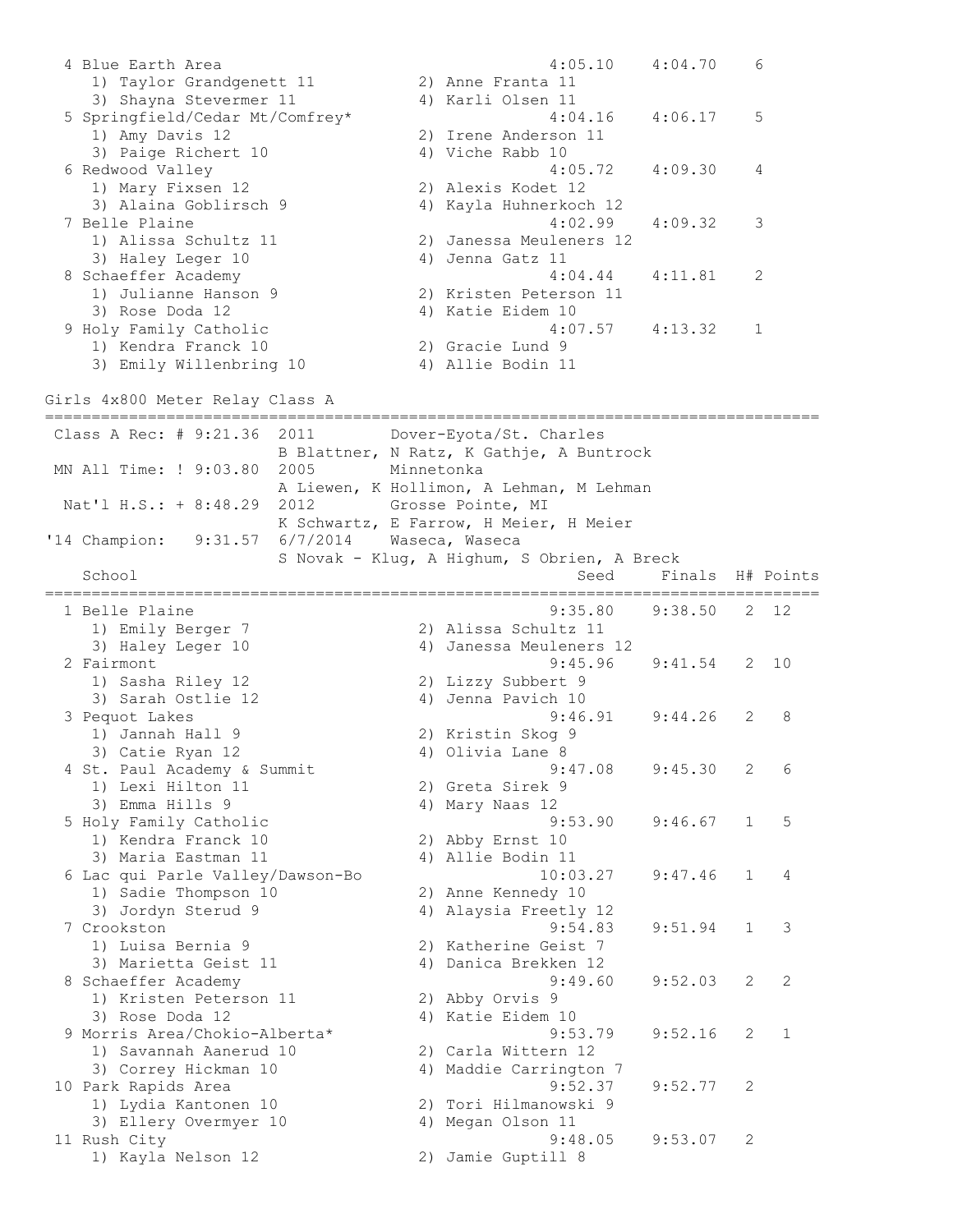3) Elena Herberg 8 4) Kaylyn Bowen 8 12 Dover-Eyota 9:51.25 9:55.13 2 1) Christina Schmidt 8 2) Annika Juenemann 8 3) Madison Nelson 11 4) Madison Tuma 8 13 Canby-Minneota 10:05.86 10:00.17 1 1) Emily Gillingham 10 2) Sydney Sisk 10 3) Kalli Jelen 9 4) Natalie Dinius 10 14 Eden Valley-Watkins/Kimball\* 9:48.66 10:02.66 2 1) Courtney Geislinger 10 2) Olivia Kuechle 7 3) Amaya Lyrek 8 4) Emily Donnay 12 15 International Falls 10:03.61 10:08.55 1 1) Lexi Erickson 10 2) Abby Kostiuk 11 3) Tayler Hebner 12 4) Carolann Stone 10 16 South Ridge/Cherry/Northwoods/ 10:00.60 10:20.59 1 1) Lily Hall 9 2) Liz Poskie 11 3) Gracelynn Otis 11 (4) Anna Hall 11 Girls High Jump Class A ================================================================================ Starting Height: 4' 6" Class A Rec: # 5-09 2005 Brianna Polus, Cal/SprGrv/Mbl-Cntn MN All Time: ! 5-10 1986 Linda Barsness, Rochester John Marshall Nat'l H.S.: + 6-04 2009 Toni Young, Del City, OK '14 Champion: 5-06 6/6/2014 Carlie Wagner, New Richland-H-E Name The Sear School Communicated Finals Points ================================================================================ 1 Katy Hedlund 12 St. James Area\* 5-03.00 5-04.00 12 4-06 4-08 4-10 5-00 5-02 5-03 5-04 5-05 PPP O O O XO O XO XXX 2 Michaela Hesse 12 United North Cen 5-03.00 5-04.00 10 4-06 4-08 4-10 5-00 5-02 5-03 5-04 5-05 PPP PPP PPP XO XO O XO XXX 3 Miki Lee 12 Norman County\* 5-03.00 5-04.00 8 4-06 4-08 4-10 5-00 5-02 5-03 5-04 5-05 PPP PPP O O O O XXO XXX 4 Sarah Holtz 11 Lyle/Austin 5-03.00 5-04.00 6 4-06 4-08 4-10 5-00 5-02 5-03 5-04 5-05 PPP O O O XO XO XXO XXX 5 Chloe Holtz 11 Plainview-Elgin- 5-03.00 5-03.00 5 4-06 4-08 4-10 5-00 5-02 5-03 5-04 O O O O O O XXX 6 Isabel Esch 12 Mounds Park Acad 5-04.00 5-02.00 3.50 4-06 4-08 4-10 5-00 5-02 5-03 PPP PPP O O O XXX 6 Stephanie Koetter 12 Upsala/Swanville 5-07.00 5-02.00 3.50 4-06 4-08 4-10 5-00 5-02 5-03 PPP PPP O O O XXX 8 Kendra Ludeman 10 Tracy-Milroy-Bal 5-01.00 5-02.00 2 4-06 4-08 4-10 5-00 5-02 5-03 PPP O O O XO XXX 9 Sierra Schultz 12 Fairmont 5-03.00 5-00.00 1 4-06 4-08 4-10 5-00 5-02 O O O O XXX 10 Megan Elizabeth White 11 Providence Acade 4-10.00 5-00.00 4-06 4-08 4-10 5-00 5-02 O O XO O XXX 11 Lorna Bechtel 10 Spectrum 5-03.00 5-00.00 4-06 4-08 4-10 5-00 5-02 O O O XO XXX 11 Madilyn Jankila 9 Eveleth-Gilbert 5-01.00 5-00.00 4-06 4-08 4-10 5-00 5-02 O O O XO XXX 13 Mikayla Kibbe 7 Eveleth-Gilbert 4-11.00 4-10.00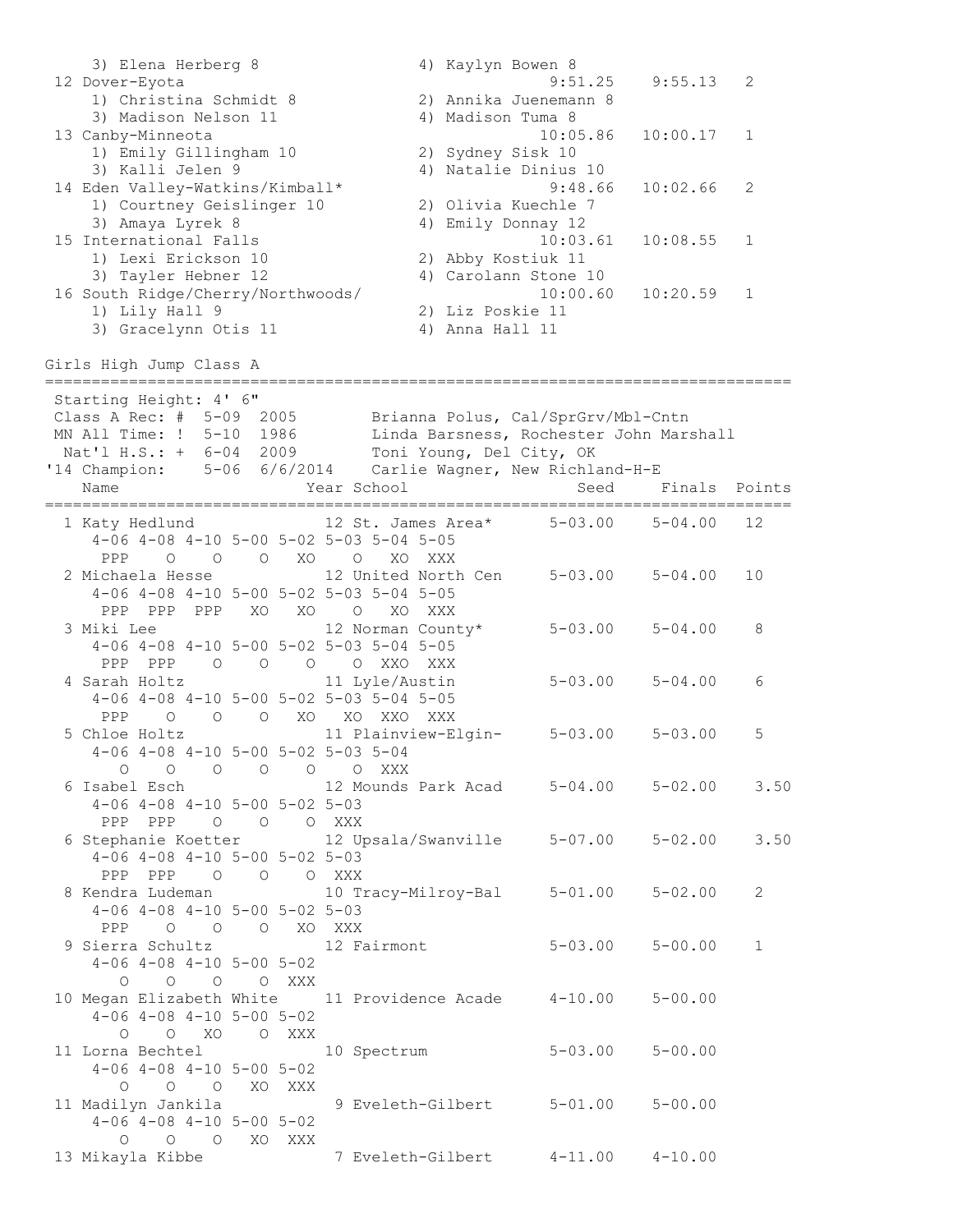| $4-06$ $4-08$ $4-10$ $5-00$<br>$\circ$<br>O XO<br>XXX<br>13 Chelsie Kurtz<br>$4-06$ $4-08$ $4-10$ $5-00$<br>O O XO XXX<br>15 Meghan Travis<br>$4 - 06$ $4 - 08$ $4 - 10$<br>XO<br>O XXX<br>16 Ashley Longtin<br>$4 - 06$ $4 - 08$ $4 - 10$<br>O XXO XXX | 9 Pierz<br>12 Canby-Minneota 4-11.00 4-08.00<br>10 Red Lake County* 4-09.00 4-08.00                                                                 | $5 - 03.00$ $4 - 10.00$ |                          |        |
|---------------------------------------------------------------------------------------------------------------------------------------------------------------------------------------------------------------------------------------------------------|-----------------------------------------------------------------------------------------------------------------------------------------------------|-------------------------|--------------------------|--------|
| Girls Pole Vault Class A                                                                                                                                                                                                                                |                                                                                                                                                     |                         |                          |        |
| Starting Height: 8' 6"<br>Class A Rec: # 11-07 2012 Carolyn Nye, The Blake School, Mpls<br>MN All Time: ! 13-00 6/8/2013 Andrianna Jacobs, Rochester Centur<br>'14 Champion:                                                                            | Nat'l H.S.: + 14-02.75 2011 Morgan LeLeux, New Iberia Catholic LA<br>10-09 $6/7/2014$ Josie Lilja, BOLD/BLH*                                        |                         |                          |        |
| Name                                                                                                                                                                                                                                                    | Year School                                                                                                                                         | Seed                    | Finals                   | Points |
| PPP PPP XO XO                                                                                                                                                                                                                                           | 1 Samamtha Petry 10 Waterville-Elysi 10-02.00<br>8-06 9-00 9-06 10-00 10-03 10-06 10-09 11-00 11-03<br>$\begin{matrix} 0 & 0 & X0 & 0 \end{matrix}$ | XXX                     | $11 - 00.00$             | 12     |
| 2 Bridget Egan<br>$O$ $O$ $O$ $XXO$<br>$\circ$                                                                                                                                                                                                          | 11 Belle Plaine<br>8-06 9-00 9-06 10-00 10-03 10-06 10-09 11-00<br>XXO<br>XXX<br>$\circ$                                                            | $9 - 11.00$             | $10 - 09.00$             | 10     |
| 8-06 9-00 9-06 10-00 10-03 10-06 10-09<br>$\circ$<br>$\overline{O}$<br>XO<br>$\circ$                                                                                                                                                                    | 3 Megan Elizabeth White 11 Providence Acade 9-00.00<br>XO<br>$\overline{O}$<br>XXX                                                                  |                         | $10 - 06.00$             | 8      |
| 8-06 9-00 9-06 10-00 10-03 10-06 10-09<br>O XXO O XXO                                                                                                                                                                                                   | 4 Corinna Brown Ton 11 Minnehaha Academ 9-06.00<br>O XO<br>XXX                                                                                      |                         | $10 - 06.00$             | 6      |
| 5 Hannah Coleman 10 Byron<br>8-06 9-00 9-06 10-00 10-03 10-06 10-09<br>$O$ $O$ $O$ $XXO$<br>$\circ$                                                                                                                                                     | XXO<br>XXX                                                                                                                                          | $10 - 02.00$            | $10 - 06.00$             | 5      |
| 6 Jordan Martinson<br>8-06 9-00 9-06 10-00 10-03 10-06<br>XO<br>$\circ$<br>O XO                                                                                                                                                                         | 11 Perham<br>XXX<br>$\circ$                                                                                                                         | $9 - 08.00$             | $10 - 03.00$             | 4      |
| $8-06$ 9-00 9-06 10-00 10-03<br>O XO XO O                                                                                                                                                                                                               | 7 Faith Gramer 12 Fertile-Beltrami 9-08.00<br>XXX                                                                                                   |                         | $10 - 00.00$             | 3      |
| 8 Mariah Terhaar<br>$8 - 06$ 9-00 9-06 10-00 10-03<br>$O$ $O$ $XO$<br>$\circ$                                                                                                                                                                           | 11 Stewartville<br>XXX                                                                                                                              | $10 - 02.00$            | $10 - 00.00$             | 2      |
| 9 Lexi Edwards<br>$8 - 06$ 9 - 00 9 - 06 10 - 00<br>$\circ$<br>$\circ$ $\circ$<br>XXX                                                                                                                                                                   | 10 International Fa  9-00.00  9-06.00                                                                                                               |                         |                          | 0.50   |
| 9 Gina Balstad<br>$8 - 069 - 009 - 0610 - 00$<br>PPP 0 0<br>XXX                                                                                                                                                                                         | 12 Bagley/Fosston*                                                                                                                                  |                         | $10 - 02.00$ $9 - 06.00$ | 0.50   |
| 11 Amy Muller<br>$8 - 06$ 9-00 9-06 10-00<br>$O$ XO<br>$\circ$<br>XXX                                                                                                                                                                                   | 11 Windom Area                                                                                                                                      | $9 - 00.00$             | $9 - 06.00$              |        |
| 12 Katelyn Mrozek<br>$8 - 06$ 9 - 00 9 - 06<br>$\circ$<br>O XXX                                                                                                                                                                                         | 12 Paynesville Area                                                                                                                                 | $9 - 08.00$             | $9 - 00.00$              |        |
| 13 Autumn Jahnke<br>$8 - 069 - 009 - 06$<br>XO O XXX                                                                                                                                                                                                    | 12 Wadena-Deer Cree                                                                                                                                 | $10 - 02.00$            | $9 - 00.00$              |        |
| 14 Josie Lilja<br>$8 - 069 - 00$<br>O XXX                                                                                                                                                                                                               | 12 BOLD/BLH*                                                                                                                                        |                         | $9 - 00.00$ $8 - 06.00$  |        |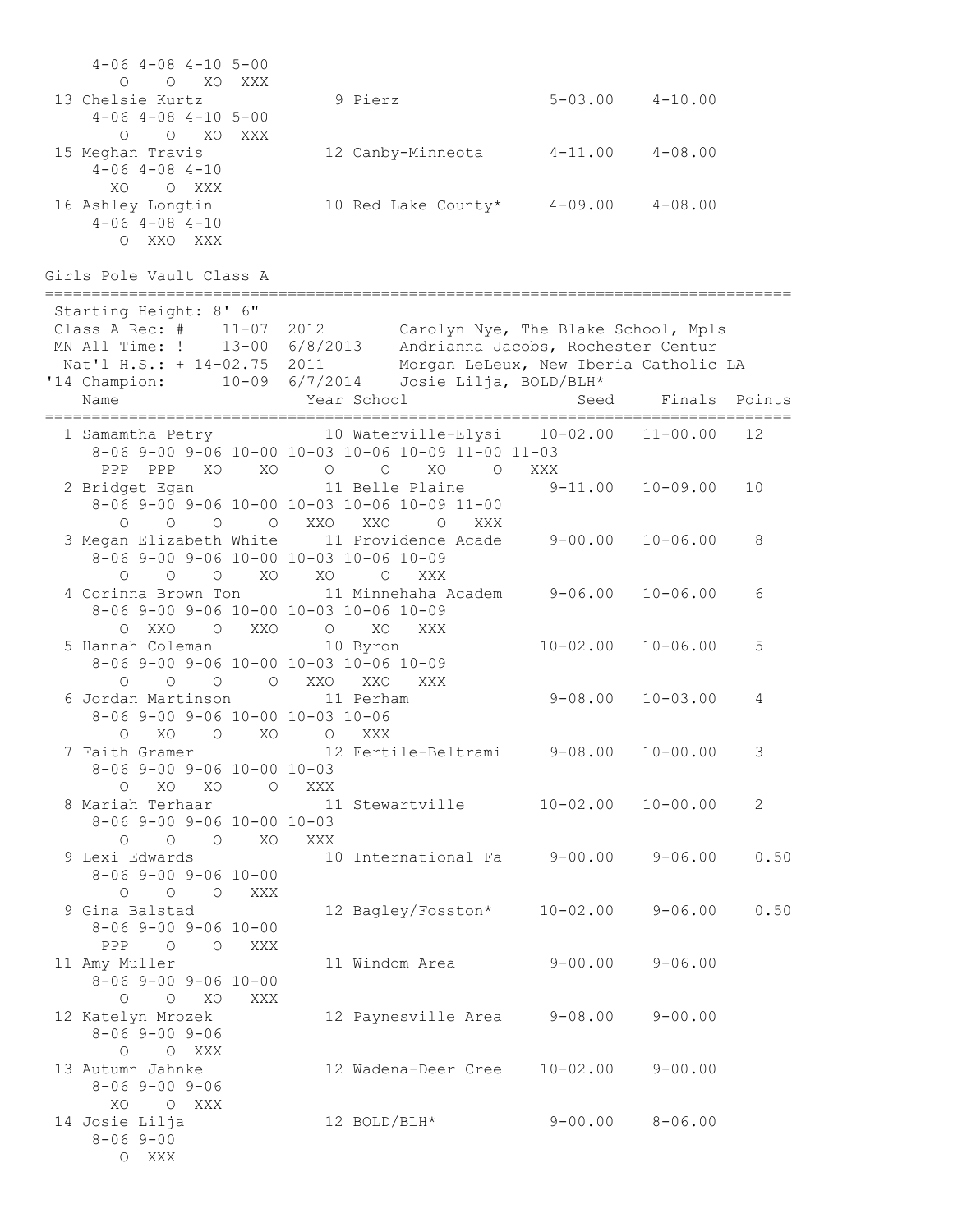|      | 14 Emily Saari<br>$8 - 069 - 00$                                                                                                                                                                                                             | 10 International Fa  8-06.00  8-06.00        |      |                                 |                    |
|------|----------------------------------------------------------------------------------------------------------------------------------------------------------------------------------------------------------------------------------------------|----------------------------------------------|------|---------------------------------|--------------------|
|      | O XXX<br>-- Eliza Shedlov<br>$8 - 06$ 9 - 00 9 - 06<br>PPP XPP<br>XX                                                                                                                                                                         | 12 Rockford 10-02.00                         |      | NH                              |                    |
|      | Girls Long Jump Class A                                                                                                                                                                                                                      |                                              |      |                                 |                    |
|      | Class A Rec: # 19-02.25 2009 Analisa Huschle, Bagley/Fosston<br>MN All Time: ! 19-02.25 2009 Analisa Huschle, Bagley/Fosston<br>Nat'l H.S.: + 22-01.75 1976 Kathy McMillan, Raeford Hoke Co., NC<br>14 Champion: 17-01.25 6/6/2014 D<br>Name | Year School                                  | Seed |                                 | Finals Wind Points |
|      |                                                                                                                                                                                                                                              |                                              |      |                                 |                    |
|      | $16-01(2.3)$ $16-06.50(1.8)$ $17-07(0.7)$ $16-07(0.4)$ $16-08.75(0.7)$ $17-02(+0.0)$<br>2 Clara Paul 11 Concordia Academ 16-05.75 17-02.75 1.3 10                                                                                            |                                              |      |                                 |                    |
|      | $16-08.25(1.6)$ $17-02.75(1.3)$ $16-06.75(1.3)$ $15-00.50(0.2)$ $16-00.75(0.5)$ $16-02.25(+0.0)$<br>10 Jordan 17-03.50 17-02.25 1.5 8<br>3 Jenna Kes                                                                                         |                                              |      |                                 |                    |
|      | $17-02.25(1.5)$ $16-05.50(0.9)$ $17-00.25(1.3)$ FOUL FOUL                                                                                                                                                                                    |                                              |      | $16 - 07.50(0.8)$               |                    |
|      | 4 Kinlee Swanson 12 BelgBroElr<br>$16-10.50(1.2)$ $15-11.50(0.9)$ $16-05.25(0.7)$ $15-10.25(0.8)$ $16-00.25(1.3)$ $15-08.25(0.4)$                                                                                                            |                                              |      | 17-00.50  16-10.50  1.2  6      |                    |
|      | 5 Ashley Agrimson 10 Rushford-Peterso 16-09.25 16-10.00 1.6                                                                                                                                                                                  |                                              |      |                                 | 5                  |
|      | $16-00.50(1.2)$ $16-06.50(1.9)$ $16-10(1.6)$ $16-01(+0.0)$ $16-01.75(0.3)$ $15-10.25(0.7)$                                                                                                                                                   |                                              |      |                                 | 1.0<br>4           |
|      | $16-05.50(1.9)$ $16-05(0.7)$ $16-10(1.0)$ FOUL $16-04.25(1.1)$ $15-10.75(0.1)$                                                                                                                                                               |                                              |      |                                 |                    |
|      | 7 Jada Lewis                       10 MPLS Edison           17-00.50   16-08.75   0.2   3<br>FOUL 16-08.75(0.2) $14-03.75(1.1)$ $15-03.75(1.0)$ FOUL $15-09.25(+0.0)$                                                                        |                                              |      |                                 |                    |
|      | 8 Chantel Groen 10 SWMCH-EHS 16-05.00 16-03.50 0.8 2                                                                                                                                                                                         |                                              |      |                                 |                    |
|      | $15-11.75(1.9)$ $15-08.50(1.1)$ $16-03.50(0.8)$ $15-01.75(0.6)$ $15-01(0.9)$ $16-00.25(0.4)$<br>9 Karina Cisar               12 MooseLkWillRiv       15-08.00   16-02.75   0.6   1                                                           |                                              |      |                                 |                    |
|      | $15-11.25(1.1)$ $16-02.75(0.6)$ FOUL $15-00.75(1.4)$ $15-10.25(0.6)$ $15-07.75(1.2)$                                                                                                                                                         |                                              |      |                                 |                    |
|      | 10 Frannie Mercil 11 Dilworth-Glyndon 15-07.50 16-01.00 0.8<br>$15-11(1.2)$ $16-01(0.8)$ $15-01.75(0.8)$ $15-05(0.2)$ $15-03.25(1.2)$ $14-08(0.6)$                                                                                           |                                              |      |                                 |                    |
|      | 11 Erin Orred                                                                                                                                                                                                                                |                                              |      |                                 |                    |
|      | $15-06.50(0.7)$ FOUL $14-08(0.8)$<br>12 Katie Cannon 10 Morris Area/Chok 15-09.25 15-05.50 0.8<br>$14-10.50(0.8)$ $14-05(0.7)$ $15-05.50(0.8)$                                                                                               |                                              |      |                                 |                    |
|      | 13 Kennedy Bryant 68 MooseLkWillRiv                                                                                                                                                                                                          |                                              |      | $15 - 06.00$ $15 - 04.50$ $1.1$ |                    |
|      | $14-03.25(0.8)$ $15-04.50(1.1)$ $14-09.25(+0.0)$<br>14 Anna Grove                                                                                                                                                                            | 10 Morris Area/Chok  16-02.00  15-01.75  0.8 |      |                                 |                    |
|      | $15-01.75(0.8)$ FOUL $14-09.75(+0.0)$                                                                                                                                                                                                        |                                              |      |                                 |                    |
|      | 15 Morgan Miller<br>$15-01(0.4)$ $14-11(0.8)$ $14-02(0.7)$                                                                                                                                                                                   | 11 Norman County* 16-01.75 15-01.00          |      |                                 | 0.4                |
|      | -- Rycheil Gjovik 10 Litchfield 16-10.25                                                                                                                                                                                                     |                                              |      | DNS                             | NWI                |
|      | Girls Triple Jump Class A                                                                                                                                                                                                                    |                                              |      |                                 |                    |
|      | Class A Rec: # 39-04.50 2011 Analisa Huschle, Bagley/Fosston                                                                                                                                                                                 |                                              |      |                                 |                    |
|      | MN All Time: ! 40-05.50 6/7/2014 Mia Barron, Minnetonka<br>Nat'l H.S.: + 44-02.25 2001 Ychlindria Spears, Luling, TX                                                                                                                         |                                              |      |                                 |                    |
|      | '14 Champion: 37-03 6/7/2014 Niara Hill*, Breck School                                                                                                                                                                                       |                                              |      |                                 |                    |
|      |                                                                                                                                                                                                                                              |                                              |      |                                 |                    |
|      | 1 Jenna Kes                           10 Jordan                     36-05.25     37-09.75   -1.8   12                                                                                                                                        |                                              |      |                                 |                    |
| 1.8) | 34-07.25(+0.0) 34-04.25(+0.0) 37-05.25(-2.3) 37-00.75(+0.0) 36-04.75(+0.0) 37-09.75(-                                                                                                                                                        |                                              |      |                                 |                    |
|      | 2 Megan Elizabeth White 11 Providence Acade 36-10.00 36-03.25 -1.5 10                                                                                                                                                                        |                                              |      |                                 |                    |
|      | $35-00.75(+0.0)$ $35-01.75(+0.0)$ $36-03.25(-1.5)$ FOUL $35-03.75(+0.0)$ $35-10(+0.0)$<br>11 Concordia Academ 37-03.50 36-01.75 -3.4 8<br>3 Clara Paul                                                                                       |                                              |      |                                 |                    |
| 3.4) | $34-08.75(+0.0)$ $35-02.50(+0.0)$ $36-00.50(-0.8)$ $35-07.50(+0.0)$ $34-04.75(+0.0)$ $36-01.75(-0.0)$                                                                                                                                        |                                              |      |                                 |                    |
|      |                                                                                                                                                                                                                                              |                                              |      |                                 |                    |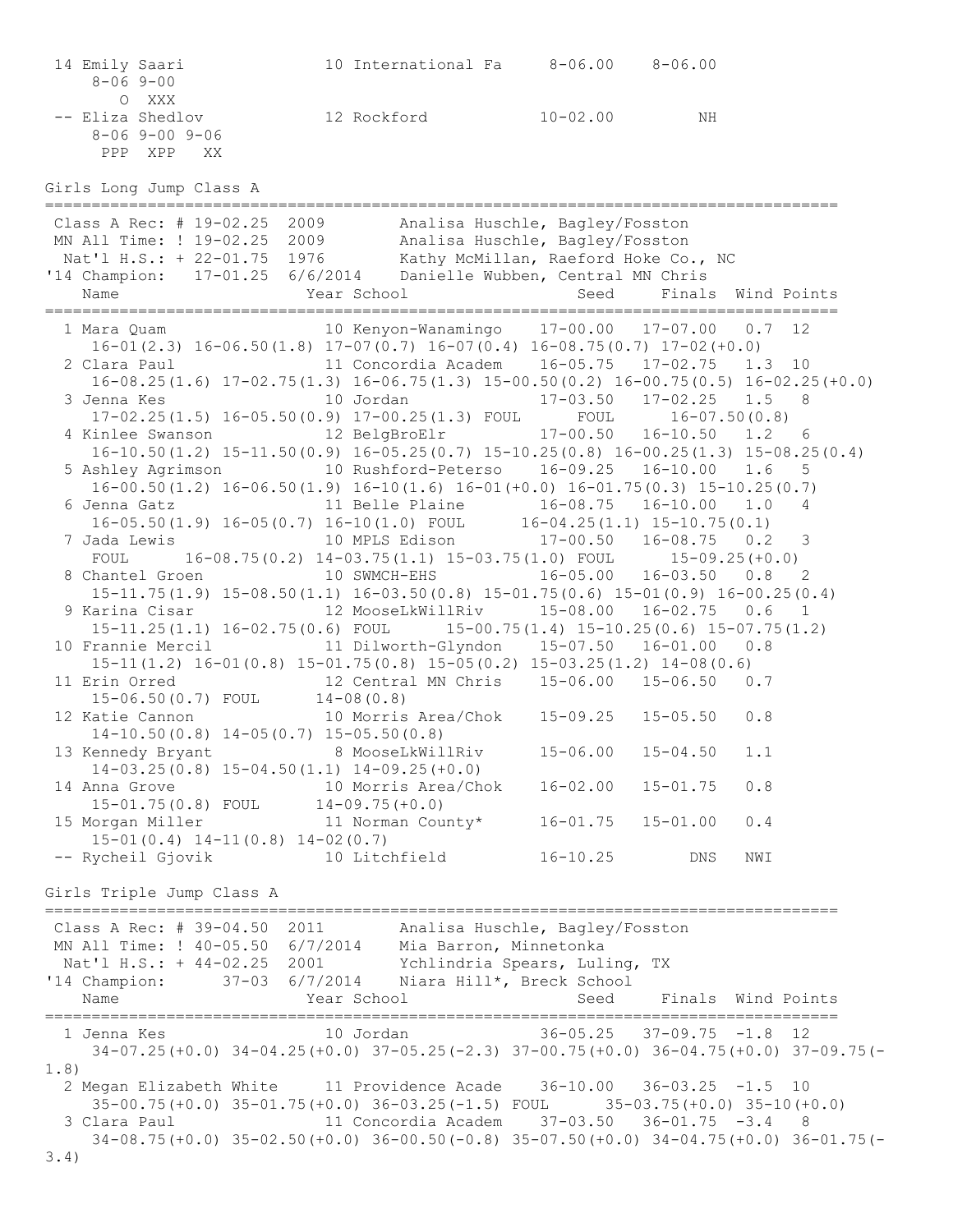4 Ailsa Gilbert 8 Watertown-Mayer 35-06.00 35-05.75 -3.6 6 34-04.50(+0.0) 33-02.25(+0.0) 35-00.25(-1.6) 35-04.50(+0.0) 35-00.75(+0.0) 35-05.75(- 3.6) 5 Mara Quam 10 Kenyon-Wanamingo 35-11.50 35-05.75 -2.4 5 35-01.50(+0.0) 34-05(+0.0) 35-01.75(-2.1) 33-10.75(+0.0) 35-01(+0.0) 35-05.75(-2.4) 6 Leah Koll 12 Cotter\* 35-11.00 35-02.00 -2.0 4 34-03.50(+0.0) 35-02(-2.0) FOUL 32-10.75(+0.0) 34-07(-2.0) 34-01.75(+0.0) 7 Emma Weatherly 9 Byron 35-10.00 35-01.00 -1.4 3 32-09.25(+0.0) 33-11.75(+0.0) 35-01(-1.4) 33-08.50(+0.0) 33-11.75(+0.0) 34-05.25(+0.0) 8 Margaux Schmid 12 St. Cloud Cathed 34-03.75 34-10.75 -1.4 2 32-05.50(+0.0) 33-10.75(-3.3) 33-05(+0.0) 33-08.75(+0.0) 34-10.75(-1.4) 34-10.50(+0.0) 9 Courtney Siebenahler 10 Luverne 34-08.25 34-07.25 -1.5 1 FOUL 33-02(+0.0) 34-07.25(-1.5) 33-08.25(+0.0) 33-10.50(+0.0) 33-09.50(+0.0) 10 Sierra Schultz 12 Fairmont 35-07.00 34-01.50 -1.0 33-08.50(+0.0) 30-11(+0.0) 33-10(-1.8) 33-07.25(+0.0) 33-06.25(+0.0) 34-01.50(-1.0) 11 Lydia Butkowski 12 Melrose Area 34-11.00 33-08.00 -2.3 FOUL 33-08(-2.3) FOUL 12 McKenzie Perushek 10 Eveleth-Gilbert 34-00.50 33-07.00 1.8 33-02(+0.0) FOUL 33-07(1.8) 13 Alyson Daigneault 8 Wadena-Deer Cree 34-11.00 33-06.00 -1.1 FOUL 33-06(-1.1) 33-03(+0.0) 14 Kindra Cannon 12 Morris Area/Chok 35-02.50 32-10.50 +0.0 32-07.50(+0.0) 32-10.50(+0.0) 32-09(+0.0) 15 Kaitlin Connor 12 LQPVDB 34-11.00 32-07.00 -2.5 FOUL 32-07(-2.5) 32-03.50(+0.0)<br>16 Hannah Anderson 10 Nevis 16 Hannah Anderson 10 Nevis 32-10.00 31-02.75 -3.1 30-06.75(+0.0) 31-00.25(+0.0) 31-02.75(-3.1) 17 Lexie DeWall 11 Proctor 33-07.00 31-01.00 -1.4 Lexie DeWall 11 Proctor<br>31-00.25(+0.0) 29-11(+0.0) 31-01(-1.4) 18 Ella Rockstad 10 Norman County\* 32-04.75 30-01.25 -0.5 30-01(+0.0) 29-05.75(+0.0) 30-01.25(-0.5) Girls Shot Put Class A ================================================================================ Class A Rec: # 45-05.75 2003 Brianne Carmichael, DeLaSalle, Mpls MN All Time: ! 54-08.50 2013 Maggie Ewen, St. Francis Nat'l H.S.: + 54-10.75 2003 Michelle Carter, Red Oak, TX '14 Champion: 43-02.75 6/7/2014 Katelyn Weber, St. Clair Name The Year School Seed Finals Points ================================================================================ 1 Maddie Lindhart 12 Zumbrota-Mazeppa 42-00.00 41-08.25 12 39-03.75 41-08.25 41-04.75 40-10.50 39-00.50 36-05 2 Seri Geisler 12 Greenway/Nashwau 41-06.00 41-03.50 10 41-03.50 36-09.75 40-05.50 37-03.50 40-07.25 40-05.50 3 Savanah Olson 12 International Fa 38-10.00 38-11.25 8 37-01.25 37-10.25 37-11.25 FOUL 35-00.25 36-07.75 4 Taylor Hagen 12 Blooming Prairie 38-07.75 38-11.00 6 38-03.25 38-11 38-08.50 37-04.75 FOUL 37-04.25 5 Meghan Nelson 12 Litchfield 39-06.50 38-08.00 5 36-08.50 37-11.50 FOUL 36-06 38-08 37-08.50 6 Morgan Edwards 11 Luverne 37-08.75 38-02.25 4 36-10.25 37-02 38-02.25 FOUL 37-01.25 36-07.50 7 Zoe Christensen 9 Glencoe-Silver L 38-09.75 37-11.25 3 37-11.25 35-00 36-02.75 37-03 35-05.75 FOUL 8 Alayna Theissen 11 LCWM-Nicolle 38-08.00 37-02.25 2 33-00.75 35-04.75 37-02.25 36-10 36-09 32-04.50 9 Ariel Laabs 11 Eden VAllWatKim 38-02.00 37-01.75 1 37-00.75 36-02.25 37-01.75 37-00.50 36-08.50 35-10.50 10 Destiny Meyer 11 Dilworth-Glyndon 37-00.50 36-07.00 30-02.25 32-06.50 36-07 36-06.75 35-05.75 33-01.75 11 Cadeshia Kamara 12 St. Croix Luther 35-07.75 36-00.00 34-05.25 36-00 34-11.75 12 Deborah Haugen 10 West Marshall\* 36-08.00 35-06.50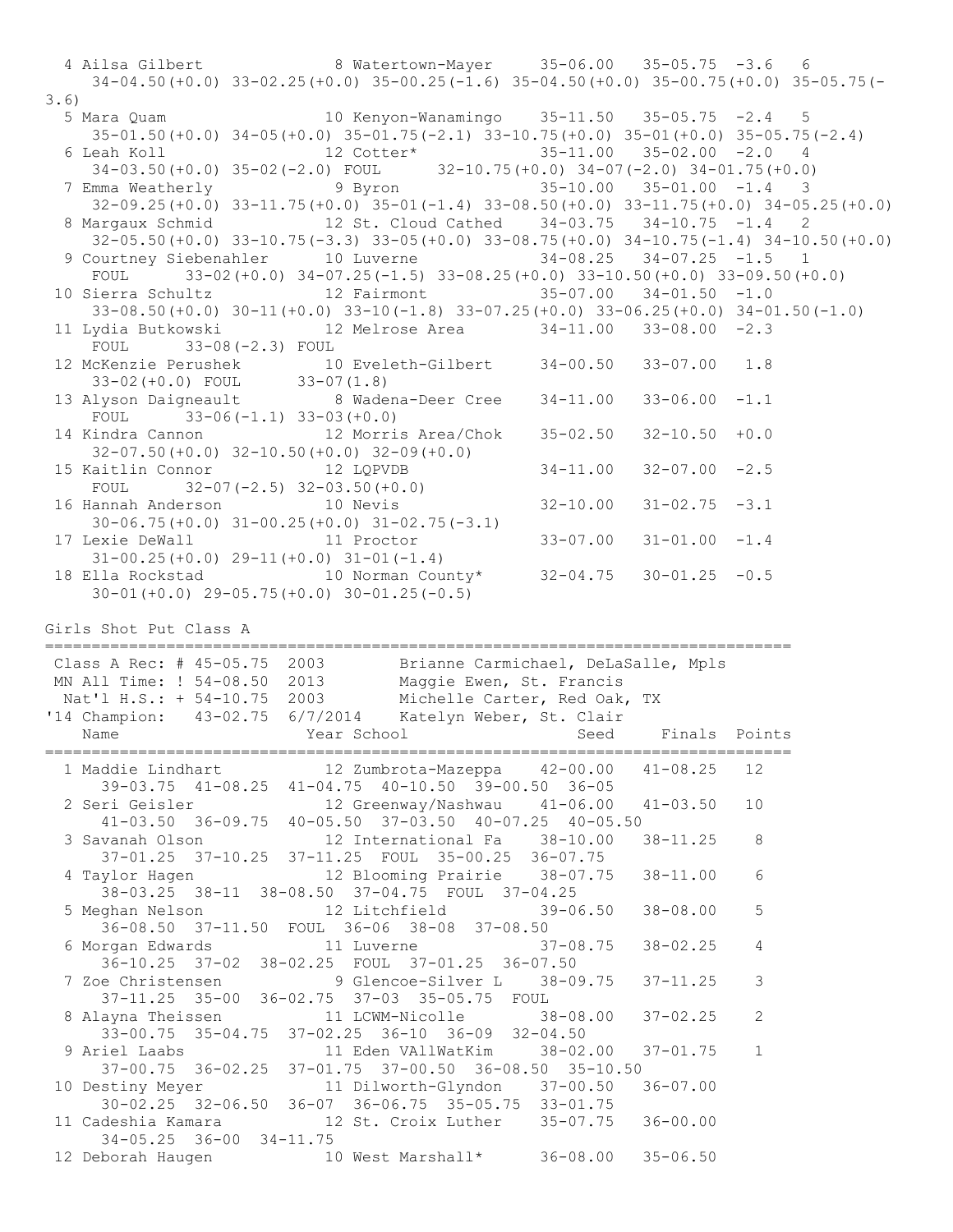| Preliminaries<br>1 Jedah Caldwell<br>2 Miatta Flemister-Smith                                                                                                                                                                                      | 11 Chanhassen<br>11 Champlin Park                                   | 11.86<br>12.26 |                           | $12.16Q - 1.2$ 3<br>$12.49Q - 1.2$ 2 |
|----------------------------------------------------------------------------------------------------------------------------------------------------------------------------------------------------------------------------------------------------|---------------------------------------------------------------------|----------------|---------------------------|--------------------------------------|
| 9 Advance: Top 2 Each Heat plus Next 3 Best Times<br>Class AA Rec: # 11.71 2012<br>MN All Time: ! 11.71 2012<br>Nat'l H.S.: + 11.14 1992 Marion Jones, Thousand Oaks, CA<br>'14 Champion: 12.28 6/7/2014 Brieasha Hunter, Cretin-Derham Ha<br>Name | Taylor Anderson, Hopkins<br>Taylor Anderson, Hopkins<br>Year School | Seed           | Prelims                   | Wind H#                              |
| Girls 100 Meter Dash Class AA                                                                                                                                                                                                                      |                                                                     |                |                           |                                      |
| -- Morgan Edwards<br>FOUL FOUL FOUL                                                                                                                                                                                                                | 11 Luverne                                                          | $121 - 03$     | FOUL                      |                                      |
| 15 Abby Gindorff<br>84-00 FOUL FOUL                                                                                                                                                                                                                | 12 Crosby-Ironton                                                   | $104 - 10$     | $84 - 00$                 |                                      |
| 14 Monika Czinano<br>88-01 86-04 FOUL                                                                                                                                                                                                              | 9 Watertown-Mayer                                                   | $102 - 06$     | $88 - 01$                 |                                      |
| 13 Seri Geisler<br>$96 - 00$ $100 - 05$ $98 - 06$                                                                                                                                                                                                  | 12 Greenway/Nashwau                                                 | $113 - 09$     | $100 - 05$                |                                      |
| 12 Ali Grosz<br>FOUL FOUL 103-03                                                                                                                                                                                                                   | 12 Barnesville                                                      | $117 - 00$     | $103 - 03$                |                                      |
| 11 Rachel Fahey<br>105-05 FOUL 100-03                                                                                                                                                                                                              | 11 Northome/Kel                                                     | $107 - 09$     | $105 - 05$                |                                      |
| 10 Annabelle Haarstad 11 West Central Are 122-10<br>100-04 103-01 105-10 105-07 104-00 106-04                                                                                                                                                      |                                                                     |                | $106 - 04$                |                                      |
| 9 Raychel Virnig<br>FOUL 107-07 105-10 102-11 105-02 98-06                                                                                                                                                                                         | 12 Pierz                                                            | $109 - 05$     | $107 - 07$                | $\mathbf 1$                          |
| 8 Gabby Jensen<br>108-11 101-05 FOUL 102-09 107-01 100-11                                                                                                                                                                                          | 12 Windom Area                                                      | $114 - 04$     | $108 - 11$                | $\mathbf{2}$                         |
| 7 Sarah Schmidt<br>100-06 110-08 105-01 93-03 106-07 113-00                                                                                                                                                                                        |                                                                     | $105 - 11$     | $113 - 00$                | $\mathfrak{Z}$                       |
| 6 Olivia Haug 12 Lanesboro/Fillmo<br>FOUL 101-07 108-08 110-08 114-10                                                                                                                                                                              |                                                                     | $111 - 08$     | $114 - 10$                | 4                                    |
| 5 Rebecca Manteuffel 10 Mayer Lutheran<br>109-09 FOUL 114-07 110-06 116-07 108-01                                                                                                                                                                  |                                                                     | $112 - 06$     | $116 - 07$                | 5                                    |
| $110-03$ $117-00$ $115-06$ $108-02$ $102-00$ $112-03$                                                                                                                                                                                              |                                                                     |                |                           |                                      |
| FOUL 117-06 126-06 117-05 125-03 117-03<br>4 Tresa Reuter 12 St. Clair                                                                                                                                                                             |                                                                     | $120 - 10$     | $117 - 00$                | 6                                    |
| 117-11 111-06 127-05 FOUL 124-05 116-10<br>3 Alayna Theissen 11 LCWM-Nicolle                                                                                                                                                                       |                                                                     | $132 - 10$     | $126 - 06$                | 8                                    |
| 117-01 122-05 122-08 FOUL 130-00 124-06<br>2 Megan Porta 12 Pine River-Backu 127-00                                                                                                                                                                |                                                                     |                | $127 - 05$                | 10                                   |
| 1 Maddie Lindhart 12 Zumbrota-Mazeppa 121-05 130-00                                                                                                                                                                                                |                                                                     |                |                           | 12                                   |
| Class A Rec: # 154-00 1994<br>MN All Time: ! 171-09 2012 Maggie Ewen, St. Francis<br>Nat'l H.S.: + 191-06 2012 Shelbi Vaughan, Mansfield Legacy, TX<br>'14 Champion: 126-01 6/6/2014 Katelyn Weber, St. Clair<br>Name                              | Nancy Overman, Fulda<br>Year School                                 |                | Seed Finals Points        |                                      |
| Girls Discus Throw Class A                                                                                                                                                                                                                         |                                                                     |                |                           |                                      |
| 16 Megan Porta 12 Pine River-Backu 34-09.50 30-10.50<br>FOUL FOUL 30-10.50                                                                                                                                                                         |                                                                     |                |                           |                                      |
| 15 Rebecca Manteuffel 10 Mayer Lutheran 35-04.50<br>$33 - 11.75$ $32 - 06.50$ $34 - 04$                                                                                                                                                            |                                                                     |                | $34 - 04.00$              |                                      |
| 14 Alicia Ervin 11 MACCRAY/RCW* 35-02.75<br>$33 - 02.25$ $34 - 00$ $34 - 05$                                                                                                                                                                       |                                                                     |                | $34 - 05.00$              |                                      |
| 13 Jessica Bliese 10 Osakis<br>$33 - 11.25$ $35 - 03$ $34 - 09.50$                                                                                                                                                                                 |                                                                     |                | $35 - 01.00$ $35 - 03.00$ |                                      |
| 32-08.25 32-08.75 35-06.50                                                                                                                                                                                                                         |                                                                     |                |                           |                                      |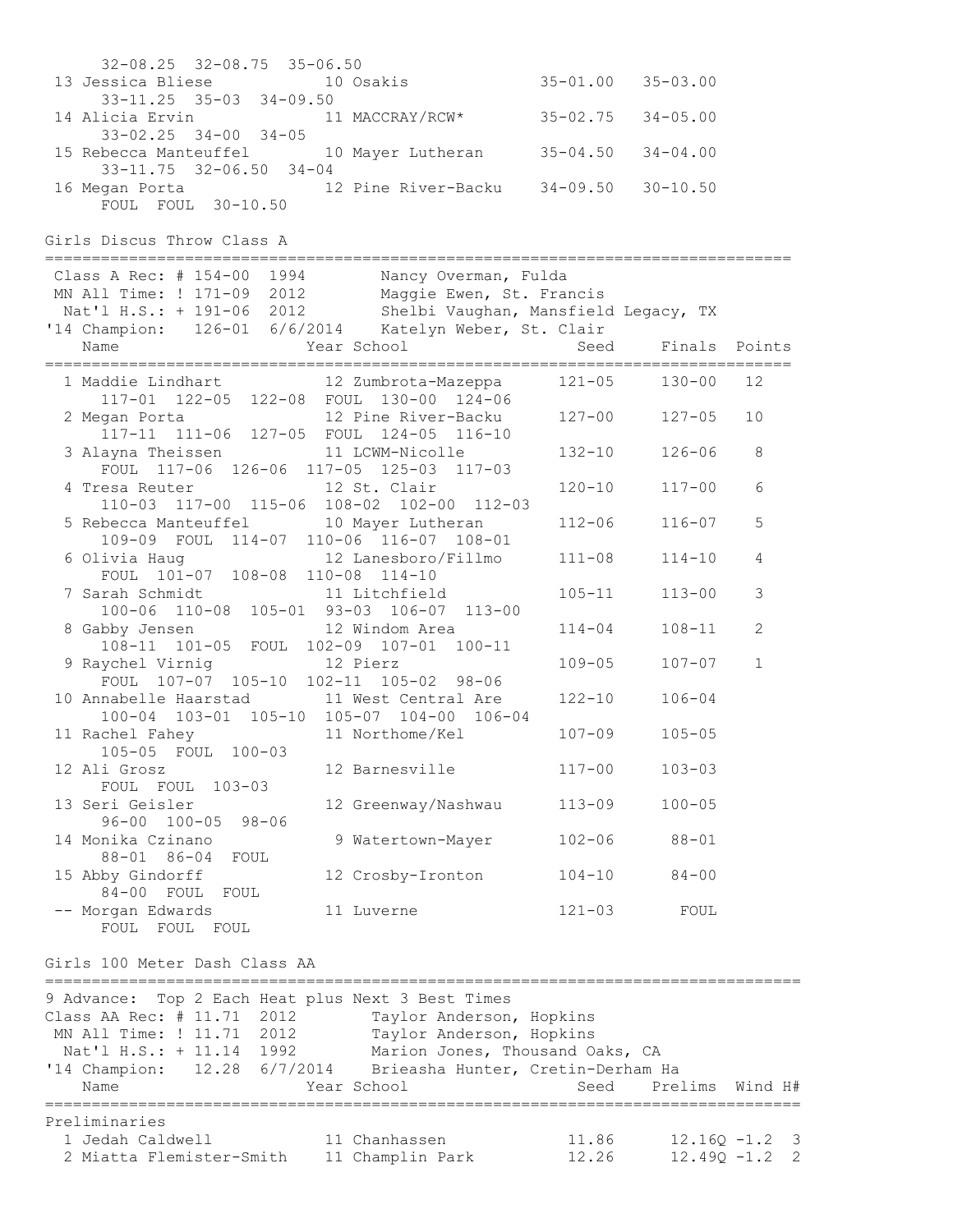| 3 Molly Reighard<br>4 Brieasha Hunter<br>5 Kacy Rodamaker<br>6 Bailee Brazerol<br>7 Taylor Raines<br>8 Sophia Anderson<br>9 Jodi Lipp<br>10 Meagan Ruppert<br>11 Danielle Pioske<br>12 Lindsay Billig | 10 Waconia<br>11 Cretin-Derham Ha<br>12 Lakeville South<br>11 Grand Rapids<br>11 Woodbury<br>12 Holy Angels<br>9 St. Cloud Tech<br>12 Eagan<br>9 Waconia<br>12 DeLaSalle | 12.04<br>12.43<br>12.49<br>12.87<br>12.69<br>12.16<br>12.34<br>12.30<br>12.41<br>12.51 | $12.52Q - 1.6$<br>$12.50Q - 1.2$<br>$12.68Q - 1.2$<br>$12.71Q - 1.6$ 1<br>$12.52q - 1.2$<br>$12.66q -1.2$<br>$12.71q - 1.2$ 3<br>$12.71 - 1.6$<br>12.78<br>$12.79 - 1.2$ | $-1.2$           | $\mathbf{1}$<br>2<br>3<br>2<br>2<br>$\overline{1}$<br>$\mathcal{S}$<br>$\mathbf{2}$ | 12.513<br>12.707<br>12.512<br>12.704<br>12.710 |
|-------------------------------------------------------------------------------------------------------------------------------------------------------------------------------------------------------|--------------------------------------------------------------------------------------------------------------------------------------------------------------------------|----------------------------------------------------------------------------------------|--------------------------------------------------------------------------------------------------------------------------------------------------------------------------|------------------|-------------------------------------------------------------------------------------|------------------------------------------------|
| 13 Whitney Perry<br>14 Mya Jirik<br>15 Kendra Kelley<br>16 Josephine French<br>17 LaShauna Porter-Wrzos<br>18 Michaela Baker                                                                          | 11 St. Michael-Albe<br>10 Northfield/ARTec<br>8 Cloquet<br>11 Rosemount<br>11 Benilde-St. Marg<br>10 Armstrong                                                           | 12.41<br>12.50<br>12.97<br>12.48<br>12.41<br>12.50                                     | 12.81<br>$12.85 - 1.2$<br>$12.87 - 1.2$<br>$12.89 - 1.6$<br>$12.90 - 1.2$ 2<br>$12.95 - 1.6 1$                                                                           | $-1.6$           | 1<br>3<br>3<br>1                                                                    |                                                |
| 19 Patricia Johnson<br>Girls 100 Meter Dash Class AA                                                                                                                                                  | 9 Alexandria                                                                                                                                                             | 12.91                                                                                  | $13.22 -1.2$ 3                                                                                                                                                           |                  |                                                                                     |                                                |
| Class AA Rec: # 11.71 2012<br>MN All Time: ! 11.71 2012<br>Nat'l H.S.: + 11.14 1992<br>'14 Champion: 12.28 6/7/2014<br>Name                                                                           | Taylor Anderson, Hopkins<br>Taylor Anderson, Hopkins<br>Marion Jones, Thousand Oaks, CA<br>Brieasha Hunter, Cretin-Derham Ha<br>Year School                              | Prelims                                                                                | Finals Wind Points                                                                                                                                                       |                  |                                                                                     |                                                |
|                                                                                                                                                                                                       |                                                                                                                                                                          |                                                                                        |                                                                                                                                                                          |                  |                                                                                     |                                                |
| Finals<br>1 Jedah Caldwell<br>2 Miatta Flemister-Smith<br>3 Molly Reighard<br>4 Brieasha Hunter<br>5 Taylor Raines<br>6 Sophia Anderson<br>7 Bailee Brazerol<br>8 Kacy Rodamaker<br>9 Jodi Lipp       | 11 Chanhassen<br>11 Champlin Park<br>10 Waconia<br>11 Cretin-Derham Ha<br>11 Woodbury<br>12 Holy Angels<br>11 Grand Rapids<br>12 Lakeville South<br>9 St. Cloud Tech     | 12.16<br>12.49<br>12.52<br>12.50<br>12.52<br>12.66<br>12.71<br>12.68<br>12.71          | $12.16 - 3.7$<br>$12.46 - 3.7$<br>12.51<br>$12.64 - 3.7$<br>$12.68 - 3.7$<br>$12.70 - 3.7$<br>$12.77 - 3.7$<br>$12.78 - 3.7$<br>12.91                                    | $-3.7$<br>$-3.7$ | 12<br>10<br>- 8<br>- 6<br>5<br>$\overline{4}$<br>$\mathcal{E}$<br>2<br>1            |                                                |
| Girls 100 Meter Dash Wheelchair Wheelchair Class AA                                                                                                                                                   |                                                                                                                                                                          |                                                                                        |                                                                                                                                                                          |                  |                                                                                     |                                                |
| Class AA Rec: # 22.15 2013<br>MN All Time: ! 22.15 2013<br>'14 Champion: 23.93 6/7/2014<br>Name                                                                                                       | Stacy Bates, Andover<br>Stacy Bates, Andover<br>Marissa Bartels, Delano<br>Year School                                                                                   | Seed                                                                                   | Finals Wind Points                                                                                                                                                       |                  |                                                                                     |                                                |
| 1 Marissa Bartels<br>2 Miriam Probst                                                                                                                                                                  | 12 Delano<br>10 White Bear Lake                                                                                                                                          | 39.78                                                                                  | $22.06$ $23.98$ $-3.6$<br>$31.75 - 3.6$                                                                                                                                  |                  | 1                                                                                   |                                                |
| Girls 200 Meter Dash Class AA                                                                                                                                                                         |                                                                                                                                                                          |                                                                                        |                                                                                                                                                                          |                  |                                                                                     |                                                |
| 9 Advance: Top 2 Each Heat plus Next 3 Best Times<br>Class AA Rec: # 23.93 2001<br>MN All Time: ! 23.93 2001<br>Nat'l H.S.: + 22.52 2003<br>'14 Champion: 24.78 6/7/2014<br>Name                      | Vanessa Clarida, Bloomington Kennedy<br>Vanessa Clarida, Bloomington Kennedy<br>Allyson Felix, Los Angeles Baptist, CA<br>Megan Linder, Cretin-Derham Ha<br>Year School  | Seed                                                                                   | Prelims Wind H#                                                                                                                                                          |                  |                                                                                     |                                                |
| Preliminaries<br>1 Jedah Caldwell<br>2 Honour Finley<br>3 Molly Reighard<br>4 Maddie Gourley<br>5 Taylor Raines<br>6 Cherish Witherspoon                                                              | 11 Chanhassen<br>10 Bloom Kennedy<br>10 Waconia<br>11 Eagan<br>11 Woodbury<br>11 St. Michael-Albe                                                                        | 24.35<br>25.01<br>25.01<br>25.24<br>25.90<br>26.11                                     | $24.81Q - 2.7$<br>$25.08Q - 2.7$<br>$25.21Q - 0.7$<br>$25.53Q - 2.7$<br>$25.60Q - 0.7$<br>$26.01Q - 2.7$                                                                 |                  | 2<br>3<br>1<br>3<br>1<br>2                                                          |                                                |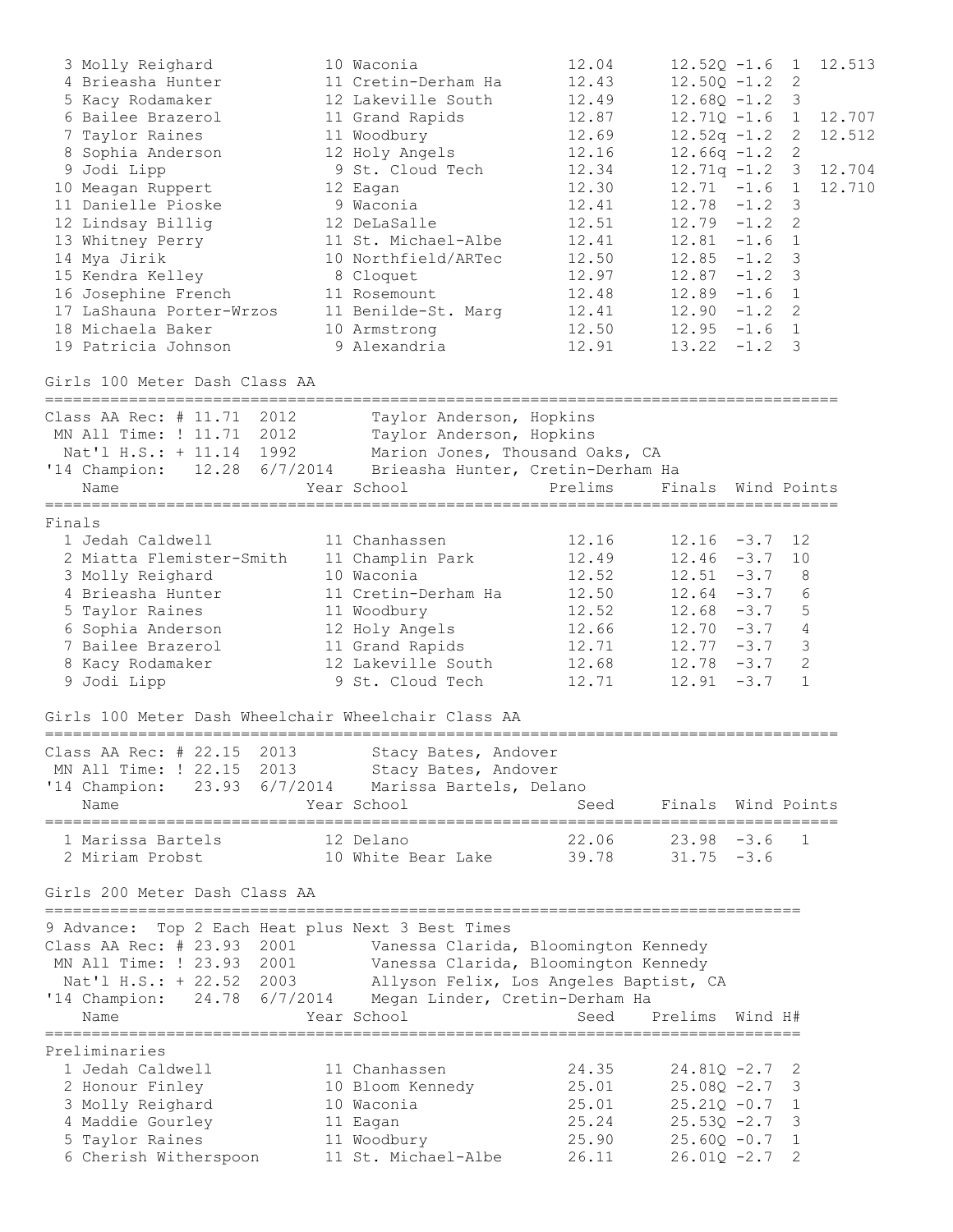7 Kendra Kelley 8 Cloquet 26.29 25.84q -0.7 1 8 LaShauna Porter-Wrzos 11 Benilde-St. Marg 25.42 26.07q -2.7 2 9 Anna Keefer 10 St. Michael-Albe 25.83 26.26q -2.7 3 10 Ellen (Maea) Wall 12 Bemidji 25.32 26.30 -0.7 1 11 Jodi Lipp 9 St. Cloud Tech 25.55 26.48 -2.7 2 12 Faith Robinson 8 Minnetonka 25.62 26.50 -0.7 1 13 Meagan Blair 11 St. Paul Highlan 26.36 26.60 -2.7 3 14 Clarice Tume 12 Lakeville North 25.77 26.73 -2.7 3 15 Erin Teichroew 10 Duluth East 26.70 26.78 -2.7 3 16 Margo Achterkirch 9 Owatonna 26.15 27.10 -2.7 2 Girls 200 Meter Dash Class AA ===================================================================================== Class AA Rec: # 23.93 2001 Vanessa Clarida, Bloomington Kennedy MN All Time: ! 23.93 2001 Vanessa Clarida, Bloomington Kennedy Nat'l H.S.: + 22.52 2003 Allyson Felix, Los Angeles Baptist, CA '14 Champion: 24.78 6/7/2014 Megan Linder, Cretin-Derham Ha Name The Year School The Prelims Finals Wind Points ===================================================================================== Finals 1 Jedah Caldwell 11 Chanhassen 24.81 24.69 -1.8 12 2 Honour Finley 10 Bloom Kennedy 25.08 25.34 -1.8 10 3 Maddie Gourley 11 Eagan 25.53 25.55 -1.8 8 4 Molly Reighard 10 Waconia 25.21 25.61 -1.8 6 5 Taylor Raines 11 Woodbury 25.60 25.70 -1.8 5 6 Kendra Kelley 8 Cloquet 25.84 25.92 -1.8 4 7 Anna Keefer 10 St. Michael-Albe 26.26 26.11 -1.8 3 8 LaShauna Porter-Wrzos 11 Benilde-St. Marg 26.07 26.19 -1.8 2 9 Cherish Witherspoon 11 St. Michael-Albe 26.01 26.60 -1.8 1 Girls 200 Meter Dash Wheelchair Wheelchair Class AA ===================================================================================== Will compete in Heat 1 of Prelims Class AA Rec: # 40.39 6/6/2014 Stacy Bates, Andover MN All Time: ! 40.39 6/6/2014 Stacy Bates, Andover '14 Champion: 40.39 6/6/2014 Stacy Bates, Andover Name Year School Seed Finals Wind Points ===================================================================================== 1 Miriam Probst 10 White Bear Lake 1:32.67 1:01.37 -2.7 1 Girls 400 Meter Dash Class AA ============================================================================ 9 Advance: Top 2 Each Heat plus Next 5 Best Times Class AA Rec: # 54.36 2001 Vanessa Clarida, Bloomington Kennedy MN All Time: ! 54.36 2001 Vanessa Clarida, Bloomington Kennedy Nat'l H.S.: + 50.74 2000 Monique Henderson, San Diego Morse, CA '14 Champion: 55.12 6/7/2014 Brieasha Hunter, Cretin-Derham Ha Name The Sear School Seed Prelims H# ============================================================================ Preliminaries 1 Honour Finley 10 Bloom Kennedy 55.13 55.01Q 2 2 Sophia Anderson 12 Holy Angels 56.16 55.68Q 1 3 Robbie Grace 8 MPLS Southwest 57.40 56.54Q 2 4 Brynn Sauer 9 Rocori 57.86 57.00Q 1 5 Maddie Gourley 11 Eagan 56.63 57.04q 1 6 Feyisayo Ayobamidele 10 Park Center 58.13 57.07q 2 7 Brieasha Hunter 11 Cretin-Derham Ha 57.66 57.11q 1 8 Izzy Ferrozzo 10 St. Michael-Albe 57.65 58.50q 2 9 Caitlin Smyth 9 MPLS Southwest 59.55 58.62q 1 10 Haley Lubow 11 Lakeville South 58.97 58.94 1 11 Jenny Mosser 10 Lakeville South 1:00.14 59.09 2 12 Claire Odmark 8 White Bear Lake 59.25 59.13 1 13 Jadyn Knox 9 Andover 58.56 59.14 1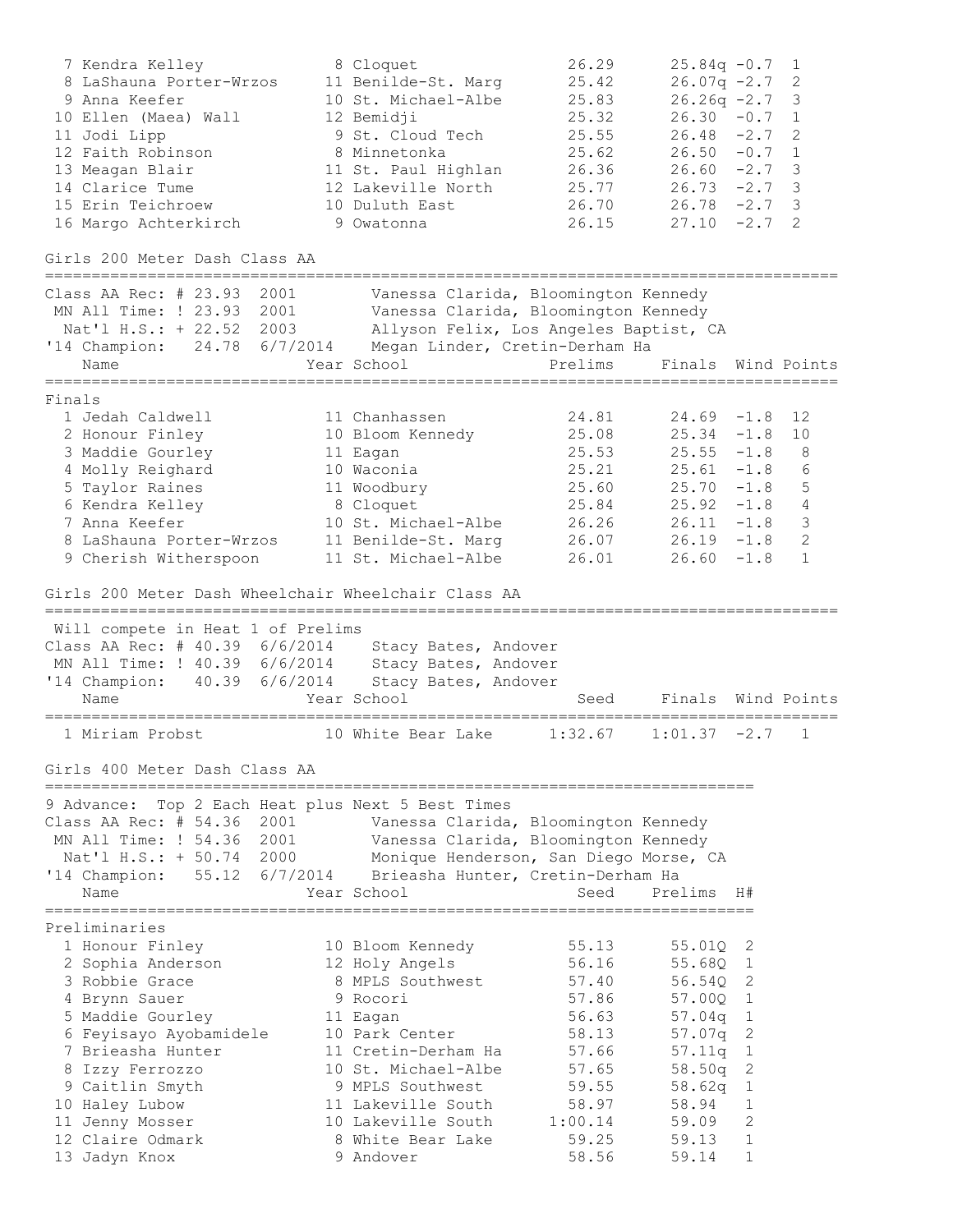|        | 14 Josie Herrmann<br>15 Emily Tromp<br>16 Sara Wegner<br>17 Anna Smith                                                     | 10 New Prague*<br>11 Hibbing<br>11 Alexandria<br>11 Chaska                                                                                                  | 59.10<br>58.38<br>1:00.48<br>59.25 | 59.21<br>59.53<br>1:00.20<br>1:01.28 | $\sqrt{2}$<br>$\mathbf{2}$<br>2<br>2 |
|--------|----------------------------------------------------------------------------------------------------------------------------|-------------------------------------------------------------------------------------------------------------------------------------------------------------|------------------------------------|--------------------------------------|--------------------------------------|
|        | Girls 400 Meter Dash Class AA<br>__________________________________                                                        |                                                                                                                                                             |                                    |                                      |                                      |
|        | Class AA Rec: # 54.36 2001<br>MN All Time: ! 54.36<br>2001<br>Nat'l H.S.: + 50.74<br>2000<br>'14 Champion: 55.12 6/7/2014  | Vanessa Clarida, Bloomington Kennedy<br>Vanessa Clarida, Bloomington Kennedy<br>Monique Henderson, San Diego Morse, CA<br>Brieasha Hunter, Cretin-Derham Ha |                                    |                                      |                                      |
|        | Name                                                                                                                       | Year School                                                                                                                                                 | Prelims                            | Finals                               | Points                               |
| Finals |                                                                                                                            |                                                                                                                                                             |                                    |                                      |                                      |
|        | 1 Honour Finley<br>2 Sophia Anderson                                                                                       | 10 Bloom Kennedy<br>12 Holy Angels                                                                                                                          | 55.01<br>55.68                     | 54.99<br>55.64                       | 12<br>10                             |
|        | 3 Robbie Grace                                                                                                             | 8 MPLS Southwest                                                                                                                                            | 56.54                              | 56.23                                | $\,8\,$                              |
|        | 4 Feyisayo Ayobamidele                                                                                                     | 10 Park Center                                                                                                                                              | 57.07                              | 56.80                                | 6                                    |
|        | 5 Brieasha Hunter                                                                                                          | 11 Cretin-Derham Ha                                                                                                                                         | 57.11                              | 57.20                                | 5                                    |
|        | 6 Brynn Sauer                                                                                                              | 9 Rocori                                                                                                                                                    | 57.00                              | 57.30                                | 4                                    |
|        | 7 Izzy Ferrozzo                                                                                                            | 10 St. Michael-Albe                                                                                                                                         | 58.50                              | 58.12                                | 3                                    |
|        | 8 Caitlin Smyth                                                                                                            | 9 MPLS Southwest                                                                                                                                            | 58.62                              | 58.60                                | $\overline{c}$                       |
|        | 9 Maddie Gourley                                                                                                           | 11 Eagan                                                                                                                                                    | 57.04                              | 59.66                                | $\mathbf{1}$                         |
|        | Girls 800 Meter Run Class AA                                                                                               |                                                                                                                                                             |                                    |                                      |                                      |
|        | 9 Advance: Top 2 Each Heat plus Next 3 Best Times                                                                          |                                                                                                                                                             |                                    |                                      |                                      |
|        | Class AA Rec: # 2:10.42 2005 Heather Dorniden, Rosemount                                                                   |                                                                                                                                                             |                                    |                                      |                                      |
|        | MN All Time: ! 2:08.77 1986                                                                                                | Jeanne Kruckeberg, Blooming Prairie                                                                                                                         |                                    |                                      |                                      |
|        | Nat'l H.S.: + 2:02.04 2011                                                                                                 | Amy Weissenbach, Harvard-Westlake, CA                                                                                                                       |                                    |                                      |                                      |
|        | '14 Champion: 2:11.23 6/7/2014<br>Name                                                                                     | Elizabeth Endy, Minnetonka<br>Year School                                                                                                                   | Seed                               | Prelims                              | H#                                   |
|        |                                                                                                                            |                                                                                                                                                             |                                    |                                      |                                      |
|        | Preliminaries                                                                                                              |                                                                                                                                                             |                                    |                                      |                                      |
|        | 1 Ruby Stauber                                                                                                             | 11 Wayzata                                                                                                                                                  | 2:08.71                            | 2:11.32Q                             | 1                                    |
|        | 2 Tess Misgen<br>3 Kaytlyn Larson                                                                                          | 10 Shakopee<br>12 Lakeville South                                                                                                                           | 2:13.07<br>2:13.17                 | 2:13.94Q<br>2:14.10Q                 | 2<br>$\overline{\mathbf{3}}$         |
|        | 4 Emma Bangert                                                                                                             | 9 Mounds View                                                                                                                                               | 2:18.98                            | 2:14.71Q                             | $\overline{\mathbf{3}}$              |
|        | 5 Laura Bestul                                                                                                             | 11 Eastview                                                                                                                                                 | 2:13.37                            | 2:15.89Q                             | 2                                    |
|        | 6 Lucille Hoelscher                                                                                                        | 11 Minnetonka                                                                                                                                               | 2:13.50                            | $2:16.06Q$ 1                         |                                      |
|        | 7 Sophie Schmitz                                                                                                           | 10 Willmar                                                                                                                                                  | 2:17.87                            | 2:14.79q                             | 3                                    |
|        | 8 Kelli Praska                                                                                                             | 12 Eagan                                                                                                                                                    |                                    | $2:13.26$ $2:15.33q$ 3               |                                      |
|        | 9 Hannah Anderson                                                                                                          | 10 Stillwater Area                                                                                                                                          | 2:18.89                            | 2:15.49q                             | 3                                    |
|        | 10 Jessica Boespflug                                                                                                       | 12 Centennial                                                                                                                                               | 2:18.84                            | 2:16.24                              | 1                                    |
|        | 11 Molly Roach                                                                                                             | 10 Bloom Jefferson                                                                                                                                          | 2:14.76                            | 2:16.77                              | $\mathbf 1$                          |
|        | 12 Paige Cater                                                                                                             | 10 Tartan                                                                                                                                                   | 2:19.88                            | 2:16.91                              | 2                                    |
|        | 13 Jolene Daninger<br>14 Jenna Truedson                                                                                    | 10 Andover<br>12 Bemidji                                                                                                                                    | 2:18.89<br>$2:17.25$ $2:17.71$     | 2:17.50                              | $\mathbf{2}$<br>3                    |
|        | 15 Carissa Dock                                                                                                            | 11 Waconia                                                                                                                                                  | $2:18.52$ $2:18.07$                |                                      | 2                                    |
|        | 16 Sarah Greene                                                                                                            | 12 Chisago Lake                                                                                                                                             | $2:18.78$ $2:18.82$                |                                      | $\mathbf 1$                          |
|        | 17 Lindsey Greenlund                                                                                                       | 11 Rochester Mayo 2:17.21                                                                                                                                   |                                    | 2:24.36                              | 2                                    |
|        | Girls 800 Meter Run Wheelchair Wheelchair Class AA                                                                         |                                                                                                                                                             |                                    |                                      |                                      |
|        |                                                                                                                            |                                                                                                                                                             |                                    |                                      |                                      |
|        | Will Compete in Heat 1 of Prelims                                                                                          |                                                                                                                                                             |                                    |                                      |                                      |
|        | Class AA Rec: # 3:08.04 6/7/2014 Marissa Bartels, Delano<br>Class A Rec: # 2:27.49 2011 Rose Hollerman, Wtrvl/Elysn/Mrstwn |                                                                                                                                                             |                                    |                                      |                                      |
|        | MN All Time: ! 2:27.49 2011 Rose Hollerman, Wtrvl/Elysn/Mrstwn                                                             |                                                                                                                                                             |                                    |                                      |                                      |
|        | '14 Champion: 3:08.04 6/7/2014 Marissa Bartels, Delano                                                                     |                                                                                                                                                             |                                    |                                      |                                      |
|        | Name                                                                                                                       | Year School                                                                                                                                                 | Seed                               | Finals Points                        |                                      |
| Finals |                                                                                                                            |                                                                                                                                                             |                                    |                                      |                                      |
|        | 1 Marissa Bartels                                                                                                          | 12 Delano                                                                                                                                                   |                                    | $3:04.21$ $4:51.37$                  | 1                                    |
|        |                                                                                                                            |                                                                                                                                                             |                                    |                                      |                                      |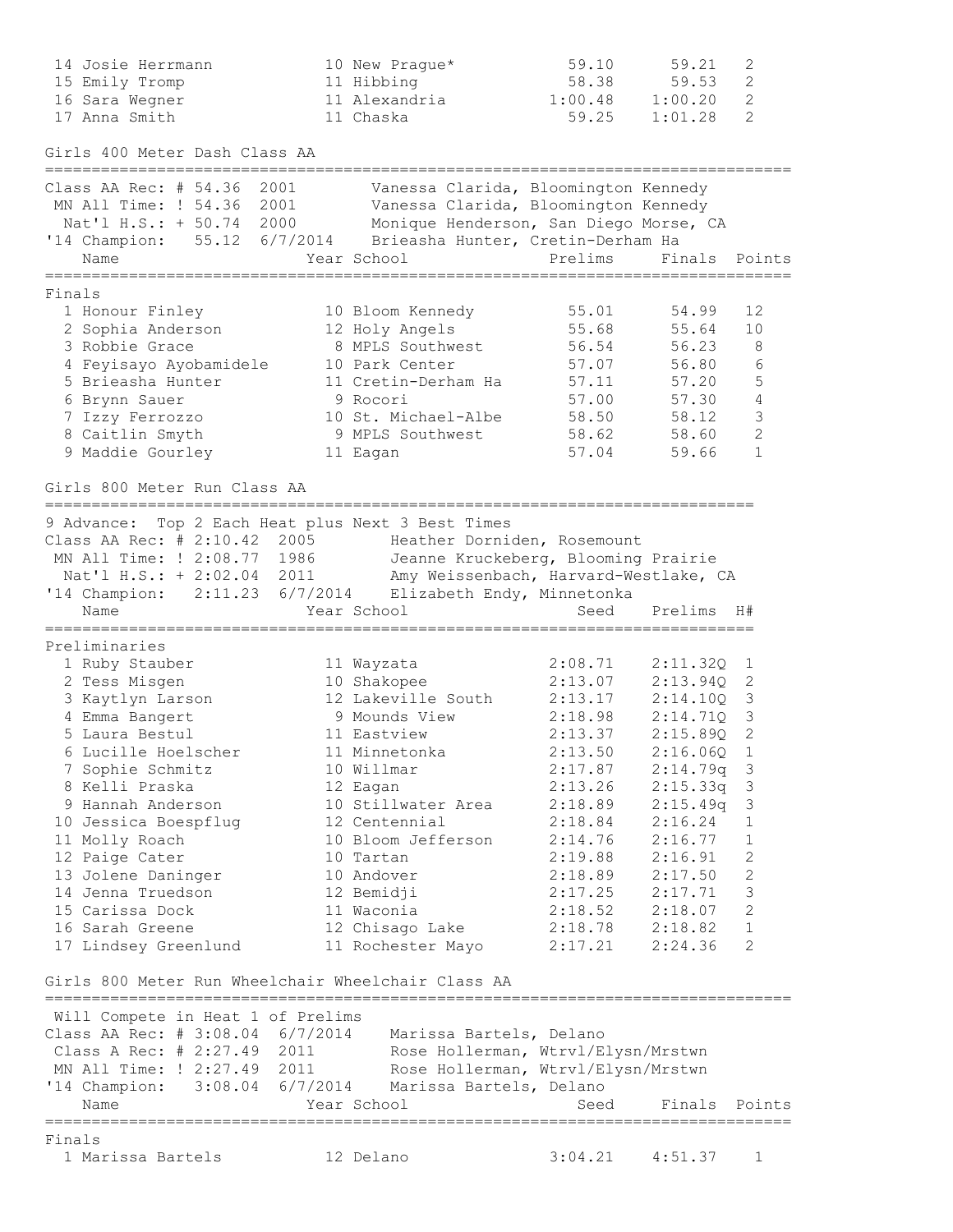Girls 800 Meter Run Class AA ================================================================================ Class AA Rec: # 2:10.42 2005 Heather Dorniden, Rosemount MN All Time: ! 2:08.77 1986 Jeanne Kruckeberg, Blooming Prairie Nat'l H.S.: + 2:02.04 2011 Amy Weissenbach, Harvard-Westlake, CA '14 Champion: 2:11.23 6/7/2014 Elizabeth Endy, Minnetonka Name Year School Prelims Finals Points ================================================================================ 1 Ruby Stauber 11 Wayzata 2:11.32 2:06.50! 12 2 Kaytlyn Larson 12 Lakeville South 2:14.10 2:10.82 10 3 Emma Bangert 9 Mounds View 2:14.71 2:14.76 8 4 Tess Misgen 10 Shakopee 2:13.94 2:14.83 6 5 Laura Bestul 11 Eastview 2:15.89 2:15.04 5 6 Sophie Schmitz 10 Willmar 2:14.79 2:15.21 4 7 Hannah Anderson 10 Stillwater Area 2:15.49 2:16.10 3 8 Kelli Praska 12 Eagan 2:15.33 2:21.47 2 -- Lucille Hoelscher 11 Minnetonka 2:16.06 SCR Girls 1600 Meter Run Class AA ================================================================================ Class AA Rec: # 4:46.14 2004 Elizabeth Yetzer, Lakeville MN All Time: ! 4:46.14 2004 Elizabeth Yetzer, Lakeville Nat'l H.S.: + 4:33.29 2014 Alex Efraimson, Camas, WA '14 Champion: 4:50.78 6/7/2014 Tess Misgen, Shakopee Name Year School Seed Finals Points ================================================================================ 1 Bethany Hasz 11 Alexandria 4:51.53 4:47.57 12 2 Tess Misgen 10 Shakopee 5:10.31 4:48.54 10 3 Mae Fullerton 11 Benilde-St. Marg 4:56.34 4:55.94 8 4 Anastasia Korzenowski 10 Chanhassen 5:14.44 4:59.65 6 5 Rachel King 12 St. Michael-Albe 5:01.45 4:59.72 5 6 Emma Christensen 11 Rochester JM 5:05.63 5:01.39 4 7 Rhianna Rinke 10 North Branch 5:00.94 5:02.04 3 8 Elizabeth Klecker 10 Hopkins 4:59.89 5:02.18 2 9 Lizzy Heil 10 St. Michael-Albe 5:07.75 5:02.43 1 10 Emma Benner 11 Forest Lake 5:02.78 5:04.49 11 Paige Cater 10 Tartan 5:15.03 5:10.70 12 Lauren Peterson 8 Farmington 5:07.29 5:11.85 13 Olivia Anger 11 Apple Valley 5:12.57 5:14.17 14 Star Costa 9 South St. Paul 5:20.72 5:14.52 15 Samantha Prouty 12 White Bear Lake 5:16.31 5:16.95 16 Kayla Rudie 10 Willmar 5:17.82 5:27.40 Girls 3200 Meter Run Class AA ================================================================================ Class AA Rec: # 10:16.59 2005 Elizabeth Yetzer, Lakeville MN All Time: ! 10:16.59 2005 Elizabeth Yetzer, Lakeville Nat'l H.S.: + 9:48.59 1996 Kimberly Mortensen, Thousand Oaks, CA '14 Champion: 10:28.58 6/6/2014 Emily Castanias, Chanhassen Name The Year School Contract Seed Finals Points ================================================================================ 1 Bethany Hasz 11 Alexandria 10:36.10 10:26.40 12 2 Rachel King 12 St. Michael-Albe 11:03.90 10:40.95 10 3 Emma Christensen 11 Rochester JM 10:52.26 10:42.49 8 4 Emma Benner 11 Forest Lake 10:59.44 10:46.83 6 5 Sophie Whicher 9 Minnetonka 10:51.81 10:51.30 5 6 Anastasia Korzenowski 10 Chanhassen 11:04.35 10:57.00 4 7 Anna \* Van Wyk 12 Eagan 11:16.04 10:57.56 3 8 Emily Kompelien 9 Edina 10:51.51 10:57.82 2 9 Emily Betz 12 East Ridge 11:04.12 11:01.36 1 10 Jasmyn Armstrong 8 Red Wing 11:13.81 11:02.19 11 Emily Covert 8 MPLS Washburn 10:47.09 11:08.36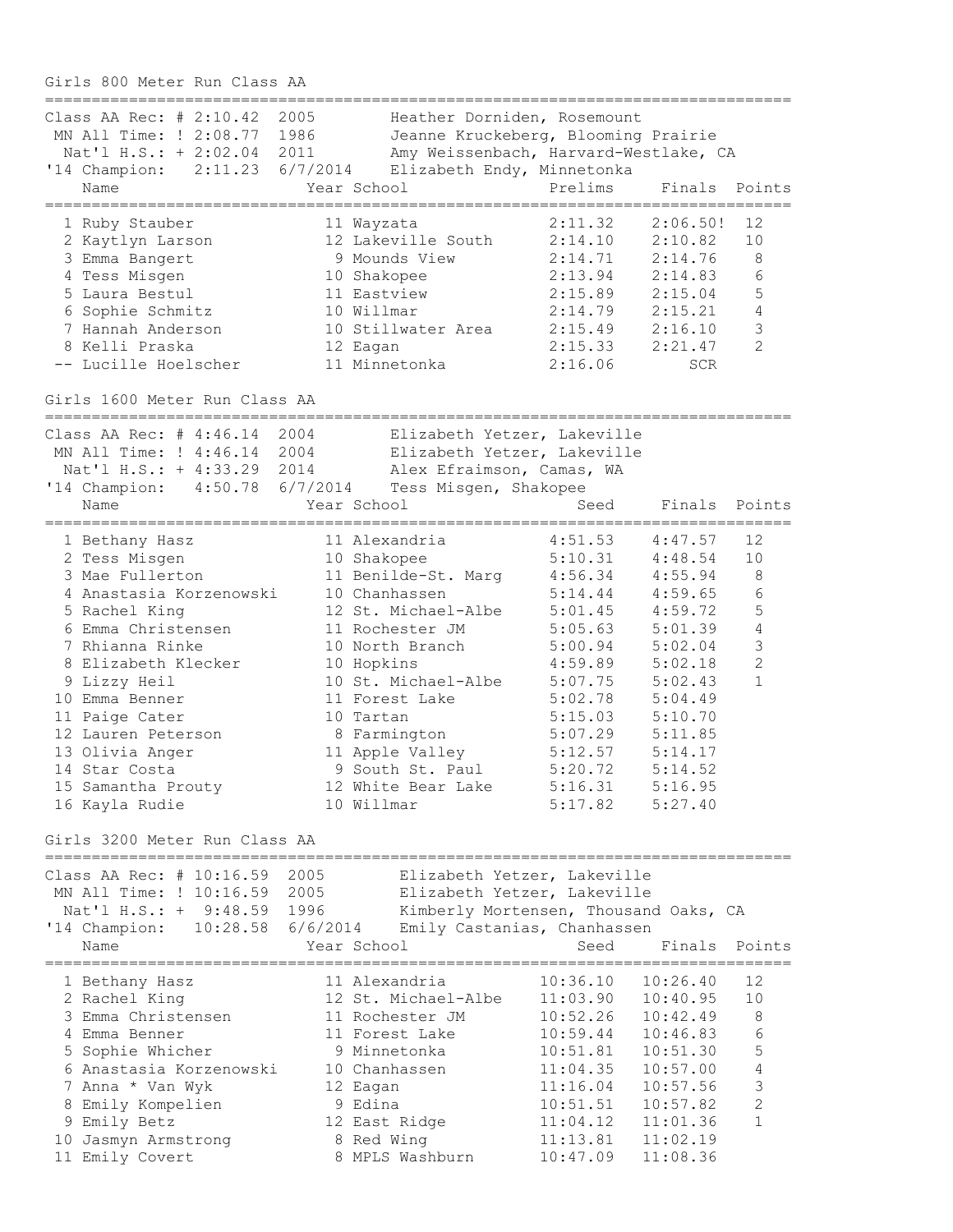| 12 Claire Boersma                                                  | 10 Marshall                           | 11:04.65       | 11:09.89                                   |           |   |
|--------------------------------------------------------------------|---------------------------------------|----------------|--------------------------------------------|-----------|---|
| 13 Rachel Clark                                                    | 12 Mounds View                        | 11:26.39       | 11:11.27                                   |           |   |
| 14 Sarah Conlon                                                    | 11 Roseville Area                     | 11:19.26       | 11:14.82                                   |           |   |
| 15 Anna French                                                     | 12 Wayzata                            | 10:49.38       | 11:24.75                                   |           |   |
| 16 Rhianna Rinke<br>17 Claire Cater                                | 10 North Branch<br>7 Tartan           |                | $11:21.44$ $11:44.73$<br>11:33.27 11:54.76 |           |   |
| -- Megan Hasz                                                      | 11 Alexandria                         | 10:58.96       | SCR                                        |           |   |
|                                                                    |                                       |                |                                            |           |   |
| Girls 100 Meter Hurdles Class AA                                   |                                       |                |                                            |           |   |
| 9 Advance: Top 2 Each Heat plus Next 5 Best Times                  |                                       |                |                                            |           |   |
| Class AA Rec: # 14.22 6/6/2014 Alexandra Williams, Blaine          |                                       |                |                                            |           |   |
| MN All Time: ! 14.22 6/6/2014 Alexandra Williams, Blaine           |                                       |                |                                            |           |   |
| Nat'l H.S.: + 13.03 2007 Vashti Thomas, San Jose Mt. Pleasant CA   |                                       |                |                                            |           |   |
| '14 Champion: 14.44 6/7/2014 Shaina Burns, Lakeville South<br>Name | Year School                           | Seed           | Prelims Wind H#                            |           |   |
|                                                                    |                                       |                |                                            |           |   |
| Preliminaries                                                      |                                       |                |                                            |           |   |
| 1 Karina Joiner                                                    | 11 East Ridge                         | 14.16          | $14.42Q - 1.5$ 2                           |           |   |
| 2 Ann Harlos                                                       | 12 Eden Prairie                       | 14.13          | $14.49Q - 1.2$ 1                           |           |   |
| 3 Michaela Preachuk                                                | 12 Lakeville North                    | 14.24          | $14.63Q - 1.2$ 1                           |           |   |
| 4 Alexandra Williams                                               | 12 Blaine                             | 14.63          | $14.91Q - 1.5$ 2                           |           |   |
| 5 Julia Hayes                                                      | 9 Irondale                            | 14.60          | $14.90q - 1.2$ 1                           |           |   |
| 6 Ashley Ramacher                                                  | 11 Eden Prairie                       | 14.66          | $14.94q - 1.2$ 1                           |           |   |
| 7 Rachel Schow                                                     | 12 Rosemount                          | 14.23          | $14.95q - 1.5$ 2                           |           |   |
| 8 Caraline Slattery<br>9 Natalie Windels                           | 12 Lakeville South                    | 14.85<br>14.92 | $15.26q - 1.2$ 1<br>$15.28q - 1.5$ 2       |           |   |
| 10 Meleah Biermaier                                                | 9 Eagan<br>11 Thief River             | 14.65          | $15.30 -1.5$ 2                             |           |   |
| 11 Erin Beer                                                       | 8 Roseville Area                      | 15.75          | $15.42 -1.2 1$                             |           |   |
| 12 Gabrielle Brown                                                 | 12 St. Paul Johnson                   | 15.71          | $15.63 - 1.5$ 2                            |           |   |
| 13 Christa Benson                                                  | 12 Mankato West                       | 15.85          | $15.86 -1.2 1$                             |           |   |
| 14 Ashley Shimek                                                   | 10 New Prague*                        | 15.91          | $16.21 - 1.5$ 2                            |           |   |
| 15 Samantha Angell                                                 | 11 Becker                             | 15.87          | $16.27 - 1.5$ 2                            |           |   |
| 16 Erin Becker                                                     | 9 Andover                             | 16.52          | $16.61 - 1.2 1$                            |           |   |
| 17 Larkin Walter                                                   | 10 Princeton                          | 16.53          | $16.78 - 1.2 1$                            |           |   |
| Girls 100 Meter Hurdles Class AA                                   |                                       |                |                                            |           |   |
| Class AA Rec: # 14.22 6/6/2014 Alexandra Williams, Blaine          |                                       |                |                                            |           |   |
| MN All Time: ! 14.22 6/6/2014 Alexandra Williams, Blaine           |                                       |                |                                            |           |   |
| Nat'l H.S.: + 13.03 2007 Vashti Thomas, San Jose Mt. Pleasant CA   |                                       |                |                                            |           |   |
| '14 Champion: 14.44 6/7/2014 Shaina Burns, Lakeville South         |                                       |                |                                            |           |   |
| Name                                                               | Year School                           | Prelims        | Finals Wind Points                         |           |   |
| Finals                                                             |                                       |                |                                            |           |   |
| 1 Karina Joiner                                                    | 11 East Ridge                         | 14.42          | $14.42 -2.5$ 12                            |           |   |
| 2 Michaela Preachuk                                                | 12 Lakeville North                    | 14.63          | 14.50                                      | $-2.5$ 10 |   |
| 3 Rachel Schow                                                     | 12 Rosemount                          | 14.95          | $14.62 - 2.5$                              |           | 8 |
| 4 Ann Harlos                                                       | 12 Eden Prairie                       | 14.49          | $14.71 - 2.5$                              |           | 6 |
| 5 Alexandra Williams                                               | 12 Blaine                             | 14.91          | $15.09 - 2.5$                              |           | 5 |
| 6 Ashley Ramacher                                                  | 11 Eden Prairie                       | 14.94          | $15.33 -2.5$                               |           | 4 |
| 7 Natalie Windels                                                  | 9 Eagan                               | 15.28          | $15.38 -2.5$                               |           | 3 |
| 8 Caraline Slattery                                                | 12 Lakeville South                    | 15.26          | $15.85 - 2.5$                              |           | 2 |
| 9 Julia Hayes                                                      | 9 Irondale                            | 14.90          | $16.47 - 2.5$                              |           | 1 |
| Girls 300 Meter Hurdles Class AA                                   |                                       |                |                                            |           |   |
| 9 Advance: Top 2 Each Heat plus Next 5 Best Times                  |                                       |                |                                            |           |   |
| Class AA Rec: # 43.09 2004 Gina Dare, Apple Valley                 |                                       |                |                                            |           |   |
| MN All Time: ! 42.62 1987                                          | Liesa Brateng, Roseau                 |                |                                            |           |   |
| Nat'l H.S.: + 39.98 2001                                           | Lashinda Demus, Long Beach Wilson, CA |                |                                            |           |   |
| '14 Champion: 43.39 6/7/2014 Erin Huls, Rocori                     |                                       |                |                                            |           |   |
| Name                                                               | Year School                           | Seed           | Prelims H#                                 |           |   |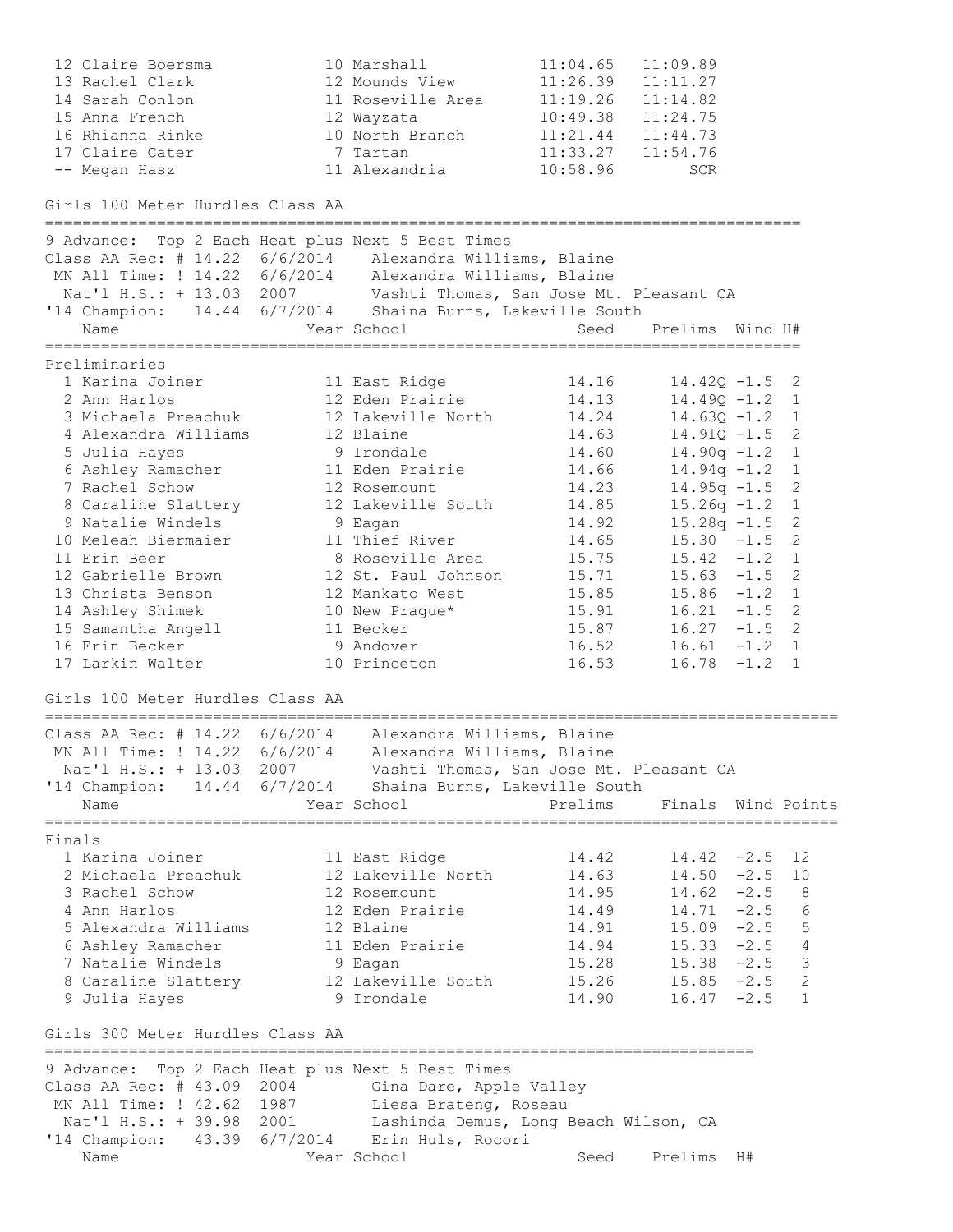| Preliminaries                                                             |          |                                                    |                           |                            |                |
|---------------------------------------------------------------------------|----------|----------------------------------------------------|---------------------------|----------------------------|----------------|
| 1 Meleah Biermaier                                                        |          | 11 Thief River                                     | 43.28                     | # 42.87Q                   | 1              |
| 2 Erin Huls                                                               |          | 12 Rocori                                          | 43.58                     | 43.30Q                     | 2              |
| 3 Ann Harlos                                                              |          | 12 Eden Prairie                                    | 44.05                     | 43.250                     | 1              |
| 4 Julia Hayes                                                             |          | 9 Irondale                                         | 43.43                     | 43.46Q                     | $\overline{c}$ |
| 5 Karina Joiner                                                           |          | 11 East Ridge                                      | 44.00                     | 43.27q                     | $\mathbf 1$    |
| 6 Caraline Slattery                                                       |          | 12 Lakeville South                                 | 44.15                     | 43.75q                     | $\sqrt{2}$     |
| 7 Rachel Schow                                                            |          | 12 Rosemount                                       | 45.08                     | 44.24q                     | $\mathbf 1$    |
| 8 Mallori Johnson                                                         |          | 12 Moorhead                                        | 45.15                     | 44.68q                     | 2              |
| 9 Kalley Harris                                                           |          | 10 Coon Rapids                                     | 45.31                     | 45.27q                     | $\mathbf{2}$   |
| 10 Jocie Johnson                                                          |          | 11 Lakeville South                                 | 45.32                     | 45.29                      | 1              |
| 11 Ashley Ramacher                                                        |          | 11 Eden Prairie                                    | 44.88                     | 46.29                      | 2              |
| 12 Sydney Crocker                                                         |          | 9 Cambridge-Isanti                                 | 46.69                     | 47.14                      | 1              |
| 13 Edith Makori                                                           |          | 11 Big Lake                                        | 46.53                     | 47.26                      | $\overline{c}$ |
| 14 Erika Townley                                                          |          | 8 White Bear Lake                                  | 45.86                     | 47.28                      | $\mathbf 1$    |
| 15 McKenzie Holgate                                                       |          | 9 New Praque*                                      | 47.57                     | 47.30                      | $\mathbf{2}$   |
| 16 Christa Benson                                                         |          | 12 Mankato West                                    | 47.44                     | 47.34                      | $\mathbf{1}$   |
| 17 Gabrielle Brown                                                        |          | 12 St. Paul Johnson                                | 46.53                     | 48.26                      | $\overline{2}$ |
| 18 Rebecca Moore                                                          |          | 12 Minnetonka                                      | 45.04                     | 49.79                      | $\mathbf{1}$   |
|                                                                           |          |                                                    |                           |                            |                |
| Girls 300 Meter Hurdles Class AA<br>.____________________________________ |          |                                                    |                           |                            |                |
| Class AA Rec: $#$ 43.09                                                   | 2004     | Gina Dare, Apple Valley                            |                           |                            |                |
| MN All Time: ! 42.62 1987                                                 |          | Liesa Brateng, Roseau                              |                           |                            |                |
| Nat'l H.S.: + 39.98 2001                                                  |          | Lashinda Demus, Long Beach Wilson, CA              |                           |                            |                |
| '14 Champion: 43.39 6/7/2014                                              |          | Erin Huls, Rocori                                  |                           |                            |                |
| Name                                                                      |          | Year School                                        | Prelims                   | Finals Points              |                |
|                                                                           |          |                                                    |                           |                            |                |
| Finals                                                                    |          |                                                    |                           |                            |                |
| 1 Meleah Biermaier                                                        |          | 11 Thief River                                     | 42.87                     | 42.13!                     | 12             |
| 2 Erin Huls                                                               |          | 12 Rocori                                          | 43.30                     | 42.63#                     | 10             |
| 3 Caraline Slattery                                                       |          | 12 Lakeville South                                 | 43.75                     | 42.97#                     | 8              |
| 4 Karina Joiner                                                           |          | 11 East Ridge                                      | 43.27                     | 43.22                      | 6              |
| 5 Julia Hayes                                                             |          | 9 Irondale                                         | 43.46                     | 43.89                      | 5              |
| 6 Ann Harlos                                                              |          | 12 Eden Prairie                                    | 43.25                     | 44.35                      | 4              |
| 7 Kalley Harris                                                           |          | 10 Coon Rapids                                     | 45.27                     | 44.74                      | 3              |
| 8 Rachel Schow                                                            |          | 12 Rosemount                                       | 44.24                     | 44.77                      | $\overline{2}$ |
| 9 Mallori Johnson                                                         |          | 12 Moorhead                                        | 44.68                     | 45.78                      | $\mathbf{1}$   |
| Girls 4x100 Meter Relay Class AA                                          |          |                                                    |                           |                            |                |
| =================================                                         |          |                                                    |                           |                            |                |
| 9 Advance: Top 2 Each Heat plus Next 5 Best Times                         |          |                                                    |                           |                            |                |
| Class AA Rec: # 47.48 6/8/2013 Hopkins, Hopkins                           |          |                                                    |                           |                            |                |
|                                                                           |          | D Manuel-Moore, E Anderson, S Fitzhugh, T Anderson |                           |                            |                |
| MN All Time: ! 47.48                                                      | 6/8/2013 | Hopkins, Hopkins                                   |                           |                            |                |
|                                                                           |          | D Manuel-Moore, E Anderson, S Fitzhugh, T Anderson |                           |                            |                |
| Nat'l H.S.: + 44.50                                                       | 2004     | Long Beach Poly, CA                                |                           |                            |                |
|                                                                           |          | S Solomon, J Lee, C Picott, S Solomon              |                           |                            |                |
| '14 Champion:                                                             |          | 48.71 6/7/2014 Alexandria, Alexandria              |                           |                            |                |
|                                                                           |          | K Betterman, T Kaufman, M Urman, W Johnson         |                           |                            |                |
| School                                                                    |          |                                                    | Seed                      | Prelims H#                 |                |
|                                                                           |          |                                                    |                           | ========================== |                |
| Preliminaries                                                             |          |                                                    |                           |                            |                |
| 1 St. Michael-Albertville                                                 |          |                                                    | 48.37                     | 48.02Q 2                   |                |
| 1) Anna Keefer 10                                                         |          |                                                    | 2) Cherish Witherspoon 11 |                            |                |
| 3) Katelyn Tschida 9                                                      |          | 4) Whitney Perry 11                                |                           |                            |                |
| 2 Eden Prairie                                                            |          |                                                    | 48.32                     | 48.530 1                   |                |
| 1) Beth Harlos 12                                                         |          |                                                    | 2) Ashley Ramacher 11     |                            |                |
| 3) Shayna Salloway 12                                                     |          | 4) Ann Harlos 12                                   |                           |                            |                |
| 3 Chanhassen                                                              |          |                                                    | 49.46                     | 48.43Q 2                   |                |
| 1) Brittany Ness 12                                                       |          | 2) Quinn Oconnor 10                                |                           |                            |                |
| 3) Sophie Pawlyshyn 8                                                     |          |                                                    | 4) Jedah Caldwell 11      |                            |                |
|                                                                           |          |                                                    |                           |                            |                |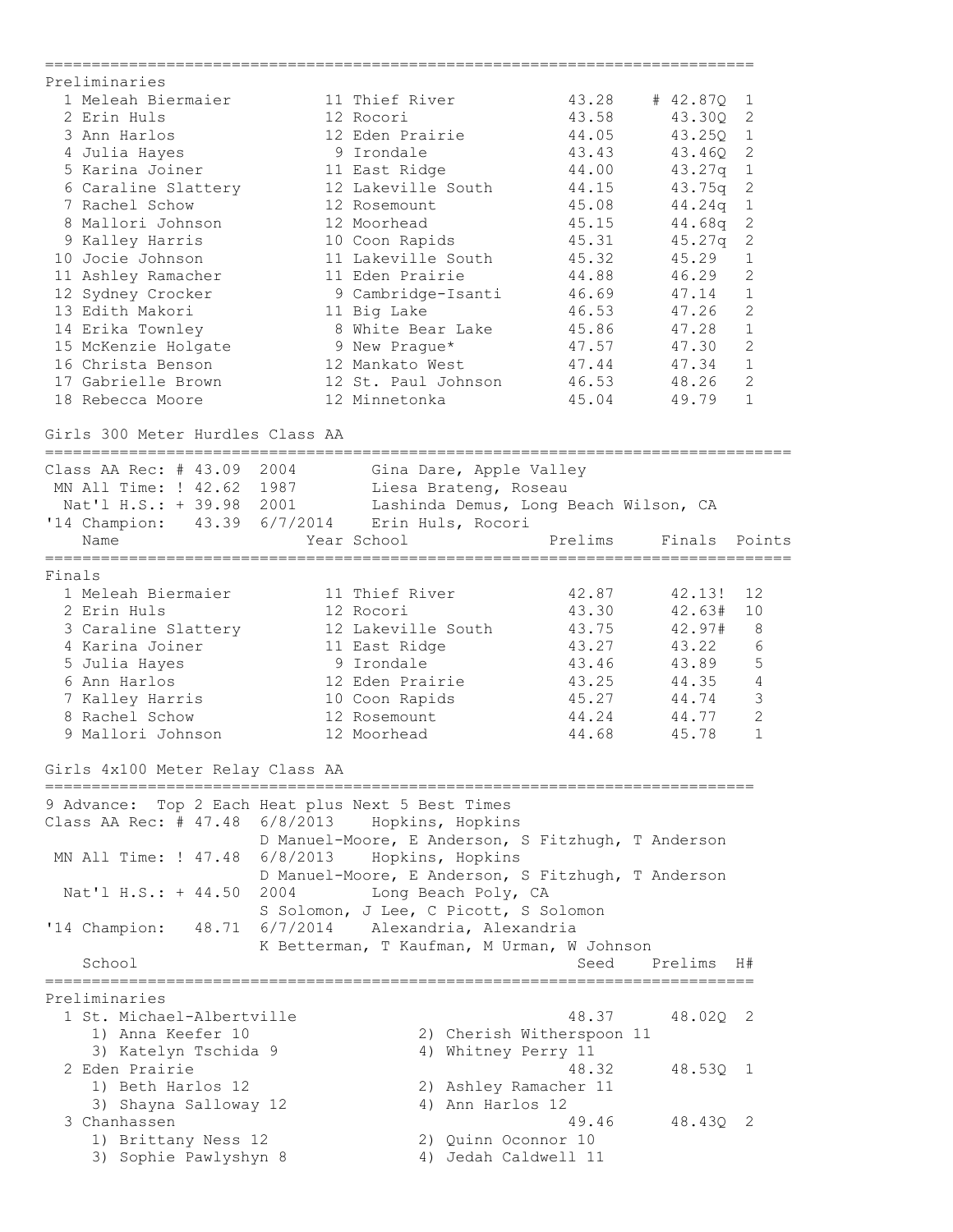4 Mounds View 49.05 48.99Q 1 1) Mikayla Toninato 12 2) Elizabeth Menne 12 3) Noelle Reynolds 10 4) Maddie Quickstad 12 5 Bloomington Kennedy 48.88 48.64q 2 1) Sabrina Ford 10 2) Ayele Dalmeida 11 3) Lindsey Schmidt 11 4) Honour Finley 10 6 Waconia 49.84 49.34q 1 1) Danielle Pioske 9 2) Kaitlyn Schuler 12 3) Allie Marrs 11 (4) Madison Voigt 9 7 South St. Paul 48.93 49.36q 1 1) Samantha Veldman 11 2) Hannah Marion 11 3) Josie Sauro 10 4) Roxanne Veldman 9 8 Lakeville North 19.54 49.54 49.42q 1 1) Michaela Preachuk 12 2) Temi Carda 10 3) Virginia McCoy 10 4) Clarice Tume 12 9 Lakeville South 49.52 49.50q 1 49.494 1) Madison Strong 12 2) Mallory Butchko 12 3) Abby Mullenbach 11 4) Kacy Rodamaker 12 10 North 49.79 49.50 2 49.499 1) Jeben Cooke 9 2) Renee Mahr 10 3) Hannah Pedersen 11 (4) Jianna Cager 8 11 Woodbury 49.85 49.58 1 1) Kathryn Henschell 10 2) Lauren Smith 11 3) Taylor Lundin 12 4) Taylor Raines 11 12 Wayzata 49.07 49.66 2 1) Ta'Reika Larkins 12 2) Peyton Johnson 12 3) Mallory Marsherall 10  $\hskip1cm$  4) Morgan Turner 10 13 St. Francis 49.80 49.97 2 1) Bailey Demar 12 2) Taylor Karasch 10 3) Emma Street 10 4) Hannah Mccann 9 14 Princeton 50.65 50.08 2 1) Taylor Laabs 11 2) Anna Oakes 12 3) Larkin Walter 10 4) Hope Humphrey 9 15 Thief River Falls **50.28** 50.19 2 1) Miah Nelson 7 2) Jennicca Leier 10 3) Meleah Biermaier 11 (4) Kira Johnson 11 16 Sartell-St.Stephen 50.77 51.05 1 1) Anna Neeser 12 2) Lexy Kubasch 10 3) Maddie Smith 12 4) Chelsea Nies 11 Girls 4x100 Meter Relay Class AA ================================================================================ Class AA Rec: # 47.48 6/8/2013 Hopkins, Hopkins D Manuel-Moore, E Anderson, S Fitzhugh, T Anderson MN All Time: ! 47.48 6/8/2013 Hopkins, Hopkins D Manuel-Moore, E Anderson, S Fitzhugh, T Anderson Nat'l H.S.: + 44.50 2004 Long Beach Poly, CA S Solomon, J Lee, C Picott, S Solomon '14 Champion: 48.71 6/7/2014 Alexandria, Alexandria K Betterman, T Kaufman, M Urman, W Johnson School **Prelims** Finals Points For Prelims Finals Points ================================================================================ Finals 1 St. Michael-Albertville 48.02 48.26 12 1) Anna Keefer 10 2) Cherish Witherspoon 11 3) Katelyn Tschida 9 1988 1989 Mitney Perry 11 2 Chanhassen 48.43 48.39 10 1) Brittany Ness 12 2) Quinn Oconnor 10 3) Sophie Pawlyshyn 8 4) Jedah Caldwell 11 3 Mounds View 48.99 48.43 8 1) Mikayla Toninato 12 2) Elizabeth Menne 12 3) Noelle Reynolds 10 4) Maddie Quickstad 12 4 Eden Prairie 48.53 48.75 6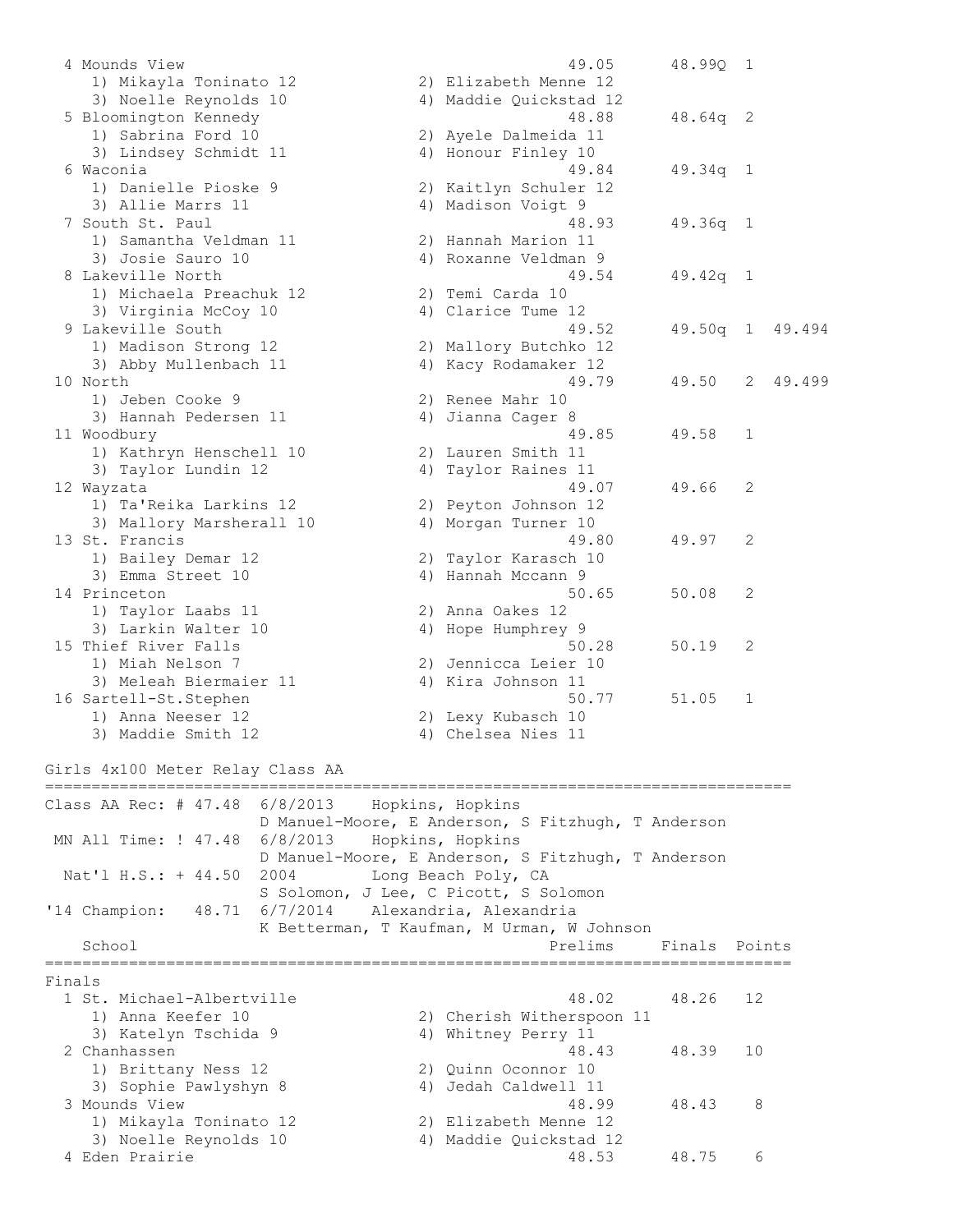1) Beth Harlos 12 2) Ashley Ramacher 11 3) Shayna Salloway 12 4) Ann Harlos 12 5 South St. Paul 49.36 48.82 5 1) Samantha Veldman 11 2) Hannah Marion 11 3) Josie Sauro 10 4) Roxanne Veldman 9 6 Lakeville South 49.50 48.97 4 1) Madison Strong 12 2) Mallory Butchko 12 3) Abby Mullenbach 11 4) Kacy Rodamaker 12 7 Waconia 49.34 49.07 3 1) Danielle Pioske 9 2) Kaitlyn Schuler 12 3) Allie Marrs 11 4) Madison Voigt 9 8 Lakeville North 19.36 2 1) Michaela Preachuk 12 2) Temi Carda 10 3) Virginia McCoy 10 (4) Clarice Tume 12 9 Bloomington Kennedy 48.64 49.38 1 1) Sabrina Ford 10 2) Ayele Dalmeida 11 3) Lindsey Schmidt 11 4) Honour Finley 10 Girls 4x200 Meter Relay Class AA ============================================================================ 9 Advance: Top 2 Each Heat plus Next 5 Best Times Class AA Rec: # 1:40.22 2012 Osseo A Okonkwo, B Puckett, M Bialke, P Webb MN All Time: ! 1:40.22 2012 Osseo A Okonkwo, B Puckett, M Bialke, P Webb Nat'l H.S.: + 1:33.87 2004 Long Beach Poly, CA S Solomon, J Lee, S Woods, S Solomon '14 Champion: 1:41.94 6/7/2014 Mounds View, Mounds View M Toninato, A Blake, N Geist, R Boyer School Seed Prelims H# ============================================================================ Preliminaries 1 Waconia 1:43.05 1:41.57Q 2 1) Danielle Pioske 9 2) Kaitlyn Schuler 12 3) Allie Marrs 11 4) Molly Reighard 10 2 Blaine 1:42.72 1:42.27Q 1 1) Alyssa Nebo 12 2) Elisha Lindsey 11 3) Katelyn Marciniak 12 <a>> 4) Taylor Morgan<br/> 12 3 Mounds View 1:42.68 1:42.55Q 1 1) Mikayla Toninato 12 2) Rachel Boyer 11 3) Elizabeth Menne 12 4) Maddie Quickstad 12 4 Champlin Park 1:42.10 1:42.84Q 2 1) Tamera Neely 11 2) Tanya Horton 11 3) Miatta Flemister-Smith 11 4) Allison Gerads 10 5 South St. Paul 1:43.14 1:42.77q 1 1) Samantha Veldman 11 2) Hannah Marion 11 3) Courtney Dust 12 4) Roxanne Veldman 9 6 Minnetonka 1:42.89 1:43.09q 2 1) Katie Morrison 10 2) Meghan Janssen 12 3) Emma Harrison 9 4) Faith Robinson 8 7 North 1:45.22 1:43.11q 1 1) Jeben Cooke 9 2) Renee Mahr 10 3) Hannah Pedersen 11 (4) Jianna Cager 8 8 Visitation 1:43.54 1:43.66q 1 1) Annette Okafor 10 2) Cecilia Kulhanek 11 3) Emily Conners 11 4) Maggie Conners 10 9 Wayzata 1:43.71 1:43.72q 2 1) Hannah Schmitz 11 2) Mallory Marsherall 10 3) Peyton Johnson 12 4) Ta'Reika Larkins 12 10 Forest Lake 1:47.55 1:44.30 2 1) Jennifer Thill 11 2) Kassity Swanson 11 3) Madeline Dolby 8 4) Jenna Parent 9 11 Lakeville South 1:44.98 1:44.32 1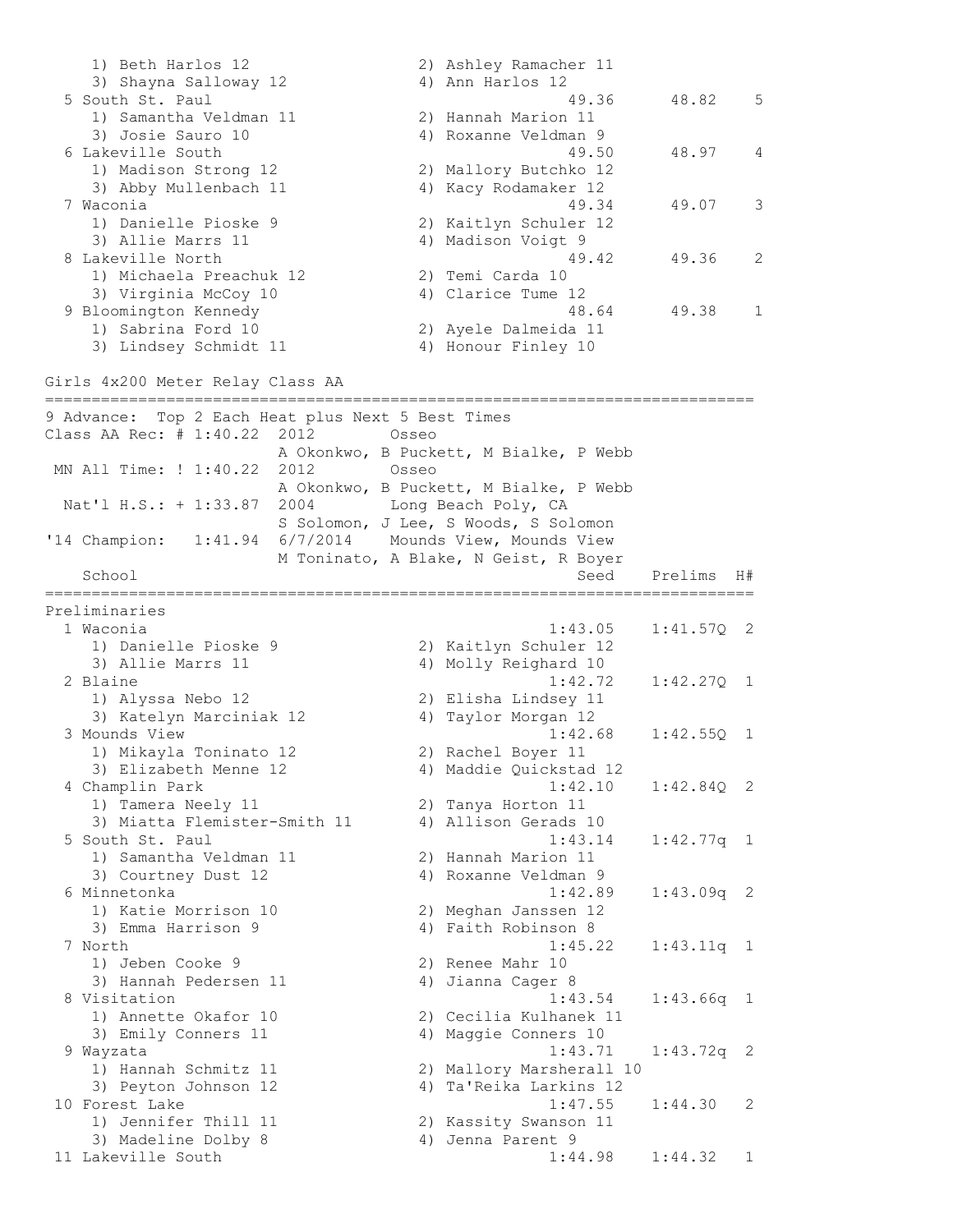1) Jenny Mosser 10 2) Haley Lubow 11 3) Abby Mullenbach 11 4) Kacy Rodamaker 12 12 Rocori 1:44.53 1:44.62 2 1) Mara Jungels 12 2) Brynn Sauer 9 3) Morgan Holthaus 10 4) Erin Huls 12 13 Mankato West 1:45.23 1:45.47 2 1) Taylor Amundson 12 2) Christa Benson 12 3) Erica Benson 10 4) Kristina Johns 11 14 Roseville Area 1:47.06 1:46.39 1 1) Tomi Taiwo 9 2) Sophia Miliotis 12 3) Nicole Willmus 10 4) Megan Eklund 10 15 Detroit Lakes 1:46.60 1:46.91 1 1) Addie Kay Johnson 12 2) Kyley Foster 12 3) Allison Berg 12 4) Lindsey Heinecke 12 16 St. Francis 1:47.12 1:47.41 2 1) Bailey Demar 12 2) Hannah Mccann 9 3) Hannah Solberg 9 4) Taylor Karasch 10 17 Hastings 1:46.56 1:47.51 2 1) Sierra Dokken 12 2) Brianna Froehling 10 3) Jen Koudelka 10 <a>
4) CiCi Carlson 9 Girls 4x200 Meter Relay Class AA ================================================================================ Class AA Rec: # 1:40.22 2012 Osseo A Okonkwo, B Puckett, M Bialke, P Webb MN All Time: ! 1:40.22 2012 Osseo A Okonkwo, B Puckett, M Bialke, P Webb Nat'l H.S.: + 1:33.87 2004 Long Beach Poly, CA S Solomon, J Lee, S Woods, S Solomon '14 Champion: 1:41.94 6/7/2014 Mounds View, Mounds View M Toninato, A Blake, N Geist, R Boyer School **Prelims** Finals Points **Prelims** Finals Points ================================================================================ Finals 1 Waconia 1:41.57 1:41.74 12 1) Danielle Pioske 9 2) Kaitlyn Schuler 12 3) Allie Marrs 11 4) Molly Reighard 10 2 Blaine 1:42.27 1:42.14 10 1) Alyssa Nebo 12 2) Elisha Lindsey 11 3) Katelyn Marciniak 12 4) Taylor Morgan 12 3 Wayzata 1:43.72 1:42.32 8 1) Hannah Schmitz 11 2) Mallory Marsherall 10 3) Peyton Johnson 12 4) Ta'Reika Larkins 12 4 Mounds View 1:42.55 1:42.36 6 1) Mikayla Toninato 12 2) Rachel Boyer 11 3) Elizabeth Menne 12 4) Maddie Quickstad 12 5 South St. Paul 1:42.77 1:42.92 5 1) Samantha Veldman 11 2) Hannah Marion 11 3) Courtney Dust 12 4) Roxanne Veldman 9 6 Minnetonka 1:43.09 1:43.24 4 1) Katie Morrison 10 2) Meghan Janssen 12 3) Faith Robinson 8 4) Rebecca Moore 12 7 Visitation 1:43.66 1:43.29 3 1) Annette Okafor 10 2) Cecilia Kulhanek 11 3) Emily Conners 11 4) Maggie Conners 10 8 North 1:43.11 1:43.33 2 1) Jeben Cooke 9 2) Renee Mahr 10 3) Hannah Pedersen 11 (4) Jianna Cager 8 9 Champlin Park 1:42.84 1:45.35 1 1) Tamera Neely 11 2) Tanya Horton 11 3) Miatta Flemister-Smith 11 4) Awele Nwaokolo 11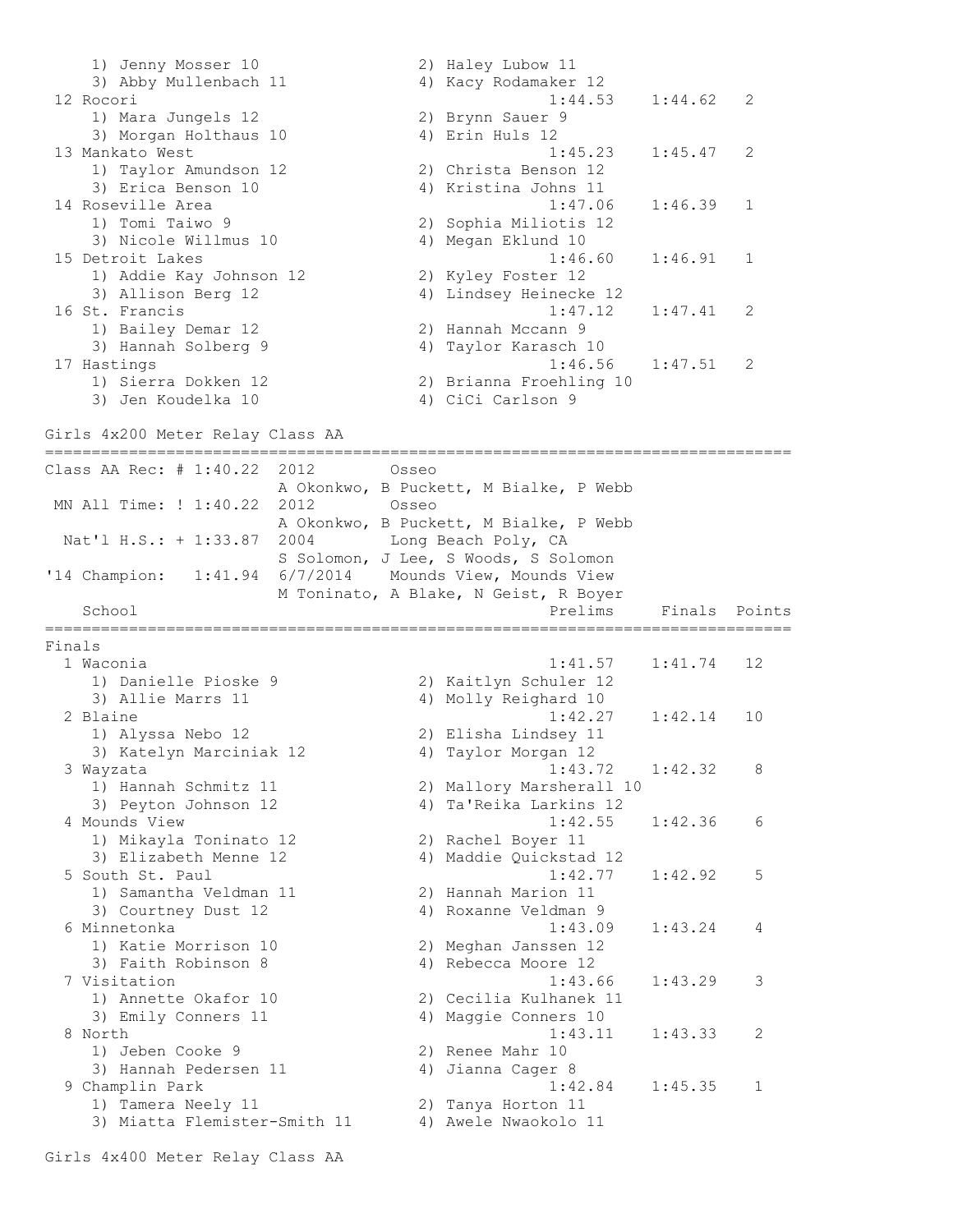9 Advance: Top 2 Each Heat plus Next 5 Best Times Class AA Rec: # 3:51.26 2011 Hopkins S Rouse, M Witt, B Sweeney, H Borowsky MN All Time: ! 3:51.26 2011 Hopkins S Rouse, M Witt, B Sweeney, H Borowsky Nat'l H.S.: + 3:35.49 2004 Long Beach Poly, CA S Woods, D Harris, J Lee, S Solomon '14 Champion: 3:51.63 6/7/2014 East Ridge, East Ridge K Joiner, B Goertzen, K Marcus, S Gramer School School Seed Prelims  $H#$ ============================================================================ Preliminaries 1 Lakeville South 3:56.46 # 3:51.24Q 1 1) Jocie Johnson 11 2) Haley Lubow 11 3) Kaytlyn Larson 12 4) Caraline Slattery 12 2 Eagan 3:56.88 3:54.86Q 2 1) Natalie Windels 9 2) Olivia Mitchell 11 3) Kelli Praska 12 4) Maddie Gourley 11 3 Bloomington Jefferson 3:57.06 3:56.97Q 1 1) Alyssa Lind 10 2) Rachel Lee 12 3) Elena Hayday 9 4) Molly Roach 10 4 Wayzata 3:58.52 3:57.14Q 2 1) Hannah Schmitz 11 2) Ta'Reika Larkins 12 3) Allison Dugan 12 4) Ruby Stauber 11 5 Rosemount 3:57.37 3:57.50q 1 1) Morgan Lawler 10 2) Ellie Vraa 12 3) Jenna Eichten 10 4) Elizabeth Evenocheck 12 6 Rocori 3:59.79 3:57.74q 2 1) Kaitlyn Wolf 10 2) Brynn Sauer 9 3) Jayda Woods 9 4) Erin Huls 12 7 Cretin-Derham Hall 4:00.89 3:58.20q 1 1) Chanel Anderson- Manning 9 2) Althea Gutzmann 10 3) Jenna Conzemius 11 4) Brieasha Hunter 11 8 Minnetonka 3:56.75 3:59.01q 2 1) Tess Sutton 10 2) Meghan Janssen 12 3) Katie Morrison 10 4) Lucille Hoelscher 11 9 Bemidji 4:02.04 3:59.23q 1 1) Amy Carey 12 2) Megan Serratore 12 3) Jenna Truedson 12 4) Ellen (Maea) Wall 12 10 Mounds View 4:01.62 3:59.93 2 1) Jordan Nustad 12 2) Elizabeth Menne 12 3) Annalee Blake 11 4) Maddie Quickstad 12 11 White Bear Lake Area 2001 2002 4:00.92 3:59.94 1 1) Claire Odmark 8 2) Erika Townley 8 3) Jordan Gast 8 4) Madalyn Williams 9 12 Lakeville North 4:06.79 4:01.66 2 1) Courtney Earle 12 2) Danielle Bellino 9 3) Brooke Anderson 11 (4) Grace Butler 9 13 Shakopee 4:01.65 4:01.80 2 1) Maddie Ames 10 2) Maddy Baden 11 3) Annabelle Martineau 10 4) Abbie Fuder 9 14 Irondale 4:04.14 4:03.72 1 1) Emily Brandt 11 2) Greta Nundahl 11 3) Elizabeth Axberg 10 (4) Julia Hayes 9 15 Andover 4:04.72 4:06.81 2 1) Jadyn Knox 9 2) Tachney Ruprecht 10 3) Erin Becker 9 4) Jolene Daninger 10 16 Chanhassen 4:08.36 4:07.73 1 1) Kalie Winters 11 2) Anastasia Korzenowski 10 3) Sophie Pawlyshyn 8 4) Kelly Klingelhutz 10 17 Duluth East 4:07.21 4:09.70 1 1) Natalie Peller 10 2) Autumn Kittilson 11

============================================================================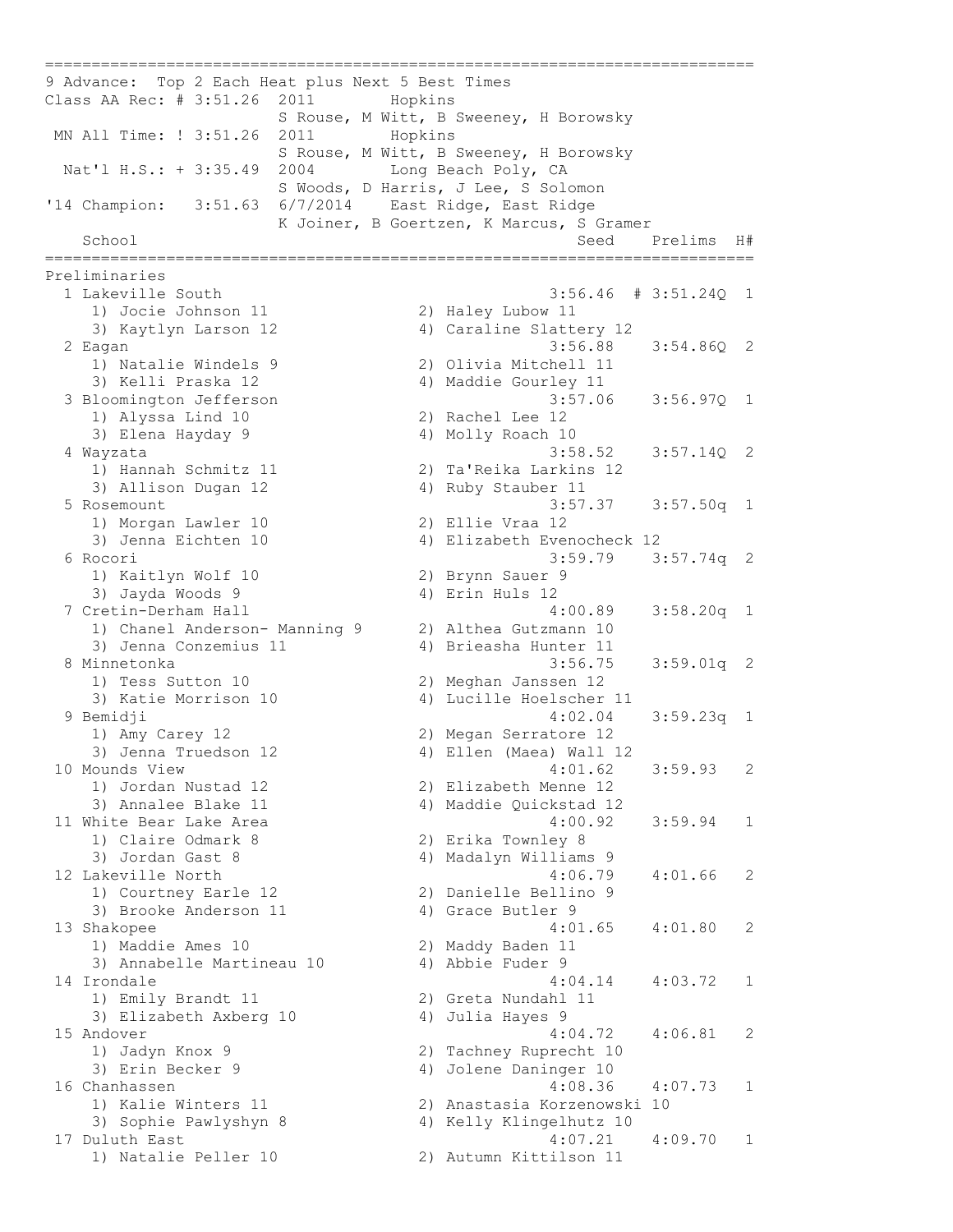3) Erin Teichroew 10 4) Ava Meyer 11

Girls 4x400 Meter Relay Class AA ================================================================================ Class AA Rec: # 3:51.26 2011 Hopkins S Rouse, M Witt, B Sweeney, H Borowsky MN All Time: ! 3:51.26 2011 Hopkins S Rouse, M Witt, B Sweeney, H Borowsky Nat'l H.S.: + 3:35.49 2004 Long Beach Poly, CA S Woods, D Harris, J Lee, S Solomon '14 Champion: 3:51.63 6/7/2014 East Ridge, East Ridge K Joiner, B Goertzen, K Marcus, S Gramer School School **Prelims** Finals Points ================================================================================ Finals 1 Lakeville South 3:51.24 3:50.12# 12 1) Haley Lubow 11 2) Kaytlyn Larson 12 3) Caraline Slattery 12 (4) Jenny Mosser 10 2 Eagan 3:54.86 3:53.29 10 1) Natalie Windels 9 2) Olivia Mitchell 11 3) Kelli Praska 12 4) Maddie Gourley 11 3 Wayzata 3:57.14 3:54.05 8 1) Hannah Schmitz 11 2) Ta'Reika Larkins 12 3) Allison Dugan 12 4) Ruby Stauber 11 4 Bloomington Jefferson 3:56.97 3:54.82 6 1) Alyssa Lind 10 2) Rachel Lee 12 3) Elena Hayday 9 4) Molly Roach 10 5 Rocori 3:57.74 3:57.63 5<br>1) Kaitlyn Wolf 10 2) Brynn Sauer 9 1) Kaitlyn Wolf 10<br>3) Jayda Woods 9<br>Bosomourt 3) Jayda Woods 9 4) Erin Huls 12 6 Rosemount 3:57.50 3:58.28 4 1) Ellie Vraa 12 2) Jenna Eichten 10 3) Elizabeth Evenocheck 12 4) Rachel Schow 12 7 Minnetonka 3:59.01 3:59.96 3 1) Tess Sutton 10 2) Meghan Janssen 12 3) Katie Morrison 10 (4) Rebecca Moore 12 8 Cretin-Derham Hall 3:58.20 4:00.97 2 1) Chanel Anderson- Manning 9 2) Althea Gutzmann 10 3) Jenna Conzemius 11 4) Brieasha Hunter 11 9 Bemidji 3:59.23 4:01.53 1 1) Amy Carey 12 2) Megan Serratore 12 3) Jenna Truedson 12 4) Ellen (Maea) Wall 12 Girls 4x800 Meter Relay Class AA =================================================================================== Class AA Rec: # 9:03.80 2005 Minnetonka A Liewen, K Hollimon, A Lehman, M Lehman MN All Time: ! 9:03.80 2005 Minnetonka A Liewen, K Hollimon, A Lehman, M Lehman Nat'l H.S.: + 8:48.29 2012 Grosse Pointe, MI K Schwartz, E Farrow, H Meier, H Meier '14 Champion: 9:06.48 6/7/2014 Minnetonka, Minnetonka M Borowski, M Janssen, L Hoelscher, E Endy School Seed Finals H# Points =================================================================================== 1 Minnetonka 9:21.44 9:10.59 2 12 1) Grace Hoelscher 9 2) Marla Bailey 9 3) Meghan Janssen 12 4) Lucille Hoelscher 11 2 Bemidji 9:27.19 9:11.60 2 10 1) Megan Serratore 12 2) Sadie Hamrin 9 3) Ellen (Maea) Wall 12 4) Jenna Truedson 12 3 Stillwater Area 9:34.62 9:20.11 1 8 1) Fiona Montie 12 2) Kyra Anderson 10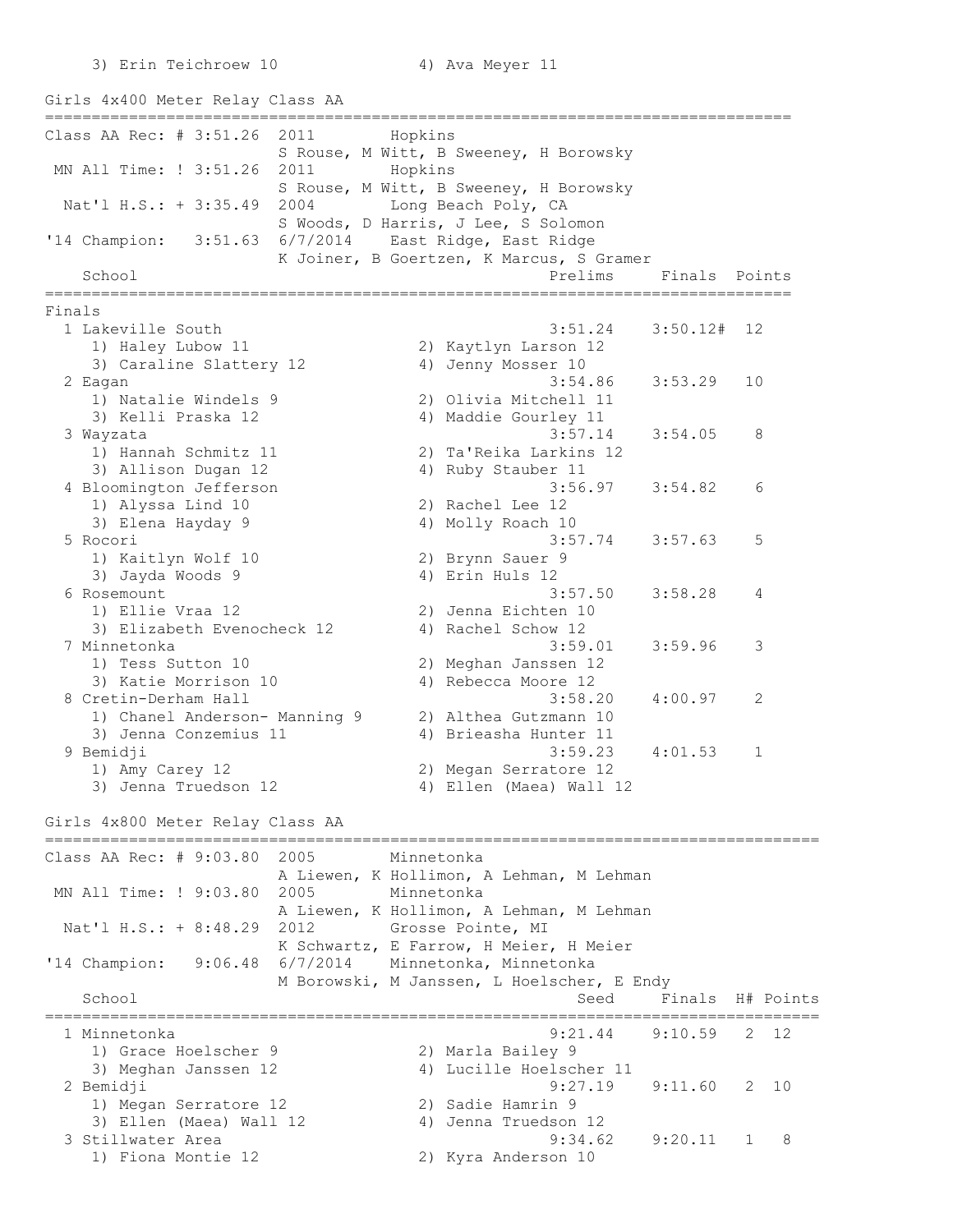3) Abby Lange 12 4) Hannah Anderson 10 4 Red Wing 9:32.62 9:20.66 2 6 1) Eilse Leise 10 2) Kianna Stewart 11 3) Jasmyn Armstrong 8 4) Elayna Meyer 9 5 Monticello 9:35.43 9:20.82 1 5 1) Madison McDermott 8 2) Patty Bray 12 3) Anna Fasen 11 4) Krista Steele 12 5) Anna Fasen II (4) Arista Steele 12<br>6 Eagan (9:27.08 9:21.69 2 4) 1) Anna \* Van Wyk 12 2) Aryn Embretson 12 3) Olivia Mitchell 11 4) Kelli Praska 12 7 Lakeville South 9:28.00 9:21.76 2 3 1) Patty Jo English 9 2) Erin Meyers 12 3) Andrea Brekken 12 4) Kaytlyn Larson 12 8 Edina 9:23.83 9:24.57 2 2 1) Logan Sweeney 12 2) Amanda Mosborg 10 3) Tate Sweeney 10 4) Emily Kompelien 9 9 Marshall 9:27.82 9:25.42 2 1 1) Claire Boersma 10 2) Natalee Sample 7 3) Jackie Turner 11 (4) Nichole Sample 9 10 Mounds View 9:28.19 9:28.24 2 1) Jordan Nustad 12 2) Anna Solfest 12 3) Christine Hessini 12 (4) Emma Bangert 9 11 Centennial 9:27.88 9:35.43 2 1) Shelby Axt 12 2) Essyonna Peschong 9 3) Tara Chapman 11 4) Jessica Boespflug 12 12 New Prague\* 9:33.68 9:35.49 2 1) Maria Berg 11 2) Tasha Bennett 11 3) Maize Deihl 10 4) Josie Herrmann 10 13 Cloquet 9:35.23 9:39.42 1 1) Erin Turner 9 2) Mikayla Baker 11 3) Jessica Stone 11 4) Anja Maijala 10 14 White Bear Lake Area 9:44.44 9:40.99 1 1) Samantha Prouty 12 2) Olivia Schwintek 8 3) Grace LeClaire 9 4) Jordan Gast 8 15 East Ridge 9:41.13 9:45.51 1 1) Emily Betz 12 2) Megan Schiferl 10 East Kluge 19.41.13<br>1) Emily Betz 12 2) Megan Schiferl 10<br>3) Olivia Hummel 11 4) Katherine Penvose 12 16 Duluth East 9:34.99 9:47.57 1 1) Phoebe Koski 11 2) Sonja Long 9 3) Aria Plewa 11 (4) 4) Ava Meyer 11 Girls High Jump Class AA ================================================================================ Starting Height: 4' 10" Class AA Rec: # 5-10 1986 Linda Barsness, Rochester John Marshall MN All Time: ! 5-10 1986 Linda Barsness, Rochester John Marshall Nat'l H.S.: + 6-04 2009 Toni Young, Del City, OK '14 Champion: 5-09 6/6/2014 Taylor Wiebke, Kasson-Mantorvil Name Seed Finals Points (Name Seed Finals Points ================================================================================ 1 Ashley Ramacher 11 Eden Prairie 5-06.00 5-07.00 12 4-10 5-00 5-02 5-04 5-05 5-06 5-07 5-08 PPP O O XO P XO O XXX 2 Madison Scholl 10 Prior Lake 5-04.00 5-07.00 10 4-10 5-00 5-02 5-04 5-05 5-06 5-07 5-08 O O O O P XO XXO XXX 3 Caraline Slattery 12 Lakeville South 5-04.00 5-05.00 8 4-10 5-00 5-02 5-04 5-05 5-06 PPP PPP O O O XXX 4 Sara Macek 11 Monticello 5-06.00 5-05.00 6 4-10 5-00 5-02 5-04 5-05 5-06 XO O XO XO O XXX 5 Miranda Phipps 11 Anoka 5-03.00 5-04.00 5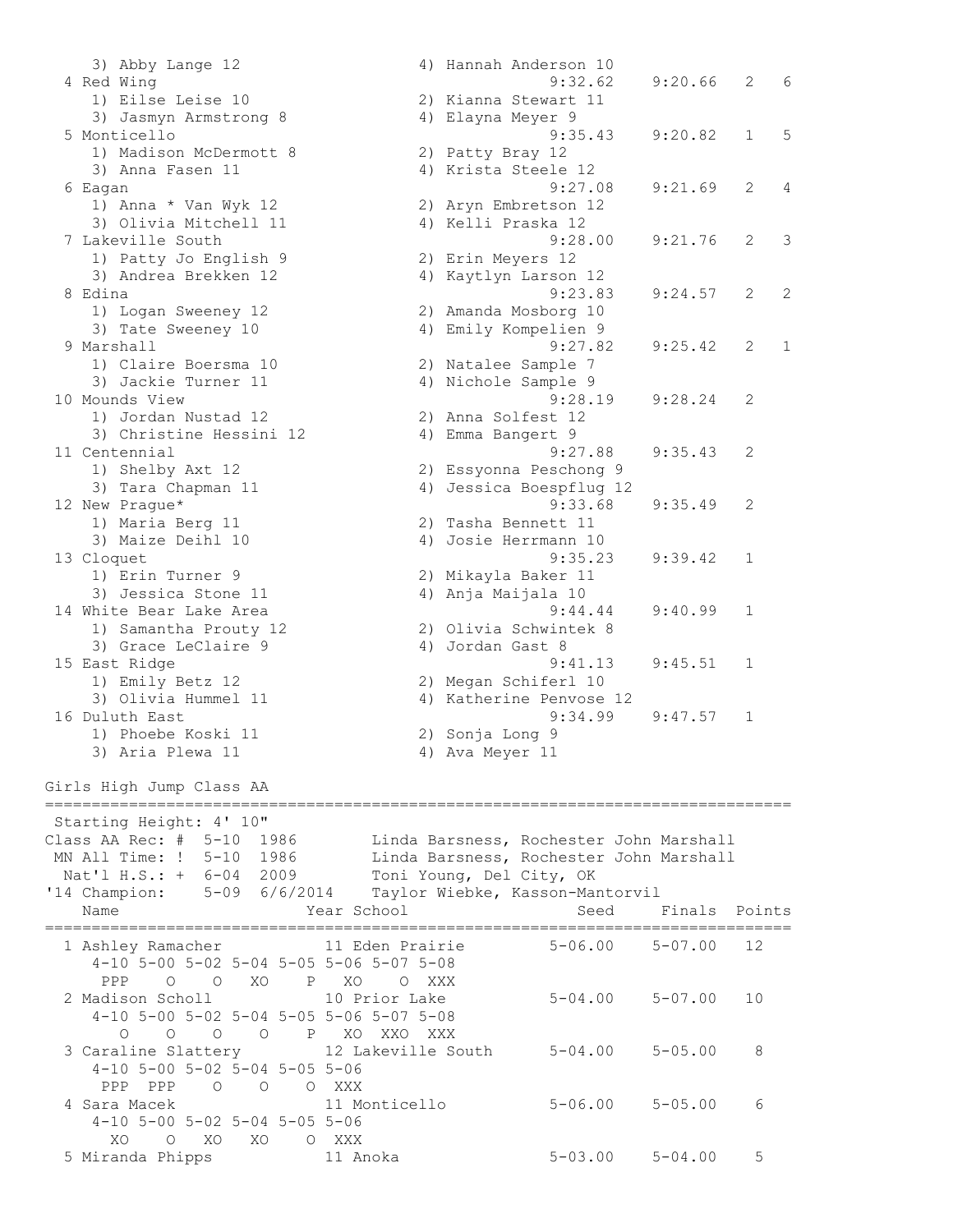| $4-10$ 5-00 5-02 5-04 5-05                                                                                 |                                       |                                                         |                           |                      |           |
|------------------------------------------------------------------------------------------------------------|---------------------------------------|---------------------------------------------------------|---------------------------|----------------------|-----------|
| O O O XXO XXX<br>6 Erin Beer                                                                               |                                       | 8 Roseville Area   5-01.00   5-02.00   3                |                           |                      |           |
| $4-10$ 5-00 5-02 5-04                                                                                      |                                       |                                                         |                           |                      |           |
| O O O XXX<br>6 Grace Bordson                                                                               |                                       | 12 Hutchinson                                           | $5-02.00$ $5-02.00$       |                      | 3         |
| $4-10$ 5-00 5-02 5-04<br>O O O XXX                                                                         |                                       |                                                         |                           |                      |           |
| 6 Margaret Andersen                                                                                        |                                       | 12 Totino-Grace 5-03.00                                 |                           | $5 - 02.00$          | 3         |
| $4-10$ 5-00 5-02 5-04<br>O O O XXX                                                                         |                                       |                                                         |                           |                      |           |
| 9 Hannah Schmidt                                                                                           |                                       | 11 Becker                                               | $5 - 04.00$               | $5 - 02.00$          | 0.50      |
| $4-10$ 5-00 5-02 5-04<br>O XO O XXX                                                                        |                                       |                                                         |                           |                      |           |
| 9 Jocie Johnson<br>$4-10$ 5-00 5-02 5-04                                                                   |                                       | 11 Lakeville South 5-02.00                              |                           | $5 - 02.00$          | 0.50      |
| O XO O XXX                                                                                                 |                                       |                                                         |                           |                      |           |
| 11 Ellie Miller<br>$4-10$ 5-00 5-02 5-04                                                                   |                                       | 10 Chaska                                               | $5 - 02.00$               | $5 - 02.00$          |           |
| O O XO XXX<br>12 Teya Langston                                                                             |                                       | 10 Roseville Area 5-01.00                               |                           | $5 - 02.00$          |           |
| $4-10$ 5-00 5-02 5-04                                                                                      |                                       |                                                         |                           |                      |           |
| O O XXO XXX<br>13 Matilda McFerson                                                                         |                                       | 11 Edina                                                | $5 - 04.00$               | $5 - 02.00$          |           |
| $4-10$ 5-00 5-02 5-04                                                                                      |                                       |                                                         |                           |                      |           |
| O XXO XXO XXX<br>14 Sophie Zak                                                                             |                                       | 10 Prior Lake                                           | $5 - 03.00$               | $5 - 00.00$          |           |
| $4-10$ 5-00 5-02<br>O XO XXX                                                                               |                                       |                                                         |                           |                      |           |
| 14 JeAnna Miller                                                                                           |                                       | 10 Alexandria                                           | $5 - 05.00$               | $5 - 00.00$          |           |
| $4-10$ 5-00 5-02<br>O XO XXX                                                                               |                                       |                                                         |                           |                      |           |
| 16 Sarah Greene<br>$4-10$ 5-00 5-02                                                                        |                                       | 12 Chisago Lake                                         | $5 - 04.00$               | $5 - 00.00$          |           |
| O XXO XXX                                                                                                  |                                       |                                                         |                           |                      |           |
| 17 Abby Jungwirth<br>$4 - 10$ 5-00                                                                         |                                       | 11 Forest Lake                                          | $5 - 03.00$ $4 - 10.00$   |                      |           |
| XO XXX                                                                                                     |                                       |                                                         |                           |                      |           |
| Girls Pole Vault Class AA                                                                                  |                                       |                                                         |                           |                      |           |
| Starting Height: 9' 0"                                                                                     |                                       |                                                         |                           |                      |           |
| Class AA Rec: # 13-00 6/8/2013 Andrianna Jacobs, Rochester Centur                                          |                                       |                                                         |                           |                      |           |
| MN All Time: ! 13-00 6/8/2013 Andrianna Jacobs, Rochester Centur<br>Nat'l H.S.: + 14-02.75 2011            |                                       | Morgan LeLeux, New Iberia Catholic LA                   |                           |                      |           |
| '14 Champion:                                                                                              |                                       | 12-06 6/7/2014 Andrianna Jacobs, Rochester Centur       |                           |                      |           |
| Name                                                                                                       |                                       | Year School                                             | Seed                      | Finals               | Points    |
| 1 Andrianna Jacobs<br>9-00 9-06 10-00 10-06 11-00 11-03 11-06 11-09 12-00 12-03 12-06 12-09 13-01 13-04.50 |                                       | 11 Rochester Centur 12-06.00 13-01.00# 12               |                           |                      |           |
| PPP PPP PPP                                                                                                | $\circlearrowright$                   | O PPP O PPP                                             | XO XO                     | XO<br>$\overline{O}$ | XO<br>XXX |
| 2 Alexis Kiefer<br>9-00 9-06 10-00 10-06 11-00 11-03 11-06 11-09 12-00 12-03 12-06 12-09                   |                                       | 12 Northfield/ARTec                                     | $12 - 06.00$              | $12 - 06.00$         | 10        |
| PPP PPP<br>PPP<br>PPP                                                                                      |                                       | O PPP<br>$\circ$<br>PPP                                 | $\circ$<br>$\overline{O}$ | $\circ$<br>XXX       |           |
| 3 Mikayla Johnson 11 North Branch<br>9-00 9-06 10-00 10-06 11-00 11-03 11-06 11-09 12-00 12-03 12-06       |                                       |                                                         | $11 - 06.00$              | $12 - 03.00$         | 8         |
| PPP PPP<br>$\circ$                                                                                         | $\circ$<br>$\circ$                    | $\overline{O}$<br>$\overline{O}$<br>$\circ$             | O<br>$\circ$              | XXX                  |           |
| 4 Ari Brace<br>9-00 9-06 10-00 10-06 11-00 11-03 11-06 11-09 12-00 12-03 12-06                             |                                       | 12 Hopkins                                              | $11 - 11.00$              | $12 - 03.00$         | 6         |
| PPP PPP<br>$\overline{O}$                                                                                  | $\circlearrowright$<br>$\overline{O}$ | $\begin{matrix} 0 & 0 \\ 0 & 0 \end{matrix}$<br>$\circ$ | $\circ$<br>XO.            | XXX                  |           |
| 5 Tori Gulon<br>9-00 9-06 10-00 10-06 11-00 11-03 11-06                                                    |                                       | 12 Eden Prairie                                         | $11 - 01.00$              | $11 - 03.00$         | 5         |
| XO O XXO                                                                                                   | O XXO                                 | O XXX                                                   |                           |                      |           |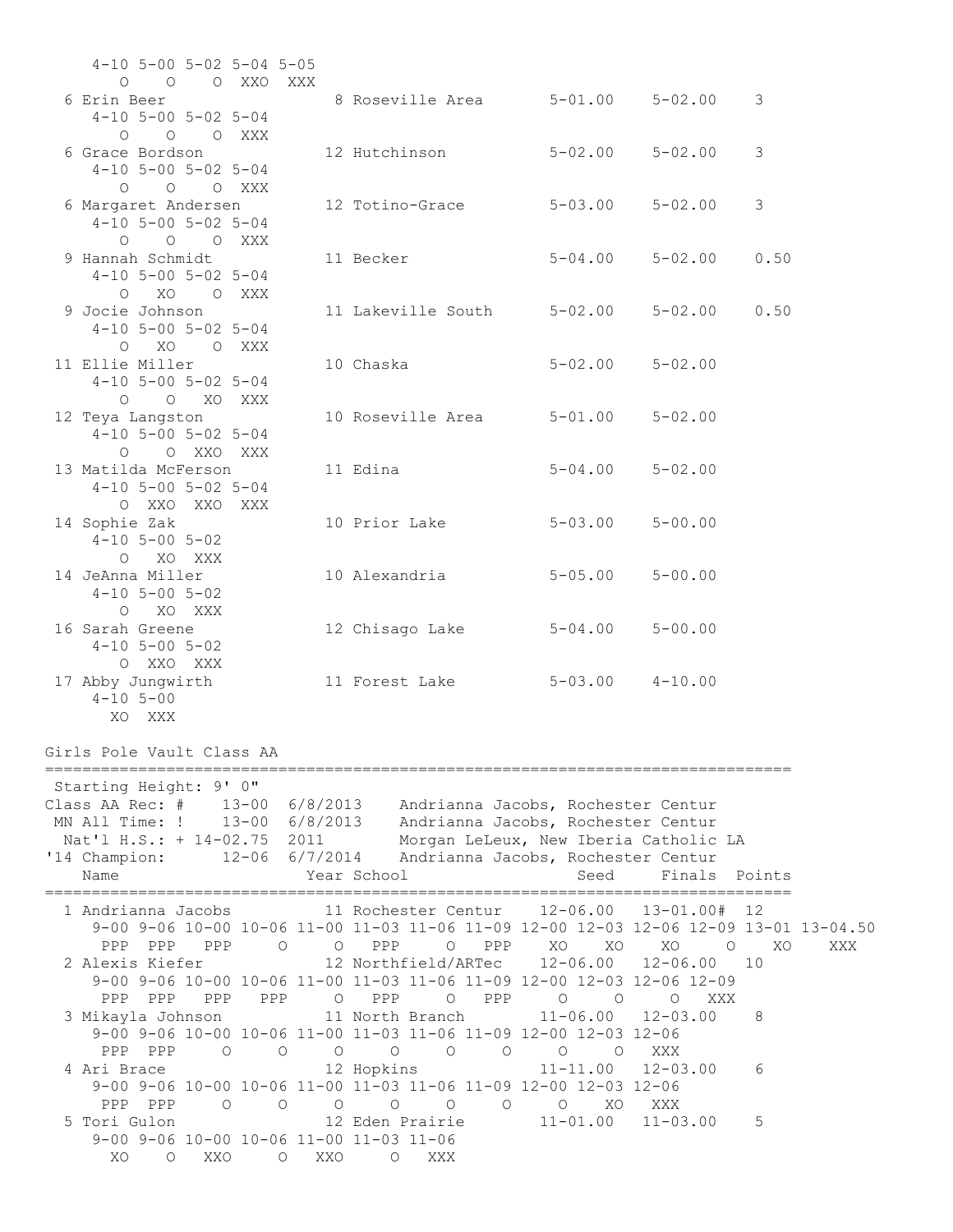6 Carolyn Nye 12 Blake School 11-01.00 11-00.00 4 9-00 9-06 10-00 10-06 11-00 11-03 PPP O O XO XO XXX 7 Kyley Foster 12 Detroit Lakes 10-07.00 11-00.00 3 9-00 9-06 10-00 10-06 11-00 11-03 XO XXO O XXO XO XXX<br>8 Rachel Lee 12 Bloom 12 Bloom Jefferson 10-07.00 10-06.00 2 9-00 9-06 10-00 10-06 11-00 PPP O O O XXX<br>9 Julia Fixsen 8 8 Mounds View 11-07.00 10-06.00 0.50 9-00 9-06 10-00 10-06 11-00 PPP O XO O XXX<br>9 Allissa Smith 11 11 Cambridge-Isanti 10-07.00 10-06.00 0.50 9-00 9-06 10-00 10-06 11-00 O O XO O XXX 11 Jenna Ellertson 11 White Bear Lake 10-01.00 10-06.00 9-00 9-06 10-00 10-06 11-00 O O O XXO XXX 12 Allison Weiker 9 Roseville Area 10-01.00 10-06.00 9-00 9-06 10-00 10-06 11-00 O O XO XXO XXX 13 Natalie Louderback 11 Mounds View 10-01.00 10-00.00 9-00 9-06 10-00 10-06 O O XO XXX 14 Mackenzie Dockendorf 12 Sartell-St.Steph 10-01.00 9-06.00 9-00 9-06 10-00 O O XXX 14 Amanda Sonnenburg 11 Apple Valley 10-01.00 9-06.00 9-00 9-06 10-00 O O XXX 16 Rachel Bertram 11 Buffalo 9-10.00 9-06.00 9-00 9-06 10-00 XXO XXO XXX 17 Andrea Nelson 10 Mankato East 10-00.00 9-00.00 9-00 9-06 XO XXX Girls Long Jump Class AA ===================================================================================== Top 10 plus ties advance to Finals Class AA Rec: # 19-01.50 6/6/2014 Mia Barron, Minnetonka MN All Time: ! 19-02.25 2009 Analisa Huschle, Bagley/Fosston Nat'l H.S.: + 22-01.75 1976 Kathy McMillan, Raeford Hoke Co., NC '14 Champion: 19-01.50 6/6/2014 Mia Barron, Minnetonka Name The Year School Seed Finals Wind Points ===================================================================================== 1 Allison Gerads 10 Champlin Park 18-03.25 18-10.75 1.0 12 18-09(1.3) PASS PASS 18-03.50(0.9) 18-10.75(1.0) FOUL 2 Michaela Baker 10 Armstrong 18-04.00 18-06.00 0.9 10 18-03.25(0.9) 17-09.50(1.2) 17-05.50(0.6) FOUL FOUL 18-06(0.9) 3 Anna Keefer 10 St. Michael-Albe 18-00.75 18-01.25 0.4 8 17-04.50(1.4) 17-07(1.0) 18-01.25(0.4) FOUL 17-11(0.3) FOUL 4 Jodi Lipp 9 St. Cloud Tech 17-09.25 17-10.00 0.5 6 17-10(0.5) 17-09.25(+0.0) 17-03(0.2) 16-07.75(1.5) 17-09.50(0.2) 17-07.50(0.6) 5 Brita Dawson 12 Apple Valley 17-04.00 17-10.00 0.4 5 17-03.50(0.2) 17-10(0.4) 17-01.75(0.2) 16-08.25(2.4) 17-06(0.9) 17-03.25(0.7) 6 Alyssa Nebo 12 Blaine 18-01.50 17-09.50 0.6 4 16-10.25(0.6) FOUL 17-09.50(0.6) 16-07.25(0.7) FOUL FOUL 7 Hanna Frekot 12 Apple Valley 17-03.25 17-07.25 0.1 3 16-08.50(+0.0) 17-00.25(1.2) 17-07.25(0.1) 17-03.50(0.5) 16-11.25(0.6) 17-04(0.4) 8 Morgan Turner 10 Wayzata 17-05.00 17-05.75 +0.0 2 16-08.75(0.7) FOUL 17-05.75(+0.0) 16-08(0.6) 16-09.75(0.9) FOUL 9 Ellen (Maea) Wall 12 Bemidji 17-09.75 17-05.00 0.5 1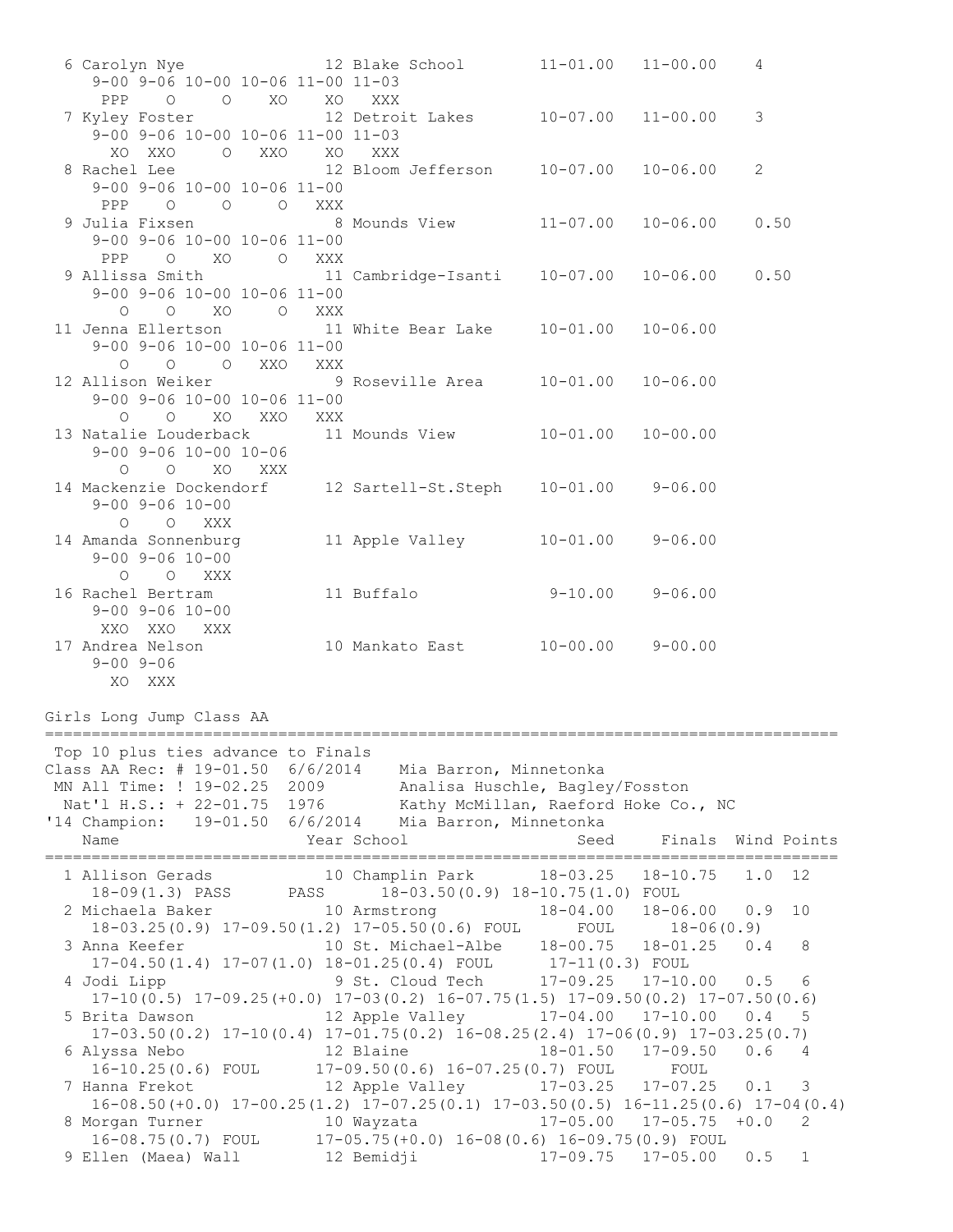16-03(0.2) 16-00(1.3) 17-05(0.5) FOUL 17-03.75(0.8) 16-04.50(+0.0) 10 Sarah Schrader 12 Prior Lake 17-06.50 17-03.75 0.7 17-03.75(0.7) 17-01.50(0.2) FOUL FOUL 16-11.50(1.1) 17-03.75(0.3) 11 Allyson Weiss 9 East Ridge 17-03.50 17-03.75 0.5 15-10(0.5) FOUL 17-03.75(0.5) FOUL FOUL 15-07(0.4) 12 Temi Carda 10 Lakeville North 17-00.00 17-01.25 +0.0 17-01.25(+0.0) FOUL FOUL 13 Lexi Reed 11 Eden Prairie 17-06.25 17-00.25 0.7 16-03.50(0.8) 17-00.25(0.7) 16-02.50(0.5) 10-03.30(0.6) 1/-00.23(0.7) 10-02.30(0.3)<br>14 Allison Berg 12 Detroit Lakes 18-00.50 17-00.00 0.8 16-03(0.5) 16-09.75(0.4) 17-00(0.8) 15 Megan Seymour 11 Zimmerman 17-01.25 16-11.75 0.2 16-11.75(0.2) 16-02.50(0.2) FOUL 16 Meagan Blair 11 St. Paul Highlan 17-10.25 16-10.50 +0.0 15-07(0.4) 16-06(0.7) 16-10.50(+0.0) 17 Bailey Demar 12 St. Francis 17-06.50 16-10.50 +0.0  $16-03.50(0.3)$   $16-04.50(0.2)$   $16-10.50(+0.0)$ 16-03.50(0.3) 16-04.50(0.2) 16-10.00(0.0)<br>18 Marie Sannes 8 Edina 17-06.75 16-09.50 +0.0 FOUL 16-05.50(0.4) 16-09.50(+0.0) 19 Markai Wotoe 12 Fridley 17-05.25 16-07.50 1.0 15-08.25(0.3) 16-07.50(1.0) 16-07.50(0.2) 20 Emily Altenburg 11 Mankato East 17-02.50 16-06.75 0.6 15-04.25(1.0) 16-06.75(0.6) FOUL 21 Taylor Raines 11 Woodbury 17-04.00 16-06.25 2.0 16-05.75(0.4) 16-06.25(2.0) 16-05.50(0.6) 22 Tori Thompson 12 Rochester JM 17-06.50 16-01.50 0.4 16-01.50(0.4) 15-05.75(0.5) 15-08.75(0.6) 23 Danielle Pioske 9 Waconia 17-07.00 15-06.75 0.4 15-06.75(0.4) PASS 14-06.25(0.3) Girls Triple Jump Class AA ===================================================================================== Top 10 plus ties advance to finals Class AA Rec: # 40-05.50 6/7/2014 Mia Barron, Minnetonka MN All Time: ! 40-05.50 6/7/2014 Mia Barron, Minnetonka Nat'l H.S.: + 44-02.25 2001 Ychlindria Spears, Luling, TX '14 Champion: 40-05.50 6/7/2014 Mia Barron, Minnetonka Name Year School Seed Finals Wind Points ===================================================================================== 1 Michaela Baker 10 Armstrong 37-10.00 37-11.50 1.2 12 36-02.25(+0.0) 35-08.50(+0.0) FOUL 37-11.50(1.2) FOUL FOUL 2 Meagan Blair 11 St. Paul Highlan 38-04.25 37-07.50 +0.0 10 36-10.75(+0.0) FOUL FOUL 36-11.50(+0.0) FOUL 37-07.50(+0.0) 3 Allyson Weiss 9 East Ridge 36-11.75 37-00.25 -1.2 8 37-00.25(-1.2) 35-08.25(+0.0) 35-09(+0.0) 4 Beth Harlos 12 Eden Prairie 38-01.00 36-05.75 -1.5 6 34-05.50(-2.9) 36-05.75(-1.5) 35-05.25(-2.4) 35-02(-0.2) 35-09(-1.3) 5 Allison Gerads 10 Champlin Park 37-05.00 36-04.50 +0.0 5 FOUL FOUL 36-04(+0.0) 36-04.50(+0.0) 33-11.50(+0.0) 34-11.75(+0.0) 6 Haley Tholen 10 Stillwater Area 36-11.25 36-03.00 -2.6 4 36-02.25(+0.0) 36-01.50(+0.0) 35-08.25(+0.0) FOUL FOUL 36-03(-2.6) 7 Whitney Perry 11 St. Michael-Albe 34-10.25 36-02.25 -0.4 3 35-11.50(-3.5) 35-08.50(+0.0) 35-06.75(+0.0) FOUL 35-06.25(+0.0) 36-02.25(-0.4) 8 Ella Francis 11 Prior Lake 36-08.50 35-08.50 -0.8 2 35-08(+0.0) 35-07.25(+0.0) FOUL FOUL 35-03.50(+0.0) 35-08.50(-0.8) 9 Allison Berg 12 Detroit Lakes 36-09.00 35-06.50 -2.3 1 33-00.75(+0.0) 34-01(+0.0) 35-01.50(-0.2) 35-00(+0.0) 35-06.50(-2.3) 34-09.50(+0.0) 10 Lindsey Maruska 10 Big Lake 37-02.50 35-05.00 -0.5 35-02.75(+0.0) 34-09.50(+0.0) 34-06(+0.0) 35-05(-0.5) 35-03(+0.0) 33-08.75(+0.0) 11 Anna Neeser 12 Sartell-St.Steph 35-08.25 34-08.25 -1.3 33-08(+0.0) 34-08.25(-1.3) 34-05.25(+0.0) 12 Monica Keuhl 12 New Prague\* 35-02.75 34-05.50 -1.2 34-05.50(-1.2) FOUL 34-02.25(+0.0)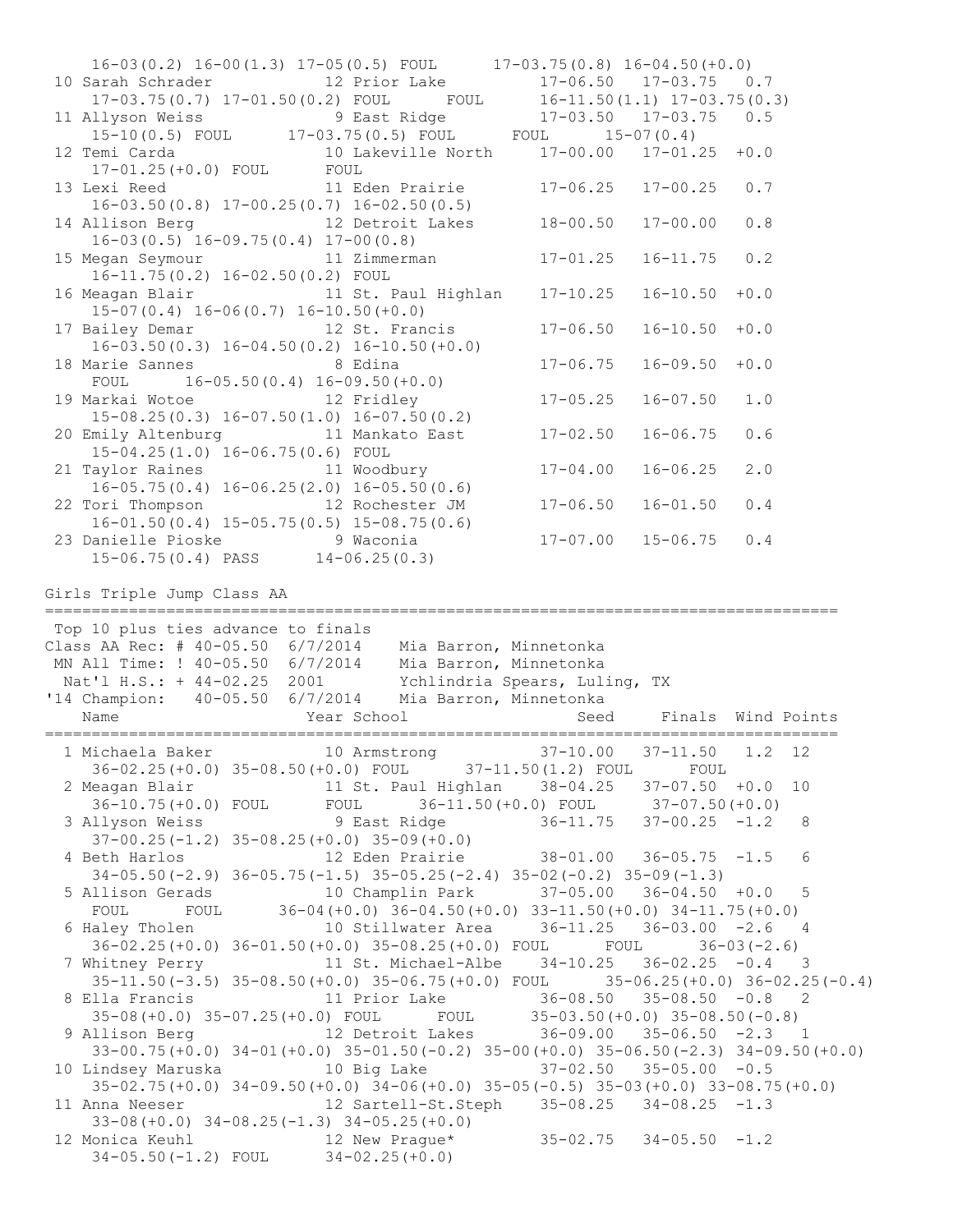```
13 Brianna Reeder 11 Shakopee 35-04.00 34-02.00 -1.3 
    34-02(-1.3) 33-08.75(+0.0) 33-09(+0.0) 
14 Taylor Laabs 11 Princeton 36-08.00 33-11.00 -0.4 
 33-11(-0.4) 33-03.50(+0.0) 33-07.25(+0.0) 
15 Madisyn Lyons 9 Red Wing 35-04.25 33-05.50 +0.0 
 31-09(+0.0) 33-05.50(+0.0) 33-04(+0.0) 
16 Paige Patterson 9 Red Wing 35-05.50 32-00.50 +0.0 
     32-00.50(+0.0) 32-00.25(+0.0) FOUL 
Girls Shot Put Wheelchair Wheelchair Class AA
================================================================================
Class AA Rec: # 16-06.25 6/7/2014 Marissa Bartels, Delano 
MN All Time: ! 16-06.25 6/7/2014 Marissa Bartels, Delano 
'14 Champion: 16-06.25 6/7/2014 Marissa Bartels, Delano 
  Name The Year School Contract Seed Finals Points
================================================================================
  1 Marissa Bartels 12 Delano 19-06.25 21-11.75# 1 
     20-11.25 21-09.75 21-11.75 21-08.75 21-04.75 20-08.50
  2 Miriam Probst 10 White Bear Lake 12-03.00 12-05.25 
     12-04 11-06 11-10.25 11-05.75 11-09.25 12-05.25
Girls Shot Put Class AA
================================================================================
Top 10 plus ties advance to finals
Class AA Rec: # 54-08.50 6/8/2013 Maggie Ewen, St. Francis 
MN All Time: ! 54-08.50 6/8/2013 Maggie Ewen, St. Francis 
 Nat'l H.S.: + 54-10.75 2003 Michelle Carter, Red Oak, TX 
'14 Champion: 44-10.50 6/7/2014 Shaina Burns, Lakeville South 
  Name Year School Seed Finals Points
================================================================================
  1 Cassidy Smestad 12 Mounds View 42-10.00 44-08.75 12 
     41-08.50 FOUL 44-08.75 40-10.50 43-03 FOUL
  2 Shay Nielsen 12 Detroit Lakes 44-10.75 44-00.50 10 
     44-00.25 43-02.50 FOUL 43-05.50 FOUL 44-00.50
  3 Nicole Fautsch 11 Rochester JM 45-09.00 43-09.00 8 
     43-09 43-02.50 42-09.25 40-07 42-06 42-00.75
 4 ShaRon Miller 12 Blaine 43-00.00 43-08.25 6 
 41-11 FOUL 41-09.75 40-04.50 43-08.25 FOUL
  5 Alexandrea Hurst 10 Armstrong 43-10.00 41-11.25 5 
    FOUL 41-10.25 40-11 41-11.25 39-06.50 41-10.25<br>atalie Manders 11 Eastview 42-04.00 41-10.50
  6 Natalie Manders 11 Eastview 42-04.00 41-10.50 4 
     41-10.50 41-03 41-02 41-03.25 FOUL 39-10.75
  7 Madeline Moorhouse 10 Lakeville North 40-04.50 40-10.75 3 
     FOUL 40-10.75 36-09.50 37-01.75 39-02.25 FOUL
 8 Cynthia Salone 11 Blake School 41-01.00 40-06.00 2
 40-01.25 40-06 FOUL FOUL 39-10.25 FOUL
 9 Makala Keefe 11 White Bear Lake 40-01.00 40-02.50 1 
     37-03.50 38-01.25 39-01.25 36-03.25 37-11 40-02.50
10 Katie Brabenec 11 White Bear Lake 40-01.00 39-05.00 
    30-06 35-09 39-05 FOUL 35-08 37-00.50<br>amira McLemore 11 Eagan 41-06.00 38-11.75
11 Tamira McLemore 11 Eagan
     38-11.75 38-01.25 FOUL 
12 Maer Abella 12 Worthington 39-01.50 38-08.00 
     38-02.50 38-08 37-04.75 
13 Veronica Rasmussen 12 Mounds View 41-11.50 37-10.50 
     37-10.50 35-08.75 37-06.25 
14 Sophie Balster 11 Brainerd* 39-07.50 37-01.50 
     37-01.50 35-06 35-05.25 
15 Sidney Wentland 10 Elk River 37-08.00 36-00.75 
     36-00.75 34-09.25 35-03.75 
16 Dannick Boyogueno 12 Shakopee 36-03.50 35-02.75 
     FOUL 35-02.75 35-00.25 
17 Gabrielle Haack 10 Elk River 37-05.50 33-06.75
```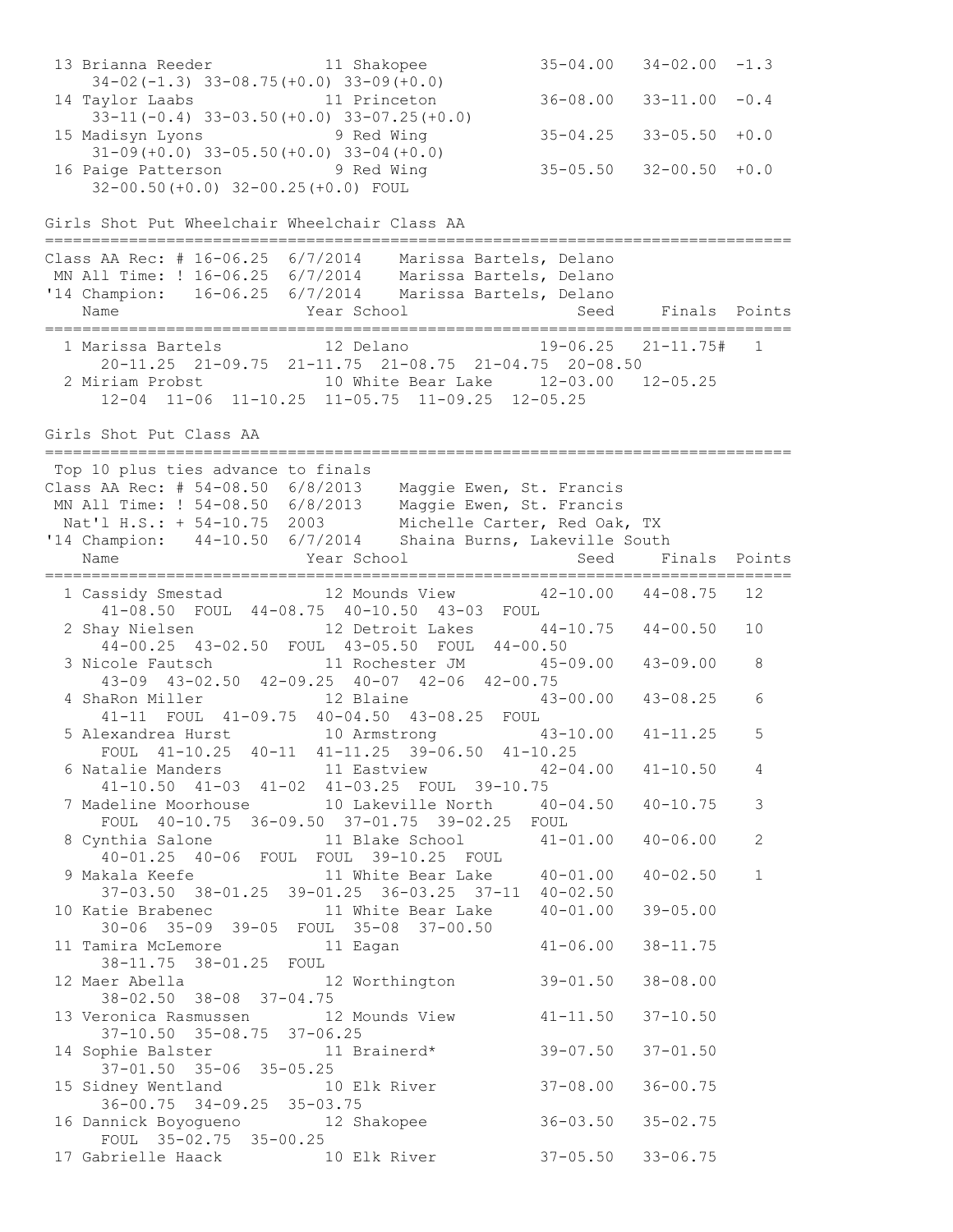30-09.75 33-06.75 FOUL

Girls Discus Throw Wheelchair Wheelchair Class AA ================================================================================ Class AA Rec: # 46-02 6/6/2014 Marissa Bartels, Delano MN All Time: ! 46-02 6/6/2014 Marissa Bartels, Delano '14 Champion: 46-02 6/6/2014 Marissa Bartels, Delano Name The Year School Seed Finals Points ================================================================================ 1 Marissa Bartels 12 Delano 49-01 53-08# 1 49-11 51-09 47-08 53-08 48-09 53-04 2 Miriam Probst 10 White Bear Lake 22-00 21-02 FOUL 19-09 21-02 19-07 FOUL 20-10 Girls Discus Throw Class AA ================================================================================ Top 10 plus ties advance to finals Class AA Rec: # 171-09 2012 Maggie Ewen, St. Francis MN All Time: ! 171-09 2012 Maggie Ewen, St. Francis Nat'l H.S.: + 191-06 2012 Shelbi Vaughan, Mansfield Legacy, TX '14 Champion: 152-10 6/6/2014 Kasie Vollmer, Prior Lake Name Year School Seed Finals Points ================================================================================ 1 Natalie Manders 11 Eastview 140-03 153-03 12 143-08 143-06 145-03 FOUL FOUL 153-03 2 Cynthia Salone 11 Blake School 123-08 146-03 10 FOUL 141-11 140-03 140-03 FOUL 146-03 3 Amanda Anderson 10 St. Francis 142-07 136-07 8 136-07 134-03 FOUL FOUL 123-07 4 Monica Burich 12 Roseville Area 123-08 131-05 6 117-03 120-03 116-06 119-00 131-05 123-00 5 Nicole Fautsch 11 Rochester JM 135-08 130-10 5 119-11 FOUL 130-10 FOUL 123-00 130-00 6 Erica Oawster 12 Centennial 134-01 127-09 4 118-08 127-09 FOUL 121-03 121-07 125-03 7 Makala Keefe 11 White Bear Lake 120-07 127-04 3 123-06 114-03 123-00 115-07 FOUL 127-04 8 Madeline Krueger 11 Cambridge-Isanti 124-02 121-02 2 120-06 108-08 FOUL 115-00 121-02 104-03 9 Sophie Balster 11 Brainerd\* 129-02 120-05 1 100-08 117-11 97-11 FOUL 115-03 120-05 10 Hannah Schwartz 12 Park 119-11 116-01 116-01 114-04 FOUL FOUL FOUL 104-00 11 Alexandrea Hurst 10 Armstrong 122-02 113-09 111-00 113-09 FOUL 12 Casie Carlson 12 Hutchinson 118-00 112-10 111-01 112-10 112-04 13 Tori Thompson 12 Rochester JM 125-02 109-02 109-02 109-00 105-08 14 Cayle Hovland 9 Willmar 124-04 108-00 FOUL 102-05 108-00 15 Achan Alwal 12 Worthington 110-09 97-07 97-06 FOUL 97-07 -- Veronica Rasmussen 12 Mounds View 143-01 FOUL FOUL FOUL FOUL

Boys 100 Meter Dash Class A

================================================================================= 9 Advance: Top 2 Each Heat plus Next 3 Best Times Class A Rec: # 10.81 2009 Skyler Jackson, Frazee MN All Time: ! 10.49 2004 Ibrahim Kabia, Champlin Park Nat'l H.S.: + 10.15 1990 Henry Neal, Greenville, TX '14 Champion: 11.02 6/7/2014 Tyler Beehler, Foley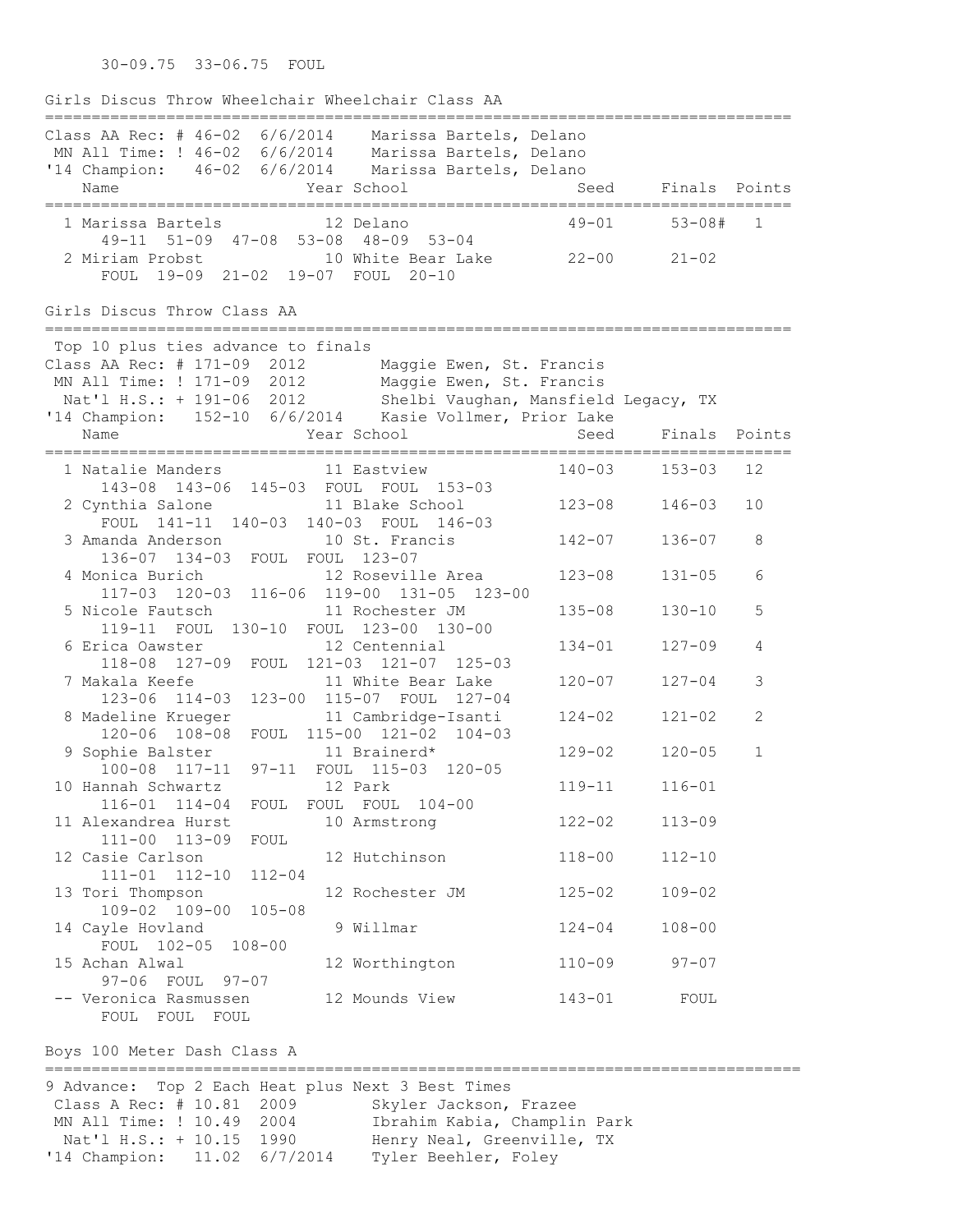|        | Name                                               | Year School                      | Seed                                | Prelims Wind H#    |         |                |        |
|--------|----------------------------------------------------|----------------------------------|-------------------------------------|--------------------|---------|----------------|--------|
|        | Preliminaries                                      |                                  | ====================                |                    |         |                |        |
|        | 1 Jonathan Webb                                    | 12 Minnehaha Academ              | 11.41                               | $11.05Q - 0.9$     |         | 2              |        |
|        | 2 Kyle Groven                                      | 11 Pine Island                   | 11.15                               | $11.19Q - 1.2$     |         | 3              |        |
|        | 3 Ryan Wolke                                       | 12 Belle Plaine                  | 11.48                               | $11.47Q - 1.7$     |         | 1              | 11.461 |
|        | 4 Colin Duellman                                   | 12 Cotter*                       | 11.00                               | $11.23Q - 0.9$ 2   |         |                |        |
|        | 5 Leif Bungum                                      | 10 Triton                        | 11.28                               | $11.47Q - 1.2$ 3   |         |                | 11.467 |
|        | 6 Keyon Thomas                                     | 12 MPLS North                    | 11.43                               | $11.52Q - 1.7$ 1   |         |                |        |
|        | 7 Ryan Kurth                                       | 10 Foley                         | 11.27                               | $11.24q - 0.9$     |         | 2              |        |
|        | 8 Malik Gill                                       | 11 Ottertail Centra              | 11.80                               | $11.45q -0.9$      |         | 2              |        |
|        | 9 Jonathan Burt                                    | 9 MarshallDuluth                 | 11.39                               | $11.53q - 1.2$     |         | 3              |        |
|        | 10 Alexander Byers                                 | 12 Rockford                      | 11.19                               | $11.59 - 1.7$      |         | 1              |        |
|        | 11 Brady Halvorson                                 | 11 St. James Area*               | 11.68                               | $11.62 - 1.2$      |         | 3              |        |
|        | 12 Mitchell Fulton                                 | 10 Wabasso                       | 11.41                               | $11.63 - 0.9$      |         | 2              |        |
|        | 13 Isaiah Jacobsen                                 | 11 Stewartville                  | 11.32                               | $11.64 -1.7 1$     |         |                |        |
|        | 14 Jackson Winter                                  | 12 Luverne                       | 11.35                               | $11.68 - 1.7$      |         | $\mathbf{1}$   |        |
|        | 15 Dawsen Cossalter                                | 10 Esko                          | 11.42                               | $11.70 - 1.2$      |         | 3              |        |
|        | 16 Joseph Hewitt                                   | 10 Prairie Vall                  | 11.86                               | $11.80 - 0.9$      |         | 2              |        |
|        | 17 Cal Roosdett                                    | 11 Northome/Kel                  | 11.17                               | $11.81 - 1.7 1$    |         |                |        |
|        | 18 Sam Lavin                                       | 11 Clearbrook-Gonvi              | 11.26                               | 11.82              | $-0.9$  | 2              |        |
|        | 19 Easton Cox                                      | 12 Lake City                     | 11.25                               | $12.99 - 1.2$      |         | 3              |        |
|        |                                                    |                                  |                                     |                    |         |                |        |
|        | Boys 100 Meter Dash Class A                        |                                  |                                     |                    |         |                |        |
|        | Class A Rec: # 10.81 2009                          | Skyler Jackson, Frazee           |                                     |                    |         |                |        |
|        | MN All Time: ! 10.49 2004                          | Ibrahim Kabia, Champlin Park     |                                     |                    |         |                |        |
|        | Nat'l H.S.: + 10.15 1990                           | Henry Neal, Greenville, TX       |                                     |                    |         |                |        |
|        | '14 Champion: 11.02 6/7/2014                       | Tyler Beehler, Foley             |                                     |                    |         |                |        |
|        | Name                                               | Year School                      | Prelims                             | Finals Wind Points |         |                |        |
|        |                                                    |                                  |                                     |                    |         |                |        |
| Finals |                                                    |                                  |                                     |                    |         |                |        |
|        | 1 Jonathan Webb                                    | 12 Minnehaha Academ              | 11.05                               | $11.26 -1.9$ 12    |         |                |        |
|        | 2 Colin Duellman                                   | 12 Cotter*                       | 11.23                               | $11.39 - 1.9$      |         | 10             |        |
|        | 3 Kyle Groven                                      | 11 Pine Island                   | 11.19                               | $11.47 - 1.9$      |         | 8              |        |
|        | 4 Ryan Wolke                                       | 12 Belle Plaine                  | 11.47                               | $11.53 - 1.9$      |         | 6              |        |
|        | 5 Keyon Thomas                                     | 12 MPLS North                    | 11.52                               | $11.56 - 1.9$      |         | 5              |        |
|        | 6 Ryan Kurth                                       | 10 Foley                         | 11.24                               | 11.66              | $-1.9$  | $\overline{4}$ |        |
|        | 7 Malik Gill                                       | 11 Ottertail Centra              | 11.45                               | 11.67              | $-1.9$  | 3              | 11.664 |
|        | 8 Leif Bungum                                      | 10 Triton                        | 11.47                               | 11.67              | $-1.9$  | 2              | 11.665 |
|        | 9 Jonathan Burt                                    | 9 MarshallDuluth                 | 11.53                               | $11.74 - 1.9$      |         | 1              |        |
|        | Boys 200 Meter Dash Class A                        |                                  |                                     |                    |         |                |        |
|        | 9 Advance: Top 2 Each Heat plus Next 3 Best Times  |                                  |                                     |                    |         |                |        |
|        | Class A Rec: # 21.45 6/6/2014 Tyler Beehler, Foley |                                  |                                     |                    |         |                |        |
|        | MN All Time: ! 20.92 2004                          | Jon Boyd, Mankato East           |                                     |                    |         |                |        |
|        | Nat'l H.S.: + 20.13 1985                           | Roy Martin, Dallas Roosevelt, TX |                                     |                    |         |                |        |
|        | '14 Champion: 21.93 6/7/2014 Tyler Beehler, Foley  |                                  |                                     |                    |         |                |        |
|        | Name                                               | Year School                      | Seed                                | Prelims            | Wind H# |                |        |
|        | Preliminaries                                      |                                  | =================================== |                    |         |                |        |
|        | 1 Jonathan Webb                                    | 12 Minnehaha Academ              | 22.54                               | $22.11Q - 2.7$     |         | 2              |        |
|        | 2 Ben Farrell                                      | 12 Pine Island                   | 22.37                               | $22.73Q - 0.5$     |         | 1              |        |
|        | 3 Colin Duellman                                   | 12 Cotter*                       | 22.62                               | $23.06Q - 2.4$     |         | 3              |        |
|        | 4 Ryan Wolke                                       | 12 Belle Plaine                  | 22.90                               | $22.77Q - 2.7$     |         | 2              |        |
|        | 5 Jonathan Burt                                    | 9 MarshallDuluth                 | 22.76                               | $23.040 - 0.5$     |         | 1              |        |
|        | 6 Brandon Ching                                    | 12 Plainview-Elgin-              | 22.81                               | $23.150 - 2.4$     |         | 3              |        |
|        | 7 Noah Carlson                                     | 10 Rushford-Peterso              | 22.63                               | $22.80q -2.7$      |         | 2              |        |
|        | 8 Paxton Dandurand                                 | 12 Yellow Medicine               | 22.64                               | $23.10q -0.5$      |         | 1              |        |
|        | 9 Nolan Rohrer                                     | 12 Caledonia/Spring              | 22.62                               | $23.25q -2.4$      |         | 3              |        |
|        | 10 Petric VanErp                                   | 12 Ottertail Centra              | 23.90                               | $23.28 - 0.5$      |         | 1              |        |
|        | 11 KJ Munn                                         | 12 St. Croix Prepar              | 23.24                               | $23.42 -2.7$       |         | 2              |        |
|        |                                                    |                                  |                                     |                    |         |                |        |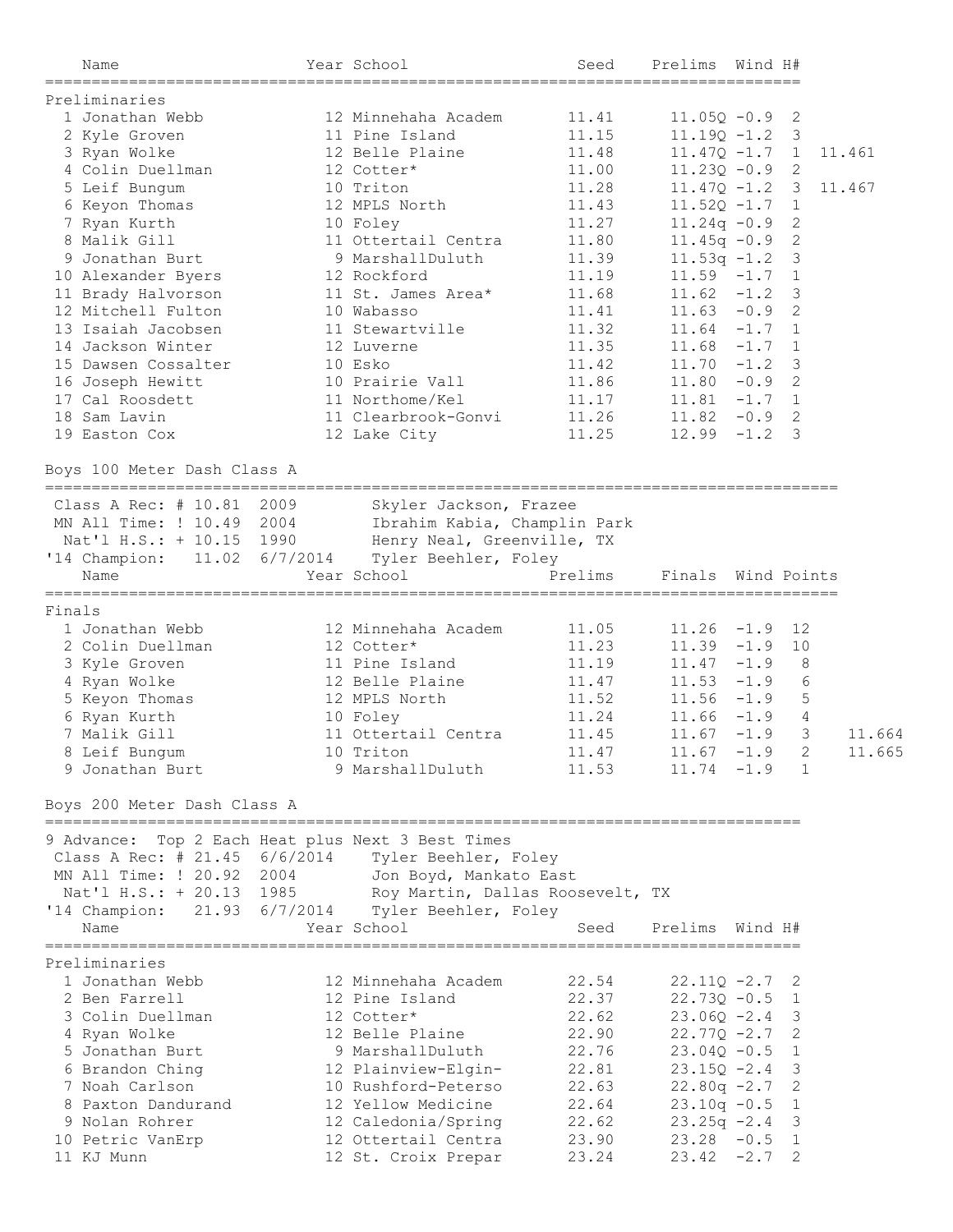| 12 John Schuster<br>13 Dawsen Cossalter<br>14 Jackson Winter<br>15 Alexander Byers<br>16 Jackson Ness<br>17 Cal Roosdett<br>18 Malik Gill<br>19 Sam Ternes                                                                                                                                                                                                                            | 12 United South Cen<br>10 Esko<br>12 Luverne<br>12 Rockford<br>10 NewLondSpice<br>11 Northome/Kel<br>11 Ottertail Centra<br>11 Clearbrook-Gonvi                                                                                                                                                                                               | 23.02<br>23.22<br>22.82<br>22.80<br>23.29<br>23.26<br>23.87<br>23.58                                                                                  | $23.68 - 2.4$                                                                                                                                                              | $23.47 - 0.5$ 1<br>$23.53 - 0.5$ 1<br>$23.57 - 2.4$ 3<br>$23.60 -2.7$<br>2<br>3<br>$23.81 -2.4$ 3<br>$23.99 - 0.5$ 1<br>$24.54 - 2.7$<br>2              |                  |
|---------------------------------------------------------------------------------------------------------------------------------------------------------------------------------------------------------------------------------------------------------------------------------------------------------------------------------------------------------------------------------------|-----------------------------------------------------------------------------------------------------------------------------------------------------------------------------------------------------------------------------------------------------------------------------------------------------------------------------------------------|-------------------------------------------------------------------------------------------------------------------------------------------------------|----------------------------------------------------------------------------------------------------------------------------------------------------------------------------|---------------------------------------------------------------------------------------------------------------------------------------------------------|------------------|
| Boys 200 Meter Dash Class A                                                                                                                                                                                                                                                                                                                                                           |                                                                                                                                                                                                                                                                                                                                               |                                                                                                                                                       |                                                                                                                                                                            |                                                                                                                                                         |                  |
| Class A Rec: # 21.45 6/6/2014<br>MN All Time: ! 20.92 2004<br>Nat'l H.S.: + 20.13 1985 Roy Martin, Dallas Roosevelt, TX<br>'14 Champion: 21.93 6/7/2014 Tyler Beehler, Foley<br>Name                                                                                                                                                                                                  | Tyler Beehler, Foley<br>Jon Boyd, Mankato East<br>Year School                                                                                                                                                                                                                                                                                 | Prelims                                                                                                                                               |                                                                                                                                                                            | Finals Wind Points                                                                                                                                      |                  |
| Finals<br>1 Jonathan Webb<br>2 Ryan Wolke<br>3 Ben Farrell<br>4 Colin Duellman<br>5 Noah Carlson<br>6 Brandon Ching<br>7 Nolan Rohrer<br>8 Jonathan Burt<br>9 Paxton Dandurand                                                                                                                                                                                                        | 12 Minnehaha Academ<br>12 Belle Plaine<br>12 Pine Island<br>12 Cotter*<br>10 Rushford-Peterso<br>12 Plainview-Elgin-<br>12 Caledonia/Spring<br>9 MarshallDuluth<br>12 Yellow Medicine                                                                                                                                                         | 22.11<br>22.77<br>22.73<br>23.06<br>$23.04$ $23.30$ $-1.5$                                                                                            | $22.80$ $23.00$ $-1.5$<br>$23.25$ $23.02$ $-1.5$<br>$23.10$ $23.44$ $-1.5$                                                                                                 | $21.94 - 1.5$ 12<br>$22.73 - 1.5$ 10<br>$22.74 - 1.5$<br>8<br>$22.82 - 1.5$<br>6<br>5<br>$23.15$ $23.02$ $-1.5$ 4<br>$\mathcal{S}$<br>$\mathbf{2}$<br>1 | 23.014<br>23.018 |
| Boys 400 Meter Dash Class A                                                                                                                                                                                                                                                                                                                                                           |                                                                                                                                                                                                                                                                                                                                               |                                                                                                                                                       |                                                                                                                                                                            |                                                                                                                                                         |                  |
| 9 Advance: Top 2 Each Heat plus Next 5 Best Times<br>Class A Rec: # 47.66 1996<br>MN All Time: ! 47.56 6/8/2013 Nathan Roese, East Ridge<br>Nat'l H.S.: + 45.19 2012 Aldrich Bailey, Mansfield Timberview, TX<br>'14 Champion: 49.34 6/7/2014  Jonathan Webb, Minnehaha Academ<br>Name                                                                                                | Tom Gerding, Waconia<br>Year School                                                                                                                                                                                                                                                                                                           | Seed                                                                                                                                                  | Prelims                                                                                                                                                                    | <b>H#</b>                                                                                                                                               |                  |
| Preliminaries<br>1 Jonathan Webb<br>2 Kyle Groven<br>3 Ryan Wolke<br>4 John Schuster<br>5 Zack Hofmann<br>6 Eli Stevens<br>7 Bryce Johnson*<br>8 Seth Wiechman<br>9 Dalton Bialke<br>10 Nick Steinmetz<br>11 Andrew Schonnesen<br>12 Sam Lavin<br>13 Nick Peterson<br>14 Brandt Delage<br>15 Matthew VanEps<br>16 Jake Weston<br>17 Seth Shingledecker<br>Boys 400 Meter Dash Class A | 12 Minnehaha Academ<br>11 Pine Island<br>12 Belle Plaine<br>12 United South Cen<br>12 Staples-Motley<br>11 Pipestone Area<br>12 Breck School<br>12 Minnesota Valley<br>11 Foley<br>12 Rochester Lourde<br>12 Maple Lake<br>11 Clearbrook-Gonvi<br>12 Ottertail Centra<br>12 Crookston<br>10 Central MN Chris<br>10 Eveleth-Gilbert<br>11 Esko | 48.95<br>49.71<br>49.71<br>48.91<br>51.21<br>51.05<br>50.81<br>50.00<br>51.39<br>50.86<br>51.86<br>51.88<br>51.42<br>51.62<br>51.12<br>53.86<br>53.04 | 48.120 2<br>49.23Q 1<br>48.80Q<br>49.47Q 1<br>$49.28q$ 2<br>49.52q 1<br>50.03q<br>50.19q<br>50.24q<br>50.52<br>50.77<br>51.28<br>51.30<br>51.45<br>51.91<br>52.67<br>53.06 | -2<br>2<br>1<br>2<br>2<br>2<br>2<br>1<br>1<br>1<br>1<br>1                                                                                               |                  |
| Class A Rec: # 47.66 1996                                                                                                                                                                                                                                                                                                                                                             | Tom Gerding, Waconia                                                                                                                                                                                                                                                                                                                          |                                                                                                                                                       |                                                                                                                                                                            |                                                                                                                                                         |                  |
| MN All Time: ! 47.56 6/8/2013  Nathan Roese, East Ridge<br>Nat'l H.S.: + 45.19 2012<br>'14 Champion: 49.34 6/7/2014  Jonathan Webb, Minnehaha Academ<br>Name                                                                                                                                                                                                                          | Aldrich Bailey, Mansfield Timberview, TX<br>Year School                                                                                                                                                                                                                                                                                       | Prelims                                                                                                                                               | Finals Points                                                                                                                                                              |                                                                                                                                                         |                  |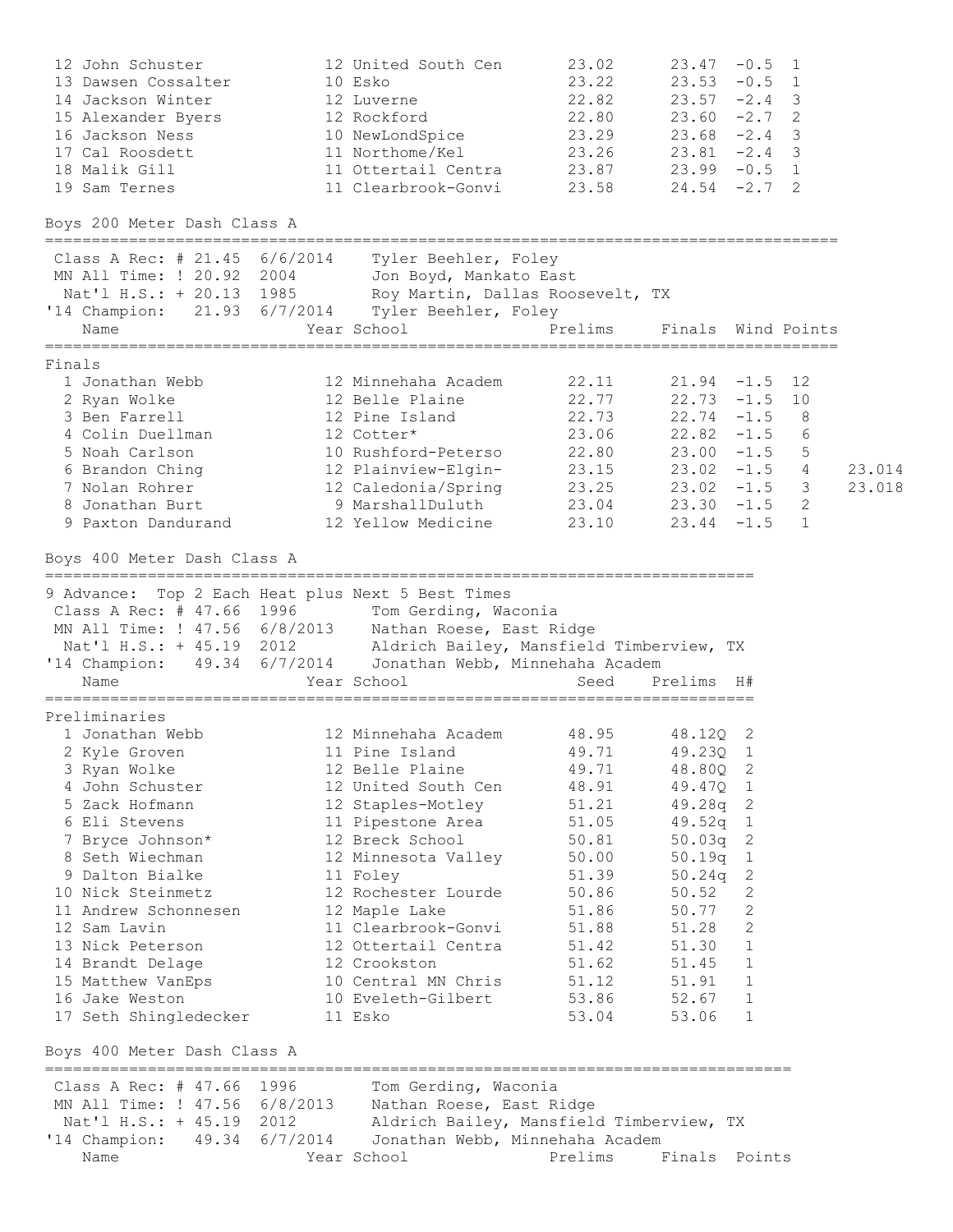| Finals                                                    |                                                      |                                   |                     |                |
|-----------------------------------------------------------|------------------------------------------------------|-----------------------------------|---------------------|----------------|
| 1 Jonathan Webb                                           | 12 Minnehaha Academ                                  | 48.12                             | 48.59               | 12             |
| 2 Kyle Groven                                             | 11 Pine Island                                       | 49.23                             | 49.48               | 10             |
| 3 Ryan Wolke                                              | 12 Belle Plaine                                      | 48.80                             | 49.54               | 8              |
| 4 Zack Hofmann                                            | 12 Staples-Motley                                    | 49.28                             | 49.93               | 6              |
| 5 Eli Stevens                                             | 11 Pipestone Area                                    | 49.52                             | 50.03               | 5              |
| 6 John Schuster                                           | 12 United South Cen                                  | 49.47                             | 50.30               | $\overline{4}$ |
| 7 Seth Wiechman                                           | 12 Minnesota Valley                                  | 50.19                             | 50.49               | $\mathsf 3$    |
| 8 Dalton Bialke                                           | 11 Foley                                             | 50.24                             | 50.85               | $\overline{c}$ |
| 9 Bryce Johnson*                                          | 12 Breck School                                      | 50.03                             | 51.20               | $\mathbf{1}$   |
| Boys 800 Meter Run Class A                                |                                                      |                                   |                     |                |
|                                                           | 9 Advance: Top 2 Each Heat plus Next 5 Best Times    |                                   |                     |                |
| Class A Rec: # 1:50.72 1996                               | Jason Owen, Stewartville<br>Zachary Mellon, Buffalo  |                                   |                     |                |
| MN All Time: ! 1:49.69 2008<br>Nat'l H.S.: + 1:46.45 1996 | Michael Granville, Bell Gardens, CA                  |                                   |                     |                |
|                                                           | '14 Champion: 1:55.14 6/7/2014 Shane Streich, Waseca |                                   |                     |                |
| Name                                                      | Year School                                          | Seed                              | Prelims             | H#             |
| Preliminaries                                             | ====================                                 | _________________________________ |                     |                |
| 1 Shane Streich                                           | 12 Waseca                                            | 1:55.24                           | 1:51.04Q            | 2              |
| 2 Cody Gagner                                             | 12 Red Lake County*                                  | 2:00.08                           | 1:55.41Q            | 1              |
| 3 Mitchel Acker                                           | 11 Pine Island                                       | 1:57.47                           | 1:55.70Q            | $\mathbf 1$    |
| 4 Drew Busch                                              | 12 Bethlehem Academ                                  | 1:59.34                           | 1:57.23Q            | $\sqrt{2}$     |
| 5 Daniel Radtke                                           | 12 Mesabi East                                       | 1:59.29                           | 1:55.87q            | $1\,$          |
| 6 Brandon Richter                                         | 12 Glencoe-Silver L                                  | 2:00.12                           | 1:56.11q            | $\mathbf{1}$   |
| 7 Kevin Lamb                                              | 12 Albany                                            | 2:01.18                           | 1:57.36q            | $\mathbf{1}$   |
| 8 Kurt TeBeest                                            | 10 Montevideo                                        | 2:03.01                           | 1:57.91q            | 2              |
| 9 Grant Backes                                            | 11 Osakis                                            | 2:02.42                           | 1:58.70q            | $\mathbf 1$    |
| 10 Ryan Kalinowski                                        | 12 Maple Lake                                        | 2:01.14                           | 1:59.24             | 2              |
| 11 Michael Gutierrez                                      | 12 St. Croix Prepar                                  | 1:59.81                           | 1:59.77             | $\overline{2}$ |
| 12 Kody Stevens                                           | 11 Proctor                                           | 2:03.84                           | 2:00.08             | $\mathbf{1}$   |
| 13 Brent Wipf                                             | 12 International Sc                                  | 2:00.47                           | 2:00.37             | $\mathbf{2}$   |
| 14 Payton Stemper                                         | 12 Luverne                                           | 2:04.38                           | 2:01.26             | $\mathbf{2}$   |
| 15 Jonathan Tostenson                                     | 9 Benson/KMS*                                        | 2:03.48                           | 2:03.55             | $\mathbf{2}$   |
| 16 Alex Fuchs                                             | 12 Dilworth-Glyndon                                  | 2:04.32                           | 2:04.54             | $\mathbf{1}$   |
| Boys 800 Meter Run Class A                                |                                                      |                                   |                     |                |
| Class A Rec: # 1:50.72 1996                               | Jason Owen, Stewartville                             |                                   |                     |                |
| MN All Time: ! 1:49.69 2008                               | Zachary Mellon, Buffalo                              |                                   |                     |                |
| Nat'l H.S.: + 1:46.45 1996                                | Michael Granville, Bell Gardens, CA                  |                                   |                     |                |
| '14 Champion: 1:55.14 6/7/2014                            | Shane Streich, Waseca                                |                                   |                     |                |
| Name                                                      | Year School                                          | Prelims                           | Finals Points       |                |
| Finals                                                    |                                                      |                                   |                     |                |
| 1 Shane Streich                                           | 12 Waseca                                            | 1:51.04                           | 1:54.59             | 12             |
| 2 Cody Gagner                                             | 12 Red Lake County*                                  | 1:55.41                           | 1:57.15             | 10             |
| 3 Mitchel Acker                                           | 11 Pine Island                                       | 1:55.70                           | 1:57.56             | 8              |
| 4 Daniel Radtke                                           | 12 Mesabi East                                       | 1:55.87                           | 1:57.89             | 6              |
| 5 Grant Backes                                            | 11 Osakis                                            | 1:58.70                           | 2:00.19             | $\mathbb S$    |
| 6 Brandon Richter                                         | 12 Glencoe-Silver L                                  | 1:56.11                           | 2:00.25             | $\sqrt{4}$     |
| 7 Drew Busch                                              | 12 Bethlehem Academ                                  | 1:57.23                           | 2:00.49             | $\mathfrak{Z}$ |
| 8 Kevin Lamb                                              | 12 Albany                                            |                                   | $1:57.36$ $2:02.72$ | $\sqrt{2}$     |
| 9 Kurt TeBeest                                            | 10 Montevideo                                        | 1:57.91                           | 2:07.39             | 1              |
| Boys 1600 Meter Run Class A                               |                                                      |                                   |                     |                |
| Class A Rec: # 4:13.80 6/7/2014                           | Shane Streich, Waseca                                |                                   |                     |                |
| MN All Time: ! 4:08.51 2001                               | Nick Schneider, Benilde-St. Margaret's               |                                   |                     |                |
| Nat'l H.S.: + 3:59.51                                     | Alan Webb, Reston South Lakes, VA<br>2001            |                                   |                     |                |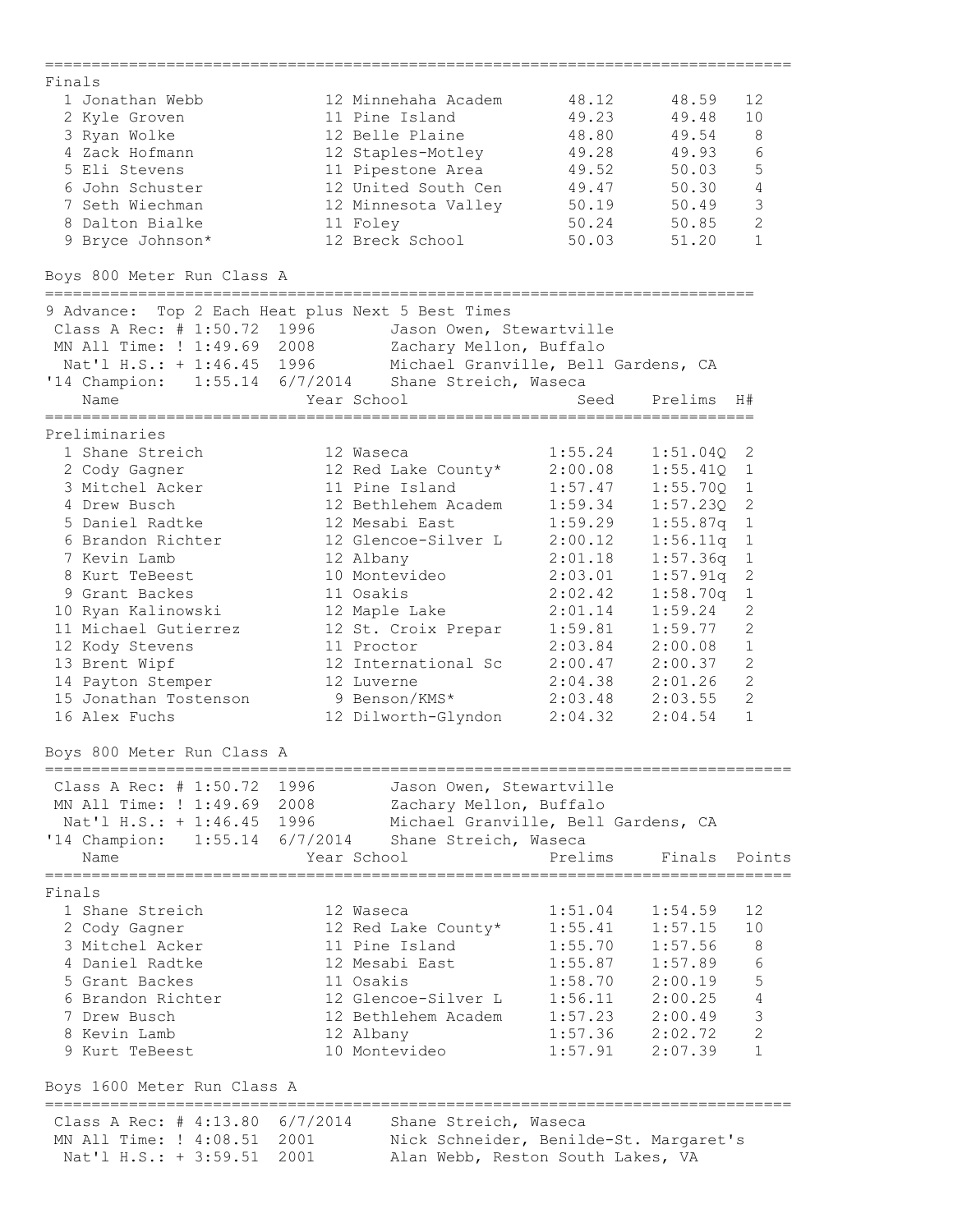| '14 Champion: 4:13.80 6/7/2014<br>Name                                                                                                                                                                                                                                                                                                    |                    | Shane Streich, Waseca<br>Year School                                                                                                                                                                                                                                                   | Seed                                                                                                                                                                                 | Finals                                                                                                                                                                             | Points                                                                          |
|-------------------------------------------------------------------------------------------------------------------------------------------------------------------------------------------------------------------------------------------------------------------------------------------------------------------------------------------|--------------------|----------------------------------------------------------------------------------------------------------------------------------------------------------------------------------------------------------------------------------------------------------------------------------------|--------------------------------------------------------------------------------------------------------------------------------------------------------------------------------------|------------------------------------------------------------------------------------------------------------------------------------------------------------------------------------|---------------------------------------------------------------------------------|
| 1 Shane Streich<br>2 Evan Ferlic<br>3 Daniel Radtke<br>4 Kurt TeBeest<br>5 Billy Beseman<br>6 Ephraim Bird<br>7 Cody Gagner<br>8 Josh Sundblad<br>9 Connor Schank<br>10 Zack Emery<br>11 Jack Erickson<br>12 James Mathison<br>13 Easton Foss<br>14 Reed Melicher<br>15 Carson Speicher                                                   |                    | 12 Waseca<br>12 Mounds Park Acad<br>12 Mesabi East<br>10 Montevideo<br>12 Perham<br>12 Minnehaha Academ<br>12 Red Lake County*<br>11 Fairmont<br>11 HowLkWavWin<br>10 La Crescent<br>11 Murray County Ce<br>12 Stewartville<br>12 Pine City<br>12 Eveleth-Gilbert<br>9 Perham          | 4:15.56<br>4:25.42<br>4:29.75<br>4:36.55<br>4:38.12<br>4:29.50<br>4:32.69<br>4:26.24<br>4:28.17<br>4:34.25<br>4:39.18<br>4:33.55<br>4:34.58<br>4:37.27<br>4:41.26                    | 4:12.02#<br>4:21.36<br>4:21.38<br>4:23.08<br>4:23.78<br>4:24.36<br>4:25.85<br>4:27.65<br>4:29.19<br>4:29.89<br>4:32.92<br>4:33.72<br>4:35.37<br>4:35.97<br>4:40.07                 | 12<br>10<br>8<br>6<br>5<br>4<br>3<br>$\mathbf{2}$<br>$\mathbf{1}$               |
| 16 Zach Kvalvog<br>Boys 3200 Meter Run Class A                                                                                                                                                                                                                                                                                            |                    | 11 Park Christian                                                                                                                                                                                                                                                                      | 4:40.88                                                                                                                                                                              | 4:42.74                                                                                                                                                                            |                                                                                 |
| Class A Rec: # 8:59.19 2006<br>MN All Time: ! 8:57.07 6/7/2013<br>Nat'l H.S.: + 8:34.23 2008<br>'14 Champion:<br>Name                                                                                                                                                                                                                     | $9:36.58$ 6/6/2014 | Mike Torchia, Rochester Lourdes<br>Obsa Ali, Richfield<br>German Fernandez, Riverbank, CA<br>Keeghan Hurley, Perham<br>Year School                                                                                                                                                     | Seed                                                                                                                                                                                 | Finals                                                                                                                                                                             | Points                                                                          |
| 1 Billy Beseman<br>2 Ephraim Bird<br>3 Isaac Overmyer<br>4 Zack Emery<br>5 Evan Ferlic<br>6 Jake Paron<br>7 Zach Carlson<br>8 Cole Streich<br>9 James Mathison<br>10 Zach Kvalvog<br>11 Cole Oslin<br>12 Hunter Kjelshus<br>13 Michael Suda<br>14 Teddy Pierce<br>15 Anthony Wollum<br>16 James Chelman<br>Boys 110 Meter Hurdles Class A |                    | 12 Perham<br>12 Minnehaha Academ<br>12 Park Rapids Area<br>10 La Crescent<br>12 Mounds Park Acad<br>9 Two Harbors<br>12 Royalton<br>10 Waseca<br>12 Stewartville<br>11 Park Christian<br>11 Mora<br>10 Perham<br>9 Pipestone Area<br>10 Ely<br>9 Canby-Minneota<br>12 Glencoe-Silver L | 10:09.52<br>9:42.21<br>10:05.36<br>9:39.93<br>9:43.45<br>10:23.15<br>9:47.25<br>9:57.22<br>9:47.08<br>10:14.57<br>9:57.23<br>10:12.07<br>10:16.45<br>10:37.73<br>10:23.02<br>9:55.83 | 9:23.14<br>9:26.71<br>9:29.36<br>9:36.17<br>9:41.35<br>9:48.92<br>9:50.97<br>9:53.85<br>9:57.03<br>9:57.65<br>10:06.96<br>10:12.28<br>10:16.61<br>10:17.85<br>10:20.25<br>10:48.91 | 12<br>10<br>8<br>6<br>5<br>4<br>3<br>$\overline{2}$<br>$\mathbf{1}$             |
| 9 Advance: Top 2 Each Heat plus Next 5 Best Times<br>Class A Rec: # 14.36 $6/7/2014$<br>MN All Time: ! 13.88 2012<br>Nat'l H.S.: + 13.10 1980<br>'14 Champion: 14.36 6/7/2014<br>Name                                                                                                                                                     |                    | Jon Tollefson, St. Croix Luther<br>Rilwan (RJ) Alowonle, Park, Cottage Grove<br>Dennis Brantley, Houston Worthing, TX<br>Jon Tollefson, St. Croix Luther<br>Year School                                                                                                                | Seed                                                                                                                                                                                 | Prelims                                                                                                                                                                            | Wind H#                                                                         |
| Preliminaries<br>1 Jon Tollefson<br>2 Paul Meloche<br>3 Ethan Dahlen<br>4 Luke Heitman<br>5 Evan Ward<br>6 Cormick Combellick                                                                                                                                                                                                             |                    | 12 St. Croix Luther<br>12 Mesabi East<br>10 International Sc<br>10 Norman County*<br>12 Fairmont<br>12 Clinton-Gracevil                                                                                                                                                                | 14.28<br>14.80<br>15.57<br>15.14<br>15.34<br>17.36                                                                                                                                   | $# 13.92Q -0.2$<br>$15.20Q - 0.2$<br>$15.28q - 0.2$<br>$15.42q -0.2$                                                                                                               | $\overline{\phantom{0}}^2$<br>$15.01Q -2.6$ 1<br>2<br>$15.41Q -2.6$ 1<br>2<br>2 |

 7 Alex Haas 12 LeSueur-Henderso 15.31 15.52q -0.2 2 8 Robbie Skiba 12 Pierz 15.35 15.57q -2.6 1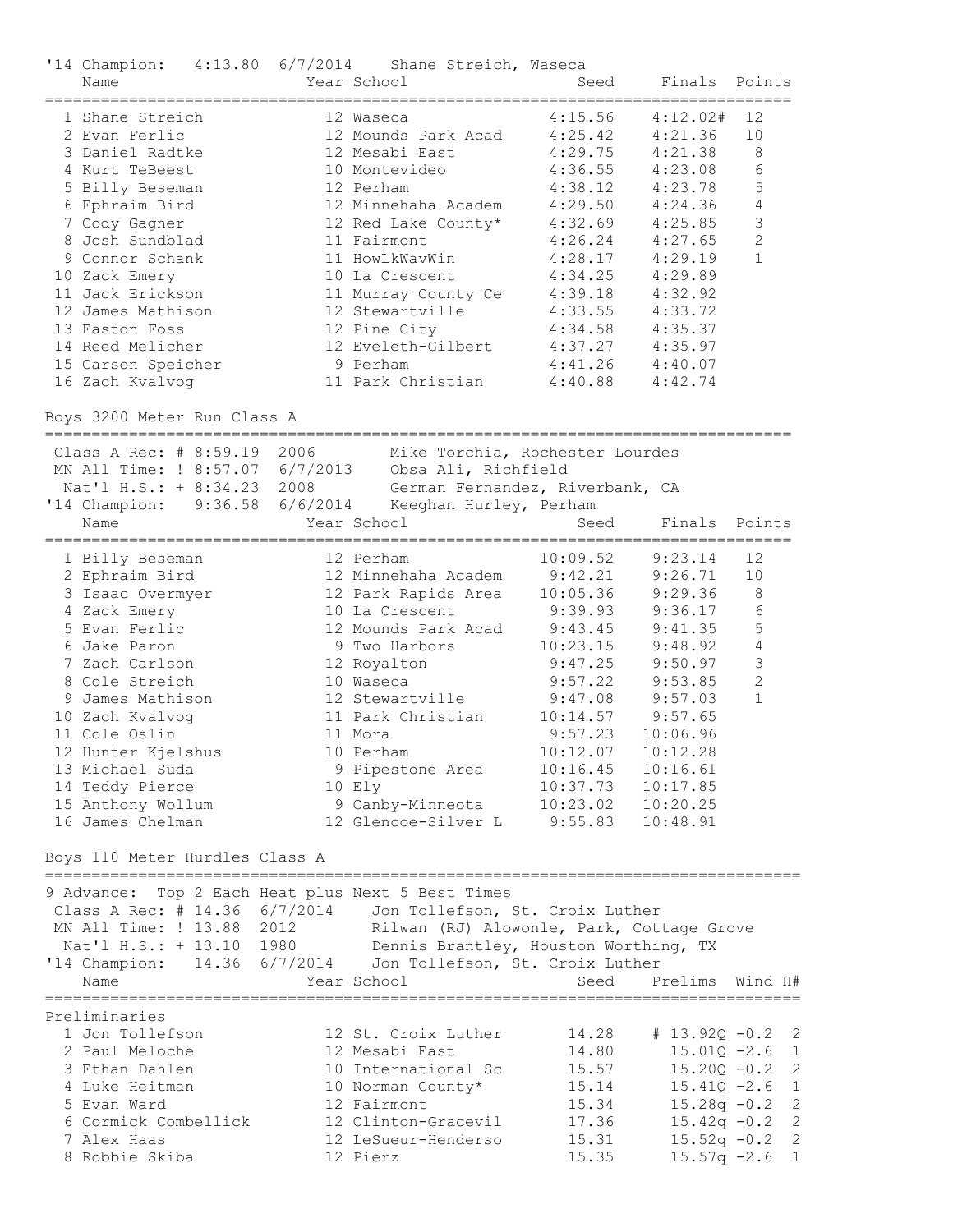| 9 Caleb Greseth<br>10 Trent Dufault<br>11 Grant Wennerberg<br>12 Riley Mickow<br>13 Trenton Rops<br>14 Brody Wangsness<br>15 Aaron Axford<br>16 Ian Johnson<br>Boys 110 Meter Hurdles Class A                                                                                                                                                                     | 12 Kenyon-Wanamingo<br>12 Dilworth-Glyndon<br>12 Foley<br>12 Plainview-Elgin-<br>12 Luverne<br>12 Wadena-Deer Cree<br>12 Windom Area<br>10 Two Harbors                                                                                                                                                           | 15.74<br>15.82<br>15.43<br>15.65<br>15.45<br>17.16<br>15.64<br>15.89                                                       | $16.09q - 0.2$<br>$16.16 -2.6 1$<br>$16.28 -2.6$ 1<br>$16.31 - 0.2$<br>$16.41 -2.6$ 1<br>$16.45 -2.6$ 1<br>$16.51 -2.6$ 1                                   |                                                               | 2<br>2                                               | $16.16 -0.2$ 2 16.155<br>16.160 |
|-------------------------------------------------------------------------------------------------------------------------------------------------------------------------------------------------------------------------------------------------------------------------------------------------------------------------------------------------------------------|------------------------------------------------------------------------------------------------------------------------------------------------------------------------------------------------------------------------------------------------------------------------------------------------------------------|----------------------------------------------------------------------------------------------------------------------------|-------------------------------------------------------------------------------------------------------------------------------------------------------------|---------------------------------------------------------------|------------------------------------------------------|---------------------------------|
| Class A Rec: # 14.36 6/7/2014    Jon Tollefson, St. Croix Luther<br>MN All Time: ! 13.88 2012<br>Nat'l H.S.: + 13.10 1980<br>'14 Champion: 14.36 6/7/2014<br>Name                                                                                                                                                                                                 | Rilwan (RJ) Alowonle, Park, Cottage Grove<br>Dennis Brantley, Houston Worthing, TX<br>Jon Tollefson, St. Croix Luther<br>Year School                                                                                                                                                                             | Prelims                                                                                                                    | Finals Wind Points                                                                                                                                          |                                                               |                                                      |                                 |
| Finals<br>1 Jon Tollefson<br>2 Paul Meloche<br>3 Ethan Dahlen<br>4 Luke Heitman<br>5 Evan Ward<br>6 Cormick Combellick<br>7 Robbie Skiba<br>8 Alex Haas<br>9 Caleb Greseth                                                                                                                                                                                        | 12 St. Croix Luther<br>12 Mesabi East<br>10 International Sc<br>10 Norman County*<br>12 Fairmont<br>12 Clinton-Gracevil<br>12 Pierz<br>12 LeSueur-Henderso<br>12 Kenyon-Wanamingo                                                                                                                                | 13.92<br>15.01<br>15.20<br>15.41<br>15.28<br>15.42<br>15.57<br>15.52<br>16.09                                              | $14.61 - 2.4$<br>$15.01 -2.4 10$<br>$15.27 -2.4$ 8<br>$15.30 -2.4$ 6<br>$15.35 -2.4$ 5<br>$15.42 -2.4$ 4<br>$15.46 - 2.4$<br>$15.74 - 2.4$<br>$16.37 -2.4$  |                                                               | 12<br>$\overline{\mathbf{3}}$<br>$\overline{2}$<br>1 |                                 |
| Boys 300 Meter Hurdles Class A<br>9 Advance: Top 2 Each Heat plus Next 5 Best Times<br>Class A Rec: # 37.39 1999<br>MN All Time: ! 36.59 2012<br>Nat'l H.S.: + 35.02 2009<br>'14 Champion: 38.32 6/7/2014<br>Name                                                                                                                                                 | Mitch Potter, St. Michael-Albertville<br>Rilwan (RJ) Alowonle, Park, Cottage Grove<br>Reggie Wyatt, Riverside La Sierra, CA<br>Jon Tollefson, St. Croix Luther<br>Year School                                                                                                                                    | Seed                                                                                                                       | Prelims H#                                                                                                                                                  |                                                               |                                                      |                                 |
| Preliminaries<br>1 Samuel Lundquist<br>2 Jon Tollefson<br>3 Paul Meloche<br>4 Riley Mickow<br>5 Luke Heitman<br>6 JP Eykyn<br>7 Evan Ward<br>8 Paxton Dandurand<br>9 Mason Stevenson<br>10 Robbie Skiba<br>11 Zeth Langworthy<br>12 Trent Dufault<br>13 Cole Carignan<br>14 Treyton Hought<br>15 Ian Johnson<br>16 Trenton Rops<br>Boys 300 Meter Hurdles Class A | 12 Minnehaha Academ<br>12 St. Croix Luther 38.42<br>12 Mesabi East<br>12 Plainview-Elgin-<br>10 Norman County*<br>12 Waseca<br>12 Fairmont<br>12 Yellow Medicine<br>11 Kenyon-Wanamingo<br>12 Pierz<br>12 Rush City<br>12 Dilworth-Glyndon 41.45<br>11 Perham<br>11 Breckenridge<br>10 Two Harbors<br>12 Luverne | 38.83<br>41.87<br>39.97<br>40.84<br>40.04<br>40.15<br>41.00<br>40.29<br>40.00<br>41.51<br>42.45<br>42.31<br>42.70<br>40.82 | 39.350 1<br>39.65Q 2<br>40.04Q<br>40.38Q 1<br>40.17q<br>40.30q<br>40.58q<br>41.19q<br>41.32q<br>41.51<br>41.92<br>42.29<br>43.84<br>44.26<br>44.37<br>47.60 | 2<br>2<br>2<br>1<br>1<br>1<br>2<br>2<br>1<br>1<br>1<br>2<br>2 |                                                      |                                 |
| Class A Rec: # 37.39 1999<br>MN All Time: ! 36.59 2012 Rilwan (RJ) Alowonle, Park, Cottage Grove<br>Nat'l H.S.: + 35.02 2009 Reggie Wyatt, Riverside La Sierra, CA<br>'14 Champion: 38.32 6/7/2014 Jon Tollefson, St. Croix Luther<br>Name                                                                                                                        | Mitch Potter, St. Michael-Albertville<br>Year School                                                                                                                                                                                                                                                             | Prelims                                                                                                                    | Finals Points                                                                                                                                               |                                                               |                                                      |                                 |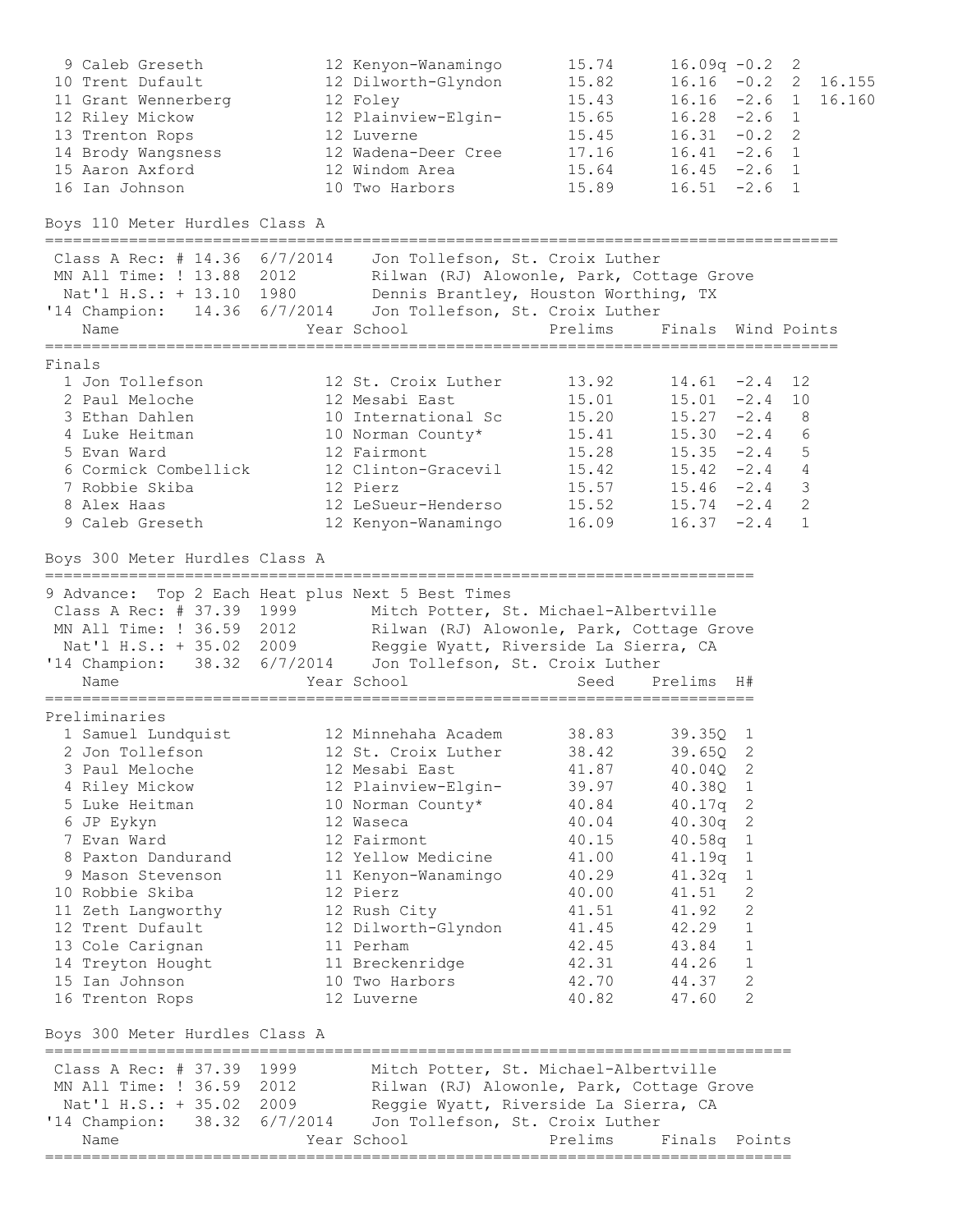Finals 1 Jon Tollefson 12 St. Croix Luther 39.65 37.96 12 2 Samuel Lundquist 12 Minnehaha Academ 39.35 38.76 10 3 JP Eykyn 12 Waseca 40.30 39.88 8 4 Luke Heitman 10 Norman County\* 40.17 40.14 6 5 Evan Ward 12 Fairmont 40.58 40.28 5 6 Riley Mickow 12 Plainview-Elgin- 40.38 40.77 4 7 Paul Meloche 12 Mesabi East 40.04 41.29 3 8 Paxton Dandurand 12 Yellow Medicine 41.19 41.52 2 9 Mason Stevenson 11 Kenyon-Wanamingo 41.32 44.32 1 Boys 4x100 Meter Relay Class A ============================================================================ 9 Advance: Top 2 Each Heat plus Next 5 Best Times Class A Rec: # 42.98 2004 Hermantown D Jago, M Sumbs, N Holt, K Schmidt MN All Time: ! 41.82 2003 Eastview, Apple Valley J Bowen, J Shevlin, J DeFrance, S Shaw Nat'l H.S.: + 39.76 1998 Forth Worth Wyatt O.D., TX M Wesley, M Franklin, M Clopton, D Wesley '14 Champion: 43.29 6/7/2014 Foley, Foley R Kurth, H Beehler, L Kelvington, T Beehler School Seed Prelims H# ============================================================================ Preliminaries 1 Providence Academy\* 43.75 43.53Q 2 1) Thomas Clark 9 2) Will Johnson 11 3) Marcus Clark 11 4) Conor White 12 2 Lake City 44.14 44.08Q 1 1) Matt Kjos 11 2) Easton Cox 12 3) Elijah Hodgell 12 4) Edwin Vasquez 10 3 St. Croix Lutheran 43.98 43.61Q 2 1) Sasha Bornschlegl 12 2) Josh Arndt 12 3) TJ McBryde 11 4) Jacob Buller 12 4 Plainview-Elgin-Millville 43.63 44.20Q 1 1) Nate Thieke Clough 12 2) Bryce Heim 12 3) Brandon Ching 12 4) Jacob Johnson 11 5 G-F-W 44.16 44.05q 2 1) Leighton Messner 12 2) Tristan Schmidt 12 3) Matt Evenson 11 4) Thomas Weikle 12 6 Waseca 44.34 44.24q 2 1) Brady Bomsta 12 2) Dylan Romain 12 3) Nick Buchele 11 4) Dylan Hermanstorfer 12 7 Blue Earth Area 44.38 44.36q 1 1) Derek Johnson 12 2) Sam Hahn 11 3) Camden Bowers 11 (4) Bailey Olson 11 8 Staples-Motley 45.08 44.42q 2 1) Matt Miller 10 2) Tyler Johnson 11 3) Hunter Berggren 10 4) Zack Hofmann 12 9 Stewartville 44.15 44.52q 1 1) Shane Curtis 12 2) Jordan Johnson 11 3) Collin Fanton 12 4) Isaiah Jacobsen 11 10 Eveleth-Gilbert 45.24 44.75 1 1) Kelly Hakala 10 2) Spencer Garland 10 3) Jon Day 10 4) Austin Erickson 11 11 Foley 45.16 44.77 1 1) Ryan Kurth 10 2) Cody O'Neil 9 3) Jordan Faber 12 4) Spencer Elwell 11 12 Pelican Rapids 45.34 44.78 2 1) Danny Franco 12 2) Carlan Haugrud 9 3) Donovan Young 10 4) Colton Mickelson 11 13 Redwood Valley 44.72 44.85 1 1) Redwood Valley (المحمد المحمد المحمد المحمد المحمد المحمد المحمد المحمد المحمد المحمد المحمد المحمد المحمد<br>1) Logan Josephson 9 2) Johnson Cade 11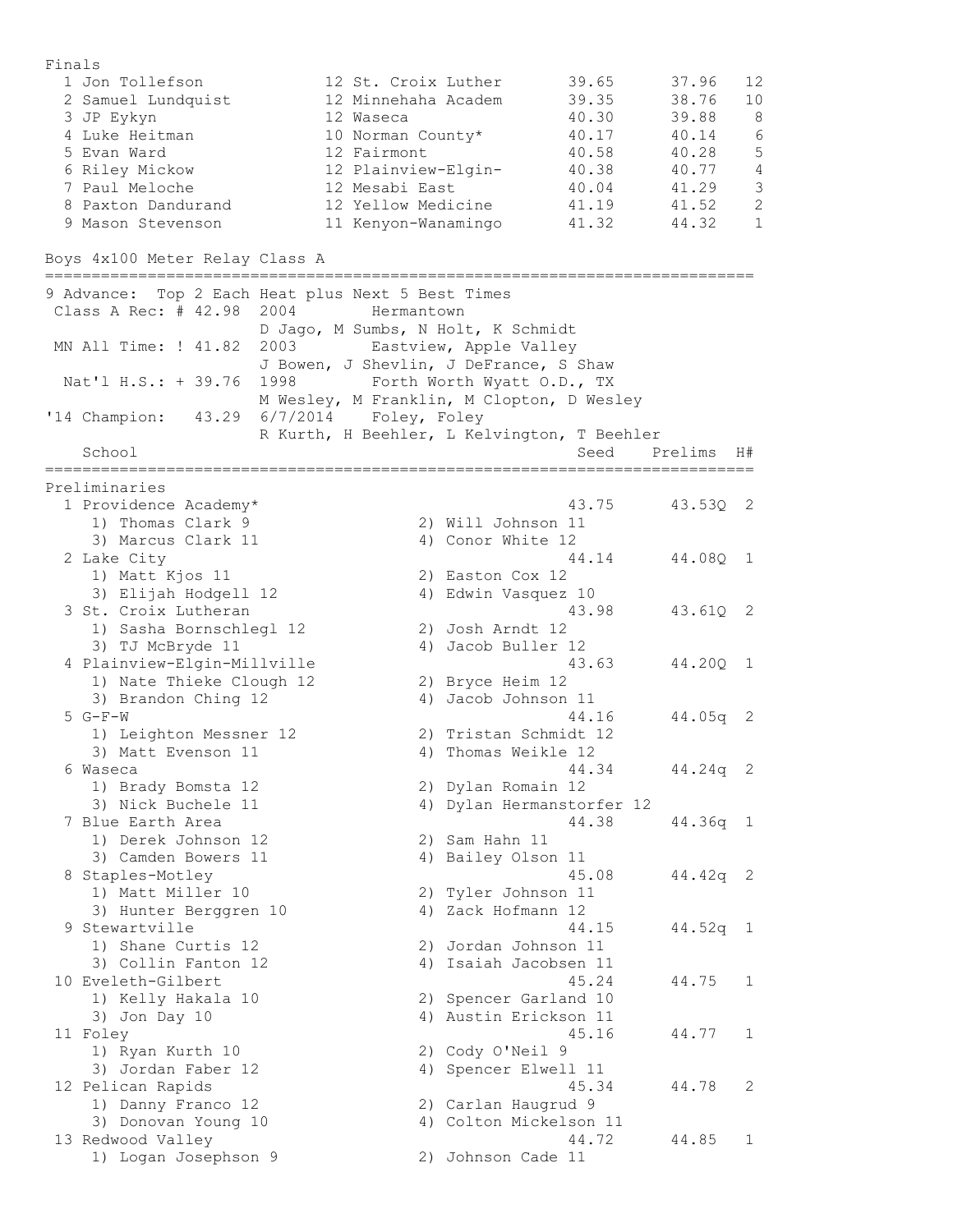3) Buboltz Thomas 12 4) Prouty Jacob 12 14 Mountain Lake Area\* 44.85 44.99 2 1) Hamlet Tanyavong 12 2) Jared Saunders 12 3) Caleb Bargen 12 4) Reynaldo Capetillo 9 15 Frazee 45.54 45.41 1 1) Will Halverson 11 2) Logan Gaetz 11 3) Harley Ellingson 12 4) Brady Bellfeuille 12 16 Holdingford 45.25 45.51 2 1) Griffin Olson 9 2) Blake Patrick 10 3) Tyson Patrick 8 4) Nathan Brinker 12 17 Two Harbors 45.63 45.91 1 1) Davey Keranen 11 2) Derek Blair 12 3) Quaid Cavallin 12 4) Shannon Lysaker 12 18 East Grand Forks 45.98 46.36 2 1) Adam Schnathorst 11 2) Tom Pace 11 3) Casey Kallock 9 4) Cole Orthaus 11 Boys 4x100 Meter Relay Class A ================================================================================ Class A Rec: # 42.98 2004 Hermantown D Jago, M Sumbs, N Holt, K Schmidt MN All Time: ! 41.82 2003 Eastview, Apple Valley J Bowen, J Shevlin, J DeFrance, S Shaw Nat'l H.S.: + 39.76 1998 Forth Worth Wyatt O.D., TX M Wesley, M Franklin, M Clopton, D Wesley '14 Champion: 43.29 6/7/2014 Foley, Foley R Kurth, H Beehler, L Kelvington, T Beehler School **Prelims** Finals Points ================================================================================ Finals 1 Providence Academy\* 43.53 43.30 12 1) Thomas Clark 9 2) Will Johnson 11 3) Marcus Clark 11 4) Conor White 12 2 Stewartville 44.52 43.76 10 1) Jordan Johnson 11 2) Collin Fanton 12 3) Isaiah Jacobsen 11 (4) Brandon Hoth 11 3 St. Croix Lutheran 43.61 43.77 8 1) Sasha Bornschlegl 12 2) Josh Arndt 12 3) TJ McBryde 11 4) Jacob Buller 12 4 Waseca 44.24 44.15 6 1) Brady Bomsta 12 2) Dylan Romain 12 3) Nick Buchele 11 4) Dylan Hermanstorfer 12 5 Lake City 44.08 44.17 5 1) Matt Kjos 11 2) Easton Cox 12 3) Elijah Hodgell 12 4) Edwin Vasquez 10 6 Staples-Motley 44.42 44.61 4 1) Matt Miller 10 2) Tyler Johnson 11 3) Hunter Berggren 10 4) Zack Hofmann 12 7 Plainview-Elgin-Millville 44.20 48.27 3 1) Nate Thieke Clough 12 2) Bryce Heim 12 3) Brandon Ching 12 4) Jacob Johnson 11 -- Blue Earth Area 44.36 DNF 1) Derek Johnson 12 2) Sam Hahn 11 3) Camden Bowers 11 4) Bailey Olson 11 -- G-F-W 44.05 DQ Exchange 2-3 1) Leighton Messner 12 2) Tristan Schmidt 12 3) Matt Evenson 11 4) Thomas Weikle 12 Boys 4x200 Meter Relay Class A

============================================================================ 9 Advance: Top 2 Each Heat plus Next 5 Best Times Class A Rec: # 1:28.93 2004 Hermantown D Jago, M Sumbs, N Holt, K Schmidt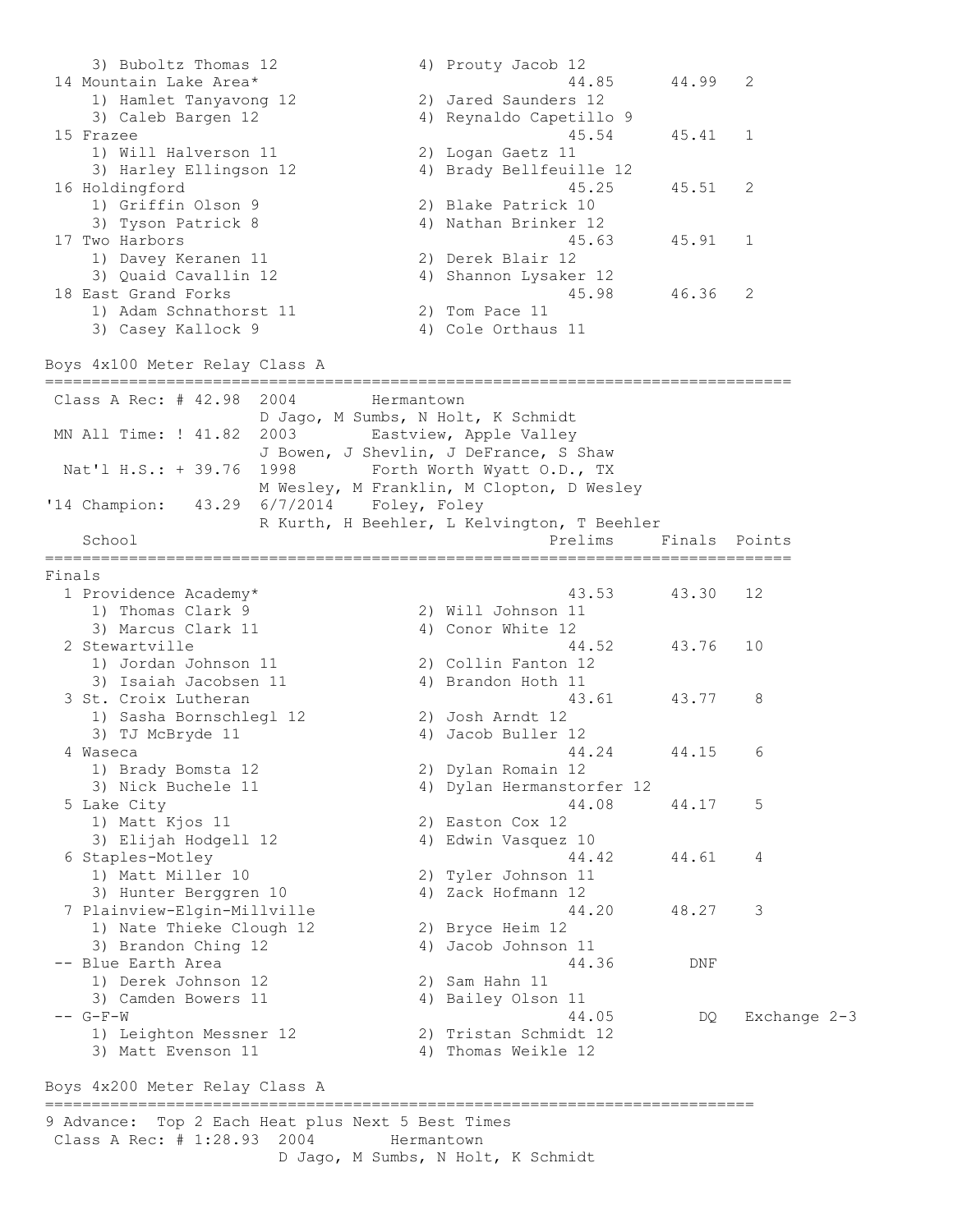MN All Time: ! 1:26.92 6/8/2013 Wayzata, Wayzata M Smith, J Borchardt, J Smith, C Pierson Nat'l H.S.: + 1:23.92 2007 Fort Bend Hightower, TX I Sweeney, C Davis, U Amarikwa, C Lee '14 Champion: 1:30.03 6/7/2014 Rochester Lourdes, Rochester Lo N Steinmetz, D Streit, K Carstens, M Carstens School Seed Prelims H# ============================================================================ Preliminaries 1 Pine Island 1:30.65 1:30.68Q 2 1) Ben Farrell 12 2) Jason Hoerle 12 3) Christopher Frick 12 4) Kyle Groven 11 2 Blue Earth Area 1:31.48 1:31.66Q 1 1) Derek Johnson 12 2) Sam Hahn 11 3) Camden Bowers 11 4) Bailey Olson 11 3 St. James Area\* 1:32.23 1:31.85Q 2 1) Tylar Larson 11 2) Noah Pinke 11 3) Zuriel Chacon 12 4) Brady Halvorson 11 4 Providence Academy\* 1:32.75 1:32.35Q 1 1) Thomas Clark 9 2) Ben Frederickson 12 3) Will Johnson 11 4) Conor White 12 5 St. Croix Preparatory Academy 1:32.37 1:32.56q 2 1) Logan Weiss 12 2) Sam Richardson 11 3) Sean Jacobson 12 4) KJ Munn 12 6 Redwood Valley 1:33.50 1:32.62q 2 1) Logan Josephson 9 2) Johnson Cade 11 3) Buboltz Thomas 12 (4) Prouty Jacob 12 7 Lake City 1:32.42 1:32.94q 1 1) Easton Cox 12 2) Eli Custer 11 3) Elijah Hodgell 12 4) Edwin Vasquez 10 8 Eveleth-Gilbert 1:34.86 1:33.00q 1 1) Kelly Hakala 10 2) Spencer Garland 10 3) Jon Day 10 4) Austin Erickson 11 9 Annandale 1:33.20 1:33.41q 1 1) Zach Chollett 12 2) Alex Hohenstein 11 3) Seth Johnson 12 4) Spencer Ogden 12 10 East Grand Forks 1:35.04 1:33.57 1 1) Cole Orthaus 11 2) Austin Kloety 11 3) Tom Pace 11 4) Austin Clifton 10 11 Perham 1:33.10 1:34.62 2 1) Cole Carignan 11 2) Patrick Glynn 12 3) Cole Schmitz 12 4) Billy Vana 12 12 Two Harbors 1:36.17 1:34.69 2 1) Derek Blair 12 2) Quaid Cavallin 12 3) Shannon Lysaker 12 1988 (4) Davey Keranen 11 13 Crookston 1:34.26 1:35.24 2 Re-Run 1) Patrick Deng 11 2) Mason Wang 9 3) Cade Salentine 9 4) Brandt Delage 12 14 Pierz 1:33.35 1:35.68 1 1) Jonny Kasper 11 2) Jordan Boser 11 3) Derick Hall 10 4) Robbie Skiba 12 -- Ottertail Central\* 1:32.12 DNF 1 1) Malik Gill 11 2) Noah Thompson 12 3) Petric VanErp 12 4) Nick Peterson 12 -- Montevideo 1:33.13 DQ 2 Interference 1) Jimmy Haff 12 2) Casey Reeves 12 3) Reece Kuhlmann 10 4) Preston Herfurth 11

Boys 4x200 Meter Relay Class A

Class A Rec: # 1:28.93 2004 Hermantown D Jago, M Sumbs, N Holt, K Schmidt MN All Time: ! 1:26.92 6/8/2013 Wayzata, Wayzata

================================================================================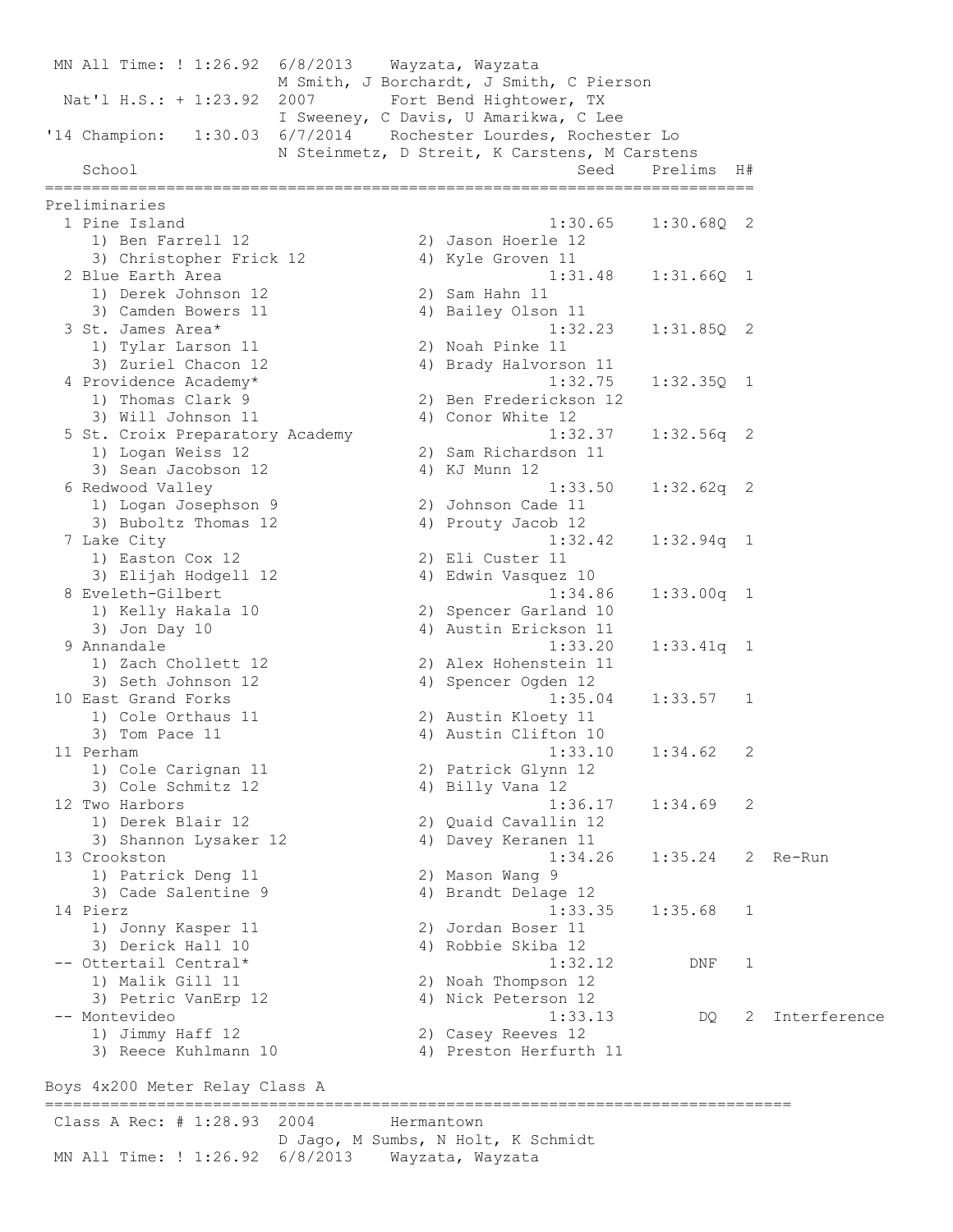M Smith, J Borchardt, J Smith, C Pierson Nat'l H.S.: + 1:23.92 2007 Fort Bend Hightower, TX I Sweeney, C Davis, U Amarikwa, C Lee '14 Champion: 1:30.03 6/7/2014 Rochester Lourdes, Rochester Lo N Steinmetz, D Streit, K Carstens, M Carstens School **Prelims** Finals Points **Prelims** Finals Points ================================================================================ Finals 1 Pine Island 1:30.68 1:30.44 12 1) Ben Farrell 12 2) Jason Hoerle 12 3) Christopher Frick 12 4) Kyle Groven 11 2 Blue Earth Area 1110 and 19 and 1:31.66 1:31.68 10 1) Derek Johnson 12 2) Sam Hahn 11 3) Camden Bowers 11 (4) Bailey Olson 11 3 Annandale 1:33.41 1:32.21 8 1) Zach Chollett 12 2) Alex Hohenstein 11 3) Seth Johnson 12 4) Spencer Ogden 12 4 Eveleth-Gilbert 1:33.00 1:32.23 6 1) Kelly Hakala 10 2) Spencer Garland 10 3) Jon Day 10 4) Austin Erickson 11 5 St. Croix Preparatory Academy 1:32.56 1:32.41 5 1) Logan Weiss 12 2) Sam Richardson 11 3) Sean Jacobson 12 (4) KJ Munn 12 6 Providence Academy\* 1:32.35 1:32.57 4 1) Thomas Clark 9 2) Ben Frederickson 12 3) Will Johnson 11 4) Conor White 12 7 Redwood Valley 1:32.62 1:32.98 3 1) Logan Josephson 9 2) Johnson Cade 11 3) Buboltz Thomas 12 4) Prouty Jacob 12 8 St. James Area\* 1:31.85 1:33.15 2 1) Tylar Larson 11 2) Noah Pinke 11 3) Zuriel Chacon 12 4) Brady Halvorson 11 9 Lake City 1:32.94 1:33.84 1 1) Eli Custer 11 2) Elijah Hodgell 12 3) Edwin Vasquez 10 4) Jesse Oliver 11 Boys 4x400 Meter Relay Class A ============================================================================ 9 Advance: Top 2 Each Heat plus Next 5 Best Times Class A Rec: # 3:20.64 1999 St. Michael-Albertville Beaudry, Glaeser, Robeck, Potter MN All Time: ! 3:16.69 2011 Stillwater Area M Day, N Ricci, M Davis, N Goff Nat'l H.S.: + 3:07.40 1985 Hawthorne, CA M Marsh, M Graham, S Kelly, H Thomas '14 Champion: 3:21.41 6/7/2014 Rochester Lourdes, Rochester Lo N Steinmetz, D Streit, K Carstens, M Carstens School Seed Prelims H# ============================================================================ Preliminaries 1 Minnesota Valley Lutheran\* 3:27.00 3:25.59Q 1 1) Lukas Borgwardt 11 2) Bryan Kokesch 11 3) Alex Bumgarner 12 4) Seth Wiechman 12 2 Waseca 3:26.63 3:26.20Q 2 1) Isaac Highum 12 2) Brady Bomsta 12 3) JP Eykyn 12 4) Shane Streich 12 3 St. Croix Preparatory Academy 3:29.40 3:27.24Q 2 1) Austin Hove 10 2) KJ Munn 12 3) Sam Richardson 11 4) Michael Gutierrez 12 4 Plainview-Elgin-Millville 3:26.18 3:27.84Q 1 1) Jimmy Elit 12 2) Andrew Speedling 10 3) Alex McGuire 12 4) Nelson Finne 12 5 Rochester Lourdes 3:26.93 3:28.00q 2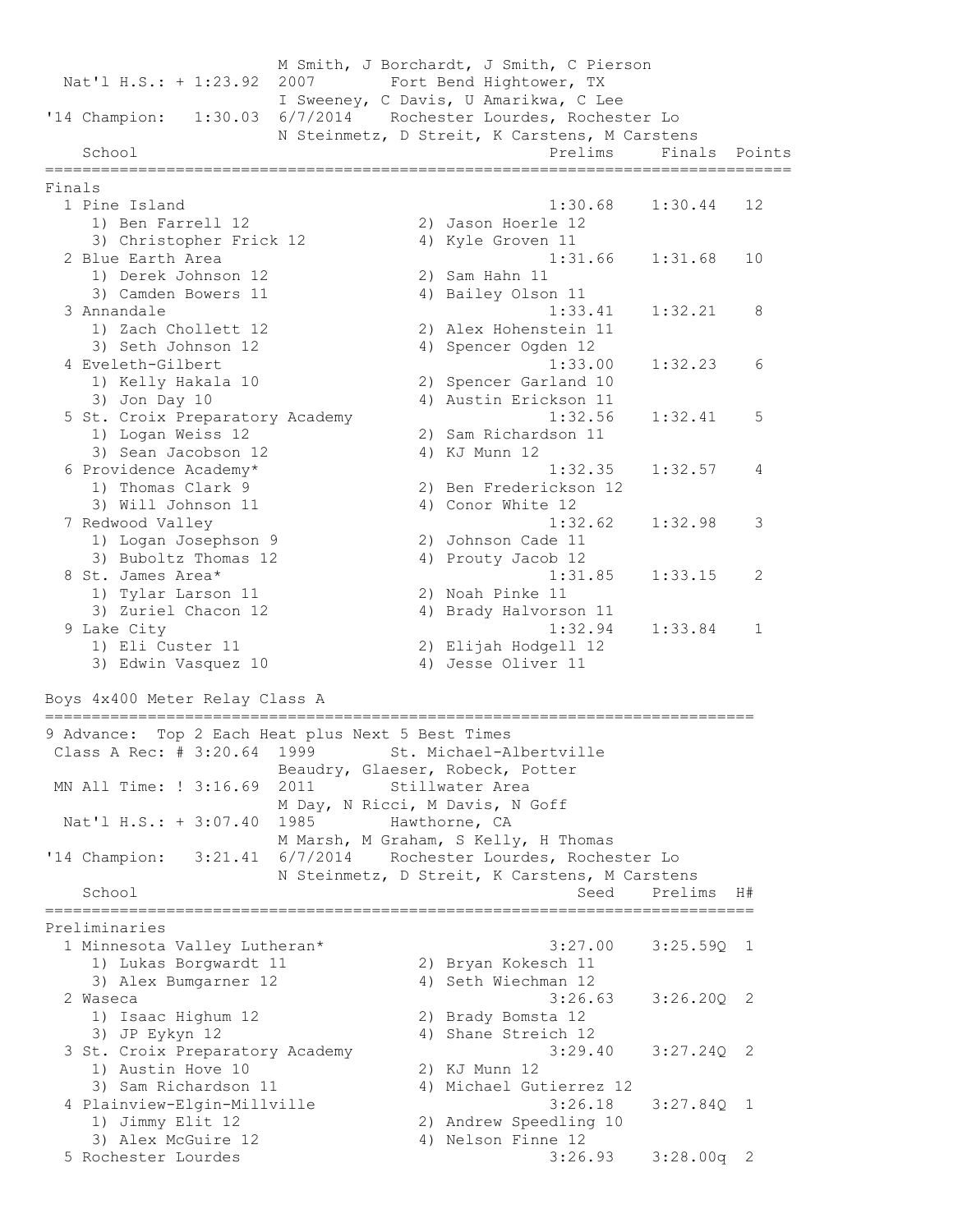```
 1) Nick Steinmetz 12 2) Noah Hillman 10 
3) Esteban Bedoya 11 4) Dakota Streit 12
 6 St. Croix Lutheran 3:29.18 3:28.40q 1 
 1) Jason Rupprecht 11 2) Danite Peterman 12 
3) Yusei Matsumoto 11 4) Jon Tollefson 12
 7 Pequot Lakes 3:30.07 3:29.03q 2 
 1) Reid Pierzinski 9 2) Ben Nelson 10 
 3) Cody Huss 10 4) Dillon Nichols 12 
 8 Mesabi East 3:33.31 3:29.70q 2 
 1) Paul Meloche 12 2) Brandon Evancevich 12 
3) Wyatt Becika 12 4) Daniel Radtke 12
 9 Montevideo 3:31.31 3:30.79q 1 
 1) Jimmy Haff 12 2) Preston Herfurth 11 
3) Anthony Bosch 12 4) Kurt TeBeest 10
10 Ottertail Central* 3:30.75 3:30.81 1 
1) Petric VanErp 12 2) Charlie Frost 11
3) Eric VanErp 10 4) Nick Peterson 12
11 East Grand Forks 3:33.93 3:30.84 1 
 1) Austin Kloety 11 2) Austin Clifton 10 
3) Cole Orthaus 11 4) Ben Miller 12
12 Central MN Christian 3:33.65 3:31.45 2 
 1) Lucas Van Eps 12 2) Joel Finsaas 12 
3) Ben Burgett 12 4) Matthew VanEps 10
13 Moose Lake/Willow River* 3:34.88 3:31.67 1 
 1) Asa Spicer 12 2) Milan Dragicevich 12 
3) Andrew Mikrot 11 4) Nick Furey 11
14 Norman County* 3:34.42 3:33.94 2 
 1) Steele Armstrong 10 2) Brandon Kaste 12 
 3) Luke Heitman 10 4) Dexter Pelzman 11 
15 Holdingford 3:33.96 3:34.11 1 
 1) Nolan Prokatt 10 2) Abraham Skwira 12 
3) Marcus Rick 11 4) Logan Smith 12
16 Foley 3:34.47 3:36.26 2 
1) Spencer Elwell 11 2) Evan Rau 10
3) Joe Bastian 11 4) Dalton Bialke 11
Boys 4x400 Meter Relay Class A
================================================================================
Class A Rec: # 3:20.64 1999 St. Michael-Albertville
                 Beaudry, Glaeser, Robeck, Potter 
MN All Time: ! 3:16.69 2011 Stillwater Area
                 M Day, N Ricci, M Davis, N Goff 
Nat'l H.S.: + 3:07.40 1985 Hawthorne, CA
                 M Marsh, M Graham, S Kelly, H Thomas 
'14 Champion: 3:21.41 6/7/2014 Rochester Lourdes, Rochester Lo 
            N Steinmetz, D Streit, K Carstens, M Carstens 
  School Prelims Finals Points
================================================================================
Finals
 1 Waseca 3:26.20 3:25.05 12 
 1) Isaac Highum 12 2) Brady Bomsta 12 
3) JP Eykyn 12 12 4) Shane Streich 12
 2 Minnesota Valley Lutheran* 3:25.59 3:25.93 10 
 1) Lukas Borgwardt 11 2) Bryan Kokesch 11 
3) Alex Bumgarner 12 4) Seth Wiechman 12
 3 St. Croix Preparatory Academy 3:27.24 3:26.20 8 
 1) Austin Hove 10 2) KJ Munn 12 
 3) Sam Richardson 11 4) Michael Gutierrez 12 
 4 Plainview-Elgin-Millville 3:27.84 3:26.22 6 
 1) Jimmy Elit 12 2) Andrew Speedling 10 
3) Alex McGuire 12 (4) Nelson Finne 12
 5 Rochester Lourdes 3:28.00 3:26.58 5 
    1) Nick Steinmetz 12 2) Noah Hillman 10
```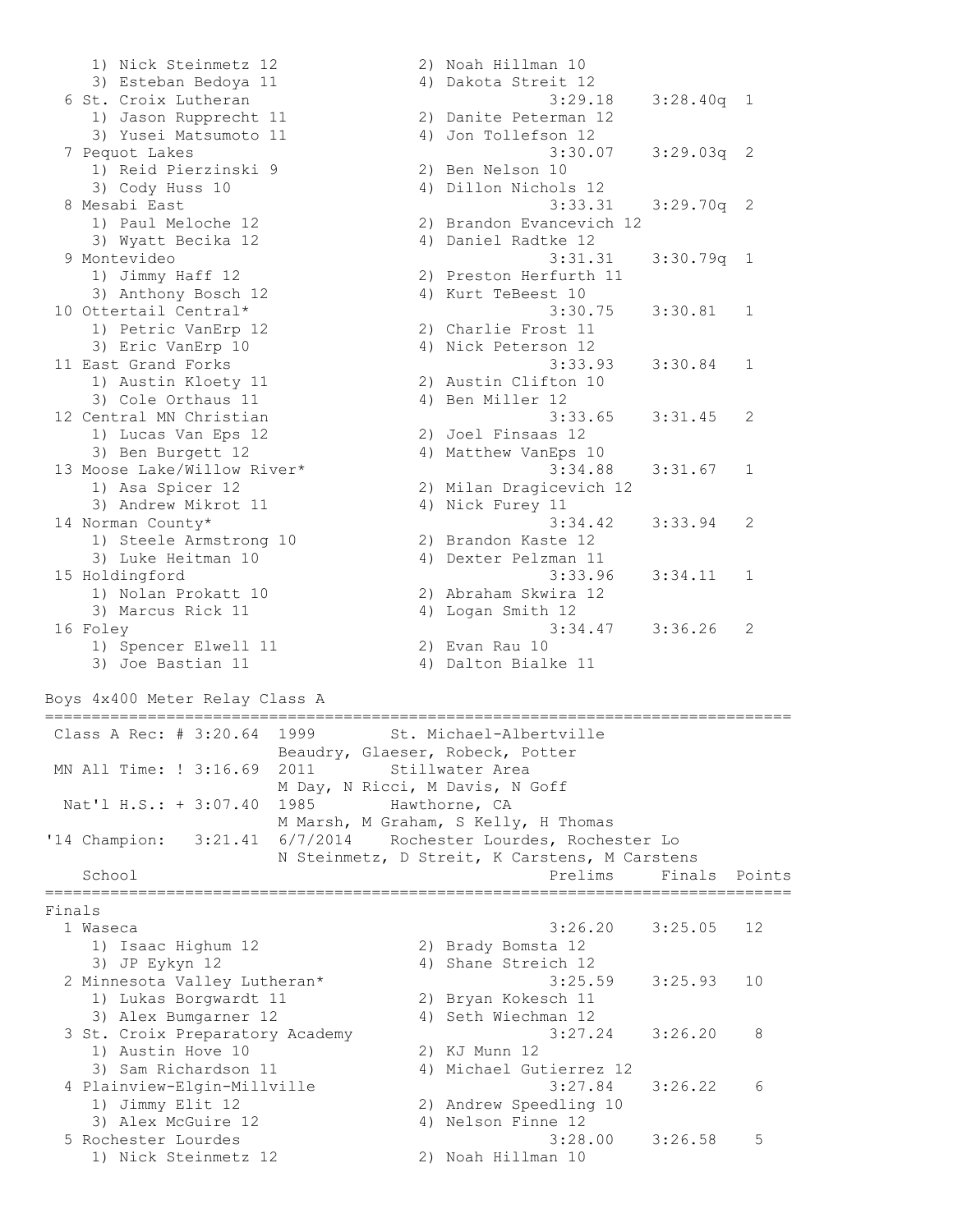3) Esteban Bedoya 11 4) Dakota Streit 12 6 St. Croix Lutheran 3:28.40 3:27.94 4 1) Jason Rupprecht 11 2) Danite Peterman 12 3) Yusei Matsumoto 11 (4) Jon Tollefson 12 7 Mesabi East 3:29.70 3:28.04 3 1) Paul Meloche 12 2) Brandon Evancevich 12 3) Wyatt Becika 12 4) Daniel Radtke 12 8 Montevideo 3:30.79 3:28.23 2 1) Jimmy Haff 12 2) Preston Herfurth 11 3) Anthony Bosch 12 4) Casey Reeves 12 9 Pequot Lakes 3:29.03 3:29.92 1 1) Reid Pierzinski 9 2) Ben Nelson 10 3) Cody Huss 10 4) Dillon Nichols 12 Boys 4x800 Meter Relay Class A =================================================================================== Class A Rec: # 7:56.21 2007 Pine Island D Meints, M Hussein, M Lambeth, J Gabor MN All Time: ! 7:45.31 2008 Apple Valley N Metzger, S Vadner, M Hutton, N Hutton Nat'l H.S.: + 7:33.48 2009 Warrington Central Bucks South, PA J Dickson, D Manion, M Poiesz, T Mallon '14 Champion: 8:04.72 6/7/2014 Mounds Park Academy, Mounds Park Acad K Dahlberg, N Gardner, N Ferlic, E Ferlic School Seed Finals H# Points =================================================================================== 1 Pine Island 8:13.73 7:59.88 2 12 1) Jason Hoerle 12 2) Jack Williams 10 3) Isaiah Ondler 12 4) Mitchel Acker 11 2 Maple Lake 8:08.86 8:05.26 2 10 1) Jackson Willard 12 2) Scott Jordan 12 3) Andrew Schonnesen 12 4) Ryan Kalinowski 12 3 Martin County West 8:08.98 8:05.32 2 8 1) Dylan Brockman 12 2) Nick Holm 12 3) Matthew Viesselman 12 4) Jonah Mayo 12 4 St. James Area\* 8:08.34 8:10.99 2 6 1) Miguel Gonzalez 11 2) Noah Pinke 11 3) Luke Tonsager 12 4) Zuriel Chacon 12 5 Rochester Lourdes 8:26.76 8:11.72 1 5 1) Nick Steinmetz 12 2) Noah Hillman 10 3) Esteban Bedoya 11 <br />
4) Dakota Streit 12 6 Holy Family Catholic 8:18.94 8:13.65 2 4 1) Danny Mahota 12 2) Shandon Sutherland 11 3) Jake Kirsch 12 4) Joe Esenther 11 7 Canby-Minneota 8:23.31 8:14.22 2 3 1) Nathan Cooper 12 2) McKinley Johansen 12 3) Mitchel Johansen 12 (4) Travis Dinius 12 8 Waseca 8:13.49 8:14.32 2 2 1) Jesse Delgado 11 2) Jake Wilkening 12 3) Cole Streich 10 4) Isaac Highum 12 9 Proctor 8:29.94 8:17.49 1 1 1) Jordan Wetterlind 11 2) Chase Urie 11 3) Kody Stevens 11 4) Jacob Welch 12 10 Glencoe-Silver Lake 8:13.51 8:19.24 2 1) James Chelman 12 2) Michael Schaefer 11 3) Garret Ardolf 12 4) Brandon Richter 12 11 Albany 8:13.93 8:20.69 2 1) Bailey Jensen 12 2) Logan Johnson 12 3) Christian Posch 12 (4) Kevin Lamb 12 12 Long Prairie-GE/Browerville 8:29.84 8:21.90 1 1) Joshua Connor 11 2) Matthew Jasken 11 3) Noah Becker 11 4) David Bachmeier 12 13 Mora 8:11.56 8:24.13 2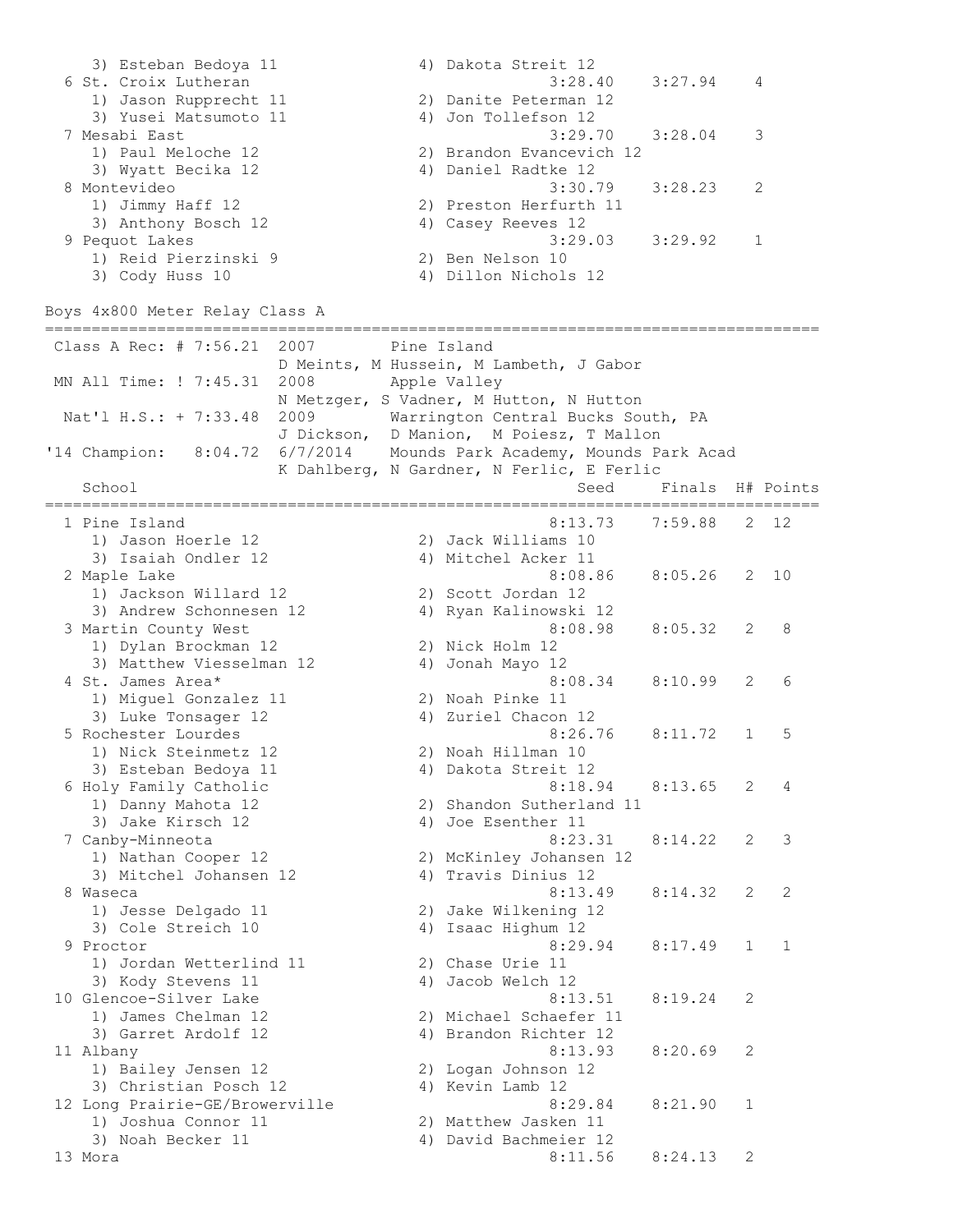1) Cole Oslin 11 2) Alec Sanbeck 10 3) Michael Schwinghamer 10 4) John Schwinghamer 10 14 Roseau 8:26.92 8:25.54 1 1) Derek Olsen 12 2) Pierce Kvien 11 3) Scott Nelson 11 4) Weston Nelson 12 15 Minnehaha Academy\* 8:29.40 8:27.62 1 1) Andrew Wintz 12 2) Christoffer Schold 11 3) Tristan Tew 9 4) Gabriel Satoskar 10 16 Luverne 8:31.43 8:28.60 1 1) Payton Stemper 12 2) Drew Weis 12 3) JJ Dooyema 10 4) Ethan Marshall 12 17 Perham 8:32.88 8:35.19 1 1) Jacob Dickerson 10 2) Nathan Coleman 11 3) Hunter Kjelshus 10 4) Carson Speicher 9 18 Esko 8:33.70 8:43.30 1 1) Eric Meysenbourg 10 2) Sam Rengo 8 3) Trenton Menor 11 4) Tyler Northey 19 Dilworth-Glyndon-Felton 8:31.39 8:49.93 1 1) Bailey Crook 10 2) Joshua Cole 12 3) Daniel Wilson 9 4) Alex Fuchs 12 Boys High Jump Class A ================================================================================ Starting Height: 5' 10" Class A Rec: # 6-10 1981 Ken Larson, Fulda MN All Time: ! 7-01 1973 Rod Raver, Rochester John Marshall Nat'l H.S.: + 7-05.75 2009 James White, Grandview, MO '14 Champion: 6-08 6/7/2014 Jaustin Culbert, Chisholm Name The Year School Seed Finals Points ================================================================================ 1 Jaustin Culbert 11 Chisholm 6-07.25 6-08.00 12 5-10 6-00 6-02 6-03 6-04 6-05 6-06 6-07 6-08 6-09 O O O XO O O XXO XXO XXO XXX 2 David Verwijs 12 St. Cloud Christ 6-05.00 6-04.00 10 5-10 6-00 6-02 6-03 6-04 6-05 O O XO XO O XXX 3 Kelly Nordling 12 Tri-City United 6-03.00 6-03.00 8 5-10 6-00 6-02 6-03 6-04 O O XXO XXO XXX 4 Anders Strandlund 11 Christ's Househo 6-06.00 6-02.00 6 5-10 6-00 6-02 6-03 PPP O O XXX 5 Zach Scholten 10 Hills-BeaverCree 6-05.00 6-02.00 5 5-10 6-00 6-02 6-03 XO O XO XXX 6 Bryce Johnson\* 12 Breck School 6-03.00 6-02.00 3.50 5-10 6-00 6-02 6-03 O O XXO XXX 6 Kyle Knutson 11 Jordan 6-02.00 6-02.00 3.50 5-10 6-00 6-02 6-03 O O XXO XXX 8 Andrew Schonnesen 12 Maple Lake 6-01.00 6-00.00 1 5-10 6-00 6-02 O O XXX 11 Redwood Valley 6-01.00 6-00.00 1 5-10 6-00 6-02 O O XXX 8 Steele Senske 9 Park Christian 5-11.00 6-00.00 1 5-10 6-00 6-02 O O XXX 11 Riley Mickow 12 Plainview-Elgin- 6-03.00 6-00.00 5-10 6-00 6-02 O XO XXX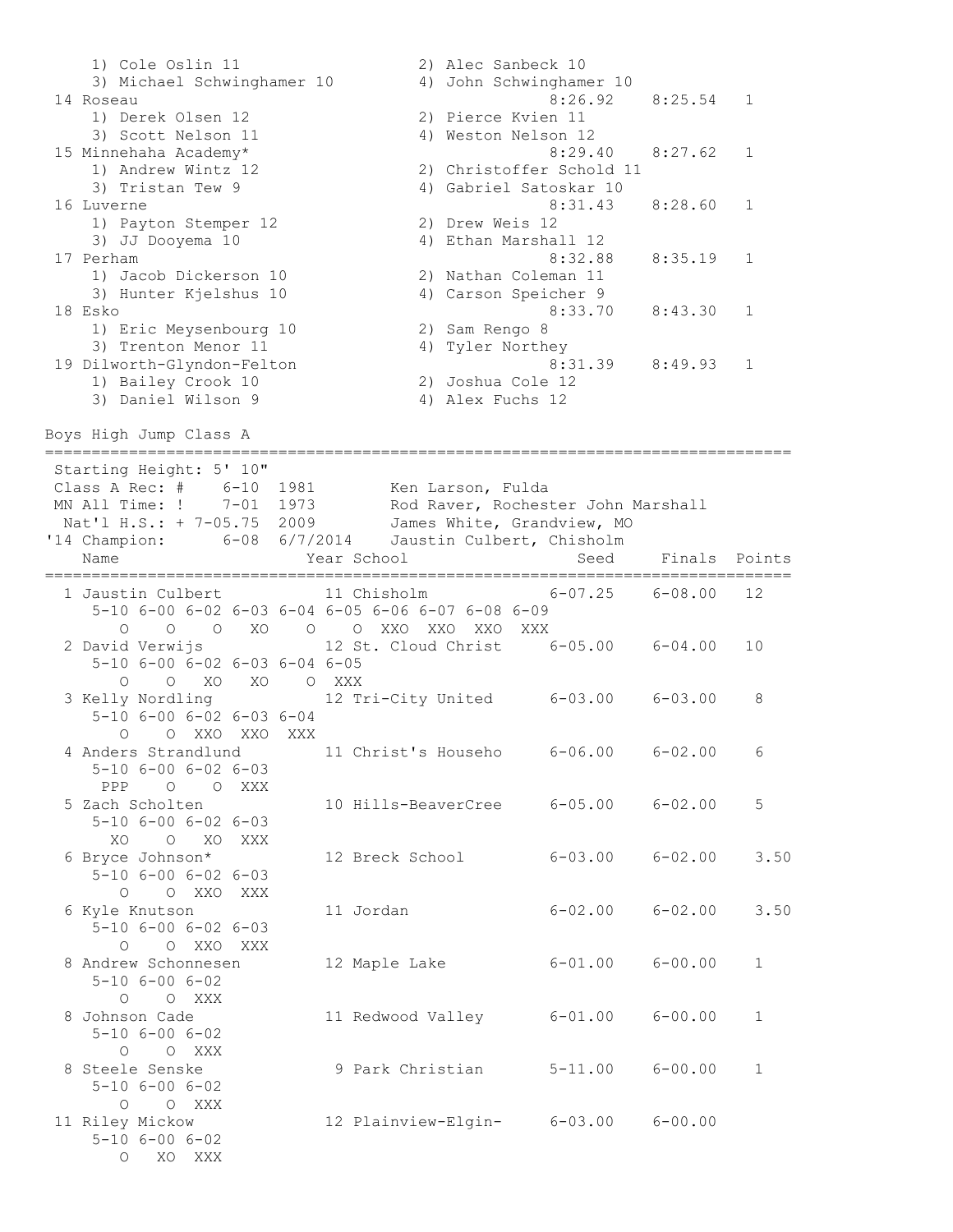| 11 Ethan Phung<br>$5 - 10$ $6 - 00$ $6 - 02$<br>$\circ$<br>XO XXX                                                                                                                                      | 11 International Fa                                                                                                                                               | $5 - 11.00$  | $6 - 00.00$                      |                |
|--------------------------------------------------------------------------------------------------------------------------------------------------------------------------------------------------------|-------------------------------------------------------------------------------------------------------------------------------------------------------------------|--------------|----------------------------------|----------------|
| 13 Blake Hillukka<br>$5 - 10$ $6 - 00$ $6 - 02$                                                                                                                                                        | 12 United North Cen                                                                                                                                               |              | $5 - 11.00$ $6 - 00.00$          |                |
| XO XXO<br>XXX<br>14 Stevin Lipp<br>$5 - 106 - 00$<br>O XXX                                                                                                                                             | 10 Breckenridge                                                                                                                                                   | $6 - 01.00$  | $5 - 10.00$                      |                |
| 15 Cole Nelson<br>$5 - 10$ $6 - 00$<br>XXO XXX                                                                                                                                                         | 12 Bagley/Fosston*                                                                                                                                                | $5 - 11.00$  | $5 - 10.00$                      |                |
| -- Matt Kjos<br>$5 - 10$<br>XXX                                                                                                                                                                        | 11 Lake City                                                                                                                                                      | $5 - 11.00$  | ΝH                               |                |
| Boys Pole Vault Class A                                                                                                                                                                                |                                                                                                                                                                   |              |                                  |                |
| Starting Height: 11' 0"<br>Class A Rec: # 15-06 6/7/2013<br>Class A Rec: #<br>15-06 2013<br>MN All Time: ! 15-07.50 6/7/2013<br>Nat'l H.S.: + 18-02.25 1999<br>'14 Champion:<br>15-00 6/6/2014<br>Name | Grant Krieger, Blake School<br>Tyler Tappe, Pequot Lakes<br>Mitchelll Valli, Buffalo<br>Eric Eshbach, Orangefield, TX<br>Tyler Tappe, Pequot Lakes<br>Year School | Seed         | Finals                           | Points         |
| 1 Erik Olson                                                                                                                                                                                           | 11 Rockford                                                                                                                                                       | $14 - 02.00$ | $14 - 06.00$                     | 12             |
| PPP<br>PPP<br>PPP<br>PPP                                                                                                                                                                               | 11-00 11-06 12-00 12-06 13-00 13-03 13-06 13-09 14-06 15-00<br>$\circ$<br>PPP<br>PPP XXO                                                                          | XXO XXX      |                                  |                |
| 2 Thomas Franek<br>PPP<br>$\circ$<br>$\circ$<br>$\circ$                                                                                                                                                | 11 Tri-City United<br>11-00 11-06 12-00 12-06 13-00 13-03 13-06 13-09<br>$\circ$<br>$\overline{O}$<br>XO.<br>XXX                                                  |              | $13 - 02.00$ $13 - 06.00$        | 10             |
| 3 Christian Bevins<br>11-00 11-06 12-00 12-06 13-00 13-03 13-06<br>PPP<br>PPP<br>$\overline{a}$                                                                                                        | 11 Jordan<br>$O$ XO $O$<br>XXX                                                                                                                                    | 14-00.00     | $13 - 03.00$                     | 8              |
| 4 Reilly Stroot<br>11-00 11-06 12-00 12-06 13-00 13-03 13-06<br>PPP<br>$\overline{O}$<br>$\circ$                                                                                                       | 11 Roseau<br>XO<br>XO<br>XXO<br>XXX                                                                                                                               | $12 - 06.00$ | $13 - 03.00$                     | 6              |
| 5 Spencer Elwell<br>11-00 11-06 12-00 12-06 13-00 13-03<br>$\begin{matrix} 0&0&0&0 \end{matrix}$<br>$\circ$                                                                                            | 11 Foley<br>XXX                                                                                                                                                   | $13 - 05.00$ | $13 - 00.00$                     | 4.50           |
| 5 Cole Schmitz 12 Perham<br>11-00 11-06 12-00 12-06 13-00 13-03                                                                                                                                        |                                                                                                                                                                   |              | $12 - 06.00$ $13 - 00.00$ $4.50$ |                |
| 0 PPP 0 0 0 XXX<br>7 Anders Chelgren 12 Minnehaha Academ 12-03.00 13-00.00<br>11-00 11-06 12-00 12-06 13-00 13-03<br>PPP PPP XO XO O XXX                                                               |                                                                                                                                                                   |              |                                  | 3 <sup>7</sup> |
| 8 Chase Jacobsen 12 Cannon Falls* 12-11.00 12-06.00<br>11-00 11-06 12-00 12-06 13-00<br>PPP PPP 0 0 XXX                                                                                                |                                                                                                                                                                   |              |                                  | 1.50           |
| 8 Luke Maher 12 Rush City 13-05.00<br>11-00 11-06 12-00 12-06 13-00<br>$\begin{matrix} 0 & 0 & 0 & 0 & \text{XXX} \end{matrix}$                                                                        |                                                                                                                                                                   |              | $12 - 06.00$ 1.50                |                |
| 10 Jacob Carlson 12 Mayer Lutheran 11-06.00 12-06.00<br>11-00 11-06 12-00 12-06 13-00<br>XXO O O XO XXX                                                                                                |                                                                                                                                                                   |              |                                  |                |
| 11 Chris McGlynn 10 West Marshall* 12-06.00 12-00.00<br>11-00 11-06 12-00 12-06<br>XO O XO XXX                                                                                                         |                                                                                                                                                                   |              |                                  |                |
| 12 Wyatt Helgeson<br>11-00 11-06 12-00 12-06<br>XO O XXO XXX                                                                                                                                           |                                                                                                                                                                   |              |                                  |                |
| 13 Frank Cerar                                                                                                                                                                                         | 12 Plainview-Elgin- 12-05.00 11-06.00                                                                                                                             |              |                                  |                |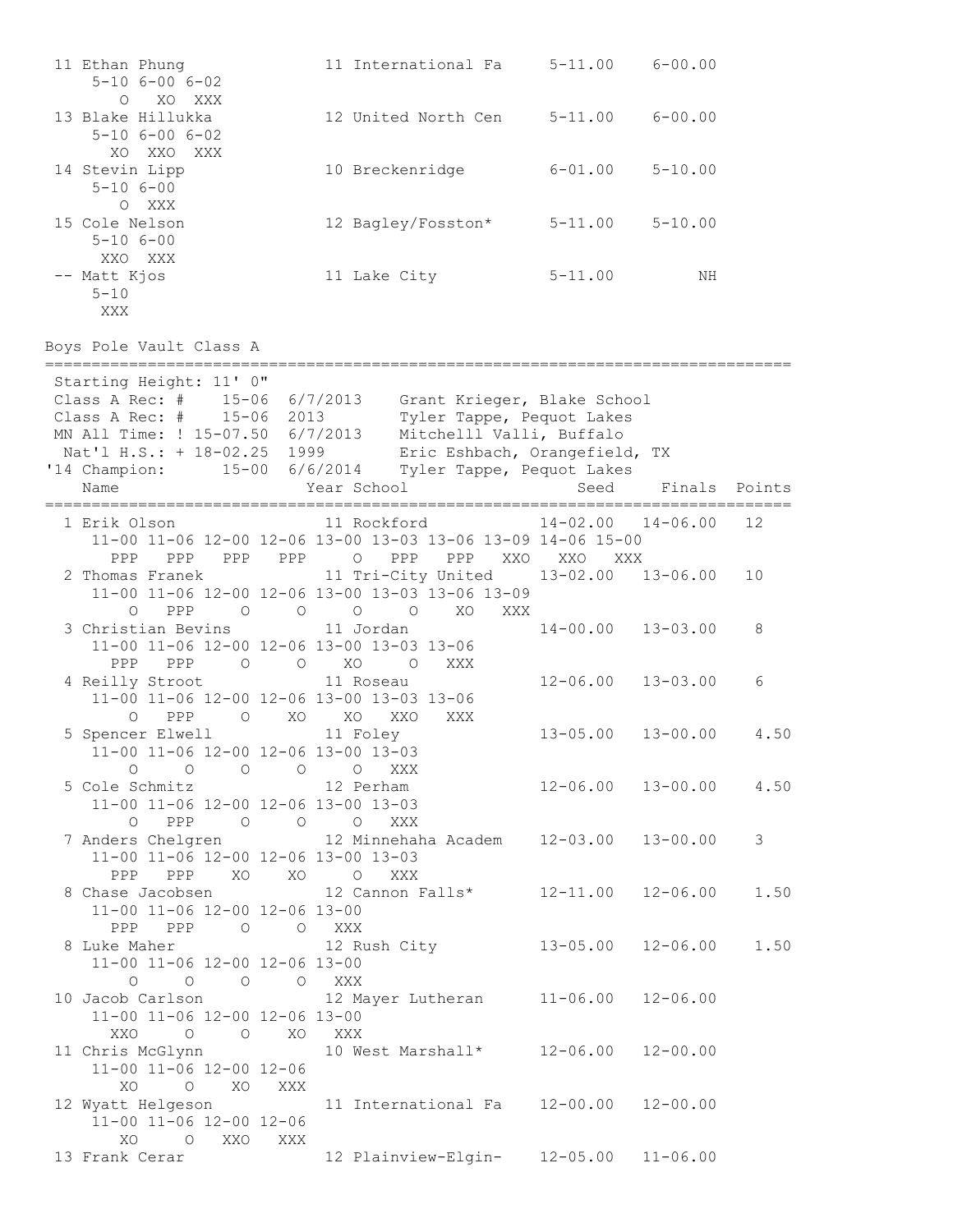11-00 11-06 12-00 O O XXX 13 Patrick Glynn 12 Perham 12-06.00 11-06.00 11-00 11-06 12-00 O O XXX 13 Asa Nelson 12 Tracy-Milroy-Bal 12-00.00 11-06.00 11-00 11-06 12-00 O O XXX 16 Jacob German 12 Greenway/Nashwau 11-06.00 11-06.00 11-00 11-06 12-00 XO O XXX 17 Anthony Bossuyt 12 Lakeview 12-00.00 11-00.00 11-00 11-06 XO XXX Boys Long Jump Class A ===================================================================================== Class A Rec: # 23-10.25 1982 John Bodine, Barnesville MN All Time: ! 24-09.25 1982 Von Shepard, St. Paul Central Nat'l H.S.: + 26-04.75 1989 James Stallworth, Tulare, CA '14 Champion: 22-05 6/7/2014 Casey Hull, Jordan Name The Year School Seed Finals Wind Points ===================================================================================== 1 Noah Carlson 10 Rushford-Peterso 22-05.50 22-11.25 -0.8 12 21-03.25(-3.1) 22-04.75(-0.8) 22-03.25(-1.2) 21-07.50(-1.2) 22-11.25(-0.8) 20-11(-2.2) 2 Chazz Johnson 12 Holy Family Cath 22-11.50 22-05.25 +0.0 10 21-05.50(-0.9) 21-08.50(-0.2) 22-00.25(-0.5) 22-05.25(+0.0) 21-09(-0.8) 22-00.75(-0.2) 3 Conor White 12 Providence Acade 22-11.50 22-02.50 -2.0 8 21-05.25(0.1) 21-08.75(-1.0) 21-04.25(-2.3) 22-02.50(-2.0) FOUL 21-09.25(-2.0) 4 Shane Zylstra 12 NewLondSpice 22-09.75 21-11.50 -2.2 6 21-11.50(-2.2) 20-08(-0.8) 21-09(-0.4) 21-10.50(-0.5) FOUL FOUL 5 Jacob Buller 12 St. Croix Luther 22-10.50 21-10.50 -0.8 5 21-08.25(0.2) 21-07(-0.8) 21-10.50(-0.8) 21-09(-2.4) 21-10.50(-2.8) 21-05.25(-2.0) 6 Tommy Pavek 11 Mahnomen/Waubun\* 19-06.00 21-03.50 -0.4 4 FOUL FOUL 21-03.50(-0.4) FOUL FOUL FOUL 7 Grant Bullert 12 Holdingford 21-07.00 21-00.75 -0.4 3 20-10(-3.3) 21-00.50(+0.0) 21-00.75(-0.4) 20-04.75(-0.7) FOUL FOUL 8 Johnson Cade 11 Redwood Valley 20-11.75 20-10.50 +0.0 2 20-05.25(+0.0) 20-07(-2.9) FOUL 20-07(+0.0) 20-10.50(+0.0) 20-05.25(-0.7) 9 Andrew Schonnesen 12 Maple Lake 21-05.00 20-04.75 -1.1 1 20-04.75(-1.1) 12-08(-2.5) 20-01.25(-2.7) 20-00(-0.5) 19-02.50(-0.4) FOUL 10 Prince Bade 11 Maple River 21-03.75 20-04.00 +0.0 18-01.50(-2.4) 17-09(-2.0) 20-04(+0.0) FOUL FOUL 20-02.75(-1.3) 11 Bakari Jackson 12 Nova Classical A 21-05.50 20-03.50 -1.3 FOUL FOUL 20-03.50(-1.3) 12 Charlie Stejskal 12 Maple Lake 21-03.75 20-03.00 -0.9 19-05.25(-0.1) 19-10.25(-0.7) 20-03(-0.9) 13 Jacob Carlson 11 South Ridge/Cher 19-03.50 20-02.75 -1.1 20-02.75(-1.1) 20-00(-0.8) 19-10(-2.2) 14 Eric VanErp 10 Ottertail Centra 20-10.75 19-11.50 -0.7 18-09.50(-1.1) 19-11.50(-0.7) 19-04.75(-0.9) 15 Christopher Frick 12 Pine Island 21-02.25 19-08.25 0.5 19-03.50(-1.5) 19-08.25(0.5) FOUL 16 Ramaud Chiaokhiao-Bowman 11 Breck School 21-10.50 19-06.25 -2.1 19-01.75(-0.2) 19-06.25(-2.1) 19-06(-1.7) 17 Sam Baker 12 Martin Count 21-01.00 19-06.00 -2.0 19-06(-2.0) 19-04.50(-0.7) FOUL 18 Matthew VanEps 10 Central MN Chris 20-08.25 18-11.25 +0.0 18-11.25(+0.0) 18-04.50(-1.2) FOUL 19 Cole Dahl 11 BGMR Freeze\* 20-07.25 18-04.00 -4.0 17-01(-0.4) 17-07.25(-0.4) 18-04(-4.0)<br>20 Ben Nelson 10 Pequot Lakes 10 Pequot Lakes 19-09.00 18-01.00 -1.5 17-11.75(-0.9) 18-01(-1.5) 16-03(-1.3)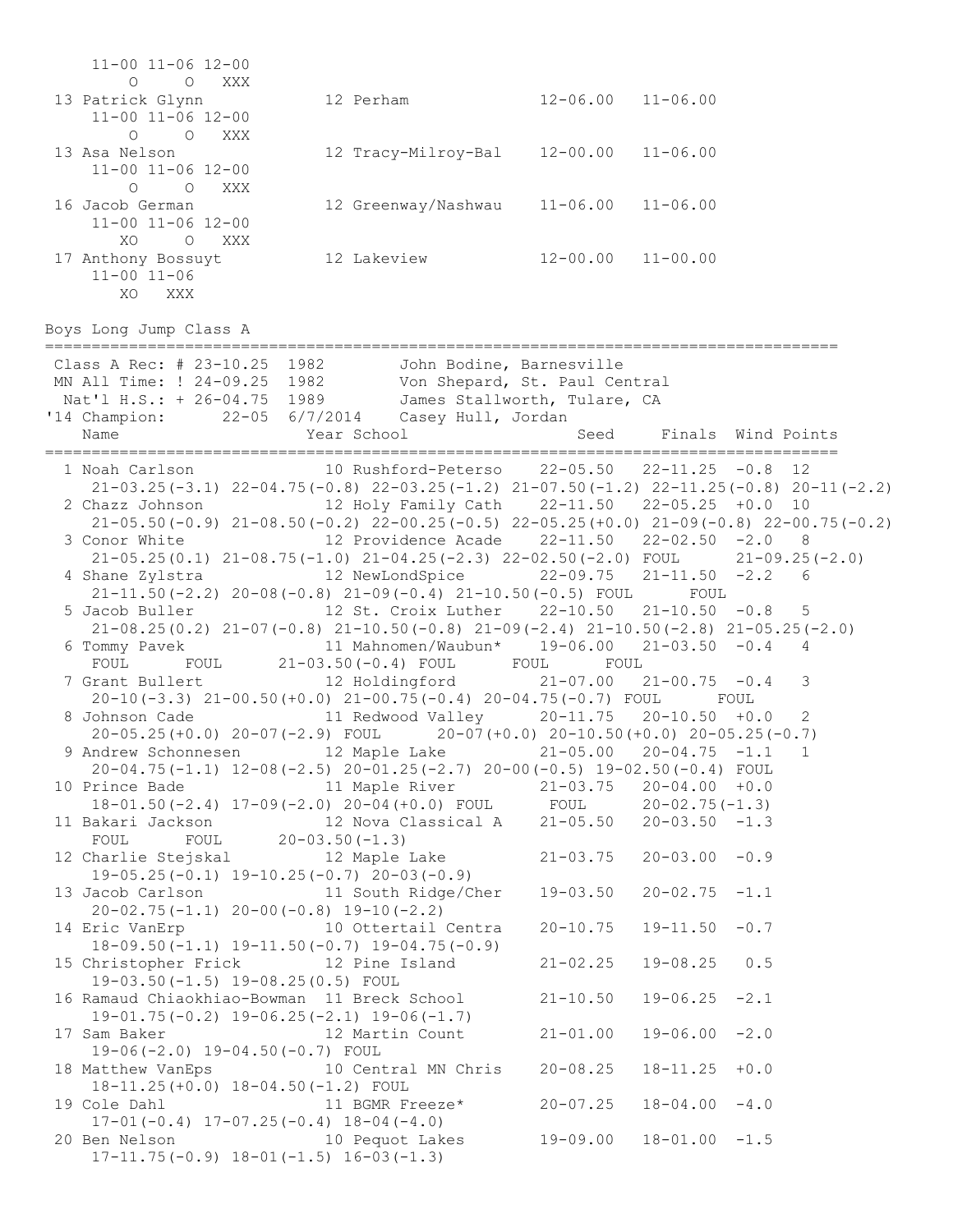| -- Josh Heiman                     | 10 Ely                                                                                                                                                                                        | $19 - 02.50$              | FOUL          |                    |
|------------------------------------|-----------------------------------------------------------------------------------------------------------------------------------------------------------------------------------------------|---------------------------|---------------|--------------------|
| FOUL FOUL<br>FOUL<br>-- Dalten Fox | 12 Plainview-Elgin- 21-11.00                                                                                                                                                                  |                           | DNS           | NWI                |
| Boys Triple Jump Class A           |                                                                                                                                                                                               |                           |               |                    |
|                                    | Class A Rec: # 48-08.50 1987 Ed Hegland, Appleton/Milan                                                                                                                                       |                           |               |                    |
|                                    |                                                                                                                                                                                               |                           |               |                    |
|                                    | MN All Time: ! 49-05.50 2010 Michael Sandle, Eden Prairie<br>Nat'l H.S.: + 52-10.50 1980 Charles Mayfield, Pasadena Muir, HS<br>'14 Champion: 44-11 6/6/2014 Tony Ukkelberg, Ottertail Centra |                           |               |                    |
|                                    |                                                                                                                                                                                               |                           |               |                    |
| Name                               | Year School                                                                                                                                                                                   | Seed                      |               | Finals Wind Points |
|                                    | 1 Noah Carlson 10 Rushford-Peterso 47-08.00 48-04.00 +0.0 12                                                                                                                                  |                           |               |                    |
|                                    | $46-07 (+0.0)$ $48-04 (+0.0)$ $47-02.25 (+0.0)$ $47-03.50 (+0.0)$ $47-01.75 (+0.0)$<br>2 Ramaud Chiaokhiao-Bowman 11 Breck School 46-05.00 46-02.00                                           |                           |               | $0.8$ 10           |
| FOUL                               | $46-02(0.8)$ $45-04.25(+0.0)$ FOUL $43-02.50(+0.0)$ $40-06.50(+0.0)$                                                                                                                          |                           |               |                    |
|                                    |                                                                                                                                                                                               |                           |               | 1.5 8              |
|                                    | $44-01.75(+0.0)$ $44-09(1.5)$ $43-05.75(+0.0)$ $43-06(+0.0)$ $43-11(+0.0)$                                                                                                                    |                           |               |                    |
|                                    | 4 Josh Heiman 10 Ely 10 200 10 -09.50 43-10.50 0.6                                                                                                                                            |                           |               | 6                  |
| FOUL FOUL 43-10.50(0.6)            |                                                                                                                                                                                               |                           |               |                    |
|                                    | 5 Brady Johnson 12 Belle Plaine 43-04.00 43-06.25                                                                                                                                             |                           |               | 5<br>0.3           |
|                                    | FOUL FOUL $42-07.75(1.3)$ $42-10.75(+0.0)$ $43-06.25(0.3)$ FOUL                                                                                                                               |                           |               |                    |
|                                    | 6 Kelly Nordling 12 Tri-City United 43-03.00 43-06.25 1.4                                                                                                                                     |                           |               | $\overline{4}$     |
|                                    | $43-06.25(1.4)$ FOUL $41-11.50(+0.0)$ FOUL $42-10.50(+0.0)$ $39-11(+0.0)$                                                                                                                     |                           |               |                    |
|                                    | 7 Jacob Buller 12 St. Croix Luther 43-05.00 42-08.50 +0.0 3                                                                                                                                   |                           |               |                    |
|                                    | $42-07.25(+0.0)$ $42-08.50(+0.0)$ $41-09(+0.0)$ $40-03.50(+0.0)$ $40-03(+0.0)$ $42-03(+0.0)$ $42-00.50(+0.0)$                                                                                 |                           |               |                    |
|                                    | 8 John Schuster 12 United South Cen  43-00.50  42-07.75  1.0<br>$41-03.25(+0.0)$ $40-03.25(+0.0)$ $42-07.75(1.0)$ $39-04.25(+0.0)$ $40-09.75(+0.0)$                                           |                           |               | 2                  |
|                                    | 9 Eric VanErp 10 Ottertail Centra 43-07.00 42-04.00 0.6 1                                                                                                                                     |                           |               |                    |
|                                    | FOUL $41-10.75(+0.0)$ $42-04(0.6)$ $39-10.75(+0.0)$ $41-09.75(+0.0)$ $41-06.50(+0.0)$                                                                                                         |                           |               |                    |
|                                    | 10 Grant Bullert 12 Holdingford 42-08.25 42-03.25 1.3                                                                                                                                         |                           |               |                    |
|                                    | 39-11.75(+0.0) 40-11.50(+0.0) 42-03.25(1.3) 37-05(+0.0) 41-07.25(+0.0) 42-00.75(+0.0)                                                                                                         |                           |               |                    |
| 11 Seth Wagner                     | 11 Fisher/EGF Sacre  40-08.50  41-07.50  0.9<br>$40-10.25 (+0.0)$ $41-07.50(0.9)$ $41-06.25 (+0.0)$                                                                                           |                           |               |                    |
| 12 Casey Reeves 12 Montevideo      | $41-06(1.1)$ $41-00.25(+0.0)$ $38-10.75(+0.0)$                                                                                                                                                | $41 - 08.50$ $41 - 06.00$ |               | 1.1                |
|                                    | 13 Shane Zylstra 12 NewLondSpice 43-02.50                                                                                                                                                     |                           | $41 - 05.50$  | 0.9                |
| FOUL                               | $40-04.75(+0.0)$ $41-05.50(0.9)$                                                                                                                                                              |                           |               |                    |
|                                    | 14 Reid Pierzinski<br>9 Pequot Lakes                                                                                                                                                          | $41 - 08.00$ $40 - 01.25$ |               | 0.9                |
|                                    | $40-01.25(0.9)$ $38-04.25(+0.0)$ FOUL                                                                                                                                                         |                           |               |                    |
| 15 Nathan Cooper                   | 12 Canby-Minneota<br>$39-05(2.2)$ $39-04.25(+0.0)$ $38-07(+0.0)$                                                                                                                              | $40 - 10.75$ 39-05.00     |               | 2.2                |
|                                    | 16 Matthew Korynta 10 West Marshall*<br>$37-09.75(+0.0)$ $38-07.75(+0.0)$ $39-01.50(0.8)$                                                                                                     | $39 - 08.25$              | $39 - 01.50$  | 0.8                |
| 17 Kurt Johnson                    | 10 Esko                                                                                                                                                                                       | $39 - 05.50$              | $37 - 06.75$  | 1.3                |
|                                    | $37-02.50 (+0.0)$ $35-11.25 (+0.0)$ $37-06.75(1.3)$                                                                                                                                           |                           |               |                    |
| -- Dalten Fox                      | 12 Plainview-Elgin-                                                                                                                                                                           | $43 - 04.00$              | DNS           | NWI                |
| Boys Shot Put Class A              |                                                                                                                                                                                               |                           |               |                    |
|                                    | Class A Rec: # 62-08 1996 Tim Senjem, Hayfield                                                                                                                                                |                           |               |                    |
|                                    | MN All Time: ! 65-04.25 2012 Thomas Anderson, Andover                                                                                                                                         |                           |               |                    |
|                                    | Nat'l H.S.: + 77-00 1979 Michael Carter, Dallas Jefferson, TX                                                                                                                                 |                           |               |                    |
|                                    | '14 Champion: 56-11.50 6/6/2014 Jayme LaPlante, Chatfield                                                                                                                                     |                           |               |                    |
| Name                               | Year School                                                                                                                                                                                   | Seed                      | Finals Points |                    |
| 1 Tyler Morgan                     | 12 Windom Area                                                                                                                                                                                | $50 - 09.50$              | $52 - 10.50$  | 12                 |
| 2 Mitchell Weber                   | 50-04 52-10.50 51-09.25 50-02.75 51-06.25 50-11.50<br>9 St. Clair                                                                                                                             | $51 - 06.50$              | $52 - 10.25$  | 10                 |
| 3 Tyler Kolander                   | 51-04.25 52-08.75 50-05 50-11.75 52-10.25 52-07<br>12 Waseca                                                                                                                                  | $51 - 01.50$              | $51 - 09.25$  | 8                  |
|                                    | FOUL 48-05.50 48-00.50 FOUL 51-09.25 49-05                                                                                                                                                    |                           |               |                    |
|                                    | 4 Nathan Brinker 12 Holdingford                                                                                                                                                               | $52 - 07.50$              | $51 - 06.75$  | 6                  |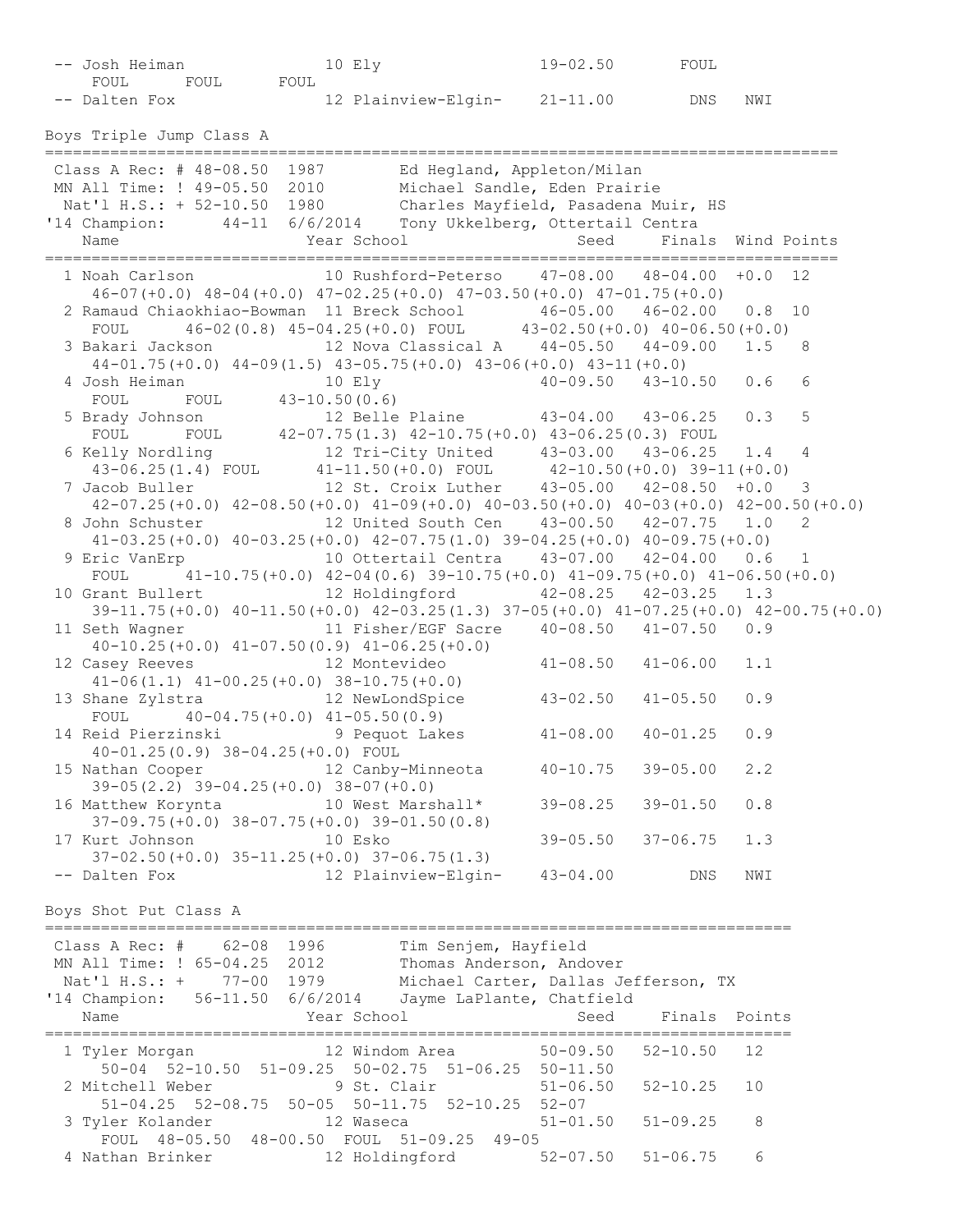FOUL FOUL 49-10.25 43-06.75 51-06.75 49-01.50 5 Sam Coil 10 MooseLkWillRiv 49-04.50 50-10.00 5 48-05 50-02.75 47-09 50-10 49-06 48-11 6 Cody Carpentier 12 Hayfield 50-02.25 50-08.25 4 48-08.50 48-10 46-08.50 49-06.75 50-08.25 7 Dan Timm 12 G-F-W 51-02.00 50-05.25 3 50-05.25 48-04.25 50-01 47-08.50 47-05.50 48-09.75 8 Michael Greene 12 Mesabi East 48-07.00 50-05.00 2 50-05 50-04.25 FOUL FOUL 48-00 9 Brandon Larsen 12 Concordia Academ 48-04.00 49-06.00 1 49-06 FOUL FOUL 48-07.25 43-07.25 47-08 10 Seth Clennon 11 East Central 47-08.00 49-02.75 49-02.75 47-09 48-06.75 48-02.75 47-09.25 11 Sutton Lohmiller 12 Wadena-Deer Cree 49-00.00 47-10.00 46-00.50 45-06.50 47-10 12 Tanner Hauser 11 St. Clair 50-10.00 46-10.25 46-06.75 46-10.25 42-04.75 13 Mitchell Sunder 12 Osakis 47-03.00 46-09.00 45-01.25 41-07.75 46-09 14 Samuel Schneider 12 Rushford-Peterso 48-08.50 46-08.00 46-07.25 46-06.50 46-08 15 Sasha Bornschlegl 12 St. Croix Luther 47-05.75 46-03.00 37-05.75 46-03 45-03 16 Cory Schreier 11 Lakeview 50-02.00 45-11.00 45-06.50 45-11 44-03.25 17 Brady Butcher 12 Dilworth-Glyndon 45-08.50 44-08.00 38-04.25 43-03.25 44-08 18 Roger Thorp 12 Frazee 46-07.50 44-05.00 44-03 44-05 44-04 Boys Shot Put Wheelchair Wheelchair Class A ================================================================================ Class A Rec:  $# 10-06.75 6/6/2014$  Blake Collier, St. James Area\* MN All Time: ! 20-00.75 2012 Mark Braun, Irondale '14 Champion: 10-06.75 6/6/2014 Blake Collier, St. James Area\* Name The Year School Seed Finals Points ================================================================================ 1 Blake Collier 9 St. James Area\* 13-06.00 12-05.50# 1 11-02 10-09.25 11-08.75 12-05.50 11-07.25 12-05.50 1 Ben Bode 8 St. Peter 11-06.00 11-04.50# 1 10-08.75 10-11.75 11-00.25 10-11.50 9-07.50 11-04.50 Boys Discus Throw Wheelchair Wheelchair Class A ================================================================================ Class A Rec: # 16-04 6/7/2014 Blake Collier, St. James Area\* MN All Time: ! 58-08 2012 Mark Braun, Irondale '14 Champion: 16-04 6/7/2014 Blake Collier, St. James Area\* Name The Year School Seed Finals Points ================================================================================ 1 Ben Bode 8 St. Peter 20-08 19-04# 1 18-00 18-06 19-04 17-09 18-08 19-03 10 00 10 00 19 01 17 09 10 00 19 00<br>1 Blake Collier 9 St. James Area\* 20-01 19-00# 1 16-00 17-10 15-05 19-00 17-08 18-11 Boys Discus Throw Class A ================================================================================ Class A Rec: # 192-07 1987 Mike Yonkey, Wells-Easton MN All Time: ! 192-07 1987 Mike Yonkey, Wells-Easton Nat'l H.S.: + 236-06 2009 Mason Finley, Buena Vista, CO '14 Champion: 162-08 6/7/2014 Jayme LaPlante, Chatfield Name Year School Seed Finals Points ================================================================================ 1 Mitchell Weber 9 St. Clair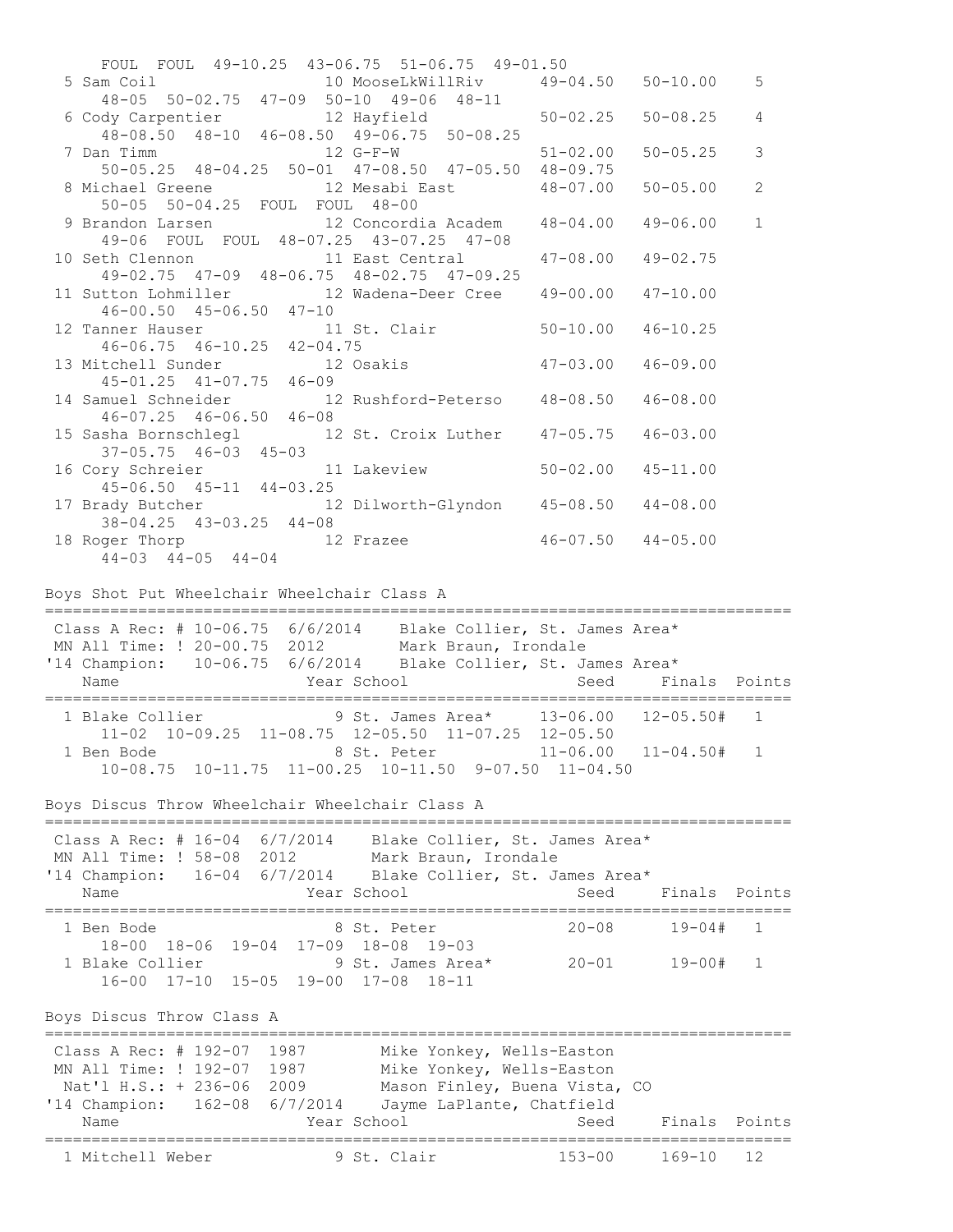| 163-08 159-07 157-07 155-10 166-10 169-10                                                                                                    |                                                                                                                                                                                 |                                  |                                                                      |                                                   |                                      |
|----------------------------------------------------------------------------------------------------------------------------------------------|---------------------------------------------------------------------------------------------------------------------------------------------------------------------------------|----------------------------------|----------------------------------------------------------------------|---------------------------------------------------|--------------------------------------|
| 2 Matt Culhane 11 Rushford-Peterso<br>147-00 168-08 158-04 FOUL 169-02 FOUL                                                                  | 11 Rushford-Peterso 163-08 169-02                                                                                                                                               |                                  |                                                                      | 10                                                |                                      |
| 3 Tyler Kolander 12 Waseca<br>120-09 155-10 150-08 159-10 FOUL 168-01                                                                        |                                                                                                                                                                                 | $166 - 00$                       | $168 - 01$                                                           | 8                                                 |                                      |
| 4 Samuel Moore 9 Bertha-Hewitt/Ve<br>157-08 144-09 152-08 149-01 157-02 161-05                                                               |                                                                                                                                                                                 | $147 - 04$                       | $161 - 05$                                                           | 6                                                 |                                      |
| 5 Tyler Morgan 12 Windom Area<br>148-05 137-06 FOUL 157-00 145-01 146-01                                                                     |                                                                                                                                                                                 | $152 - 03$                       | $157 - 00$                                                           | 5                                                 |                                      |
| 6 Garrett Springer 12 MN State Academy<br>FOUL 148-09 141-07 134-07 FOUL FOUL                                                                |                                                                                                                                                                                 | $153 - 10$                       | $148 - 09$                                                           | $\overline{4}$                                    |                                      |
| 7 Dominiq Bouska 12 GMLOS<br>135-11 140-07 127-05 127-00 138-04 146-01                                                                       |                                                                                                                                                                                 | $153 - 07$                       | $146 - 01$                                                           | 3                                                 |                                      |
| 8 Wyatt Schirrick 12 Red Lake County*<br>138-11 127-06 FOUL 133-02 143-03 140-09                                                             |                                                                                                                                                                                 | $143 - 09$                       | $143 - 03$                                                           | $\mathbf{2}$                                      |                                      |
| 9 William Parks<br>FOUL FOUL 138-09 138-08 129-07 137-00                                                                                     | 12 Perham                                                                                                                                                                       | $137 - 08$                       | $138 - 09$                                                           | $\mathbf{1}$                                      |                                      |
| 10 Kiefer Miller<br>138-08 134-05 133-09 FOUL 121-01 135-07                                                                                  | 11 Nevis                                                                                                                                                                        | 138-00                           | $138 - 08$                                                           |                                                   |                                      |
| 11 Sasha Bornschlegl 12 St. Croix Luther 135-00<br>126-02 138-06 132-03                                                                      |                                                                                                                                                                                 |                                  | $138 - 06$                                                           |                                                   |                                      |
| 12 Shane Curtis<br>135-05 138-05 136-05                                                                                                      | 12 Stewartville 168-07                                                                                                                                                          |                                  | $138 - 05$                                                           |                                                   |                                      |
| 13 Garret Nosbisch<br>120-09 138-04 137-10                                                                                                   | 11 Stewartville 159-06                                                                                                                                                          |                                  | $138 - 04$                                                           |                                                   |                                      |
| 14 Jake Langner<br>127-07 136-06 124-08                                                                                                      | 12 Holdingford                                                                                                                                                                  | $141 - 05$                       | $136 - 06$                                                           |                                                   |                                      |
| 15 acob Frisell<br>130-06 127-10 FOUL                                                                                                        | 10 Minnehaha Academ 140-06                                                                                                                                                      |                                  | $130 - 06$                                                           |                                                   |                                      |
| 16 Brennan Lewis<br>122-11 129-06 FOUL                                                                                                       | 11 AtwaCosGC                                                                                                                                                                    | $143 - 05$                       | $129 - 06$                                                           |                                                   |                                      |
| 17 Jeremiah Chavez<br>128-06 FOUL FOUL                                                                                                       | 12 MooseLkWillRiv 133-08                                                                                                                                                        |                                  | $128 - 06$                                                           |                                                   |                                      |
| 18 Zac Skelton<br>118-00 FOUL 122-03                                                                                                         | 12 Mesabi East 134-10                                                                                                                                                           |                                  | $122 - 03$                                                           |                                                   |                                      |
| 19 Noah Jensen<br>FOUL FOUL 110-08                                                                                                           | 11 LQPVDB 147-05                                                                                                                                                                |                                  | $110 - 08$                                                           |                                                   |                                      |
| -- Cody Carpentier<br>FOUL FOUL FOUL                                                                                                         | 12 Hayfield 164-10 FOUL                                                                                                                                                         |                                  |                                                                      |                                                   |                                      |
| Boys 100 Meter Dash Class AA                                                                                                                 |                                                                                                                                                                                 |                                  |                                                                      |                                                   |                                      |
| 9 Advance:<br>Class AA Rec: # 10.49 2004<br>MN All Time: ! 10.49 2004<br>Nat'l H.S.: + 10.15 1990<br>10.99 6/7/2014<br>'14 Champion:<br>Name | Top 2 Each Heat plus Next 3 Best Times<br>Ibrahim Kabia, Champlin Park<br>Ibrahim Kabia, Champlin Park<br>Henry Neal, Greenville, TX<br>Shaheed Hickman, Hopkins<br>Year School | Seed                             | Prelims                                                              | Wind H#                                           |                                      |
| ======================<br>Preliminaries                                                                                                      | -----------------                                                                                                                                                               | =============================    |                                                                      |                                                   |                                      |
| 1 Sam Zenner<br>2 Evan McClellon<br>3 Akeem Sirleaf<br>4 Vance Barnes                                                                        | 12 Eagan<br>11 Armstrong<br>12 North<br>12 Minnetonka                                                                                                                           | 10.55<br>10.59<br>11.25<br>10.72 | $10.83Q - 1.8$<br>$10.89Q - 1.3$<br>$11.00Q - 1.3$<br>$11.10Q - 1.3$ | 2<br>1<br>3<br>3                                  |                                      |
| 5 Logan Nelson<br>6 Isaiah Koran<br>7 Paul Afflito<br>8 Goodness Akindemowo                                                                  | 12 Blaine<br>11 North<br>12 Minnetonka<br>9 Minnetonka                                                                                                                          | 11.09<br>11.37<br>10.76<br>11.11 | $11.22Q - 1.3$<br>$11.28Q - 1.8$<br>$11.17q - 1.3$<br>$11.23q - 1.3$ | $\mathbf 1$<br>$\mathbf{2}$<br>3<br>1             | 11.279                               |
| 9 Duane Moore<br>10 John Solberg<br>11 Anthony Ekholm<br>12 Darryl Martin                                                                    | 12 Bloom Jefferson<br>12 Cambridge-Isanti<br>12 Holy Angels<br>12 Rochester Centur                                                                                              | 10.88<br>11.54<br>10.92<br>11.11 | $11.28q - 1.3$<br>$11.31 - 1.3$<br>11.31<br>11.36                    | $\mathbf{1}$<br>1<br>$-1.8$<br>2<br>$-1.3$<br>- 3 | 11.279<br>11.303<br>11.309<br>11.353 |
| 13 Dimitri williams                                                                                                                          | 12 Rosemount                                                                                                                                                                    | 10.96                            | 11.36                                                                | $-1.3$<br>1                                       | 11.355                               |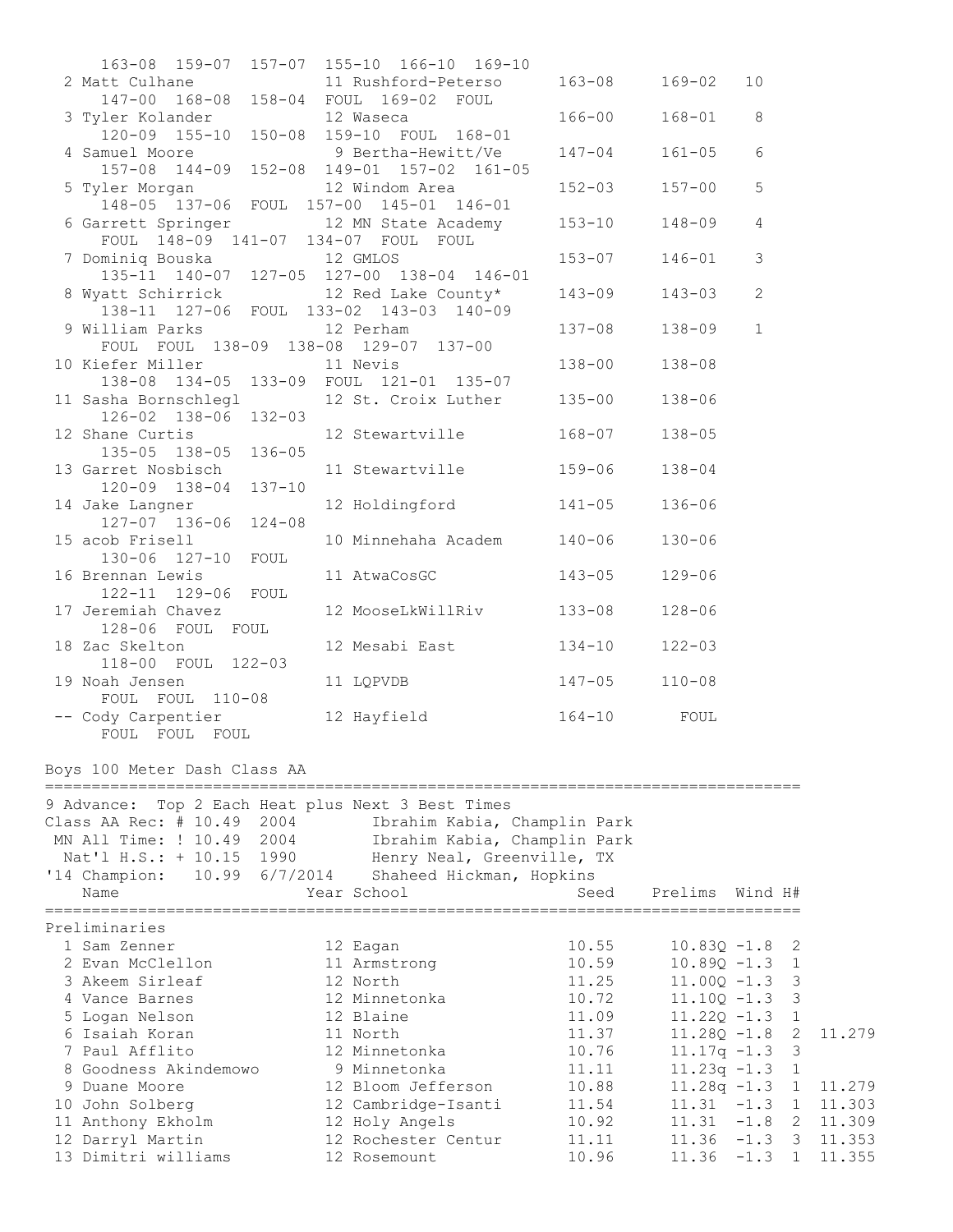| 14 Cory Mensah                                            | 12 Champlin Park                                           | 11.16   | 11.37              | $-1.3$  | 3              |        |
|-----------------------------------------------------------|------------------------------------------------------------|---------|--------------------|---------|----------------|--------|
| 15 Tanner Palmborg                                        | 12 Princeton                                               | 11.50   | $11.42 - 1.8$      |         | 2              | 11.414 |
| 16 Darren Misiak                                          | 10 Eastview                                                | 10.97   | $11.42 -1.3$ 3     |         |                | 11.420 |
| 17 Robbie Grimsley                                        | 12 Hutchinson                                              | 11.11   | $11.43 - 1.3$      |         | 3              |        |
| 18 Tanner Ogren                                           | 12 New Ulm                                                 | 11.07   | 11.50              | $-1.8$  | 2              | 11.495 |
| 18 Nate Gubbels                                           | 11 Bemidji                                                 | 11.06   | 11.50              | $-1.3$  | 1              | 11.495 |
| 20 Jonathan Rowe                                          | 11 Shakopee                                                | 11.06   | 11.52              | $-1.8$  | 2              | 11.514 |
| 21 Denzel Brown                                           | 10 Edina                                                   | 10.93   | 11.52              | $-1.8$  | 2              | 11.517 |
| 21 Gandi Kelly                                            | 11 Lakeville North                                         | 11.31   | $11.52 -1.3 1$     |         |                | 11.517 |
| 23 Devante Delburne                                       | 11 Moorhead                                                | 11.11   | $11.53 - 1.8$      |         | 2              |        |
| 24 Josh Reeves                                            | 12 Wayzata                                                 | 11.05   | $11.54 - 1.3$      |         | 3              |        |
| 25 Josh Hallum                                            | 11 St. Thomas Acade                                        | 11.13   | $11.58 - 1.3 1$    |         |                |        |
| 26 Al-Jureau Ray                                          | 12 MPLS Southwest                                          | 11.12   | $11.67 - 1.8$      |         | 2              |        |
| Boys 100 Meter Dash Class AA                              |                                                            |         |                    |         |                |        |
|                                                           |                                                            |         |                    |         |                |        |
| Class AA Rec: # 10.49 2004<br>MN All Time: ! 10.49 2004   | Ibrahim Kabia, Champlin Park                               |         |                    |         |                |        |
|                                                           | Ibrahim Kabia, Champlin Park<br>Henry Neal, Greenville, TX |         |                    |         |                |        |
| Nat'l H.S.: + 10.15 1990                                  |                                                            |         |                    |         |                |        |
| '14 Champion: 10.99 6/7/2014                              | Shaheed Hickman, Hopkins                                   |         | Finals Wind Points |         |                |        |
| Name                                                      | Year School                                                | Prelims |                    |         |                |        |
| Finals                                                    |                                                            |         |                    |         |                |        |
| 1 Sam Zenner                                              | 12 Eagan                                                   | 10.83   | $10.84 -2.7$       |         | 12             |        |
| 2 Evan McClellon                                          | 11 Armstrong                                               | 10.89   | $10.91 - 2.7$      |         | 10             |        |
| 3 Akeem Sirleaf                                           | 12 North                                                   | 11.00   | $11.00 -2.7$       |         | 8              |        |
| 4 Vance Barnes                                            | 12 Minnetonka                                              | 11.10   | $11.14 -2.7$       |         | 6              |        |
| 5 Duane Moore                                             | 12 Bloom Jefferson                                         | 11.28   | $11.19 - 2.7$      |         | 5              |        |
| 6 Goodness Akindemowo                                     | 9 Minnetonka                                               | 11.23   | $11.28 - 2.7$      |         | $\overline{4}$ |        |
| 7 Paul Afflito                                            | 12 Minnetonka                                              | 11.17   | $11.34 -2.7$       |         | 3              |        |
| 8 Logan Nelson                                            | 12 Blaine                                                  | 11.22   | $11.36 -2.7$       |         | 2              |        |
| 9 Isaiah Koran                                            | 11 North                                                   | 11.28   | $11.39 - 2.7$      |         | 1              |        |
| Boys 200 Meter Dash Class AA                              |                                                            |         |                    |         |                |        |
|                                                           |                                                            |         |                    |         |                |        |
| 9 Advance: Top 2 Each Heat plus Next 3 Best Times         |                                                            |         |                    |         |                |        |
| Class AA Rec: # 20.92 2004                                | Jon Boyd, Mankato East                                     |         |                    |         |                |        |
| MN All Time: ! 20.92 2004                                 | Jon Boyd, Mankato East                                     |         |                    |         |                |        |
| Nat'l H.S.: + 20.13 1985                                  | Roy Martin, Dallas Roosevelt, TX                           |         |                    |         |                |        |
| '14 Champion: 21.93 6/7/2014 Akeem Sirleaf, North<br>Name | Year School                                                | Seed    | Prelims            | Wind H# |                |        |
|                                                           |                                                            |         |                    |         |                |        |
| Preliminaries                                             |                                                            |         |                    |         |                |        |
| 1 Evan McClellon                                          | 11 Armstrong                                               | 21.25   | $21.71Q - 2.1$     |         | 1              |        |
| 2 Akeem Sirleaf                                           | 12 North                                                   | 21.56   | $21.73Q - 1.8$     |         | 3              |        |
| 3 Paul Afflito                                            | 12 Minnetonka                                              | 21.66   | $22.06Q - 0.7$     |         | 2              |        |
| 4 Brooks Carroll                                          | 12 Stillwater Area                                         | 22.27   | $22.23Q - 0.7$     |         | 2              |        |
| 5 Juan Bowers                                             | 11 Bloom Kennedy                                           | 22.25   | $22.41Q - 1.8$     |         | 3              | 22.407 |
| 6 Darryl Martin                                           | 12 Rochester Centur                                        | 22.12   | $22.56Q - 2.1$     |         | $\mathbf 1$    |        |
| 7 Vance Barnes                                            | 12 Minnetonka                                              | 21.63   | $22.39q -0.7$      |         | 2              |        |
| 8 Tanner Palmborg                                         | 12 Princeton                                               | 22.46   | $22.41q - 0.7$     |         | 2              | 22.405 |
| 9 Tanner Ogren                                            | 12 New Ulm                                                 | 22.37   | $22.62q -2.1$      |         | 1              |        |
| 10 Alex Kelner                                            | 12 Irondale                                                | 22.33   | 22.71              | $-1.8$  | 3              |        |
| 11 Duane Moore                                            | 12 Bloom Jefferson                                         | 22.32   | 22.81              | $-0.7$  | $\mathbf{2}$   |        |
| 12 Jon Pytlak                                             | 12 Mankato West                                            | 22.47   | 22.86              | $-0.7$  | $\mathbf{2}$   |        |
| 13 Cole Barcroft                                          | 11 Forest Lake                                             | 22.74   | 22.88              | $-1.8$  | 3              |        |
|                                                           |                                                            |         |                    |         |                |        |
| 14 Caleb Bray                                             | 11 Farmington                                              | 22.16   | 22.90              | $-2.1$  | $\mathbf 1$    | 22.891 |
| 15 Darrian Brown                                          | 12 Blaine                                                  | 22.55   | 22.90              | $-2.1$  | $\mathbf 1$    | 22.895 |
| 16 Denzel Brown                                           | 10 Edina                                                   | 21.92   | 22.91              | $-1.8$  | 3              |        |
| 17 Desmond Deshay                                         |                                                            |         |                    |         |                |        |
|                                                           | 12 Prior Lake                                              | 22.40   | 23.07              | $-1.8$  | 3              |        |
| 18 Jalen Floyd                                            | 12 Benilde-St. Marg                                        | 22.39   | 23.20              | $-2.1$  | 1              |        |
| 19 David Supinski                                         | 12 Brainerd*                                               | 22.48   | 23.28              | $-1.8$  | 3              |        |
| 20 Jack Young                                             | 9 Rocori                                                   | 22.57   | 23.42              | $-2.1$  | 1              |        |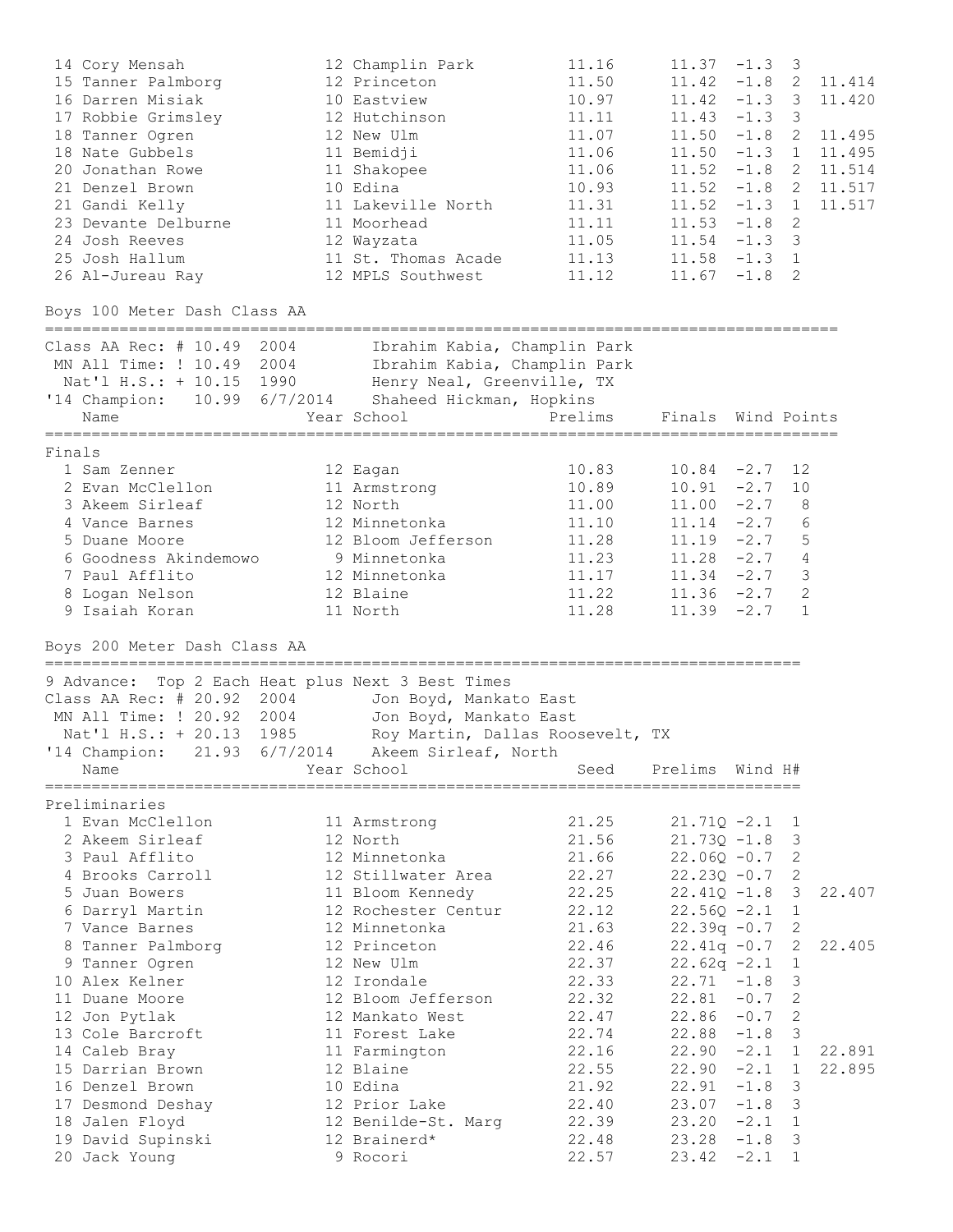Boys 200 Meter Dash Class AA ===================================================================================== Class AA Rec: # 20.92 2004 Jon Boyd, Mankato East MN All Time: ! 20.92 2004 Jon Boyd, Mankato East Nat'l H.S.: + 20.13 1985 Roy Martin, Dallas Roosevelt, TX '14 Champion: 21.93 6/7/2014 Akeem Sirleaf, North Name The Year School Prelims Finals Wind Points ===================================================================================== Finals 1 Akeem Sirleaf 12 North 21.73 21.51 -1.7 12 2 Evan McClellon 11 Armstrong 21.71 21.54 -1.7 10 3 Paul Afflito 12 Minnetonka 22.06 22.02 -1.7 8 4 Vance Barnes 12 Minnetonka 22.39 22.28 -1.7 6 5 Tanner Palmborg 12 Princeton 22.41 22.31 -1.7 5 6 Juan Bowers 11 Bloom Kennedy 22.41 22.60 -1.7 4 7 Brooks Carroll 12 Stillwater Area 22.23 22.62 -1.7 3 8 Tanner Ogren 12 New Ulm 22.62 22.78 -1.7 2 9 Darryl Martin 12 Rochester Centur 22.56 23.65 -1.7 1 Boys 400 Meter Dash Class AA ============================================================================ 9 Advance: Top 2 Each Heat plus Next 5 Best Times Class AA Rec: # 47.56 6/8/2013 Nathan Roese, East Ridge MN All Time: ! 47.56 6/8/2013 Nathan Roese, East Ridge Nat'l H.S.: + 45.19 2012 Aldrich Bailey, Mansfield Timberview, TX '14 Champion: 47.99 6/7/2014 Michael Smith, Wayzata Name The Year School Seed Prelims  $H#$ ============================================================================ Preliminaries 1 Leron Norton 12 Eastview 48.45 48.42Q 1 2 Josh Tracy 12 St. Michael-Albe 48.92 48.75Q 2 3 Alex Kelner 12 Irondale 49.38 48.81Q 2 4 Stephon Day 11 Simley 49.68 49.77Q 1 5 David Supinski 12 Brainerd\* 50.48 49.47q 2 6 Tanner Ogren 12 New Ulm 49.89 49.76q 2 7 Mohamed Sharif 12 MPLS Washburn 50.69 49.96q 1 8 Tyler Didier 11 Wayzata 49.88 50.16q 2 9 Roderick Miller 10 Mankato East 50.42 50.21q 2 10 Nik Chappee 10 Hastings 50.40 50.22 1 11 Charlie Voller 10 Monticello 51.25 50.42 1 12 Bryce Holak 11 Duluth East 51.01 50.51 2 13 Roshon Roomes 12 Woodbury 49.49 50.92 1 50.913 14 Jakobi Jackson 12 St. Paul Central 49.92 50.92 1 50.916 15 Quinton Lee 12 Chisago Lake 50.80 51.78 1 -- Joshua Buettner 12 Rochester Centur 50.81 SCR 2 Boys 400 Meter Dash Class AA ================================================================================ Class AA Rec: # 47.56 6/8/2013 Nathan Roese, East Ridge MN All Time: ! 47.56 6/8/2013 Nathan Roese, East Ridge Nat'l H.S.: + 45.19 2012 Aldrich Bailey, Mansfield Timberview, TX '14 Champion: 47.99 6/7/2014 Michael Smith, Wayzata Name Year School Prelims Finals Points ================================================================================ Finals 1 Leron Norton 12 Eastview 48.42 48.26 12 2 Josh Tracy 12 St. Michael-Albe 48.75 48.65 10 3 Tyler Didier 11 Wayzata 50.16 48.86 8 4 Alex Kelner 12 Irondale 48.81 49.03 6 5 David Supinski 12 Brainerd\* 49.47 49.43 5 6 Tanner Ogren 12 New Ulm 49.76 50.14 4 7 Mohamed Sharif 12 MPLS Washburn 49.96 50.31 3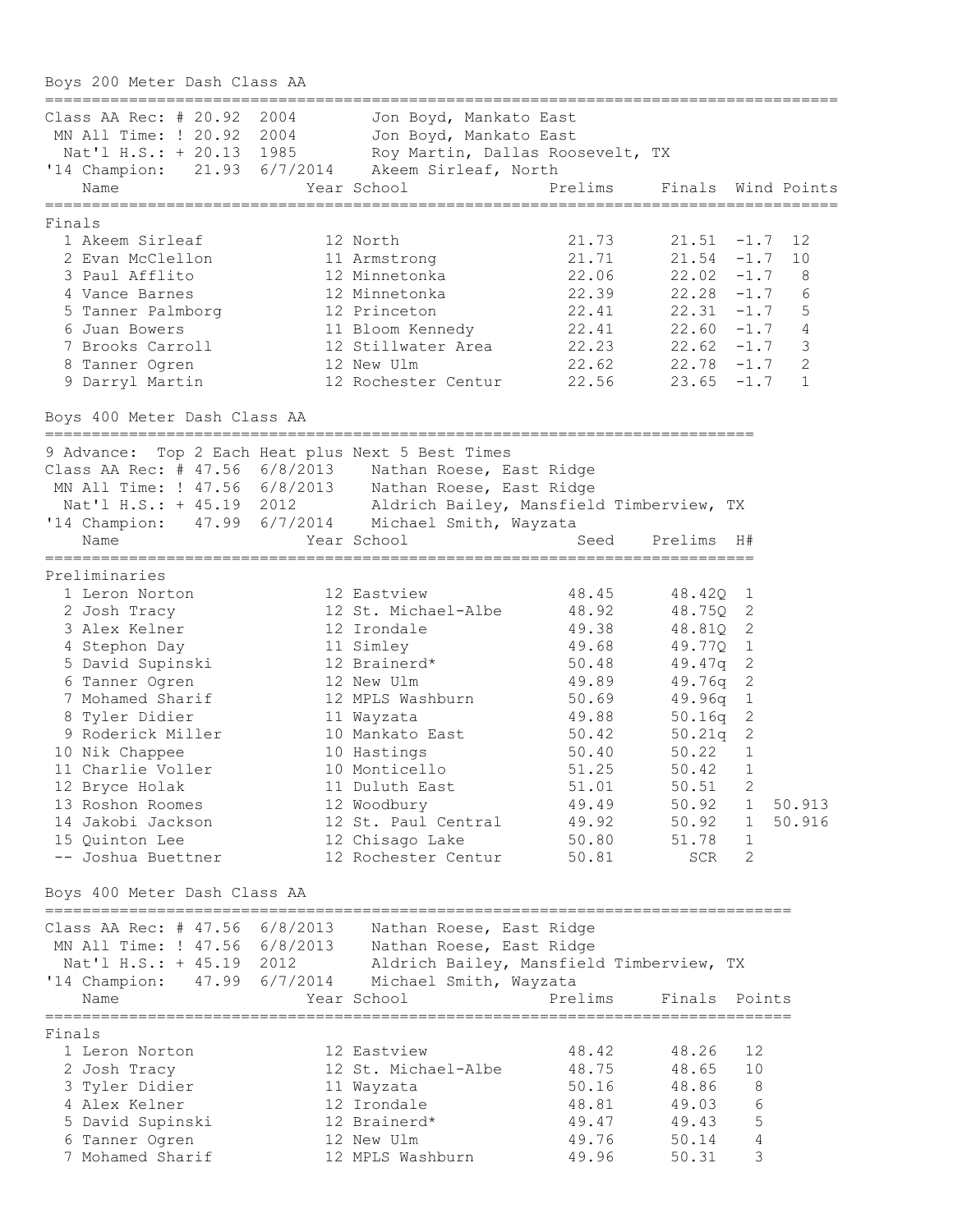| 8 Roderick Miller<br>-- Stephon Day                                                                                                                                                                                                                                                                                                                                                 | 10 Mankato East<br>11 Simley                                                                                                                                                                                                                                                 | 50.21<br>49.77                                                                                                                                                               | 50.76<br>SCR                                                                                                                                                                          | 2                                                                                                 |             |
|-------------------------------------------------------------------------------------------------------------------------------------------------------------------------------------------------------------------------------------------------------------------------------------------------------------------------------------------------------------------------------------|------------------------------------------------------------------------------------------------------------------------------------------------------------------------------------------------------------------------------------------------------------------------------|------------------------------------------------------------------------------------------------------------------------------------------------------------------------------|---------------------------------------------------------------------------------------------------------------------------------------------------------------------------------------|---------------------------------------------------------------------------------------------------|-------------|
| Boys 100 Meter Run Wheelchair Wheelchair Class AA                                                                                                                                                                                                                                                                                                                                   |                                                                                                                                                                                                                                                                              |                                                                                                                                                                              |                                                                                                                                                                                       |                                                                                                   |             |
| Name                                                                                                                                                                                                                                                                                                                                                                                | Year School                                                                                                                                                                                                                                                                  | Seed                                                                                                                                                                         | Finals                                                                                                                                                                                |                                                                                                   | Wind Points |
| 1 Jayson Gorton<br>2 Matt Ferrie                                                                                                                                                                                                                                                                                                                                                    | 10 Buffalo<br>12 Lakeville South                                                                                                                                                                                                                                             | 19.86<br>31.85                                                                                                                                                               | $21.70 - 2.5$<br>$27.94 - 2.5$                                                                                                                                                        |                                                                                                   | 1           |
| Boys 200 Meter Run Wheelchair Wheelchair Class AA                                                                                                                                                                                                                                                                                                                                   |                                                                                                                                                                                                                                                                              |                                                                                                                                                                              |                                                                                                                                                                                       |                                                                                                   |             |
| Name                                                                                                                                                                                                                                                                                                                                                                                | Year School                                                                                                                                                                                                                                                                  | Seed                                                                                                                                                                         | Finals Wind Points                                                                                                                                                                    |                                                                                                   |             |
| 1 Jayson Gorton<br>2 Matt Ferrie                                                                                                                                                                                                                                                                                                                                                    | 10 Buffalo<br>12 Lakeville South                                                                                                                                                                                                                                             | 34.63<br>59.77                                                                                                                                                               | 37.57<br>$57.59 - 1.1$                                                                                                                                                                | $-1.1$                                                                                            | 1           |
| Boys 800 Meter Run Class AA                                                                                                                                                                                                                                                                                                                                                         |                                                                                                                                                                                                                                                                              |                                                                                                                                                                              |                                                                                                                                                                                       |                                                                                                   |             |
| 9 Advance: Top 2 Each Heat plus Next 5 Best Times<br>Class AA Rec: # 1:49.69 2008<br>MN All Time: ! 1:49.69 2008 Zachary Mellon, Buffalo<br>Nat'l H.S.: + 1:46.45 1996 Michael Granville, Bell Gardens, CA<br>'14 Champion: 1:52.32 6/7/2014 Matthew Rosen, Bloomington Jeff<br>Name                                                                                                | Zachary Mellon, Buffalo<br>Year School                                                                                                                                                                                                                                       | Seed                                                                                                                                                                         | Prelims H#                                                                                                                                                                            |                                                                                                   |             |
| Preliminaries<br>1 Christopher Trotter<br>2 Justin Hyytinen<br>3 Seth Eliason<br>4 Lucas Trapp<br>5 Allen-Michael Burback<br>6 Sam Hanson<br>7 Samuel Ivanecky<br>8 Jimmy Thibault<br>9 Alex Carrabre<br>10 Nathaniel Jacobson<br>11 Colin Dwyer<br>12 Luke West<br>13 Jake Houghton<br>14 Andrew Mergen<br>15 Joey Fenstermacher<br>16 Karl Wachter<br>Boys 800 Meter Run Class AA | 11 St. Louis Park<br>12 Farmington<br>10 Hopkins<br>11 Elk River<br>12 Stillwater Area<br>11 Stillwater Area<br>12 Rosemount<br>12 Totino-Grace<br>11 Waconia<br>12 Blaine<br>10 Prior Lake<br>11 Brainerd*<br>12 Rochester JM<br>11 Monticello<br>12 Hibbing<br>11 Shakopee | 1:53.04<br>1:53.49<br>1:55.98<br>1:55.08<br>1:55.69<br>1:57.65<br>1:58.00<br>1:58.84<br>1:58.47<br>1:56.92<br>1:58.50<br>2:00.75<br>1:59.79<br>2:00.15<br>1:56.75<br>1:59.94 | 1:53.990<br>1:56.05Q<br>1:54.95Q<br>1:56.90Q<br>1:55.79q<br>1:55.89q<br>1:56.93q<br>1:58.17q<br>1:58.34q<br>1:58.66<br>1:58.81<br>1:59.03<br>1:59.36<br>1:59.53<br>1:59.72<br>2:01.12 | 2<br>1<br>2<br>1<br>2<br>2<br>$\mathbf 2$<br>2<br>$\mathbf{1}$<br>1<br>1<br>2<br>2<br>1<br>1<br>1 |             |
| Class AA Rec: $# 1:49.69$<br>2008<br>MN All Time: ! 1:49.69 2008<br>Nat'l H.S.: + 1:46.45<br>1996<br>'14 Champion:<br>Name                                                                                                                                                                                                                                                          | Zachary Mellon, Buffalo<br>Zachary Mellon, Buffalo<br>Michael Granville, Bell Gardens, CA<br>1:52.32 6/7/2014 Matthew Rosen, Bloomington Jeff<br>Year School                                                                                                                 | Prelims                                                                                                                                                                      | Finals                                                                                                                                                                                | Points                                                                                            |             |
| Finals<br>1 Lucas Trapp<br>2 Christopher Trotter<br>3 Justin Hyytinen<br>4 Alex Carrabre<br>5 Allen-Michael Burback<br>6 Sam Hanson<br>7 Samuel Ivanecky<br>8 Jimmy Thibault<br>9 Seth Eliason                                                                                                                                                                                      | 11 Elk River<br>11 St. Louis Park<br>12 Farmington<br>11 Waconia<br>12 Stillwater Area<br>11 Stillwater Area<br>12 Rosemount<br>12 Totino-Grace<br>10 Hopkins                                                                                                                | 1:56.90<br>1:53.99<br>1:56.05<br>1:58.34<br>1:55.79<br>1:55.89<br>1:56.93<br>1:58.17<br>1:54.95                                                                              | 1:50.80<br>1:51.47<br>1:52.72<br>1:53.87<br>1:55.25<br>1:56.90<br>2:00.33<br>2:01.15<br>2:02.61                                                                                       | 12<br>10<br>8<br>6<br>5<br>4<br>3<br>$\mathbf 2$<br>$\mathbf 1$                                   |             |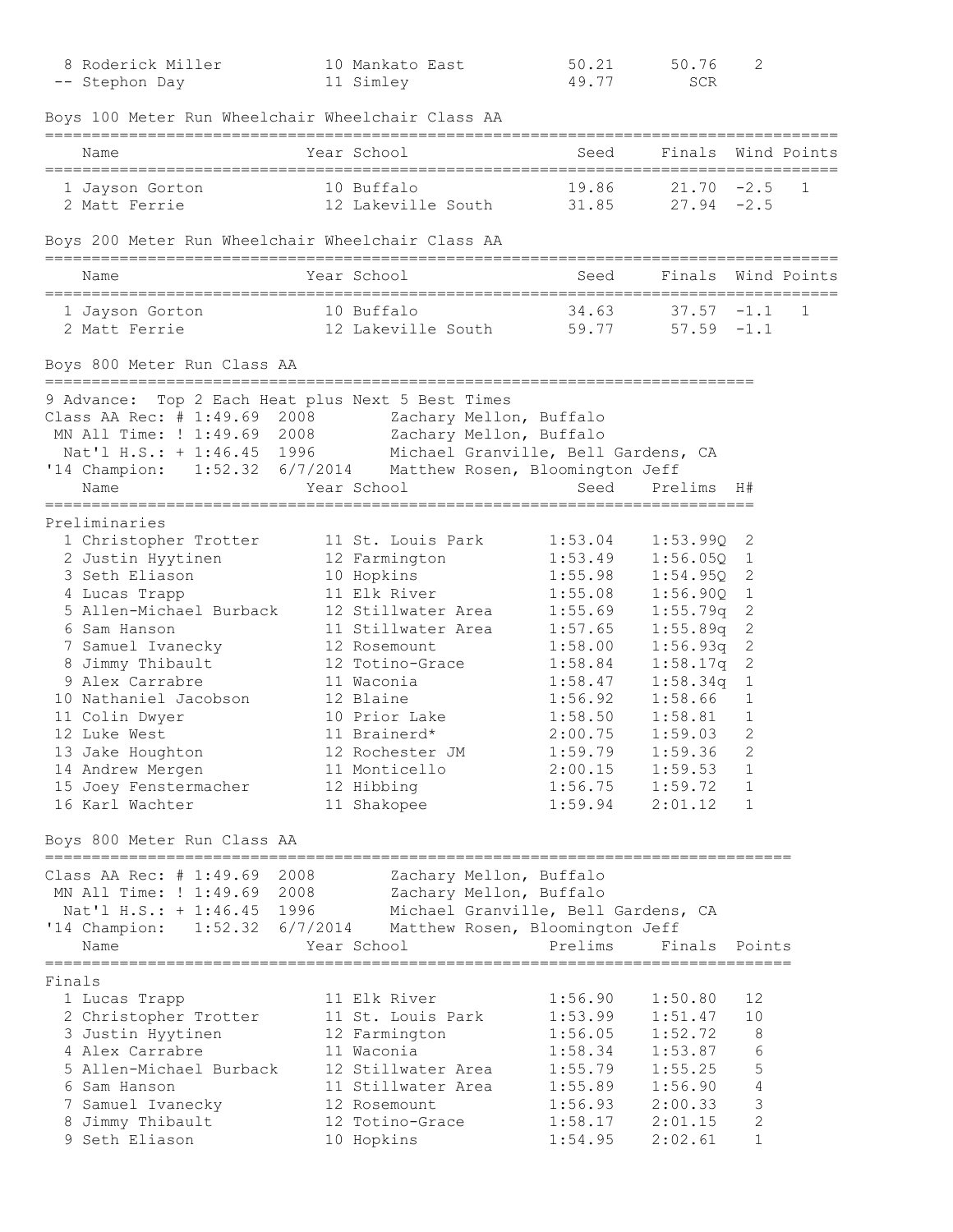Boys 1600 Meter Run Class AA

| Class AA Rec: # 4:08.51 2001<br>MN All Time: ! 4:08.51 2001<br>Nat'l H.S.: + 3:59.51 2001 | Nick Schneider, Benilde-St. Margaret's<br>Nick Schneider, Benilde-St. Margaret's<br>Alan Webb, Reston South Lakes, VA |                     |          |                |
|-------------------------------------------------------------------------------------------|-----------------------------------------------------------------------------------------------------------------------|---------------------|----------|----------------|
| '14 Champion: 4:13.54 6/7/2014<br>Name                                                    | Eli Krahn, Stillwater Area<br>Year School                                                                             | Seed                | Finals   | Points         |
|                                                                                           |                                                                                                                       |                     |          |                |
| 1 Joe Klecker                                                                             | 12 Hopkins                                                                                                            | 4:09.81             | 4:06.54# | 12             |
| 2 Justin Hyytinen                                                                         | 12 Farmington                                                                                                         | 4:25.37             | 4:12.17  | 10             |
| 3 Connor Olson                                                                            | 12 Wayzata                                                                                                            | 4:15.86             | 4:12.84  | 8              |
| 4 Jaret Carpenter                                                                         | 11 Wayzata                                                                                                            | 4:16.65             | 4:14.40  | 6              |
| 5 Bailey Hesse-Withbroe                                                                   | 12 Stillwater Area                                                                                                    | 4:20.13             | 4:16.92  | 5              |
| 6 Nicholas Wareham                                                                        | 12 Woodbury                                                                                                           | 4:20.29             | 4:18.48  | $\overline{4}$ |
| 7 Kevin Dado                                                                              | 10 Totino-Grace                                                                                                       | 4:24.11             | 4:19.33  | 3              |
|                                                                                           | 12 St. Michael-Albe                                                                                                   | 4:22.67             | 4:20.07  | $\mathbf{2}$   |
| 8 Chase Cayo                                                                              |                                                                                                                       |                     |          | $\mathbf{1}$   |
| 9 Kyle Rachel                                                                             | 11 Shakopee                                                                                                           | 4:28.74             | 4:21.67  |                |
| 10 Nate Souther                                                                           | 12 Big Lake                                                                                                           | 4:28.90             | 4:22.55  |                |
| 11 Jake Houghton                                                                          | 12 Rochester JM                                                                                                       | 4:28.33             | 4:23.28  |                |
| 12 Alec Anderson                                                                          | 12 Chaska                                                                                                             | 4:29.05             | 4:24.61  |                |
| 13 Ben Garrison                                                                           | 12 Prior Lake                                                                                                         | 4:23.51             | 4:32.96  |                |
| 14 Christian Leonard                                                                      | 10 Elk River                                                                                                          | 4:32.07             | 4:32.99  |                |
| 15 Tyler Moore                                                                            | 10 Little Falls                                                                                                       | 4:38.55             | 4:37.37  |                |
| 16 Luke Lahr                                                                              | 12 Becker                                                                                                             | 4:38.38             | 4:37.91  |                |
|                                                                                           |                                                                                                                       |                     |          |                |
| 17 Collin Kern                                                                            | 11 Bloom Kennedy                                                                                                      | 4:26.59             | 4:38.80  |                |
|                                                                                           |                                                                                                                       |                     |          |                |
| Boys 3200 Meter Run Class AA                                                              |                                                                                                                       |                     |          |                |
| Class AA Rec: # 8:57.07 6/7/2013                                                          | Obsa Ali, Richfield                                                                                                   |                     |          |                |
| MN All Time: ! 8:57.07 6/7/2013                                                           | Obsa Ali, Richfield                                                                                                   |                     |          |                |
| Nat'l H.S.: + 8:34.23 2008                                                                | German Fernandez, Riverbank, CA                                                                                       |                     |          |                |
| '14 Champion: 9:00.08 6/6/2014                                                            |                                                                                                                       |                     |          |                |
|                                                                                           | Eli Krahn, Stillwater Area                                                                                            |                     |          |                |
| Name                                                                                      | Year School                                                                                                           | Seed                | Finals   | Points         |
| 1 Joe Klecker                                                                             | 12 Hopkins                                                                                                            | 8:54.01             | 8:57.76  | 12             |
| 2 Jaret Carpenter                                                                         | 11 Wayzata                                                                                                            | 9:06.57             | 9:05.51  | 10             |
| 3 Bailey Hesse-Withbroe                                                                   | 12 Stillwater Area                                                                                                    | 9:22.11             | 9:09.19  | $8\,$          |
| 4 Connor Olson                                                                            | 12 Wayzata                                                                                                            | 9:08.61             | 9:10.87  | $6\,$          |
|                                                                                           |                                                                                                                       |                     |          |                |
| 5 Owen Hoeft                                                                              | 11 Hopkins                                                                                                            | 9:07.94             | 9:14.33  | 5              |
| 6 Chase Cayo                                                                              | 12 St. Michael-Albe                                                                                                   | 9:26.41             | 9:16.57  | $\overline{4}$ |
| 7 Nicholas Wareham                                                                        | 12 Woodbury                                                                                                           | 9:21.78             | 9:20.70  | 3              |
| 8 Kevin Dado                                                                              | 10 Totino-Grace                                                                                                       | 9:39.81             | 9:31.62  | 2              |
| 9 Kyle Rachel                                                                             | 11 Shakopee                                                                                                           | 9:32.76             | 9:32.19  | $\mathbf{1}$   |
| 10 Nate Souther                                                                           | 12 Big Lake                                                                                                           | 9:46.73             | 9:35.66  |                |
| 11 Ben Garrison                                                                           | 12 Prior Lake                                                                                                         | 9:49.62             | 9:37.04  |                |
| 12 Aaron Runge                                                                            | 12 Alexandria                                                                                                         | 9:46.93             | 9:39.69  |                |
| 13 Adam Armbruster                                                                        | 12 Delano                                                                                                             | 9:36.34             | 9:41.48  |                |
|                                                                                           |                                                                                                                       |                     |          |                |
| 14 Nathan Engstrom                                                                        | 12 Andover                                                                                                            | 9:51.33             | 9:46.39  |                |
| 15 Seth Massot                                                                            | 11 Rochester Centur                                                                                                   | 9:49.94             | 9:47.89  |                |
| 16 Alex Berhe                                                                             | 12 Rosemount                                                                                                          | 9:57.34             | 9:57.32  |                |
| 17 Samuel Nelson                                                                          | 12 Rochester Centur                                                                                                   | $9:47.51$ $9:57.62$ |          |                |
| 18 Tyler Moore                                                                            | 10 Little Falls                                                                                                       | 9:46.34             | 10:15.44 |                |
|                                                                                           |                                                                                                                       |                     |          |                |
| Boys 110 Meter Hurdles Class AA                                                           |                                                                                                                       |                     |          |                |
| 9 Advance: Top 2 Each Heat plus Next 5 Best Times                                         |                                                                                                                       |                     |          |                |
| Class AA Rec: # 13.88 2012                                                                | Rilwan (RJ) Alowonle, Park, Cottage Grove                                                                             |                     |          |                |
| MN All Time: ! 13.88 2012 Rilwan (RJ) Alowonle, Park, Cottage Grove                       |                                                                                                                       |                     |          |                |
|                                                                                           |                                                                                                                       |                     |          |                |
| Nat'l H.S.: + 13.10 1980                                                                  | Dennis Brantley, Houston Worthing, TX                                                                                 |                     |          |                |
| '14 Champion: 14.54 6/7/2014 Matt Baker, Mounds View                                      |                                                                                                                       |                     |          |                |
| Name                                                                                      | Year School                                                                                                           | Seed                | Prelims  | Wind H#        |
| Preliminaries                                                                             |                                                                                                                       |                     |          |                |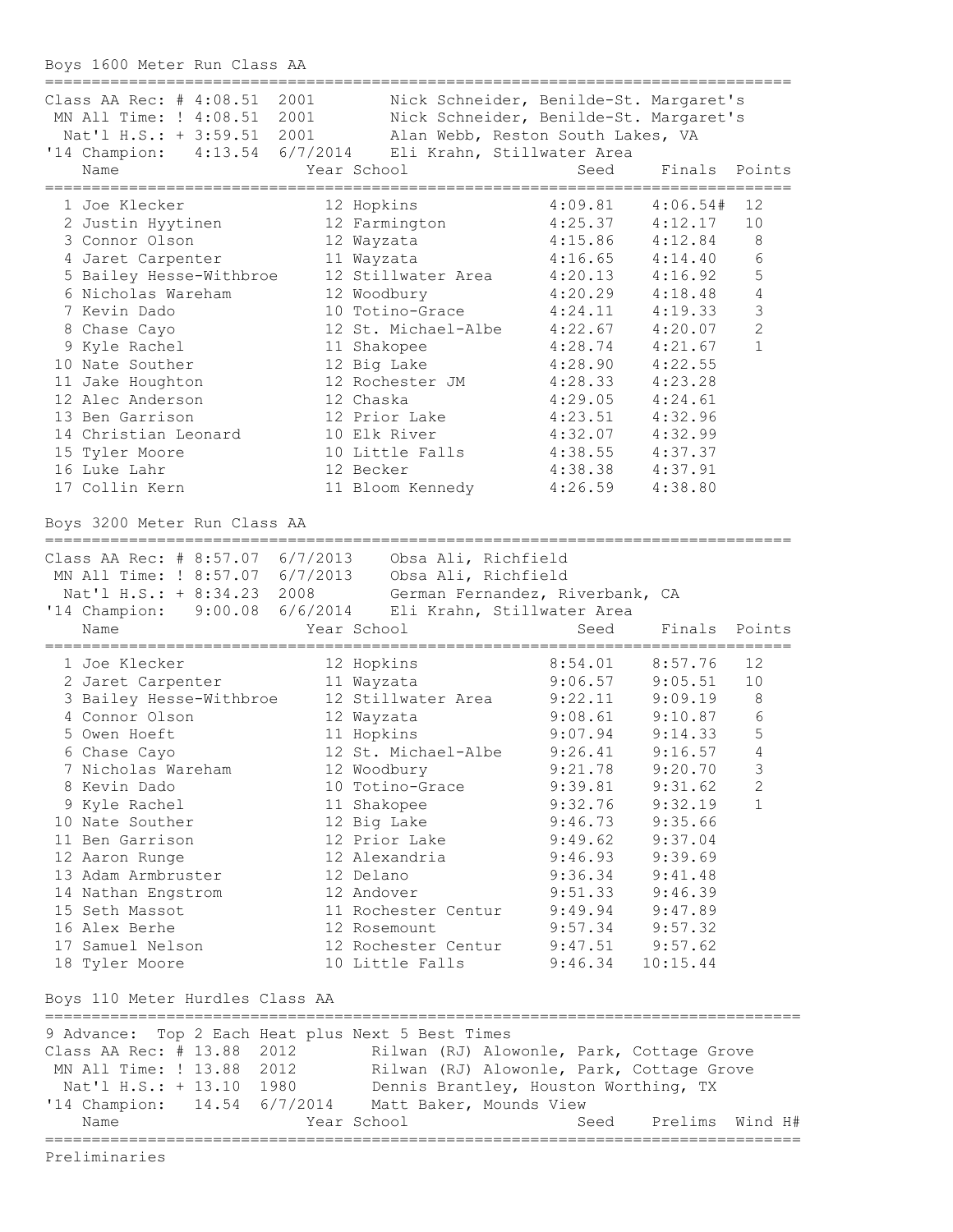| 1 Arik Steele<br>2 Trevon Clay<br>3 Davis Eldridge<br>4 Matt Baker<br>5 Thedore Frid<br>6 Benjamin Ose<br>7 Jacob Johnson<br>8 Derrick Griffin<br>9 Mohamed Hussein<br>10 Grant Mosser<br>11 Basil Muhammad<br>12 Andrew Cole<br>13 Max Martin<br>14 Logan Bristol<br>15 Joseph Conrad<br>16 Stephen Holecek<br>17 Chris Olsen<br>18 Alex Klein |                                                                                                                                                 | 12 North Branch<br>11 St. Paul Como Pa<br>12 Eden Prairie<br>12 Mounds View<br>12 South St. Paul<br>12 Eden Prairie<br>11 Owatonna<br>12 Eagan<br>12 Eden Prairie<br>12 Lakeville South<br>12 Columbia Heights<br>12 Monticello<br>12 Wayzata<br>12 Mankato West<br>11 Cambridge-Isanti<br>12 Thief River<br>11 Mankato West<br>12 Stillwater Area | 14.65<br>14.29<br>14.49<br>14.57<br>14.54<br>15.02<br>14.58<br>14.87<br>15.00<br>14.67<br>15.08<br>15.09<br>15.02<br>15.37<br>15.52<br>15.05<br>15.67<br>14.75 | $14.46Q - 0.7$<br>$14.50Q - 1.7$<br>$14.820 - 0.7$<br>$15.00Q - 1.7$<br>$14.95q -0.7$<br>$14.97q - 0.7$<br>$15.05q -1.7$<br>$15.17q -1.7$<br>$15.18q -0.7$<br>$15.21 - 0.7$<br>$15.24 -0.7$<br>$15.32 - 0.7$<br>$15.48 - 1.7$<br>$15.73 - 1.7$ 2<br>$15.78 - 1.7$ 2<br>$15.81 - 1.7$ 2<br>$16.13 - 0.7$ 1<br>16.42 | $-1.7$ 2                                                                                                                                      | 1<br>2<br>$\mathbf{1}$<br>2<br>$\mathbf{1}$<br>$\mathbf{1}$<br>2<br>2<br>1<br>1<br>$\overline{1}$<br>$\mathbf{1}$<br>2 |
|-------------------------------------------------------------------------------------------------------------------------------------------------------------------------------------------------------------------------------------------------------------------------------------------------------------------------------------------------|-------------------------------------------------------------------------------------------------------------------------------------------------|----------------------------------------------------------------------------------------------------------------------------------------------------------------------------------------------------------------------------------------------------------------------------------------------------------------------------------------------------|----------------------------------------------------------------------------------------------------------------------------------------------------------------|--------------------------------------------------------------------------------------------------------------------------------------------------------------------------------------------------------------------------------------------------------------------------------------------------------------------|-----------------------------------------------------------------------------------------------------------------------------------------------|------------------------------------------------------------------------------------------------------------------------|
| Boys 110 Meter Hurdles Class AA                                                                                                                                                                                                                                                                                                                 |                                                                                                                                                 |                                                                                                                                                                                                                                                                                                                                                    |                                                                                                                                                                |                                                                                                                                                                                                                                                                                                                    |                                                                                                                                               |                                                                                                                        |
| Class AA Rec: # 13.88 2012<br>MN All Time: ! 13.88 2012 Rilwan (RJ) Alowonle, Park, Cottage Grove<br>Nat'l H.S.: + 13.10 1980 Dennis Brantley, Houston Worthing, TX<br>'14 Champion: 14.54 6/7/2014 Matt Baker, Mounds View<br>Name                                                                                                             |                                                                                                                                                 | Rilwan (RJ) Alowonle, Park, Cottage Grove<br>Year School                                                                                                                                                                                                                                                                                           | Prelims                                                                                                                                                        | Finals                                                                                                                                                                                                                                                                                                             |                                                                                                                                               | Wind Points                                                                                                            |
| Finals<br>1 Trevon Clay<br>2 Arik Steele<br>3 Matt Baker<br>4 Jacob Johnson<br>5 Davis Eldridge<br>6 Thedore Frid<br>7 Derrick Griffin<br>8 Benjamin Ose<br>9 Mohamed Hussein                                                                                                                                                                   |                                                                                                                                                 | 11 St. Paul Como Pa<br>12 North Branch<br>12 Mounds View<br>11 Owatonna<br>12 Eden Prairie<br>12 South St. Paul<br>12 Eagan<br>12 Eden Prairie<br>12 Eden Prairie                                                                                                                                                                                  | 14.50<br>14.46<br>15.00<br>15.05<br>14.82<br>14.95<br>15.17<br>14.97<br>15.18                                                                                  | $14.45 - 3.8$<br>$14.51 - 3.8$<br>$14.77 - 3.8$<br>14.82<br>$14.88 - 3.8$<br>$14.98 - 3.8$<br>$15.12 - 3.8$<br>$15.23 - 3.8$<br>15.51                                                                                                                                                                              | $-3.8$<br>$-3.8$                                                                                                                              | 12<br>10<br>8<br>6<br>5<br>4<br>3<br>$\mathbf{2}$<br>$\mathbf{1}$                                                      |
| Boys 300 Meter Hurdles Class AA<br>9 Advance: Top 2 Each Heat plus Next 5 Best Times<br>Class AA Rec: $# 36.59$<br>MN All Time: ! 36.59<br>Nat'l H.S.: + 35.02<br>'14 Champion:<br>38.30<br>Name                                                                                                                                                | 2012<br>2012<br>2009 — 2009 — 2009 — 2009 — 2009 — 2009 — 2009 — 2009 — 2009 — 2009 — 2009 — 2009 — 2009 — 2009 — 2009 — 2009 — 200<br>6/7/2014 | Rilwan (RJ) Alowonle, Park, Cottage Grove<br>Rilwan (RJ) Alowonle, Park, Cottage Grove<br>Reggie Wyatt, Riverside La Sierra, CA<br>Clayton Johnson, Hastings<br>Year School                                                                                                                                                                        | Seed                                                                                                                                                           | Prelims                                                                                                                                                                                                                                                                                                            | H#                                                                                                                                            |                                                                                                                        |
| Preliminaries<br>1 Davis Eldridge<br>2 Clayton Johnson<br>3 Trevon Clay<br>4 Grant Mosser<br>5 Arik Steele<br>6 Evan El-Halawani<br>7 Zach Steffensen<br>8 Basil Muhammad<br>9 Alex Klein<br>10 Max Martin<br>11 Stephen Holecek<br>12 Derrick Griffin<br>13 Thedore Frid<br>14 Leroy Kwateh<br>15 Tyler Steffensen                             |                                                                                                                                                 | 12 Eden Prairie<br>11 Hastings<br>11 St. Paul Como Pa<br>12 Lakeville South<br>12 North Branch<br>10 Lakeville North<br>11 Shakopee<br>12 Columbia Heights<br>12 Stillwater Area<br>12 Wayzata<br>12 Thief River<br>12 Eagan<br>12 South St. Paul<br>11 Maple Grove<br>11 Shakopee                                                                 | 37.98<br>38.47<br>38.53<br>39.14<br>39.86<br>39.19<br>39.27<br>39.59<br>39.46<br>39.06<br>39.85<br>39.82<br>39.59<br>39.74<br>40.01                            | 38.09Q<br>38.17Q<br>38.21Q<br>39.27Q<br>39.10q<br>39.19q<br>39.27q<br>39.41q<br>39.82q<br>39.88<br>40.30<br>40.35<br>40.69<br>41.00<br>41.09                                                                                                                                                                       | 2<br>$\mathbf{1}$<br>$\perp$<br>2<br>$\mathbf{1}$<br>1<br>$\mathbf 1$<br>2<br>2<br>2<br>$\mathbf{2}$<br>2<br>$\mathbf 1$<br>1<br>$\mathbf{1}$ | 39.263<br>39.270<br>41.082                                                                                             |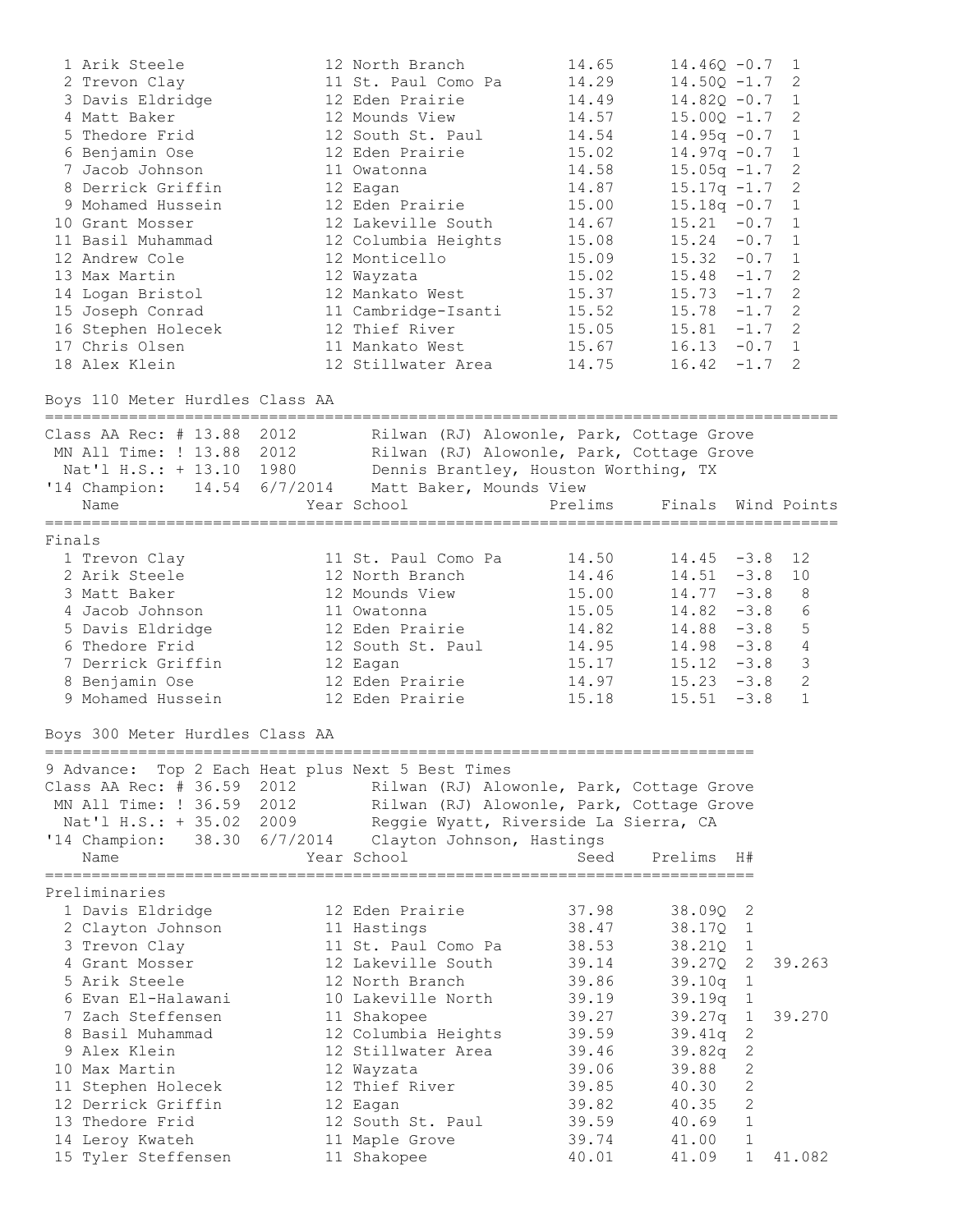16 Mitchell Meier 11 Alexandria 40.20 41.09 2 41.090 17 Thomas Mickelson 11 Cambridge-Isanti 40.51 41.49 2 Boys 300 Meter Hurdles Class AA ================================================================================ Class AA Rec: # 36.59 2012 Rilwan (RJ) Alowonle, Park, Cottage Grove MN All Time: ! 36.59 2012 Rilwan (RJ) Alowonle, Park, Cottage Grove Nat'l H.S.: + 35.02 2009 Reggie Wyatt, Riverside La Sierra, CA '14 Champion: 38.30 6/7/2014 Clayton Johnson, Hastings Name Year School Prelims Finals Points ================================================================================ Finals 1 Davis Eldridge 12 Eden Prairie 38.09 38.06 12 2 Clayton Johnson 11 Hastings 38.17 38.20 10 3 Trevon Clay 11 St. Paul Como Pa 38.21 38.58 8 4 Zach Steffensen 11 Shakopee 39.27 39.00 6 5 Arik Steele 12 North Branch 39.10 39.05 5 6 Basil Muhammad 12 Columbia Heights 39.41 39.22 4 7 Grant Mosser 12 Lakeville South 39.27 39.51 3 8 Evan El-Halawani 10 Lakeville North 39.19 39.80 2 9 Alex Klein 12 Stillwater Area 39.82 42.29 1 Boys 4x100 Meter Relay Class AA ============================================================================ 9 Advance: Top 2 Each Heat plus Next 3 Best Times Class AA Rec: # 41.82 2003 Eastview, Apple Valley J Bowen, J Shevlin, J DeFrance, S Shaw MN All Time: ! 41.82 2003 Eastview, Apple Valley J Bowen, J Shevlin, J DeFrance, S Shaw Nat'l H.S.: + 39.76 1998 Forth Worth Wyatt O.D., TX M Wesley, M Franklin, M Clopton, D Wesley '14 Champion: 42.93 6/7/2014 Hopkins, Hopkins M Harlan, T Bowers, H Momoh, S Hickman School Seed Prelims H# ============================================================================ Preliminaries 1 Eagan 41.76 # 41.70Q 2 1) Josh Brown 12 2) Dallas Krech 11 3) Troy Brown 12 4) Sam Zenner 12 2 Minnetonka 41.97 41.92Q 1 1) Goodness Akindemowo 9 2) Paul Afflito 12 3) Jack Samuelson 11 (4) Vance Barnes 12 3 Stillwater Area 42.71 42.44Q 2 1) Brooks Carroll 12 2) Alex Klein 12 3) Johnny Randazzo 12 4) Nick Wanovich 12 4 East Ridge 43.20 42.91Q 1 1) Dominik London 10 2) Alex Johnson 11 3) Jeremy Balagot 11 4) Joshua Knazze 11 5 Forest Lake 42.70 42.74q 2 1) Ahmad Montgomery 12 2) Cole Barcroft 11 3) Payton Zeidler 11 4) Remington Brisbois 10 6 Blaine 43.17 42.88q 2 1) Scott Jevne 12 2) Brady Gerard 12 3) Darrian Brown 12 4) Logan Nelson 12 7 Hopkins 42.66 42.96q 1 1) Deyon Campbell 10 2) Chris Hill 12 3) Max Harlan 11 4) Bill Atkins 12 8 Wayzata 43.03 43.03q 1 1) Drake Kapler 10 2) Sam Kolpin 11 3) Austin Gordon 12 4) Ethan Tuch 11 9 Elk River 43.17 43.32q 2 1) Austin Gibson 12 2) Mark Swann 10 3) Jacob Buhl 12 4) Christopher Udalla 10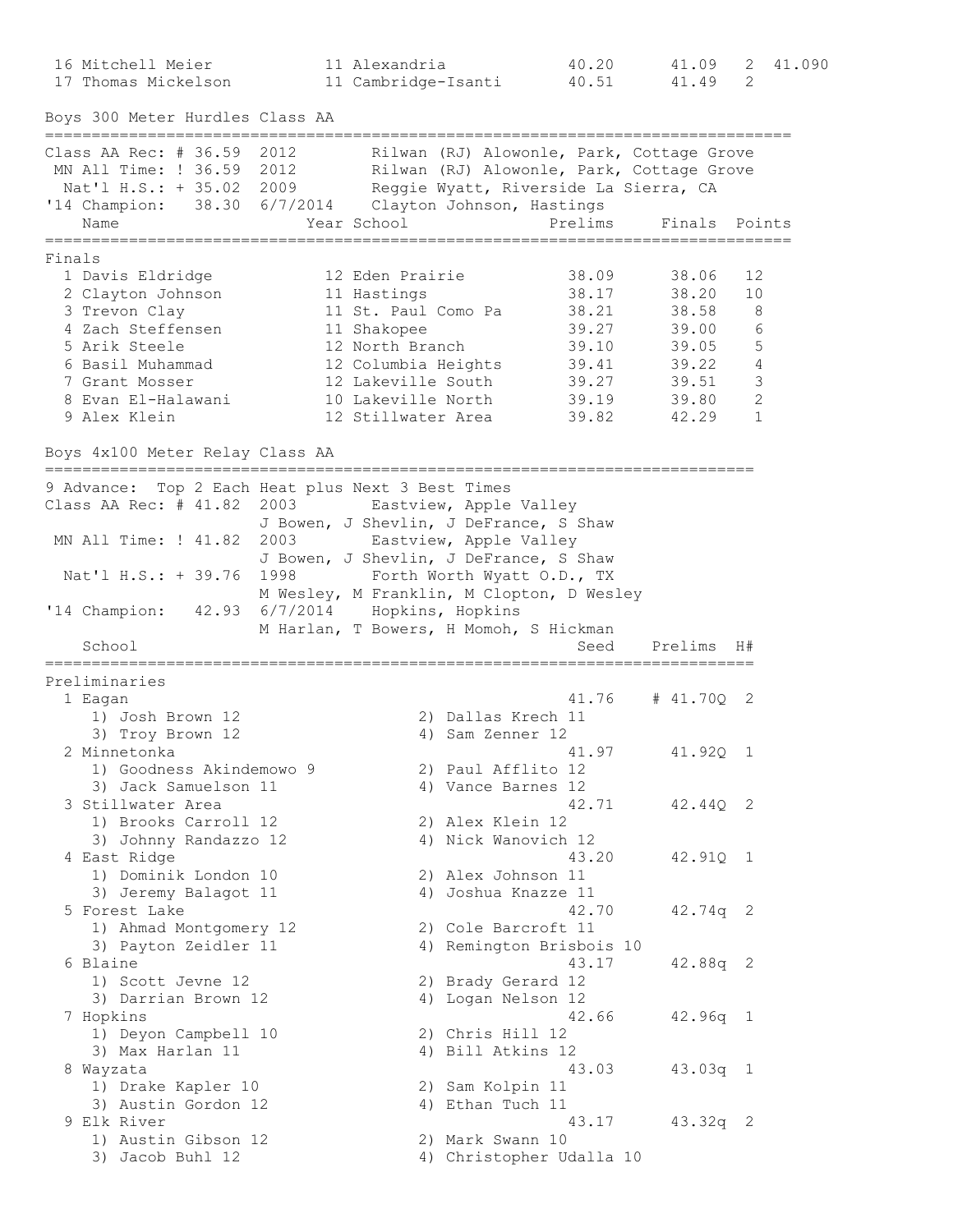10 Hutchinson 43.69 43.41 1 1) Robbie Grimsley 12 2) Maquire Petersen 9 3) Riley Steenhoek 12 (4) Adam Elliott 12 11 Champlin Park 2012 12:30 13:43 43.63 43.43 2 1) Trevor Long 12 2) Michael Cloud-Granger 11 3) Diego Tera-Guiterez 12 <a>
4) Derick Sneh 11 12 Moorhead 43.68 43.46 2 1) Michael Dukinski 11 2) Malique Delbrune 11 3) Jade Lawrence 12 4) Devante Delburne 11 13 Lakeville North 43.82 43.62 2 1) Derek Duong 12 2) Gandi Kelly 11 3) Stuart Hamann 12 4) Riley Crawford 12 14 North 43.45 43.73 1 1) Deon Benson 12 2) Bishop McDonald 11 3) KeShaun Lovelace 12 4) Isaiah Koran 11 15 Rochester John Marshall 43.80 43.95 2 1) Cazz Martin 11 2) Riley Schreader 11 3) Joshua Mattison 10 (4) Shahan Ameen 10 16 Mankato West 43.71 44.06 1 1) Jon Pytlak 12 2) Travon Jones 12 3) Charles Terry 10 4) Connor Watts 12 17 Willmar 44.02 52.07 1 1) DaShawn Russell 12 2) Michael Heitzman 12 3) Jack Christianson 12 4) Max Doering 11 18 Burnsville 42.83 55.18 1 1) Oluwaseyi Aguda 10 2) Keenan Winge 11 3) Pierce Novak 12 4) Steph Olson 10 Boys 4x100 Meter Relay Class AA ================================================================================ Class AA Rec: # 41.82 2003 Eastview, Apple Valley J Bowen, J Shevlin, J DeFrance, S Shaw MN All Time: ! 41.82 2003 Eastview, Apple Valley J Bowen, J Shevlin, J DeFrance, S Shaw Nat'l H.S.: + 39.76 1998 Forth Worth Wyatt O.D., TX M Wesley, M Franklin, M Clopton, D Wesley '14 Champion: 42.93 6/7/2014 Hopkins, Hopkins M Harlan, T Bowers, H Momoh, S Hickman School **Prelims** Finals Points For Prelims Finals Points Points Prelims Finals Points ================================================================================ Finals 1 Eagan 41.70 41.52# 12 1) Josh Brown 12 2) Dallas Krech 11 3) Troy Brown 12 4) Sam Zenner 12 2 Minnetonka 41.92 41.79# 10 1) Goodness Akindemowo 9 2) Paul Afflito 12 3) Jack Samuelson 11 (4) Vance Barnes 12 3 Blaine 42.88 42.14 8 1) Scott Jevne 12 2) Brady Gerard 12 3) Darrian Brown 12 (4) Logan Nelson 12 4 Stillwater Area 6 and 12.44 42.42 6 1) Brooks Carroll 12 2) Alex Klein 12 3) Johnny Randazzo 12 4) Nick Wanovich 12 5 East Ridge 42.91 42.71 5 1) Dominik London 10 2) Alex Johnson 11 3) Jeremy Balagot 11 (4) Joshua Knazze 11 6 Forest Lake 42.74 42.88 4 1) Ahmad Montgomery 12 2) Cole Barcroft 11 3) Payton Zeidler 11 4) Remington Brisbois 10 7 Wayzata 43.03 43.03 3 1) Sam Kolpin 11 2) Austin Gordon 12 3) Ethan Tuch 11 4) Josh Reeves 12 8 Hopkins 42.96 43.44 2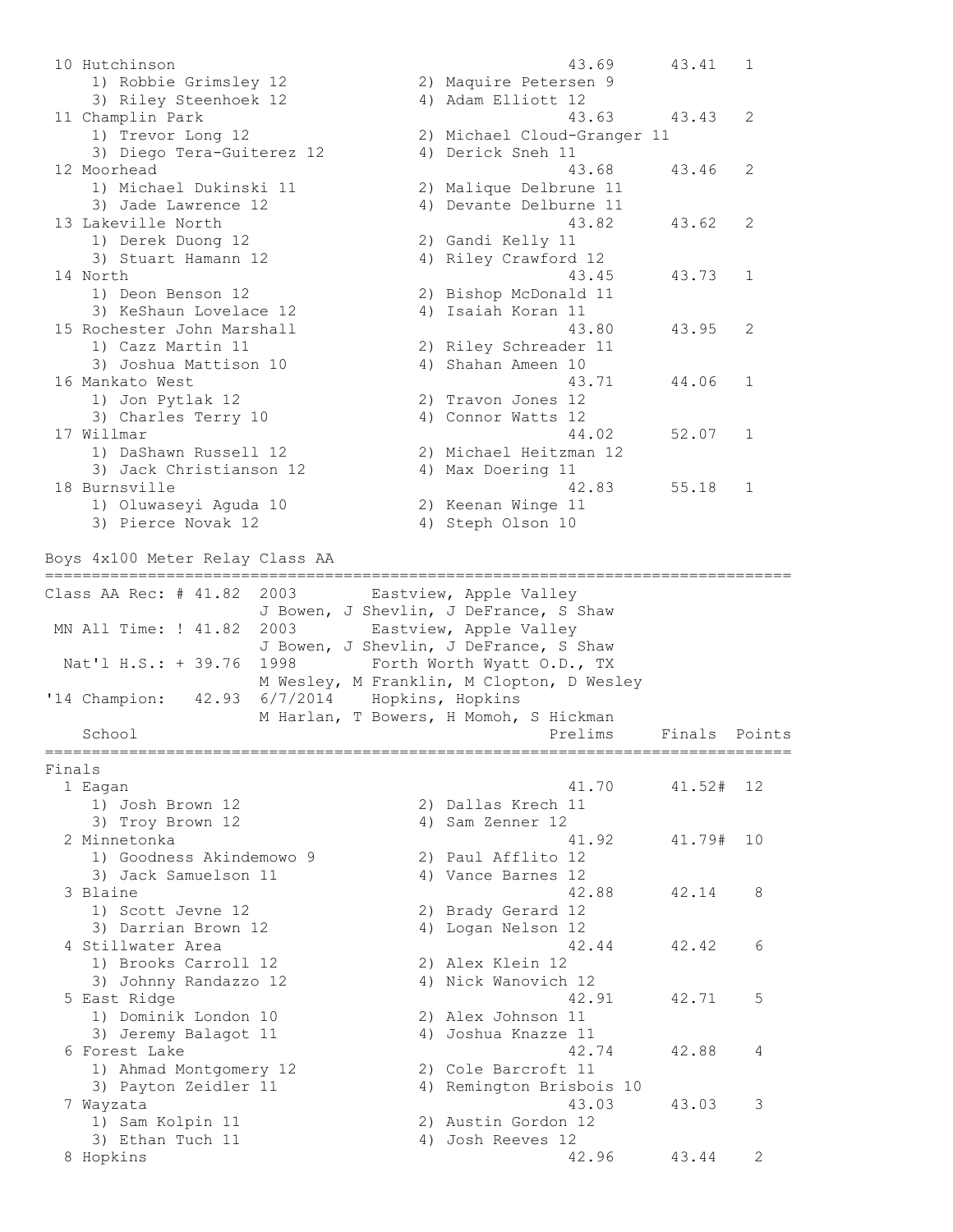1) Deyon Campbell 10 2) Chris Hill 12 3) Bill Atkins 12 4) Jack Doyle 11 9 Elk River 12.0 and 12.88 1 and 13.32 43.88 1 1) Austin Gibson 12 2) Mark Swann 10 3) Jacob Buhl 12 4) Christopher Udalla 10 Boys 4x200 Meter Relay Class AA ============================================================================ 9 Advance: Top 2 Each Heat plus Next 5 Best Times Class AA Rec: # 1:26.92 6/8/2013 Wayzata, Wayzata M Smith, J Borchardt, J Smith, C Pierson MN All Time: ! 1:26.92 6/8/2013 Wayzata, Wayzata M Smith, J Borchardt, J Smith, C Pierson Nat'l H.S.: + 1:23.92 2007 Fort Bend Hightower, TX I Sweeney, C Davis, U Amarikwa, C Lee '14 Champion: 1:28.02 6/7/2014 Wayzata, Wayzata T Didier, M Smith, S Berg, M Walber School Seed Prelims H# ============================================================================ Preliminaries 1 Eagan 1:27.43 # 1:26.91Q 2 1) Josh Brown 12 2) Joseph \* Williams 12 3) Troy Brown 12 (a) 4) Sam Zenner 12 2 North 1:28.30 1:28.54Q 1 1) Bishop McDonald 11 2) Kyle Christopher 12 3) Isaiah Koran 11  $\qquad \qquad$  4) Akeem Sirleaf 12 3 Woodbury 1:29.22 1:27.89Q 2 1) Joey Alexis 12 2) Mason Roomes 11 3) Roshon Roomes 12 4) Zach Rupple 11 4 Maple Grove 1:28.44 1:28.58Q 1 1) Reid Diamond 12 2) Jovan Gbeve 12 3) Leroy Kwateh 11 4) Clark Wieneke 12 5 Farmington 1:30.26 1:28.84q 1 1) Nehemiah Rockett 12 2) Hunter Siegler 11 3) Caleb Bray 11 4) Ryan Parco 12 6 Burnsville 1:30.42 1:29.01q 2 1) Oluwaseyi Aguda 10 2) Keenan Winge 11 3) Brett Shepley 12 4) Steph Olson 10 7 Wayzata 1:29.52 1:29.04q 2 1) Anthony Clarke 12 2) Isaac Bremseth 12 3) Tyler Didier 11 4) Ethan Tuch 11 8 Champlin Park 1:29.27 1:29.49q 1 1) Trevor Long 12 2) Sam King 12 3) Harrison Jones 12 (4) Derick Sneh 11 9 Hopkins 1:29.42 1:29.83q 1 1) Michael Meader 11 2) Chris Hill 12 3) Max Harlan 11 4) Bill Atkins 12 10 Rochester Century 1:30.25 1:29.90 1 1) Miguel Benjamin 10 2) Joshua Buettner 12 3) Grant Kruisselbrink 12 <a>4) Darryl Martin 12 3) Grant Kruisselbrink 12 (a) 11 Blaine<br>11 Blaine (a) 1:29.23 1:29.98 2 1) Darrian Brown 12 2) Scott Jevne 12 3) Joe Wuertz 12 4) Logan Nelson 12 12 Bemidji 1:32.31 1:30.20 2 1) Alex Schussman 12 2) Travis Slettvedt 12 3) Alex Vollen 10 4) Nate Gubbels 11 13 North Branch 1:30.50 1:30.25 2 1) Arik Steele 12 2) Max Southbloom 12 3) Kennedy Ashley 11 4) Matthew Marrin 12 -- Willmar 1:32.46 DQ 2 Exchang 2-3 1) DaShawn Russell 12 2) Elijah Gunderson 12 3) Jack Christianson 12 4) Max Doering 11 -- Mankato East 1:31.17 DQ 1 Exchange 2-3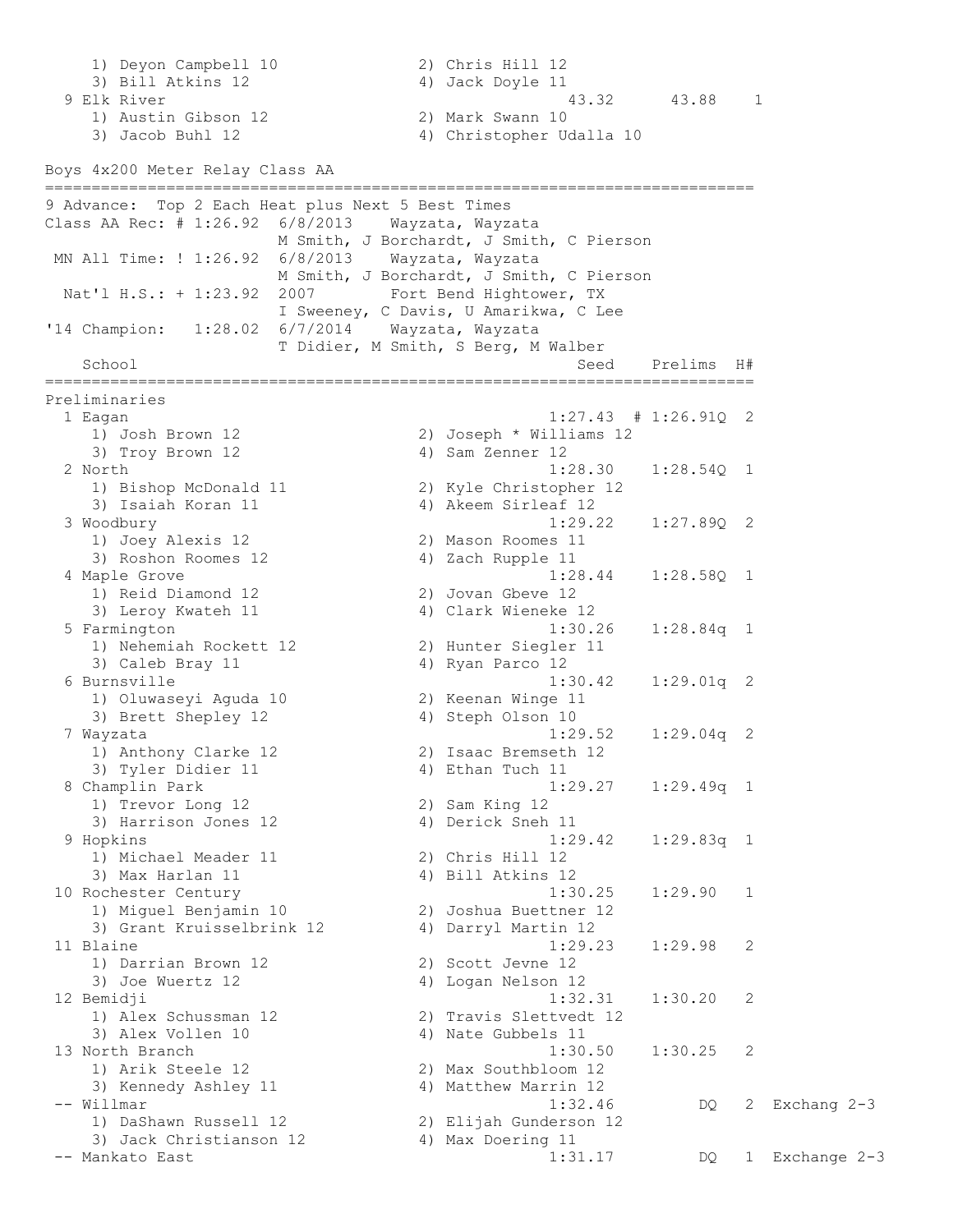1) Anjola Onadipe 12 2) Jacob Baynes 10 3) Ben Schwartz 11 4) Roderick Miller 10 -- Cambridge-Isanti 1:30.21 DQ 2 Exchange 3-4 1) Tom Holmberg 9 2) Calvin Thompson 10 3) Joseph Conrad 11 4) John Solberg 12 -- Chaska 1:31.54 DQ 1 Exchange 3-4 1) Joshua Prater 11 2) Tristan Loser 11 3) Jermiah Ansera 11 (4) Andrew Leck 11 Boys 4x200 Meter Relay Class AA ================================================================================ Class AA Rec: # 1:26.92 6/8/2013 Wayzata, Wayzata M Smith, J Borchardt, J Smith, C Pierson MN All Time: ! 1:26.92 6/8/2013 Wayzata, Wayzata M Smith, J Borchardt, J Smith, C Pierson Nat'l H.S.: + 1:23.92 2007 Fort Bend Hightower, TX I Sweeney, C Davis, U Amarikwa, C Lee '14 Champion: 1:28.02 6/7/2014 Wayzata, Wayzata T Didier, M Smith, S Berg, M Walber School **Prelims** Finals Points ================================================================================ Finals 1 Eagan 1:26.91 1:26.96 12 1) Josh Brown 12 2) Joseph \* Williams 12 3) Troy Brown 12 4) Sam Zenner 12 2 North 1:28.54 1:27.52 10 1) Bishop McDonald 11 2) Kyle Christopher 12 3) Isaiah Koran 11 4) Akeem Sirleaf 12 3 Farmington 1:28.84 1:28.90 8 1) Nehemiah Rockett 12 2) Hunter Siegler 11 3) Caleb Bray 11 4) Ryan Parco 12 4 Maple Grove 1:28.58 1:28.94 6 1) Reid Diamond 12 2) Jovan Gbeve 12 3) Leroy Kwateh 11 4) Clark Wieneke 12 5 Burnsville 12<br>5 Burnsville 1:29.01 1:29.20 5 1) Oluwaseyi Aguda 10 2) Keenan Winge 11 3) Brett Shepley 12 (4) Steph Olson 10 6 Champlin Park 1:29.49 1:29.90 4 1) Trevor Long 12 2) Sam King 12 3) Harrison Jones 12 (4) Derick Sneh 11 7 Woodbury 1:27.89 1:29.96 3 1) Joey Alexis 12 2) Mason Roomes 11 3) Roshon Roomes 12 4) Zach Rupple 11 8 Wayzata 1:29.04 1:30.14 2 1) Isaac Bremseth 12 2) Tyler Didier 11 3) Ethan Tuch 11 1 4) Drake Kapler 10 -- Hopkins 1:29.83 DNF 1) Michael Meader 11 2) Chris Hill 12 3) Max Harlan 11 4) Bill Atkins 12 Boys 4x400 Meter Relay Class AA ============================================================================ 9 Advance: Top 2 Each Heat plus Next 5 Best Times Class AA Rec:  $# 3:16.69 2011$  Stillwater Area M Day, N Ricci, M Davis, N Goff MN All Time: ! 3:16.69 2011 Stillwater Area M Day, N Ricci, M Davis, N Goff Nat'l H.S.: + 3:07.40 1985 Hawthorne, CA M Marsh, M Graham, S Kelly, H Thomas '14 Champion: 3:18.57 6/7/2014 Wayzata, Wayzata O Wamuo, T Didier, J Smith, M Smith School Seed Prelims H# ============================================================================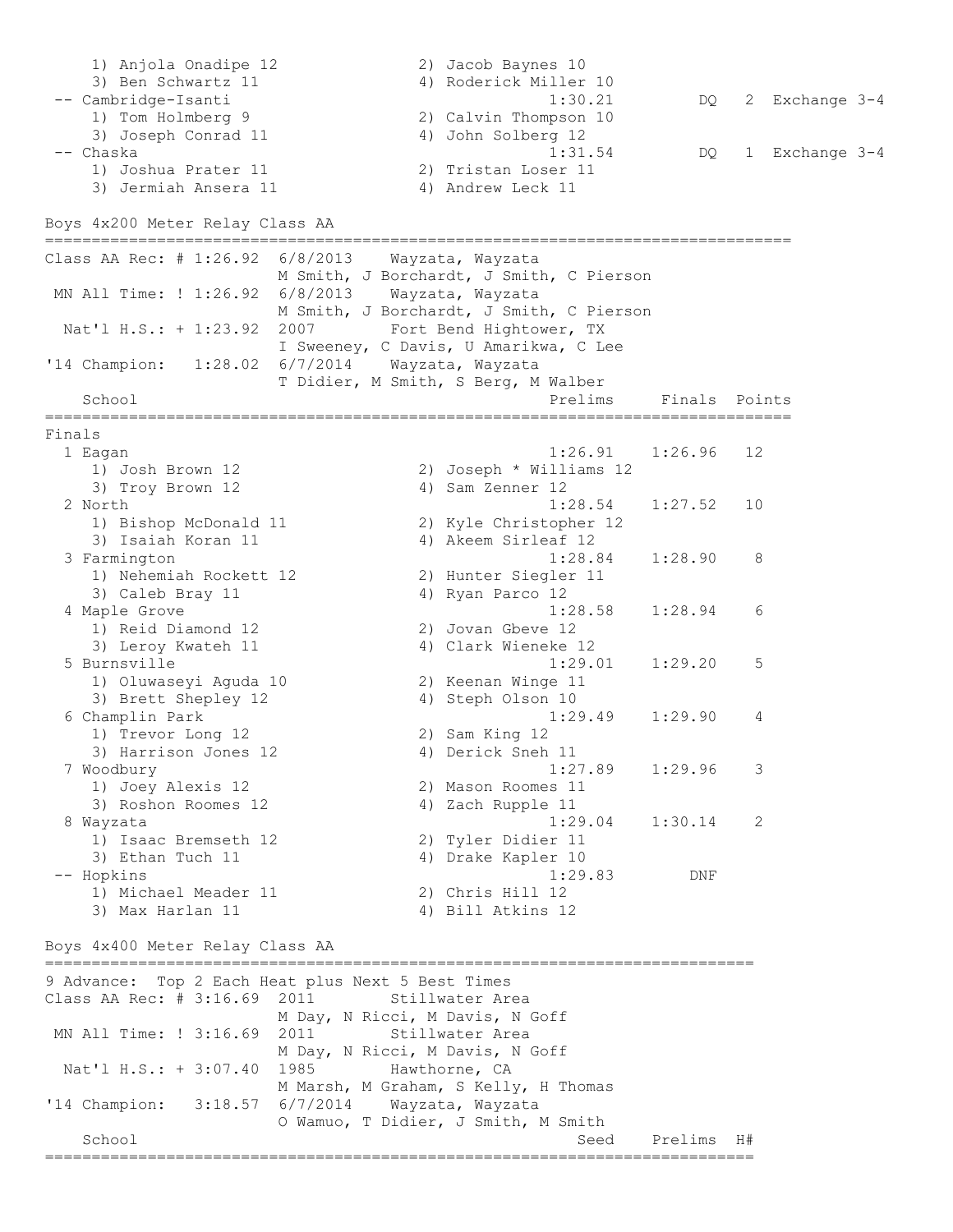Preliminaries 1 Eden Prairie 3:21.00 3:20.64Q 1 1) Cole Vlasak 12 2) Luis Montero 10 3) Osman Sabrie 12 4) Davis Eldridge 12 2 Farmington 3:24.26 3:21.10Q 2 1) Ryan Parco 12 2) Caleb Bray 11 3) Devon Webb 11 4) Justin Hyytinen 12 3 Irondale 3:25.20 3:21.14Q 2 1) Branden Boleman 10 2) Bryce Warren 12 3) Sam Vossler 12 (4) Alex Kelner 12 4 Eagan 3:24.72 3:22.55Q 1 1) Thomas \* Jaakola 12 2) Ryan Steger 10 3) Bailey \* Lachance 12 4) Joseph \* Williams 12 5 Wayzata 3:22.86 3:23.04q 2 1) Isaac Bremseth 12 2) Ethan Tuch 11 3) Jacob Parsons 11 4) Tyler Didier 11 6 Stillwater Area 3:26.39 3:23.16q 1 1) Jonathan Breckheimer 11 2) Sam Hanson 11 3) Isaac Hale 12 4) Robert Enright 11 7 Anoka 3:27.19 3:23.49q 1 1) Jacob Baldus 11 2) Connor Schaaf 11 3) Donny Guimont 10 4) Kyeric Baynes 12 8 St. Francis 3:26.37 3:23.81q 2 1) Lucas Carroll 12 2) Max Meyers 12 3) Genuine Matthews 10 4) Tyler Pallum 12 9 Hastings 3:26.35 3:24.33q 2 1) Nik Chappee 10 2) Logan Welshons 11 3) Bobby Verchota 12 4) Clayton Johnson 11 10 Shakopee 3:25.21 3:25.70 1 1) Joe Guimond 12 2) Tyler Steffensen 11 3) Mykal Riley 12 4) Zach Steffensen 11 11 Mankato East 3:24.98 3:25.73 1 1) Isaiah Baynes 10 2) Jacob Baynes 10 3) Ben Schwartz 11 4) Roderick Miller 10 12 Woodbury 3:25.02 3:26.63 2 1) Joey Alexis 12 2) Nicholas Wareham 12 3) Mason Roomes 11 4) Roshon Roomes 12 13 Brainerd\* 3:28.74 3:28.57 2 1) Cole Spieker 12 2) Luke West 11 3) Steven Severson 12 4) David Supinski 12 14 Elk River 3:28.78 3:30.22 2 1) Reed Marohn 12 2) Jacob Buhl 12 3) Justin Pearson 10 4) Noah Weege 10 15 Sartell-St.Stephen 3:29.34 3:33.89 1 1) Jacob Koltes 12 2) Dan Dafinrud 3) Devin Douvier 11 (4) Ben Fern 11 16 Park 3:25.75 3:47.42 1 1) Ethan Berube 12 2) Ryan Tolkinen 12 3) Adeyemi Adewola 11 4) Opiew Omot 12 Boys 4x400 Meter Relay Class AA ================================================================================ Class AA Rec:  $# 3:16.69$  2011 Stillwater Area M Day, N Ricci, M Davis, N Goff MN All Time: ! 3:16.69 2011 Stillwater Area M Day, N Ricci, M Davis, N Goff Nat'l H.S.: + 3:07.40 1985 Hawthorne, CA M Marsh, M Graham, S Kelly, H Thomas '14 Champion: 3:18.57 6/7/2014 Wayzata, Wayzata O Wamuo, T Didier, J Smith, M Smith School **Prelims** Finals Points **Prelims** Finals Points ================================================================================

Finals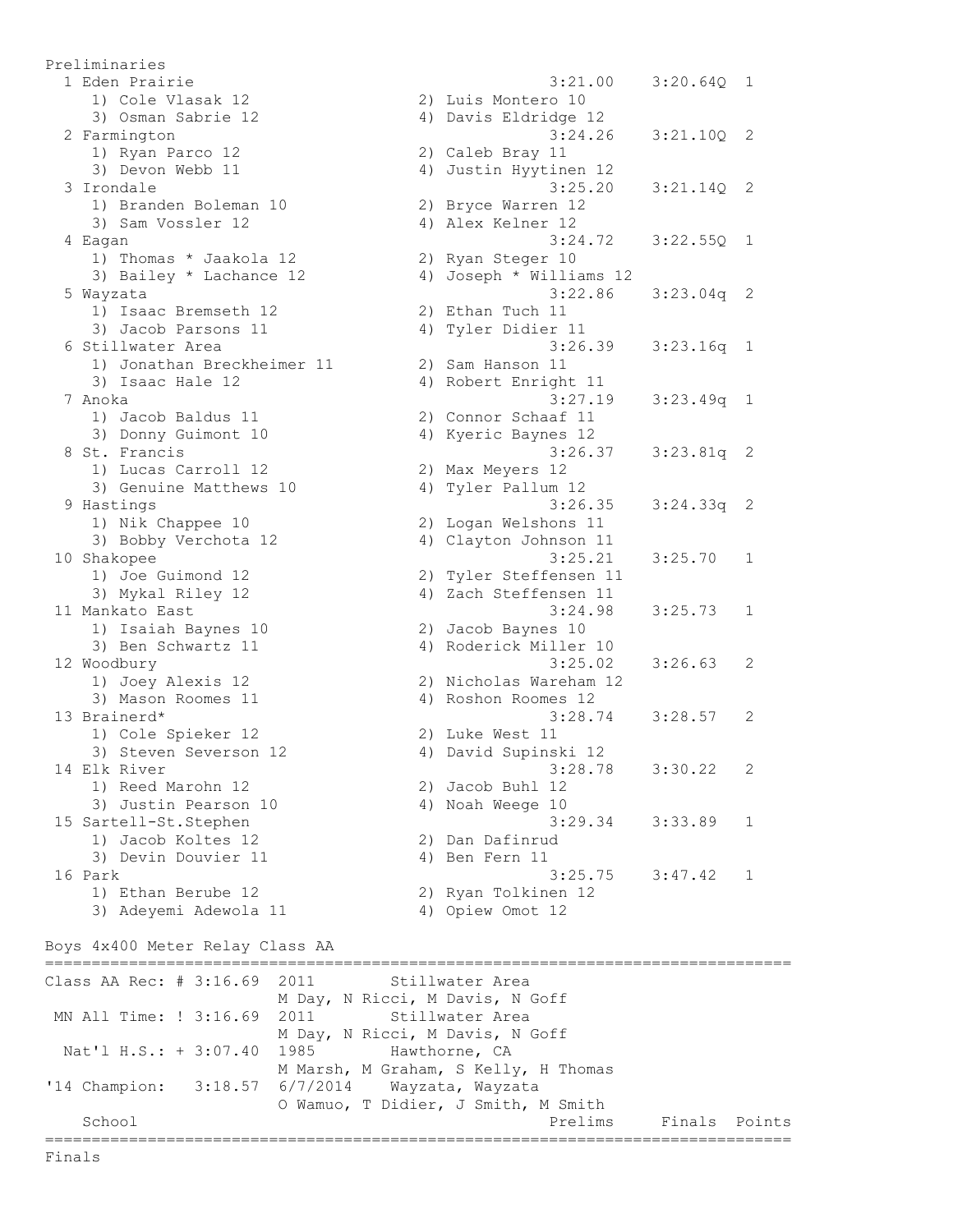1 Eden Prairie 3:20.64 3:19.40 12 1) Cole Vlasak 12 2) Luis Montero 10 3) Osman Sabrie 12 4) Davis Eldridge 12 2 Farmington 3:21.10 3:19.83 10 1) Ryan Parco 12 2) Caleb Bray 11 3) Devon Webb 11 4) Justin Hyytinen 12 3 Irondale 3:21.14 3:21.17 8 1) Branden Boleman 10 2) Bryce Warren 12 3) Sam Vossler 12 (4) Alex Kelner 12 3:23.04 3:21.58 6<br>4 Mayzata 3:23.04 3:21.58 6 1) Isaac Bremseth 12 2) Ethan Tuch 11 3) Tyler Didier 11 4) Max Martin 12 5 Anoka 3:23.49 3:22.94 5 1) Jacob Baldus 11 2) Connor Schaaf 11 3) Donny Guimont 10 4) Kyeric Baynes 12 6 Hastings 3:24.33 3:23.81 4 1) Nik Chappee 10 2) Bobby Verchota 12 3) Clayton Johnson 11 4) Kannon O'Brien 11 7 Stillwater Area 3:23.16 3:24.47 3 1) Jonathan Breckheimer 11 2) Sam Hanson 11 3) Isaac Hale 12 4) Robert Enright 11 8 St. Francis 3:23.81 3:24.95 2 1) Lucas Carroll 12 2) Max Meyers 12 3) Genuine Matthews 10 4) Tyler Pallum 12 9 Eagan 3:22.55 3:35.99 1 1) Thomas \* Jaakola 12 2) Ryan Steger 10 3) Joseph \* Williams 12 4) Troy Brown 12 Boys 4x800 Meter Relay Class AA =================================================================================== Class AA Rec: # 7:45.31 2008 Apple Valley N Metzger, S Vadner, M Hutton, N Hutton MN All Time: ! 7:45.31 2008 Apple Valley N Metzger, S Vadner, M Hutton, N Hutton Nat'l H.S.: + 7:33.48 2009 Warrington Central Bucks South, PA J Dickson, D Manion, M Poiesz, T Mallon '14 Champion: 7:56.32 6/7/2014 Eden Prairie, Eden Prairie Z Schaser, A Nelson, A Sparkman, C Lawton School Seed Finals H# Points =================================================================================== 1 Hopkins 7:56.71 7:53.75 2 12 1) Austin Nash 12 2) Owen Hoeft 11 3) Jack Henschel 11 4) Seth Eliason 10 2 Wayzata 7:56.73 7:54.40 2 10 1) Andrew Millan 11 2) Tommy Leisen 9 3) Jacob Parsons 11 (4) Ian Eklin 12 3 Stillwater Area 8:08.30 7:55.38 2 8 1) Isaac Krahn 9 2) Alex Percival 12 3) Alex Daum 10 4) Jonathan Breckheimer 11 4 Mounds View 8:14.02 7:57.86 1 6 1) Tim Pease 10 2) Devon McDonald 12 3) Alex Plasencia 11 (4) Grant Delaune 11 5 White Bear Lake Area 6:31.01 8:00.46 1 5 1) Dylan Gast 11 2) Joshua Truen 9 3) Fernando Benitez 11 (4) Garrett Shah 12 6 Bemidji 8:08.20 8:01.88 2 4 1) Alex Vollen 10 2) Isaac Berg 10 3) Linneas Whiting 9 4) Caleb Appleton 11 7 Rosemount 8:02.93 8:02.10 2 3 1) Michael Knoll 12 2) Samuel Karlson 12 3) Zaffer Hussein 11 4) Samuel Ivanecky 12 8 East Ridge 8:04.48 8:04.40 2 2 1) Andrew Berg 12 2) Marcus Haskins 10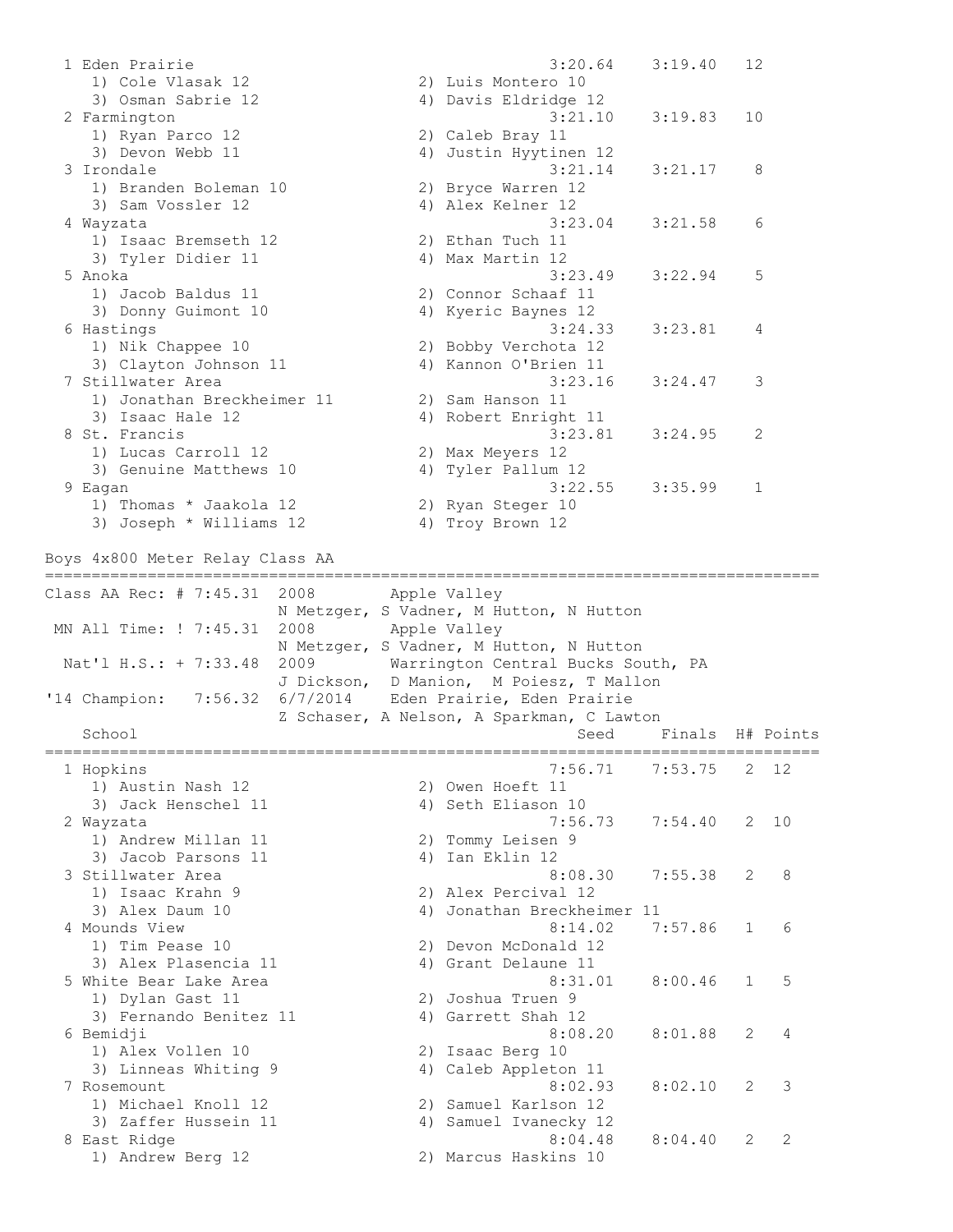3) Anthony Cauthorn 11 4) Noah Wondimu 11 9 Cloquet 8:07.23 8:04.77 2 1 1) John Waltjer 10 2) Isaac Boedigheimer 10 3) Rand Bieri 12 4) Conner Denman 10 10 Buffalo 8:09.19 8:04.96 2 1) Jacob Kluver 11 2) Lucas Smith 11 3) Reed Morehouse 12 4) Jon Eastlund 12 11 Chanhassen 8:08.19 8:10.65 2 1) Quinn Lanners 12 2) Corey Johnson 11 3) Joseph Ferguson 12 4) Tyler Kobilarcsik 12 12 Farmington 8:14.57 8:16.10 1 1) Ryan Newton 11 2) Devon Webb 11 3) Ben Sorenson 11 4) Alexander Hart 11 13 Elk River 8:13.66 8:16.62 1 1) Mitchell Weege 12 2) Cory Warner 11 3) Tyler Hudson 11 4) Jacob Heyne 10 14 St. Michael-Albertville 19 and 19 and 19 and 19 and 19 and 19 and 19 and 19 and 19 and 19 and 19 and 19 and 1 1) Jacob Monseth 12 2) Jake Coulson 12 3) Jackson Connelly 11 (4) Lukas Layton 11 15 Moorhead 8:11.96 8:22.13 2 1) Joe Thibert 11 2) Eric Gibbons 10 3) Elijah Herrick 11 4) Luke Lillehaugen 12 16 Lakeville South 8:16.17 8:24.07 1 1) Josh Clarey 12 2) Sam Moerbitz 9 3) Joshua Willard 10 4) Noah Hanson 12 Boys High Jump Class AA ================================================================================ Starting Height: 5' 10" Class AA Rec: # 7-01 1973 Rod Raver, Rochester John Marshall MN All Time: ! 7-01 1973 Rod Raver, Rochester John Marshall Nat'l H.S.: + 7-05.75 2009 James White, Grandview, MO '14 Champion: 6-06 6/7/2014 Jeremy Johnson, Champlin Park Name The Year School Seed Finals Points ================================================================================ 1 Logan Bristol 12 Mankato West 6-04.00 6-08.00 12 5-10 6-00 6-02 6-04 6-05 6-06 6-07 6-08 6-09 P O O XO P O O XO XXP 2 Riley Rieck 11 Anoka 6-04.00 6-08.00 10 5-10 6-00 6-02 6-04 6-05 6-06 6-07 6-08 6-09 O O O XO O XO O XO XXX 3 Anthony Fleischfresser 10 Spring Lk Pk/St. 6-06.00 6-05.00 7 5-10 6-00 6-02 6-04 6-05 6-06 O O XO O XO XXX 3 Connor Martineau 12 North Branch 6-07.00 6-05.00 7 5-10 6-00 6-02 6-04 6-05 6-06 O O O XO XO XXX 5 Austin Aase 12 Chaska 6-04.00 6-04.00 5 5-10 6-00 6-02 6-04 6-05 O O O O XXX 6 Sam Mackedanz 12 Rocori 6-04.00 6-04.00 4 5-10 6-00 6-02 6-04 6-05 O XO O O XXX 7 Kyle Hockert 10 Blaine 6-04.00 6-04.00 3 5-10 6-00 6-02 6-04 6-05 O O O XO XXX 8 Jack Samuelson 11 Minnetonka 6-04.00 6-04.00 2 5-10 6-00 6-02 6-04 6-05 O O XXO XXO XXX 9 Brett Smith 12 Wayzata 6-05.00 6-02.00 0.50 5-10 6-00 6-02 6-04 O O O XXX 9 Isaac Hale 12 Stillwater Area 6-06.00 6-02.00 0.50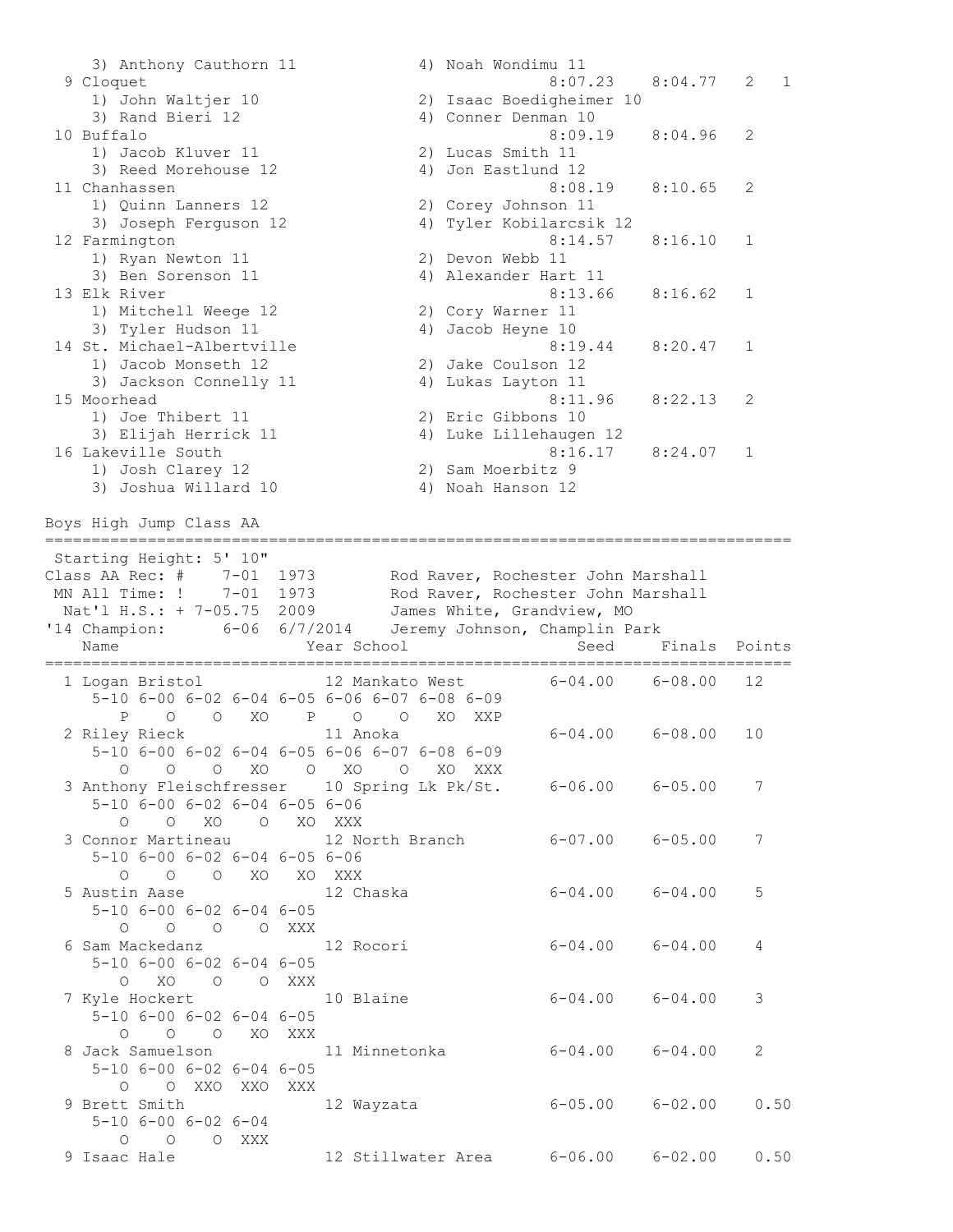| $5 - 10$ $6 - 00$ $6 - 02$ $6 - 04$                                                                                                                        |                                                                                                                                                      |                         |                                |     |
|------------------------------------------------------------------------------------------------------------------------------------------------------------|------------------------------------------------------------------------------------------------------------------------------------------------------|-------------------------|--------------------------------|-----|
| O O O XXX<br>11 Paul Afflito<br>$5 - 10$ $6 - 00$ $6 - 02$ $6 - 04$                                                                                        | 12 Minnetonka                                                                                                                                        |                         | $6 - 04.00$ $6 - 02.00$        |     |
| XO<br>O O XXX<br>12 Cory Kistow<br>$5 - 10$ $6 - 00$ $6 - 02$ $6 - 04$                                                                                     | 12 East Ridge                                                                                                                                        |                         | $6 - 04.00$ $6 - 02.00$        |     |
| O XO XXX<br>$\circ$<br>13 Matt Kingland<br>$5 - 10$ $6 - 00$ $6 - 02$ $6 - 04$                                                                             | 12 Owatonna                                                                                                                                          |                         | $6 - 05.00$ $6 - 02.00$        |     |
| O O XXO XXX<br>14 Zachary Mckenzie<br>$5 - 10$ $6 - 00$ $6 - 02$ $6 - 04$                                                                                  | 12 Rochester JM                                                                                                                                      |                         | $6 - 05.00$ $6 - 02.00$        |     |
| XO XXO XXX<br>$\bigcirc$<br>15 Parker Fox<br>$5 - 10$ $6 - 00$ $6 - 02$                                                                                    | 10 Mahtomedi                                                                                                                                         | $6 - 02.00$ $6 - 00.00$ |                                |     |
| O O XXX<br>16 Dejon Shepreaux<br>$5 - 10$ $6 - 00$ $6 - 02$                                                                                                | 12 Bloom Jefferson                                                                                                                                   | $6 - 04.00$ $6 - 00.00$ |                                |     |
| O XO XXX<br>17 Isaiah Craig<br>$5 - 10$ $6 - 00$ $6 - 02$                                                                                                  | 12 Apple Valley                                                                                                                                      | $6 - 04.00$             | $6 - 00.00$                    |     |
| O XXO XXX<br>18 Alexander Jackomino<br>$5 - 10$ $6 - 00$ $6 - 02$                                                                                          | 11 Forest Lake                                                                                                                                       | $6 - 00.00$             | $6 - 00.00$                    |     |
| XO XXO XXX<br>19 Jake Lieberg<br>$5 - 106 - 00$                                                                                                            | 11 Sartell-St.Steph 6-00.00                                                                                                                          |                         | $5 - 10.00$                    |     |
|                                                                                                                                                            |                                                                                                                                                      |                         |                                |     |
| O XXX<br>Boys Pole Vault Class AA                                                                                                                          | ====================================                                                                                                                 |                         |                                |     |
| Starting Height: 11' 9"<br>Class AA Rec: # $15-07.50$ 6/7/2013<br>MN All Time: ! 15-07.50 6/7/2013<br>Nat'l H.S.: + 18-02.25 1999<br>'14 Champion:<br>Name | Mitchelll Valli, Buffalo<br>Mitchelll Valli, Buffalo<br>Eric Eshbach, Orangefield, TX<br>14-06 6/6/2014<br>Calvin Deike, Mankato East<br>Year School | Seed                    | Finals Points                  |     |
| 1 Benjamin Ose                                                                                                                                             | 12 Eden Prairie<br>11-09 12-03 12-09 13-03 13-09 14-00 14-03 14-06 15-00 15-03 15-08 16-02                                                           | ========                | $15 - 01.00$ $15 - 08.00$ # 12 |     |
| 2 Zach Olsem                                                                                                                                               | PPP PPP PPP XXO XXO O PPP 0 0 0<br>11-09 12-03 12-09 13-03 13-09 14-00 14-03 14-06                                                                   |                         | XO                             | XXX |
|                                                                                                                                                            | PPP PPP 0 0 XXO XO 0 XXX<br>11-09 12-03 12-09 13-03 13-09 14-00 14-03 14-06                                                                          |                         |                                |     |
|                                                                                                                                                            | PPP 0 0 0 0 XO XXO XXX<br>4 Kyle Meyer 11 Lakeville North 14-08.00 14-00.00<br>11-09 12-03 12-09 13-03 13-09 14-00 14-03 14-06                       |                         |                                | 6   |
| 11-09 12-03 12-09 13-03 13-09                                                                                                                              | PPP PPP PPP O XXO O PPP XXX<br>5 Matt Kummeth 11 Mahtomedi 13-05.00 13-03.00                                                                         |                         |                                | 5   |
| PPP PPP 0 0 XXX<br>11-09 12-03 12-09 13-03 13-09                                                                                                           | 6 Christopher Thorndal 12 Elk River 12-01.00 13-03.00                                                                                                |                         |                                | 3   |
| O O O XO XXX<br>11-09 12-03 12-09 13-03 13-09                                                                                                              | 6 Connor Salisbury 11 Moorhead 13-11.00 13-03.00                                                                                                     |                         |                                | 3   |
| PPP<br>O O XO XXX<br>6 Ty Kolb<br>11-09 12-03 12-09 13-03 13-09<br>PPP PPP PPP XO XXX                                                                      |                                                                                                                                                      |                         |                                | 3   |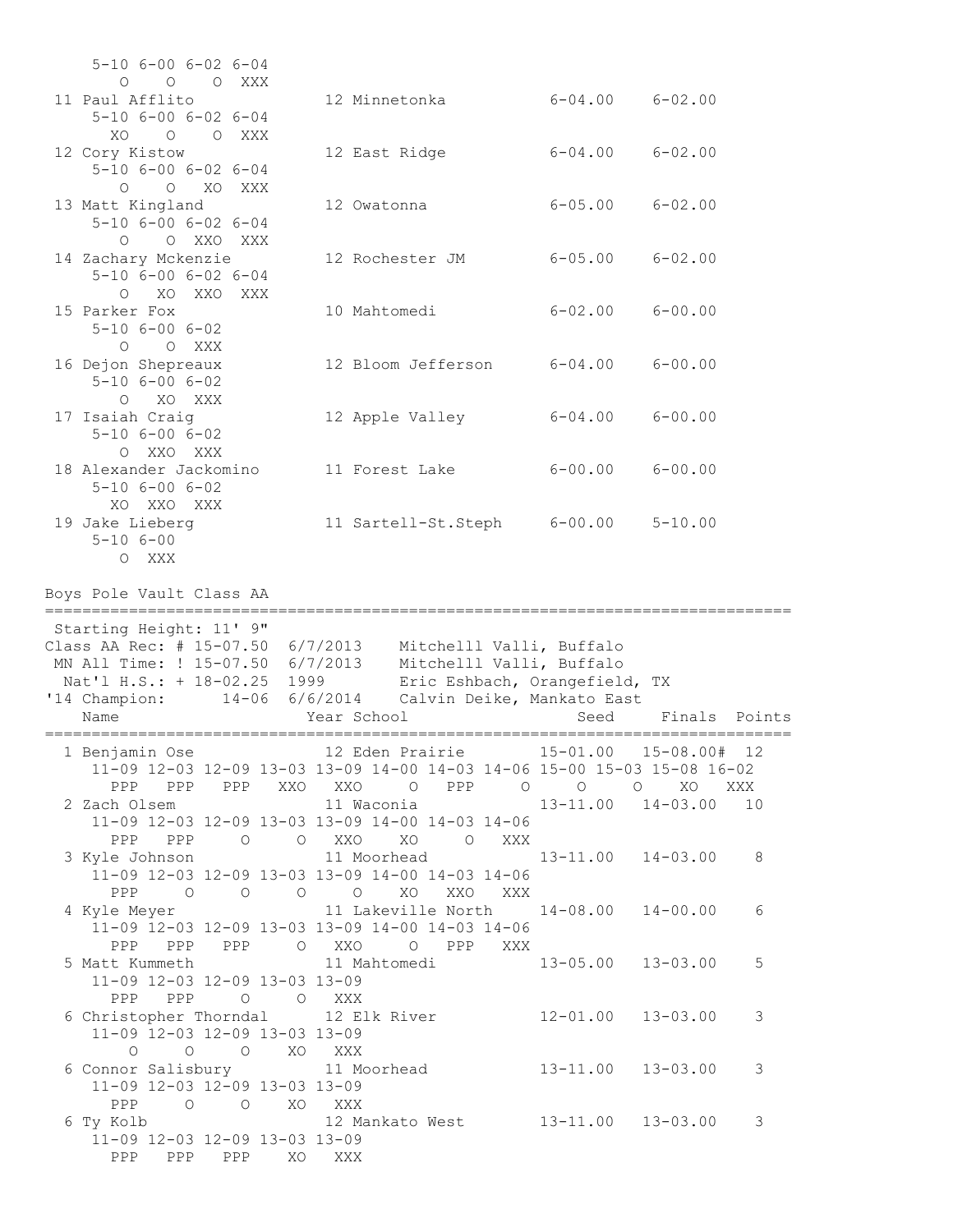9 Tate Olson 10 Faribault 13-11.00 13-03.00 1 11-09 12-03 12-09 13-03 13-09 PPP XO XO XO XXX 10 Austen Palmer 12 Coon Rapids 12-11.00 13-03.00 11-09 12-03 12-09 13-03 13-09 PPP XO O XXO XXX 11 Josh Tarum 12 St. Thomas Acade 12-02.00 13-03.00 11-09 12-03 12-09 13-03 13-09 XXO O XO XXO XXX 12 Christopher Timm 12 Eden Prairie 13-11.00 12-09.00 11-09 12-03 12-09 13-03 PPP PPP O XXX 13 Alec Wosepka 12 Alexandria 13-11.00 12-09.00 11-09 12-03 12-09 13-03 PPP O XO XXX 14 Lee Waddell 10 Irondale 12-11.00 12-09.00 11-09 12-03 12-09 13-03 O XXO XO XXX 15 Daniel Kleiber 12 Rosemount 11-11.00 12-03.00 11-09 12-03 12-09 O XXO XXX 16 Jacob Reichert 12 Andover 13-01.00 11-09.00 11-09 12-03 XO XXX -- Andrew Thibaudeau 11 North 12-11.00 NH 11-09 XXX Boys Long Jump Class AA ===================================================================================== Top 10 plus ties advance to finals Class AA Rec: # 24-09.25 1982 Von Shepard, St. Paul Central MN All Time: ! 24-09.25 1982 Von Shepard, St. Paul Central Nat'l H.S.: + 26-04.75 1989 James Stallworth, Tulare, CA '14 Champion: 22-07 6/7/2014 Terrance Bowers, Hopkins Name Year School Seed Finals Wind Points ===================================================================================== 1 Devionne Young 10 Eden Prairie 22-06.00 22-06.00 +0.0 12  $20-07(-1.2)$   $21-02.25(-0.4)$   $21-07.75(-3.7)$   $21-10(-1.1)$   $20-09(-1.5)$   $22-06(+0.0)$  2 Wesley Jackson 12 Wayzata 22-02.25 22-00.25 -0.4 10 21-07.75(-0.7) 21-07.50(0.1) 20-04.75(-2.9) 16-01.50(-0.4) 21-07.50(-0.7) 22-00.25(- 0.4) 3 Luke Russell 12 Totino-Grace 21-11.00 21-11.50 -0.7 8 FOUL FOUL 21-11.50(-0.7) 20-10.75(-4.1) FOUL 21-06.50(-0.2) 4 Isaiah Hall 11 Apple Valley 22-07.50 21-09.75 -0.4 6 21-04.75(-0.5) 21-07(-1.2) 20-06.25(-4.0) 20-08.75(-1.8) 20-11.75(-0.1) 21-09.75(-0.4) 5 Joshua Prater 11 Chaska 21-09.00 21-06.00 -0.2 5 21-00.50(-0.2) 20-00(-1.0) 20-07(-0.5) 20-10.25(-1.7) 20-11.50(-1.7) 21-06(-0.2) 6 Nicholas Spann 12 Eastview 22-06.00 21-05.50 -0.8 4 20-06(-2.0) FOUL 21-00.25(-4.2) 21-05.50(-0.8) FOUL 20-05.25(-3.0) 7 Jonathan Johnson 12 Champlin Park 21-08.00 21-04.75 -0.9 3 20-03.25(-1.9) 19-08.75(0.5) 21-02.25(-0.2) 20-09.50(-2.7) 21-04.75(-0.9) 18-08.75(- 0.1) 8 Tanner Palmborg 12 Princeton 21-09.75 21-03.75 -1.4 2 FOUL 21-01(-2.8)  $21-01.50(-1.3)$   $20-08.75(-2.1)$   $21-03.75(-1.4)$   $21-03.75(-0.4)$  9 Akeem Sirleaf 12 North 22-01.50 21-02.50 -3.4 1 21-02.50(-3.4) 21-01.50(-2.5) FOUL 20-01.50(-4.5) 20-03(-1.3) 21-01.75(-2.9) 10 Desmond Deshay 12 Prior Lake 21-09.00 21-01.50 -3.9 21-01.50(-3.9) 21-01(-1.5) 21-01.50(0.1) 21-00.75(-3.5) 20-10(-0.1) 19-03.75(+0.0) 11 Evan Hagen 12 Shakopee 21-06.50 21-00.00 -0.5 20-01.50(-0.8) 20-08.25(-0.8) 21-00(-0.5) 12 Connor Martineau 12 North Branch 22-06.00 20-10.50 -1.8 19-10.75(-0.8) 17-10.25(-1.8) 20-10.50(-1.8)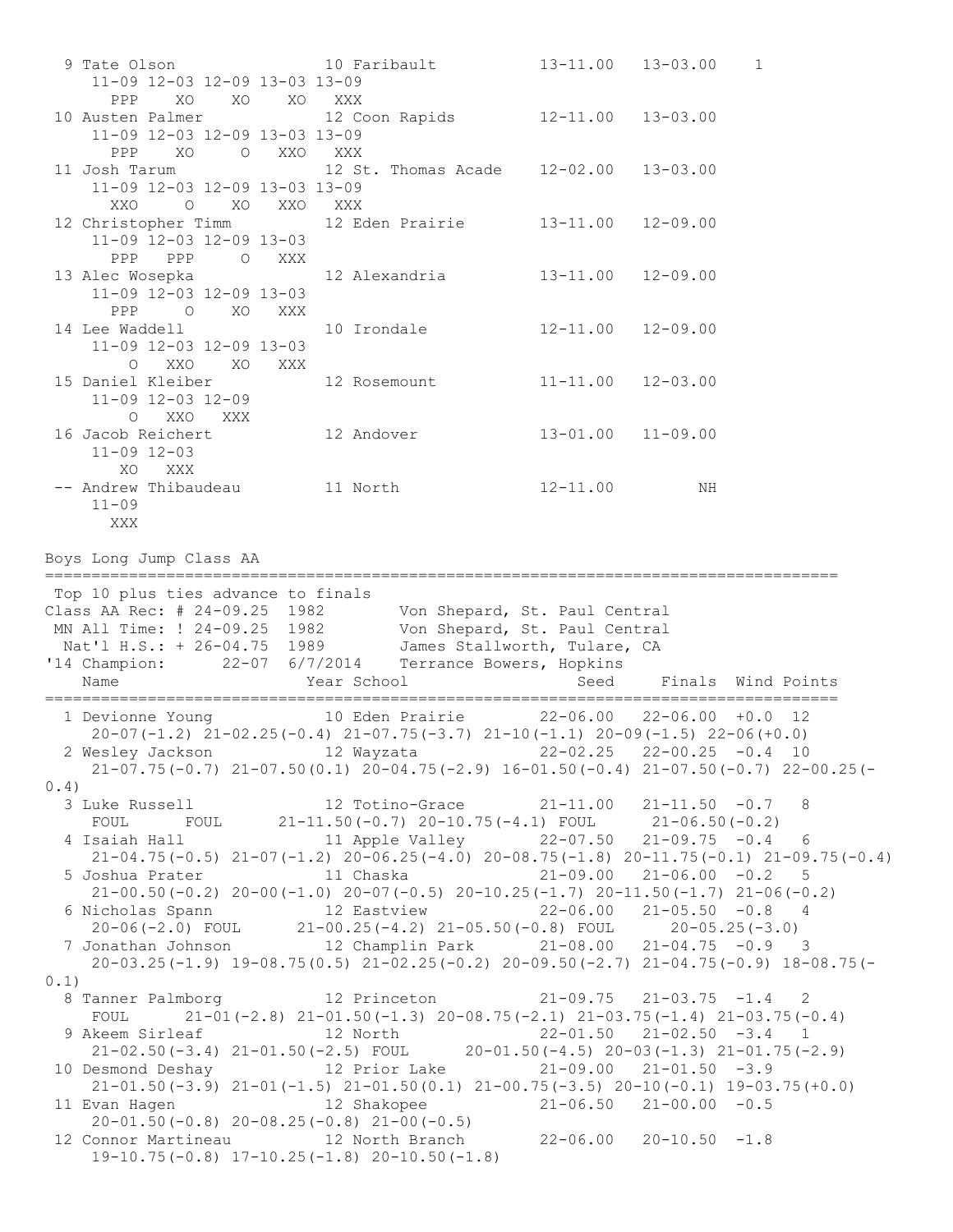13 Matthew Dille 12 Minnetonka 22-09.00 20-10.25 -0.8 20-10.25(-0.8) 19-11.50(-1.3) 19-08.25(0.9) 14 Grant Mosser 12 Lakeville South 21-10.00 20-08.50 -3.2 20-08.50(-3.2) FOUL 20-05.75(-1.5) 15 Kyle Kabanuk 12 Little Falls 21-02.00 20-05.25 -1.3 20-01.25(-0.4) 20-05.25(-1.3) 20-01.25(-1.8) 16 Chase Fleischauer 11 Tartan 21-09.00 20-03.50 -1.0 20-03.50(-1.0) 19-06(-1.1) FOUL 17 Jake Lieberg 11 Sartell-St.Steph 21-09.00 20-01.50 +0.0 FOUL 20-01.50(+0.0) 19-05.75(0.2) 18 Mason Roomes 11 Woodbury 22-08.00 20-01.50 -0.8 20-01.50(-0.8) 17-09.25(-3.0) FOUL 19 Darryl Martin 12 Rochester Centur 20-06.25 20-00.25 -0.9 19-08.75(-1.5) 19-02.50(-1.1) 20-00.25(-0.9) 20 John Solberg 12 Cambridge-Isanti 21-10.00 19-02.75 -2.9 19-02.75(-2.9) FOUL FOUL Boys Triple Jump Class AA ===================================================================================== Top 10 plus ties advance to finals Class AA Rec: # 49-05.50 2010 Michael Sandle, Eden Prairie MN All Time: ! 49-05.50 2010 Michael Sandle, Eden Prairie Nat'l H.S.: + 52-10.50 1980 Charles Mayfield, Pasadena Muir, HS '14 Champion: 48-02 6/6/2014 Terrance Bowers, Hopkins Name The Year School Seed Finals Wind Points ===================================================================================== 1 Sammie Houston 12 Eden Prairie 47-02.00 47-08.25 0.5 12 FOUL 47-06.50(0.1) FOUL 45-08(+0.0) 47-08.25(0.5) FOUL 2 Mason Roomes 11 Woodbury 45-09.75 46-05.00 0.6 10 46-01.50(+0.0) 46-05(0.6) 43-09(+0.0) 46-00(+0.0) 44-00.25(+0.0) 45-08.25(+0.0) 3 Jake Lieberg 11 Sartell-St.Steph 45-11.75 46-00.25 0.4 8 46-00.25(0.4) FOUL FOUL FOUL FOUL 45-08.50(+0.0) 4 Mitchell Schaack 11 Blaine 46-01.50 45-07.25 +0.0 6 44-04.75(+0.0) 43-00.25(+0.0) FOUL 44-09(+0.0) FOUL 45-07.25(+0.0) 5 Christopher Udalla 10 Elk River 43-10.00 45-00.25 0.6 5 44-03.75(+0.0) 45-00.25(0.6) 44-04.75(+0.0) 44-07.50(+0.0) 45-00.25(+0.0) 43- 10.50(+0.0) 6 Bryce Warren 12 Irondale 45-00.50 44-09.75 0.5 4 44-05.75(+0.0) 44-00.25(+0.0) 44-09.75(0.5) 44-07.75(+0.0) 44-01.75(+0.0) 44-04(+0.0) 7 Kyeric Baynes 12 Anoka 46-04.50 44-08.25 0.1 3 44-06.75(+0.0) 44-08.25(0.1) FOUL 44-01.25(+0.0) 44-07.50(+0.0) 8 Wesley Jackson 12 Wayzata 45-01.75 44-00.50 +0.0 2 44-00.50(+0.0) 43-07.75(+0.0) 43-01(+0.0) 43-11.50(+0.0) 42-02.25(+0.0) 38-08.50(+0.0) 9 Isaiah Nelson 10 Hutchinson 44-09.25 43-09.00 3.0 1 43-04(+0.0) 41-02(+0.0) 42-11.50(+0.0) 43-09(3.0) 43-02.50(+0.0) 41-09(+0.0) 10 Evan Hagen 12 Shakopee 45-05.00 43-08.00 1.4 42-11.75(+0.0) 43-08(1.4) 42-10.75(+0.0) 42-04.25(+0.0) 42-10.50(+0.0) 43-01(+0.0) 11 Al-Jureau Ray 12 MPLS Southwest 45-03.25 43-02.00 0.5 43-02(0.5) 42-04(+0.0) 41-09.25(+0.0) 12 Zachary Zweber 12 Rosemount 43-06.00 42-11.75 1.5 42-11.75(1.5) FOUL 41-06.75(+0.0) 13 Nicholas Spann 12 Eastview 42-09.25 42-09.25 0.3 41-07.25(+0.0) FOUL 42-09.25(0.3) 14 Adesiris Isiba 12 St. Cloud Apollo 43-01.25 42-07.00 0.9 39-06(+0.0) 42-07(0.9) 38-07.75(+0.0) 15 Jany Gash 10 Austin 42-11.25 42-05.00 0.7 41-04(+0.0) FOUL 42-05(0.7)<br>16 Trevon Clay 11 St. I 11 St. Paul Como Pa 44-01.50 41-07.00 0.3 41-01.25(+0.0) 41-07(0.3) 40-04.75(+0.0) 17 John Klun 12 North Branch 42-08.50 40-05.50 0.3 40-05.50(0.3) 39-08.75(+0.0) 38-06.25(+0.0) -- Bennett Robelia and 11 Rochester Centur 43-02.75 FOUL FOUL FOUL FOUL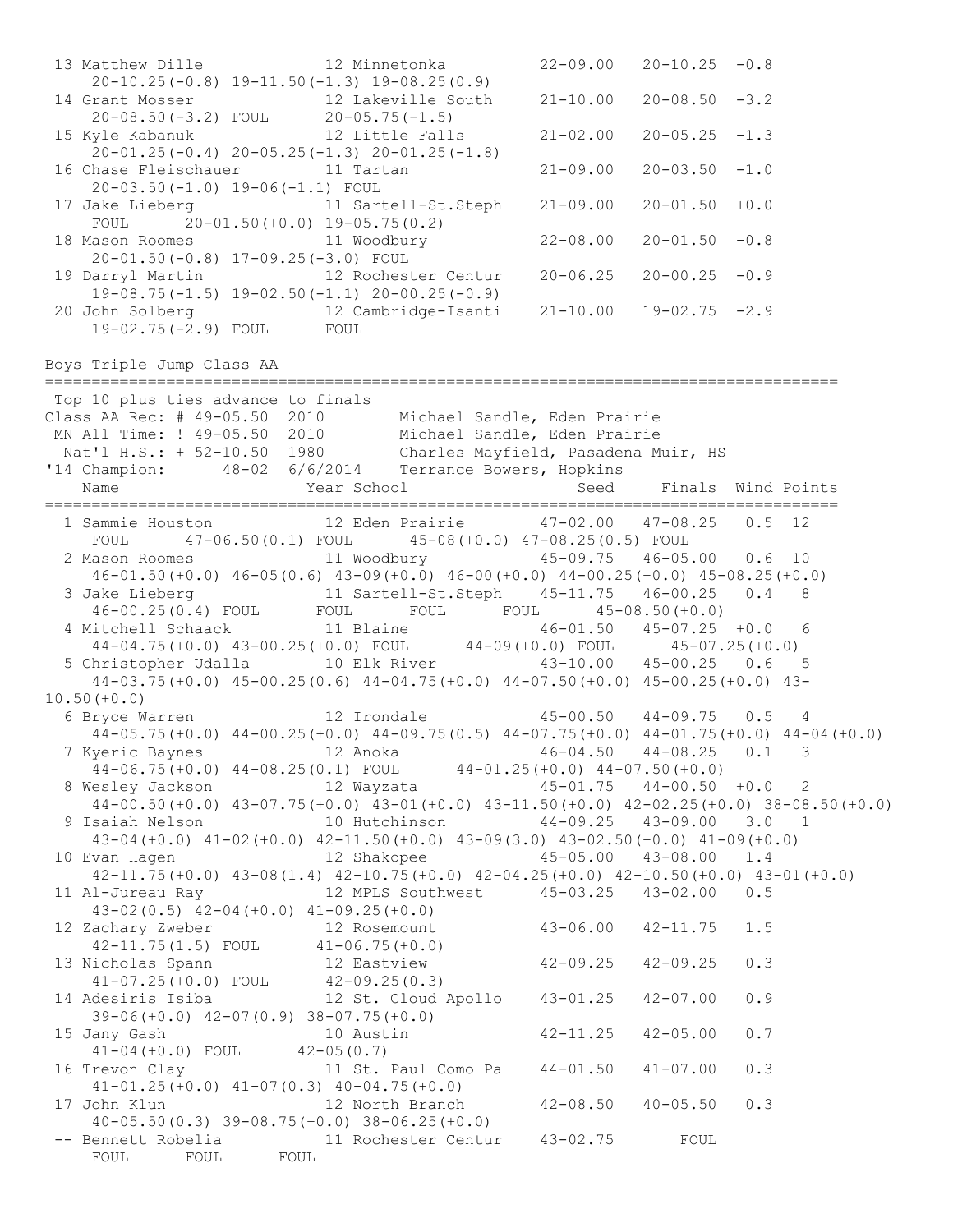Boys Shot Put Wheelchair Wheelchair Class AA ================================================================================ Name The Year School Seed Finals Points ================================================================================ 1 Matt Ferrie 12 Lakeville South 13-02.25 13-05.00 1 12-09.50 11-09.75 13-03.25 12-04.50 12-05.25 13-05 2 Josh Altman 11 Mound-Weston 11-01.75 12-03.75 11-01.75 11-03.25 11-03.50 11-04.50 12-03.75 11-02.75 Boys Shot Put Class AA ================================================================================ Top 10 plus ties advance to finals Class AA Rec: # 65-04.25 2012 Thomas Anderson, Andover MN All Time: ! 65-04.25 2012 Thomas Anderson, Andover Nat'l H.S.: + 77-00 1979 Michael Carter, Dallas Jefferson, TX '14 Champion: 61-00.50 6/6/2014 Payton Otterdahl, Rosemount Name The Year School Seed Finals Points ================================================================================ 1 Kieran McKeag 11 Apple Valley 58-11.00 59-08.50 12 57-01.50 59-03.25 59-08.50 57-06.50 FOUL 57-07.75 2 Clint Lockwood 11 Blaine 54-07.75 56-11.25 10 47-03 50-02 FOUL 50-07.75 52-03.25 56-11.25 3 Michael Hensch 12 North Branch 53-06.75 53-09.00 8 51-05 53-09 53-06 50-05 50-11.50 49-09.50 4 Terrance Howard 12 Park Center 53-11.75 53-08.25 6 50-11.50 52-06.50 50-04 53-08.25 52-09.75 52-00.75 5 Malek Evans 12 North 55-09.00 52-05.25 5 50-06.50 FOUL 51-10.25 FOUL FOUL 52-05.25 6 Dillon Radunz 11 Becker 54-03.00 51-10.25 4 48-03 51-10.25 FOUL FOUL FOUL 7 Logan Swanson 11 Mankato East 52-10.25 51-06.00 3 51-01.25 49-03.50 51-06 FOUL 51-05.50 8 Nicholas Connelly 12 Red Wing 51-10.75 50-07.75 2 47-06.75 48-07 FOUL 50-07.75 49-07 49-03 9 Dylan Larson 11 Alexandria 52-07.50 49-11.00 1 49-05.50 49-11 48-01.25 47-10.50 48-03.50 49-04.75 10 Evan Rector 12 Mankato West 51-01.50 48-07.00 48-02 48-07 47-04.75 FOUL 46-10.25 43-10.25 11 Nathan Nguon 11 Eagan 52-02.00 47-05.25 FOUL 45-07.50 47-05.25 12 Kaleb Siekmeier 10 Mahtomedi 48-01.00 46-11.25 46-11.25 44-07.25 FOUL 13 Josh Corcoran 12 Lakeville South 51-11.75 45-07.50 45-07.50 45-06 FOUL 14 Zack Barker 11 Wayzata 48-00.00 41-11.50 41-11.50 FOUL FOUL 15 Robert Brown 12 Eden Prairie 48-01.00 41-07.75 FOUL 41-07.75 FOUL 16 Evan Erickson 10 Cloquet 50-10.75 41-01.00 FOUL 41-01 FOUL Boys Discus Throw Class AA ================================================================================ Top 10 plus ties advance to finals Class AA Rec: # 185-06 2004 Karl Erickson/Nate Englin, Roch Century/Mou MN All Time: ! 192-07 1987 Mike Yonkey, Wells-Easton Nat'l H.S.: + 236-06 2009 Mason Finley, Buena Vista, CO '14 Champion: 173-06 6/7/2014 Payton Otterdahl, Rosemount Name Year School Seed Finals Points ================================================================================ 1 Terrance Howard 12 Park Center 179-11 176-05 12 176-00 171-09 172-00 176-05 FOUL 166-00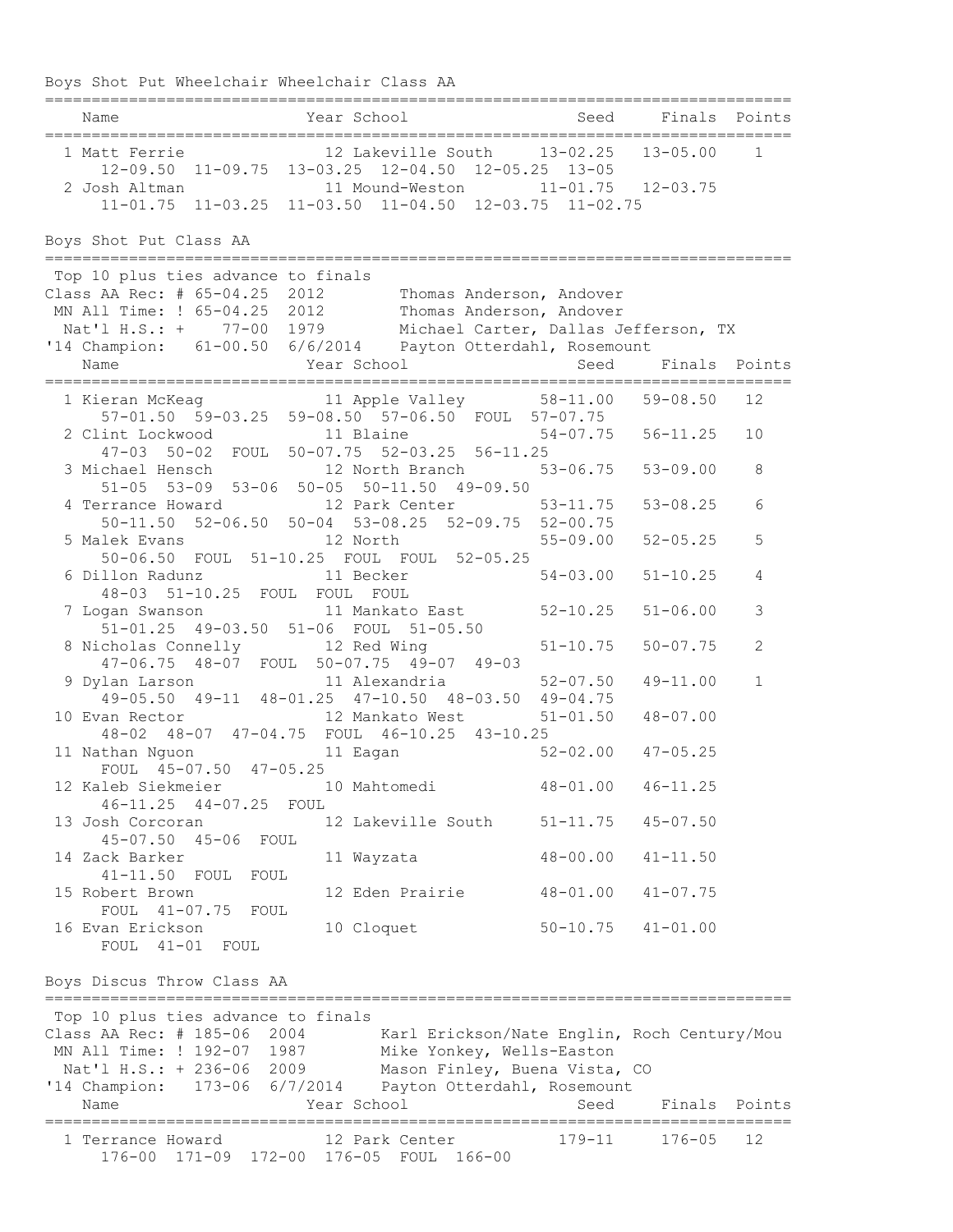| 2 Kevin Kucera                                                        | 12 Burnsville                             | $156 - 00$ | $161 - 10$ | 10 <sup>°</sup> |
|-----------------------------------------------------------------------|-------------------------------------------|------------|------------|-----------------|
| 117-06 161-10 FOUL 132-06 FOUL 147-07                                 |                                           |            |            |                 |
| 3 Evan Erickson 10 Cloquet<br>148-11 FOUL 150-04 157-00 152-06 147-09 |                                           | $162 - 02$ | $157 - 00$ | 8               |
|                                                                       |                                           |            |            |                 |
| 4 Patrick Kasl 11 Forest Lake                                         |                                           | $163 - 05$ | $155 - 08$ | 6               |
| 146-03 FOUL 155-08 FOUL FOUL FOUL                                     |                                           |            |            |                 |
| 5 Kieran McKeag                         11 Apple Valley               |                                           | $162 - 08$ | $155 - 06$ | 5               |
| FOUL 155-06 148-10 FOUL 149-11 FOUL                                   |                                           |            |            |                 |
|                                                                       |                                           | $169 - 07$ | $154 - 03$ | $\overline{4}$  |
| FOUL 148-04 154-03 147-02 FOUL 134-04                                 |                                           |            |            |                 |
|                                                                       |                                           | $157 - 08$ | $153 - 05$ | 3               |
| 153-05 153-02 FOUL FOUL 152-10 146-11                                 |                                           |            |            |                 |
| 8 Grahm Johnson 11 Red Wing                                           |                                           | $157 - 05$ | $151 - 02$ | 2               |
| 149-06 FOUL 137-06 135-06 FOUL 151-02                                 |                                           |            |            |                 |
| 9 Steven Thomson 12 Centennial                                        |                                           | $154 - 00$ | $150 - 01$ | $\mathbf{1}$    |
|                                                                       | 150-01 145-00 149-03 145-01 FOUL 146-06   |            |            |                 |
| 10 Joe Martin 11 Lakeville South                                      |                                           | $159 - 04$ | $144 - 09$ |                 |
|                                                                       | 126-00 143-07 141-03 116-08 144-06 144-09 |            |            |                 |
|                                                                       | 11 Sam Locke 12 Sartell-St.Steph          | $137 - 09$ | $140 - 07$ |                 |
| FOUL 132-11 140-07                                                    |                                           |            |            |                 |
| 12 Mitchell Maday                                                     | 12 Alexandria                             | $139 - 09$ | $137 - 10$ |                 |
| FOUL FOUL 137-10                                                      |                                           |            |            |                 |
| 13 Caleb Kill                                                         | 12 Worthington                            | $141 - 08$ | $135 - 11$ |                 |
| FOUL 135-11 131-01                                                    |                                           |            |            |                 |
| 14 Taylor Spier                                                       | 12 Buffalo                                | $143 - 02$ | $133 - 01$ |                 |
| 133-01 127-08 130-00                                                  |                                           |            |            |                 |
| 15 Daniel Bonneville                                                  | 12 Wayzata                                | $139 - 04$ | $128 - 04$ |                 |
| 128-04 FOUL FOUL                                                      |                                           |            |            |                 |
| 16 Jordan Potter                                                      | 12 Blake School                           | 146-00     | $127 - 11$ |                 |
| FOUL FOUL 127-11                                                      |                                           |            |            |                 |
| -- Josh Corcoran                                                      | 12 Lakeville South                        | $158 - 07$ | <b>ND</b>  |                 |
| FOUL FOUL FOUL                                                        |                                           |            |            |                 |
|                                                                       |                                           |            |            |                 |

## Boys Discus Throw Wheelchair Wheelchair Class AA

| Name          |  | Year School                                                           |  | Seed  | Finals Points |  |
|---------------|--|-----------------------------------------------------------------------|--|-------|---------------|--|
| 1 Matt Ferrie |  | 12 Lakeville South<br>$25-00$ $22-03$ $26-07$ $24-10$ $25-04$ $24-08$ |  | 24-07 | 26-07 1       |  |

# Women - Class A - Team Rankings - 18 Events Scored

|     | 1) Belle Plaine                | 56   |     | 2) Minneapolis Edison         | 49 |
|-----|--------------------------------|------|-----|-------------------------------|----|
| 3)  | Pequot Lakes                   | 44   |     | 4) Redwood Valley             | 28 |
|     | 5) Plainview-Elgin-Millville   | 26   | 6)  | Luverne                       | 25 |
| 7)  | Zumbrota-Mazeppa               | 24   | 7)  | Byron                         | 24 |
| 9)  | Kenyon-Wanamingo               | 23   |     | 9) Breck School               | 23 |
|     | 11) Long Prairie-GE/Browervill | 22   |     | 12) Chatfield                 | 21 |
| 13) | Jordan                         | 20   |     | 13) Greenway/Nashwauk/Keewati | 20 |
| 13) | Waterville-Elysian-Morrist     | 20   |     | 16) Fairmont                  | 19 |
| 17) | Staples-Motley                 | 18   |     | 17) Providence Academy*       | 18 |
|     | 17) Concordia Academy-Rosevill | 18   |     | 17) Blue Earth Area           | 18 |
|     | 21) Eden Valley-Watkins/Kimbal | 17   |     | 22) St. Peter                 | 15 |
|     | 23) St. James Area*            | 14   |     | 23) St. Paul Academy & Summit | 14 |
|     | 23) Lake City                  | 14   |     | 23) Schaeffer Academy         | 14 |
|     | 23) Holy Family Catholic       | 14   |     | 28) Milaca                    | 12 |
|     | 28) Osakis                     | 12   |     | 28) Norman County*            | 12 |
|     | 31) LeSueur-Henderson          | 11   | 31) | Springfield/Cedar Mt/Comf     | 11 |
|     | 33) Tri-City United            | 10   |     | 33) LCWM-Nicollet*            | 10 |
| 33) | United North Central*          | 10   |     | 33) Pine River-Backus         | 10 |
| 37) | Park Rapids Area               | 9    | 37) | Watertown-Mayer               | 9  |
| 39) | International Falls            | 8.50 |     | 40) Litchfield                | 8  |
| 40) | Albany                         | 8    |     | 42) Annandale                 |    |
|     |                                |      |     |                               |    |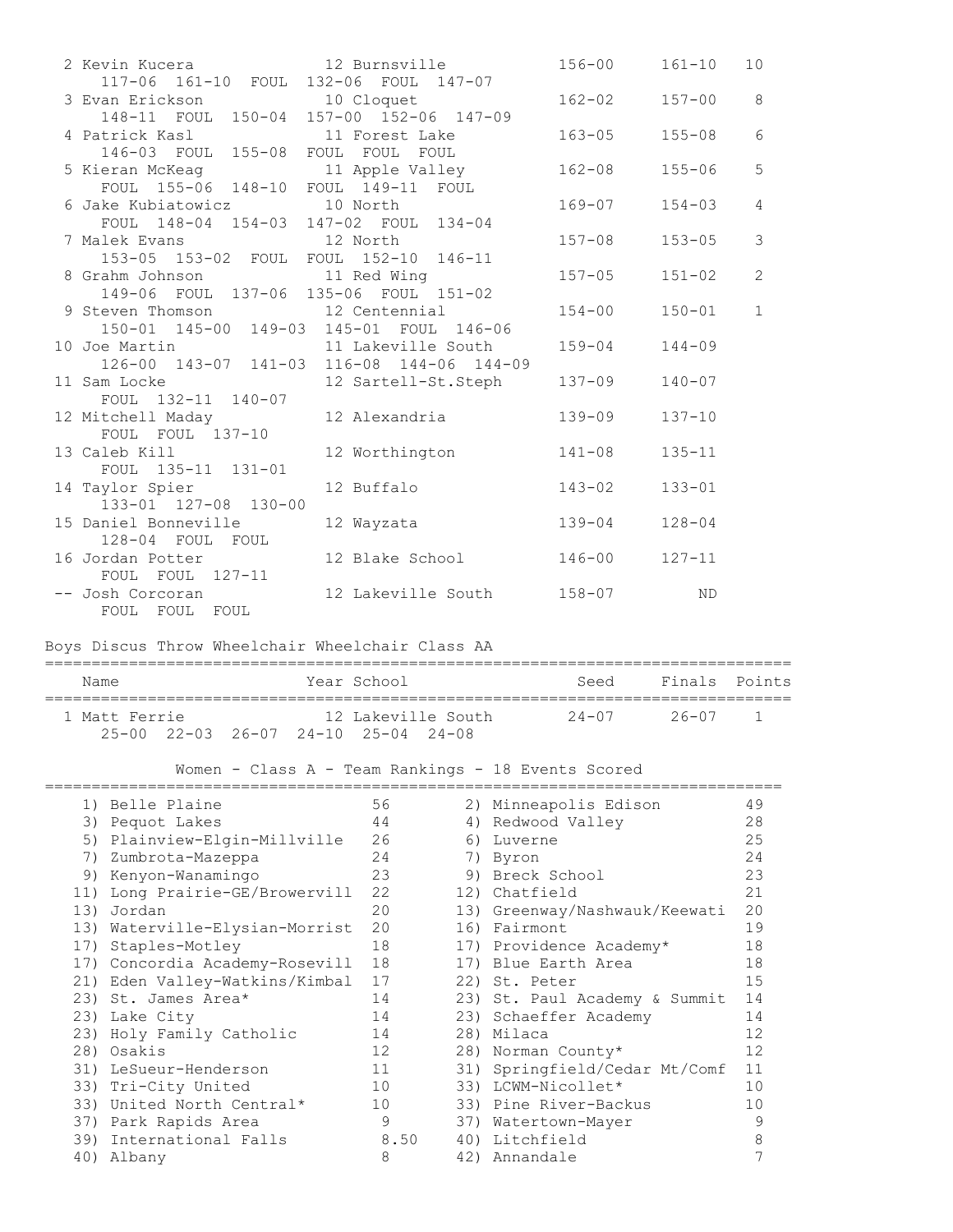|  | 43) Bagley/Fosston*            | 6.50           | 44) Lyle/Austin Pacelli*      | 6    |
|--|--------------------------------|----------------|-------------------------------|------|
|  | 44) Minnehaha Academy*         | 6              | 44) Belgrade-Brooten-Elrosa   | б    |
|  | 44) St. Clair                  | 6              | 44) Lanesboro/Fillmore Centra | 6    |
|  | 44) East Grand Forks           | 6              | 44) Blooming Prairie          | 6    |
|  | 44) Holdingford                | 6              | 52) Mayer Lutheran            |      |
|  | 52) Rushford-Peterson/Houston* | 5              | 52) Paynesville Area          |      |
|  | 52) Morris Area/Chokio-Alberta | 5              | 52) Spectrum                  |      |
|  | 52) La Crescent                | 5              | 58) Cotter*                   |      |
|  | 58) Perham                     | 4              | 58) Moose Lake/Willow River*  |      |
|  | 58) Trinity School River Ridge | 4              | 58) Lac qui Parle Valley/Daws | 4    |
|  | 63) Mounds Park Academy        | 3.50           | 63) Upsala/Swanville*         | 3.50 |
|  | 65) Glencoe-Silver Lake        | 3              | 65) SWMCH-EHS                 |      |
|  | 65) Pipestone Area             | 3              | 65) Montevideo                |      |
|  | 65) Minnewaska Area            | 3              | 65) Grand Meadow/LeRoy-Ost/So |      |
|  | 65) Foley                      | 3              | 65) Crookston                 |      |
|  | 65) Fertile-Beltrami           | 3              | 74) Southwest Christian       |      |
|  | 74) Mesabi East                | $\overline{2}$ | 74) Windom Area               |      |
|  | 74) Tracy-Milroy-Balaton       | 2              | 74) St. Cloud Cathedral       |      |
|  | 74) Stewartville               | 2              | 80) Pierz                     |      |
|  | 80) Mountain Lake Area*        |                |                               |      |

## Women - Class AA - Team Rankings - 23 Events Scored

|                             |                 | -------------------        |                |
|-----------------------------|-----------------|----------------------------|----------------|
| 1) Lakeville South          | 49.50           | 2) St. Michael-Albertville | 46             |
| 3) Chanhassen               | 44              | 4) Eden Prairie            | 43             |
| 5) Mounds View              | 34.50           | 6) Eagan                   | 31             |
| 7) Wayzata                  | 30              | 8) Waconia                 | 29             |
| 9) Champlin Park            | 28              | 10) East Ridge             | 27             |
| 10) Robbinsdale Armstrong   | 27              | 12) Blaine                 | 25             |
| 12) Rochester John Marshall | 25              | 14) Minnetonka             | 24             |
| 14) Alexandria              | 24              | 16) Bloomington Kennedy    | 23             |
| 17) Eastview                | 21              | 18) Rocori                 | 19             |
| 19) Blake School            | 16              | 19) Shakopee               | 16             |
| 21) Stillwater Area         | 15              | 21) Lakeville North        | 15             |
| 23) Rosemount               | 14              | 23) Academy of Holy Angels | 14             |
| 23) Detroit Lakes           | 14              | 26) Cretin-Derham Hall     | 13             |
| 27) Prior Lake              | 12              | 27) Bemidji                | 12             |
| 27) Thief River Falls       | 12              | 27) Rochester Century      | 12             |
| 31) North Branch            | 11              | 31) Monticello             | 11             |
| 33) Minneapolis Southwest   | 10              | 33) Northfield/ARTech*     | 10             |
| 33) Woodbury                | 10              | 33) St. Paul Highland Park | 10             |
| 33) Benilde-St. Margarets*  | 10              | 33) South St. Paul         | 10             |
| 39) Roseville Area          | $\overline{9}$  | 40) Apple Valley           | $\,8\,$        |
| 40) Bloomington Jefferson   | $\,8\,$         | 40) St. Francis            | 8              |
| 40) Hopkins                 | $8\,$           | 44) St. Cloud Tech         | 7              |
| 45) Irondale                | $6\phantom{.}6$ | 45) Park Center            | 6              |
| 45) Red Wing                | $6\overline{6}$ | 45) Forest Lake            | 6              |
| 49) White Bear Lake Area    | 5               | 49) Anoka                  | 5              |
| 51) Edina                   | $\overline{4}$  | 51) Centennial             | 4              |
| 51) Willmar                 | $\overline{4}$  | 51) Cloquet                | 4              |
| 51) Delano                  | $\overline{4}$  | 56) Grand Rapids           | $\mathfrak{Z}$ |
| 56) Totino-Grace            | 3               | 56) Coon Rapids            | $\mathfrak{Z}$ |
| 56) Hutchinson              | $\mathfrak{Z}$  | 56) Visitation             | $\overline{3}$ |
| 61) Cambridge-Isanti        | 2.50            | 62) North                  | $\overline{2}$ |
| 63) Marshall                | 1               | 63) Moorhead               | $\mathbf{1}$   |
| 63) Brainerd*               | $\mathbf{1}$    | 66) Becker                 | 0.50           |
|                             |                 |                            |                |

### Men - Class A - Team Rankings - 20 Events Scored

| 1) Waseca                     | 70. | 2) Minnehaha Academy*  | 63 |
|-------------------------------|-----|------------------------|----|
| 3) Pine Island                | 58  | 4) St. Croix Lutheran  | 44 |
| 5) Rushford-Peterson/Houston* | 39  | 6) Mesabi East         | 32 |
| 7) Belle Plaine               | 2 Y | 8) Providence Academy* | 24 |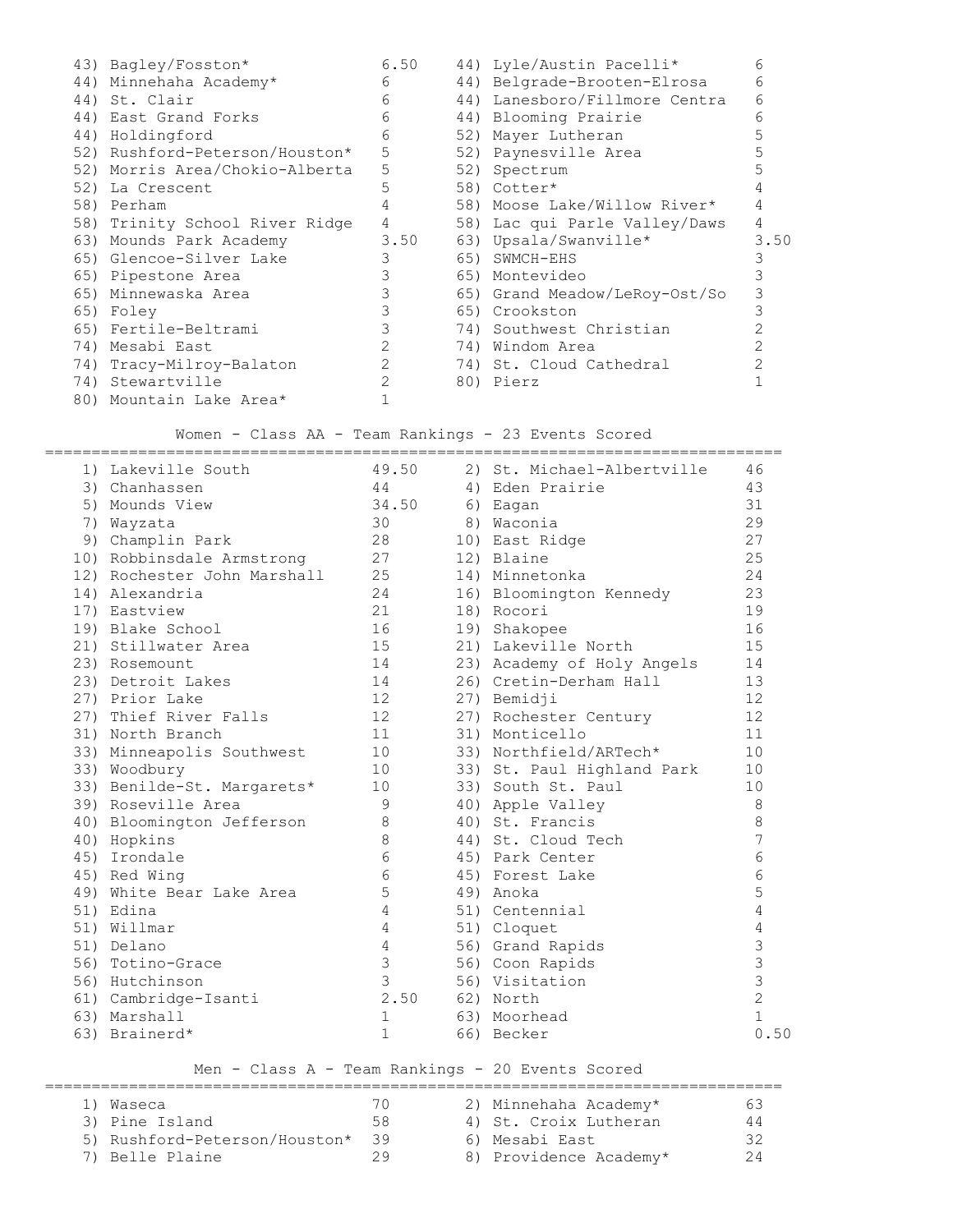| 9) Perham                      | 22.50          | 10) St. Clair                 | 22             |
|--------------------------------|----------------|-------------------------------|----------------|
| 10) Tri-City United            | 22             | 12) Plainview-Elgin-Millville | 17             |
| 12) Windom Area                | 17             | 14) Cotter*                   | 16             |
| 15) Mounds Park Academy        | 15             | 15) Red Lake County*          | 15             |
| 17) Breck School               | 14.50          | 18) Holy Family Catholic      | 14             |
| 19) St. Croix Preparatory Acad | 13             | 19) Minnesota Valley Lutheran | 13             |
| 21) Fairmont                   | 12             | 21) Norman County*            | 12             |
| 21) Maple Lake                 | 12             | 21) Rockford                  | 12             |
| 21) Chisholm                   | 12             | 26) Jordan                    | 11.50          |
| 27) Stewartville               | 11             | 28) Foley                     | 10.50          |
| 29) Rochester Lourdes          | 10             | 29) St. James Area*           | 10             |
| 29) Blue Earth Area            | 10             | 29) St. Cloud Christian       | 10             |
| 29) Staples-Motley             | 10             | 34) Holdingford               | 9              |
| 34) Montevideo                 | $\mathcal{G}$  | 36) Martin County West        | 8              |
| 36) Nova Classical Academy     | $\,8\,$        | 36) Annandale                 | 8              |
| 36) Park Rapids Area           | 8              | 36) International School of M | 8              |
| 41) New London-Spicer          | 6              | 41) Bertha-Hewitt/Verndale*   | 6              |
| 41) Ely                        | 6              | 41) United South Central*     | 6              |
| 41) Roseau                     | 6              | 41) La Crescent               | 6              |
| 41) Lake City                  | 6              | 41) Christ's Household Faith  | 6              |
| 41) Redwood Valley             | 6              | 41) Eveleth-Gilbert           | 6              |
| 51) Osakis                     | 5              | 51) Hills-BeaverCreek         | 5              |
| 51) Moose Lake/Willow River*   | 5              | 51) Minneapolis North Communi | 5              |
| 51) Pipestone Area             | 5              | 56) Glencoe-Silver Lake       | 4              |
| 56) Hayfield                   | 4              | 56) Mahnomen/Waubun*          | 4              |
| 56) MN State Academy For the D | 4              | 56) Two Harbors               | 4              |
| 56) Ottertail Central*         | 4              | 56) Clinton-Graceville-Beards | 4              |
| 63) Grand Meadow/LeRoy-Ost/Sou | 3              | 63) Marshall School, Duluth   | 3              |
| 63) Canby-Minneota             | 3              | $63) G-F-W$                   | 3              |
| 63) Yellow Medicine East       | 3              | 63) Bethlehem Academy*        | 3              |
| 63) Pierz                      | $\mathfrak{Z}$ | 63) Royalton                  | 3              |
| 63) Caledonia/Spring Grove*    | 3              | 72) Kenyon-Wanamingo          | $\overline{2}$ |
| 72) St. Peter                  | $\overline{2}$ | 72) LeSueur-Henderson         | $\overline{2}$ |
| 72) Albany                     | $\overline{c}$ | 72) Triton                    | $\overline{2}$ |
| 77) Cannon Falls*              | 1.50           | 77) Rush City                 | 1.50           |
| 79) Concordia Academy-Rosevill | $\mathbf 1$    | 79) Pequot Lakes              | $\mathbf{1}$   |
| 79) Park Christian             | $\mathbf 1$    | 79) Proctor                   | $\mathbf{1}$   |
| 79) Howard Lake-Waverly-Winste | 1              |                               |                |

# Men - Class AA - Team Rankings - 22 Events Scored

|     | 1) Wayzata                     | 71.50 |     | 2) Eden Prairie     | 68 |
|-----|--------------------------------|-------|-----|---------------------|----|
|     | 3) Hopkins                     | 44    |     | 3) North            | 44 |
|     | 5) Stillwater Area             | 43.50 |     | 6) Eagan            | 40 |
| 7)  | Minnetonka                     | 39    |     | 8) Farmington       | 36 |
| 9)  | North Branch                   | 30    |     | 10) Blaine          | 29 |
|     | 11) Apple Valley               | 23    |     | 12) Elk River       | 21 |
|     | 13) Robbinsdale Armstrong      | 20    |     | 13) Woodbury        | 20 |
|     | 13) St. Paul Como Park         | 20    |     | 16) Irondale        | 18 |
|     | 16) Anoka                      | 18    |     | 16) Park Center     | 18 |
|     | 19) Waconia                    | 16    |     | 19) Eastview        | 16 |
|     | 19) St. Michael-Albertville    | 16    |     | 22) Burnsville      | 15 |
|     | 22) Totino-Grace               | 15    |     | 22) Mankato West    | 15 |
|     | 25) Hastings                   | 14    |     | 25) Mounds View     | 14 |
|     | 27) Moorhead                   | 11    |     | 28) Chaska          | 10 |
|     | 28) Forest Lake                | 10    |     | 28) St. Louis Park  | 10 |
|     | 31) Cloquet                    | 9     |     | 32) Shakopee        | 8  |
|     | 32) Sartell-St. Stephen        | 8     |     | 32) Lakeville North | 8  |
|     | 35) Princeton                  | 7     |     | 35) Champlin Park   | 7  |
|     | 35) Spring Lk Pk/St. Anthony V | 7     |     | 35) East Ridge      | 7  |
| 39) | New Ulm                        | 6     |     | 39) Maple Grove     | 6  |
| 39) | Rosemount                      | 6     | 39) | Owatonna            | 6  |
|     | 43) Mahtomedi                  | 5     |     | 43) Brainerd*       | 5  |